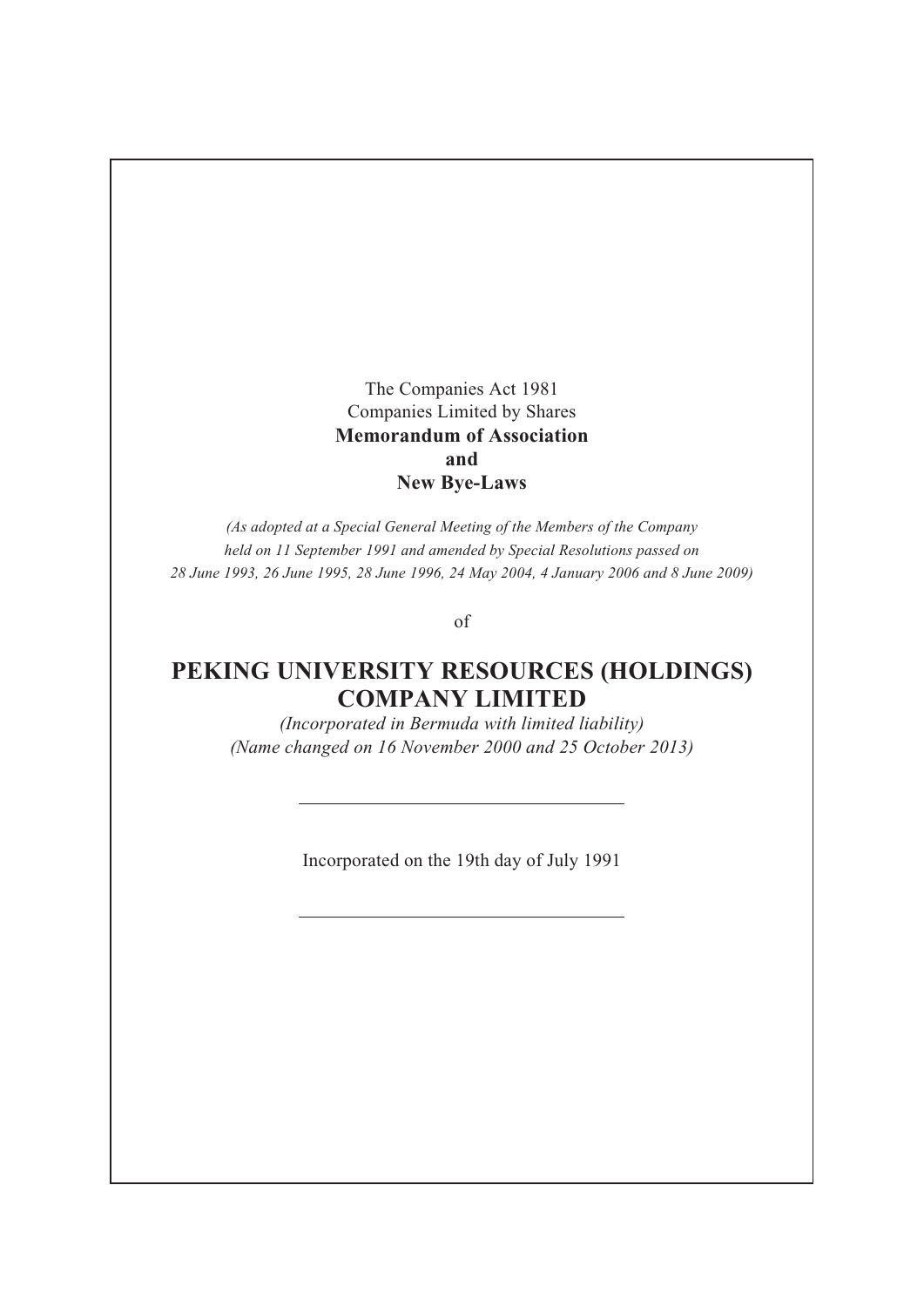Registration No. F5120

#### THE COMPANIES ORDINANCE (CHAPTER 32)

### **ORDINARY & SPECIAL RESOLUTIONS OF EC-FOUNDER (HOLDINGS) COMPANY LIMITED**

#### Passed on 8 June 2009

At the Annual General Meeting of the shareholders of the Company duly convened and held at Unit 1408, 14th Floor, Cable TV Tower, 9 Hoi Shing Road, Tsuen Wan, New Territories, Hong Kong on Monday, 8 June 2009 at 10:30 a.m., the following resolutions were duly passed as ordinary and special resolutions of the Company:

#### **ORDINARY RESOLUTIONS**

#### 4. "**THAT**:

- (A) subject to paragraph (B) below, the exercise by the Board of Directors during the Relevant Period of all the powers of the Company to allot, issue, grant, distribute and otherwise deal with additional Shares and to make, issue or grant offers, agreements, options, warrants and other securities which will or might require Shares to be allotted, issued, granted, distributed or otherwise dealt with during or after the end of the Relevant Period, be and is hereby generally and unconditionally approved;
- (B) the aggregate nominal amount of share capital allotted, issued, granted, distributed or otherwise dealt with or agreed conditionally or unconditionally to be allotted, issued, granted, distributed or otherwise dealt with (whether pursuant to an option, conversion or otherwise) by the Board of Directors pursuant to the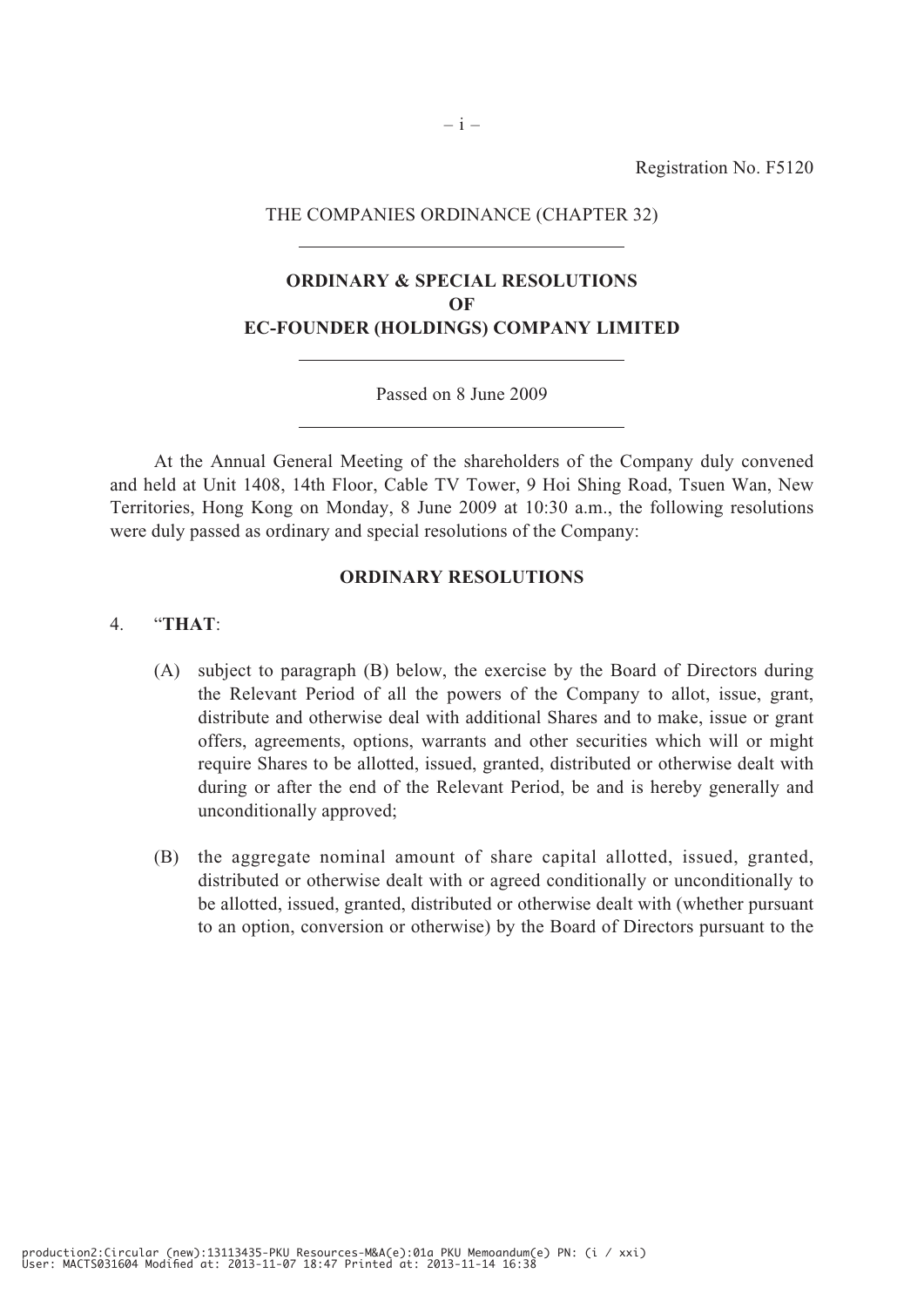approval in paragraph (A) above, otherwise than pursuant to:

- (i) a Rights Issue; or
- (ii) the grant of options under the share option scheme of the Company or the exercise of any of the subscription rights attaching to any options that have been or may be granted thereunder; or
- (iii) the exercise of rights of subscription or conversion under the terms of any warrant issued by the Company or any securities which are convertible into Shares; or
- (iv) any scrip dividend scheme or similar arrangement providing for allotment of Shares in lieu of the whole or part of any dividend on Shares in accordance with the Bye-laws of the Company

shall not exceed the aggregate of:

- (a) twenty per cent. of the aggregate nominal amount of the issued share capital of the Company in issue as at the date of passing of this Resolution; and
- (b) (if the Board of Directors are so authorised by a separate resolution of the shareholders of the Company) the aggregate nominal amount of the issued share capital of the Company purchased by the Company subsequent to the passing of this Resolution (up to a maximum equivalent to 10 per cent. of the aggregate nominal amount of the share capital of the Company in issue as at the date of passing of this Resolution),

and the said approval shall be limited accordingly; and

- (C) for the purposes of this Resolution:
	- (i) "Relevant Period" means the period from (and including) the date of passing of this Resolution until whichever is the earliest of: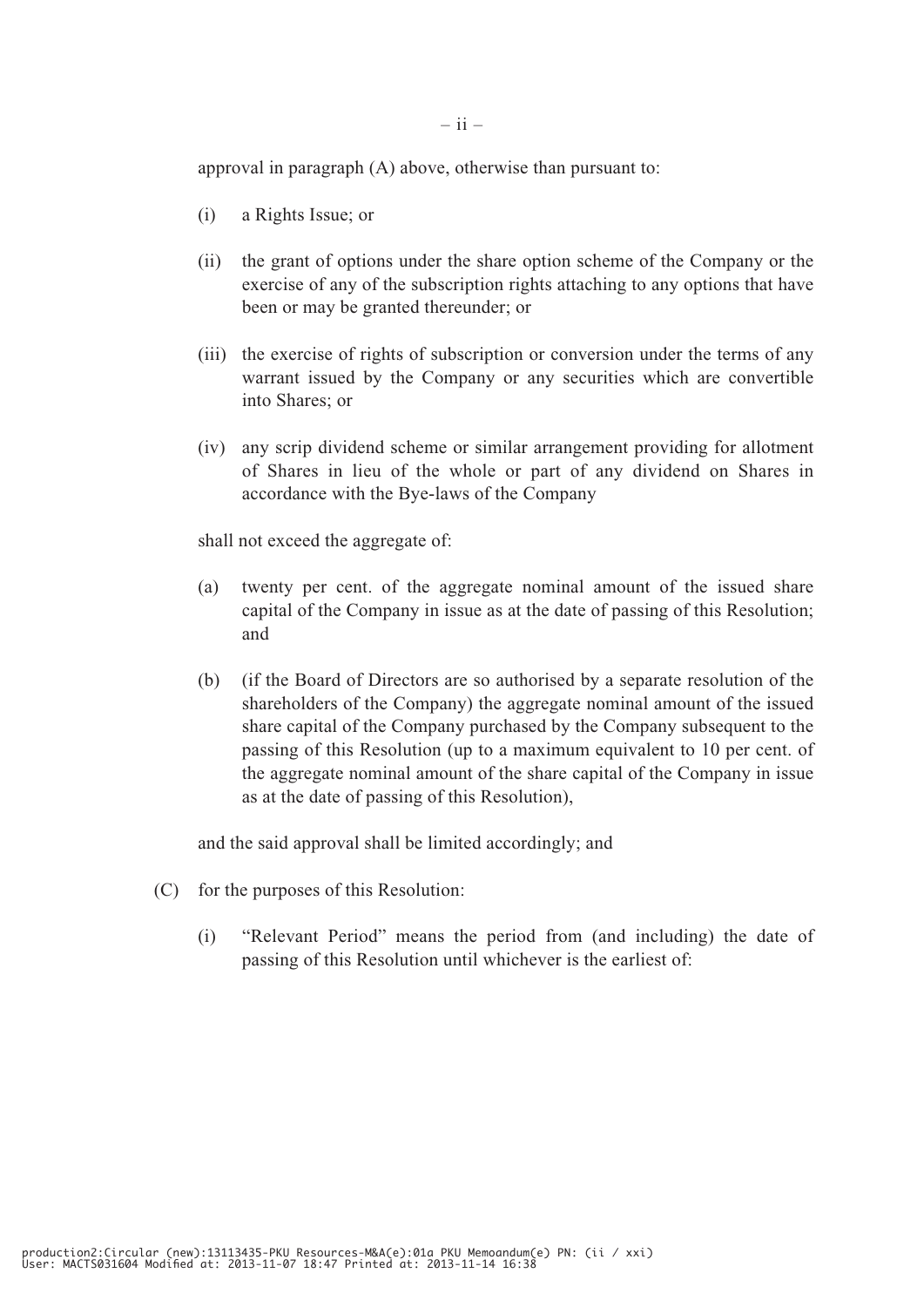- (a) the conclusion of the next annual general meeting of the Company;
- (b) the expiration of the period within which the next annual general meeting of the Company is required by the Bye-laws of the Company or any applicable law to be held; and
- (c) the revocation or variation of the authority given under this Resolution by an ordinary resolution of the shareholders of the Company in general meeting;
- (ii) "Rights Issue" means an offer of Shares open for a period fixed by the Board of Directors to holders of Shares on the register of members (and, if appropriate, to the holders of warrants and other securities which carry a right to subscribe or purchase shares in the Company on the relevant register) on a fixed record date in proportion to their then holdings of such Shares (and, if appropriate, such warrants and other securities) (subject to such exclusions or other arrangements as the Board of Directors may deem necessary or expedient in relation to fractional entitlements or having regard to any legal or practical restrictions or obligations under the laws of, or the requirements of any recognised regulatory body or any stock exchange in, any jurisdiction or territory applicable to the Company); and
- (iii) "Shares" means shares of all classes in the capital of the Company and warrants and other securities which carry a right to subscribe or purchase shares in the Company."

### 5. "**THAT**:

(A) subject to paragraph (B) below, the exercise by the Board of Directors during the Relevant Period of all the powers of the Company to purchase Shares on The Stock Exchange of Hong Kong Limited (the "Stock Exchange") or on any other stock exchange on which the Shares may be listed and which is recognised for this purpose by the Securities and Futures Commission of Hong Kong and the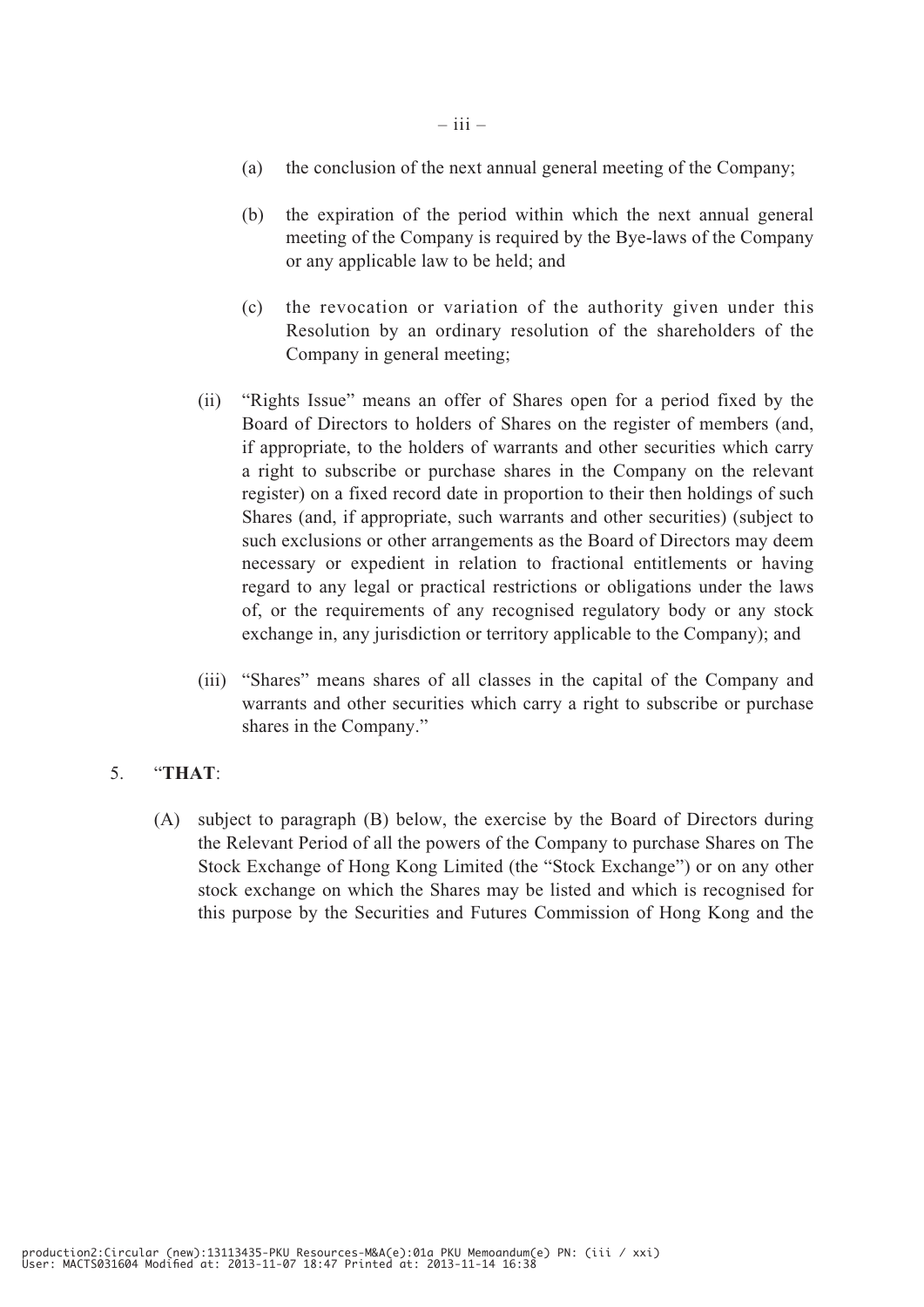Stock Exchange, subject to and in accordance with all applicable laws, including the Hong Kong Code on Share Repurchases and the Rules Governing the Listing of Securities on the Stock Exchange or of any other stock exchange (as amended from time to time), be and is hereby generally and unconditionally approved;

- (B) the aggregate nominal amount of Shares which may be purchased or agreed conditionally or unconditionally to be purchased pursuant to the approval in paragraph (A) above shall not exceed ten per cent. of the aggregate nominal amount of the share capital of the Company in issue as at the date of passing of this Resolution, and the said approval be limited accordingly; and
- (C) for the purposes of this Resolution:
	- (i) "Relevant Period" means the period from (and including) the passing of this Resolution until whichever is the earliest of:
		- (a) the conclusion of the next annual general meeting of the Company;
		- (b) the expiration of the period within which the next annual general meeting of the Company is required by the Bye-laws of the Company or any applicable law to be held; or
		- (c) the revocation or variation of the authority given under this Resolution by an ordinary resolution of the shareholders of the Company in general meeting; and
	- (ii) "Shares" means shares of all classes in the capital of the Company and warrants and other securities which carry a right to subscribe or purchase shares in the Company."
- 6. "**THAT**, conditional on the passing of the resolutions set out in item 4 and 5 of the notice convening this meeting ("Resolutions 4 and 5, respectively"), the exercise by the Board of Directors of the powers referred to in paragraph (A) of Resolution 4 in respect of the share capital of the Company referred to in sub-paragraph (b) of paragraph (B) of Resolution 4, be and is hereby approved and authorised."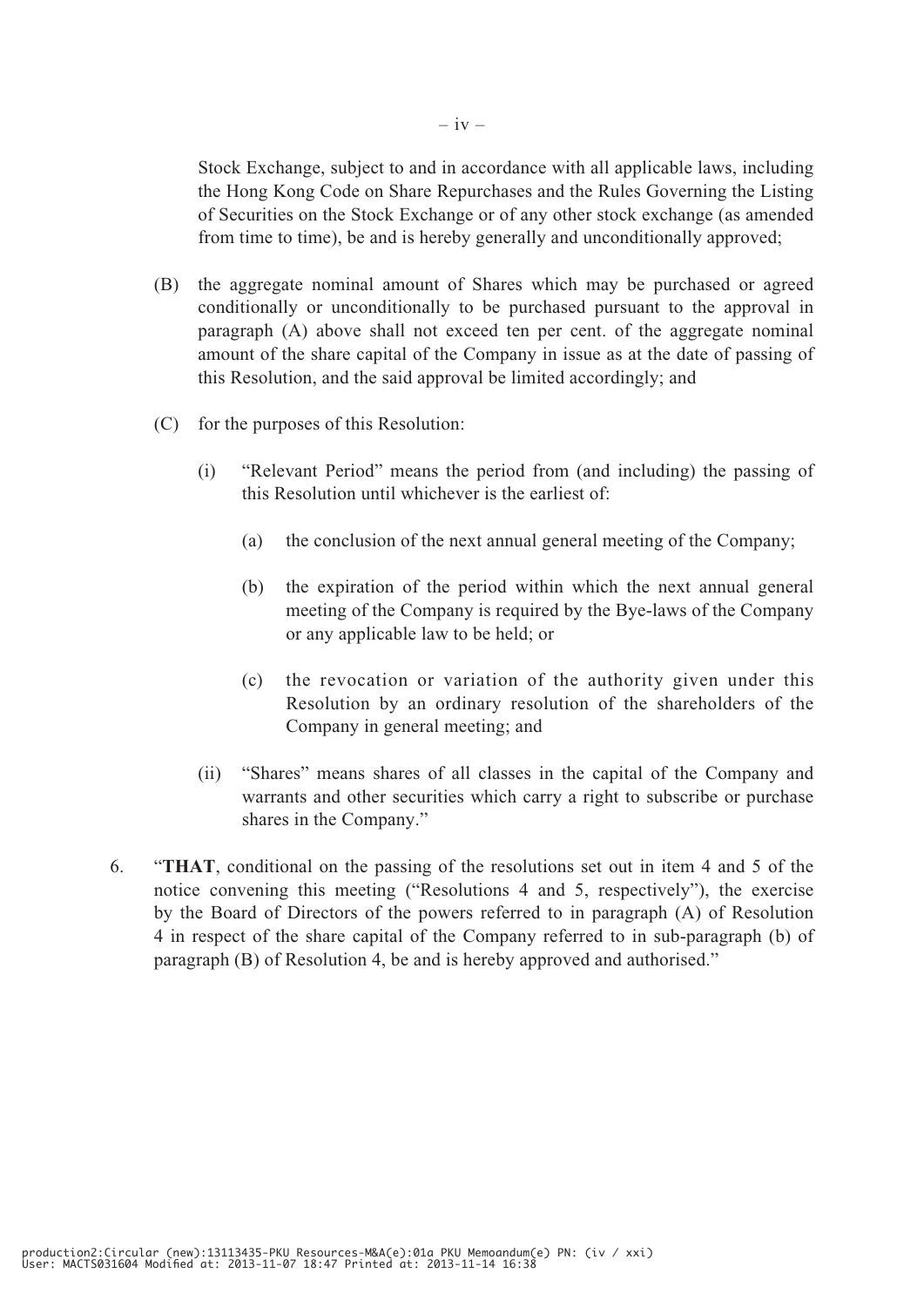#### **SPECIAL RESOLUTION**

- 7. "**THAT** the bye-laws of the Company (the "Bye-laws") be amended as follows:–
	- 1. Bye-law 1
		- (a) By inserting the following new definitions of "business day(s)" and "corporate communication" in Bye-law 1 in the appropriate alphabetical sequence respectively:

 "business day(s)" shall mean any day on which the Designated Stock Exchange is generally open for the business of dealing in securities."; and

 "corporate communication" shall mean any document issued or to be issued by the Company for the information or action of the members of the Company, including but not limited to:

- (i) its annual accounts and other periodic accounts, accompanied by (where appropriate) directors and/or auditors' reports (including summary financial reports);
- (ii) a notice of meeting;
- (iii) a listing document;
- (iv) a circular; and
- (v) a proxy form.
- (b) *the existing definition of "writing" or "printing" in Bye-law 1 reads:*

""writing" or "printing" shall include writing, printing, lithography, photography, typewriting and every other mode of representing words or figures in a legible and non-transitory form."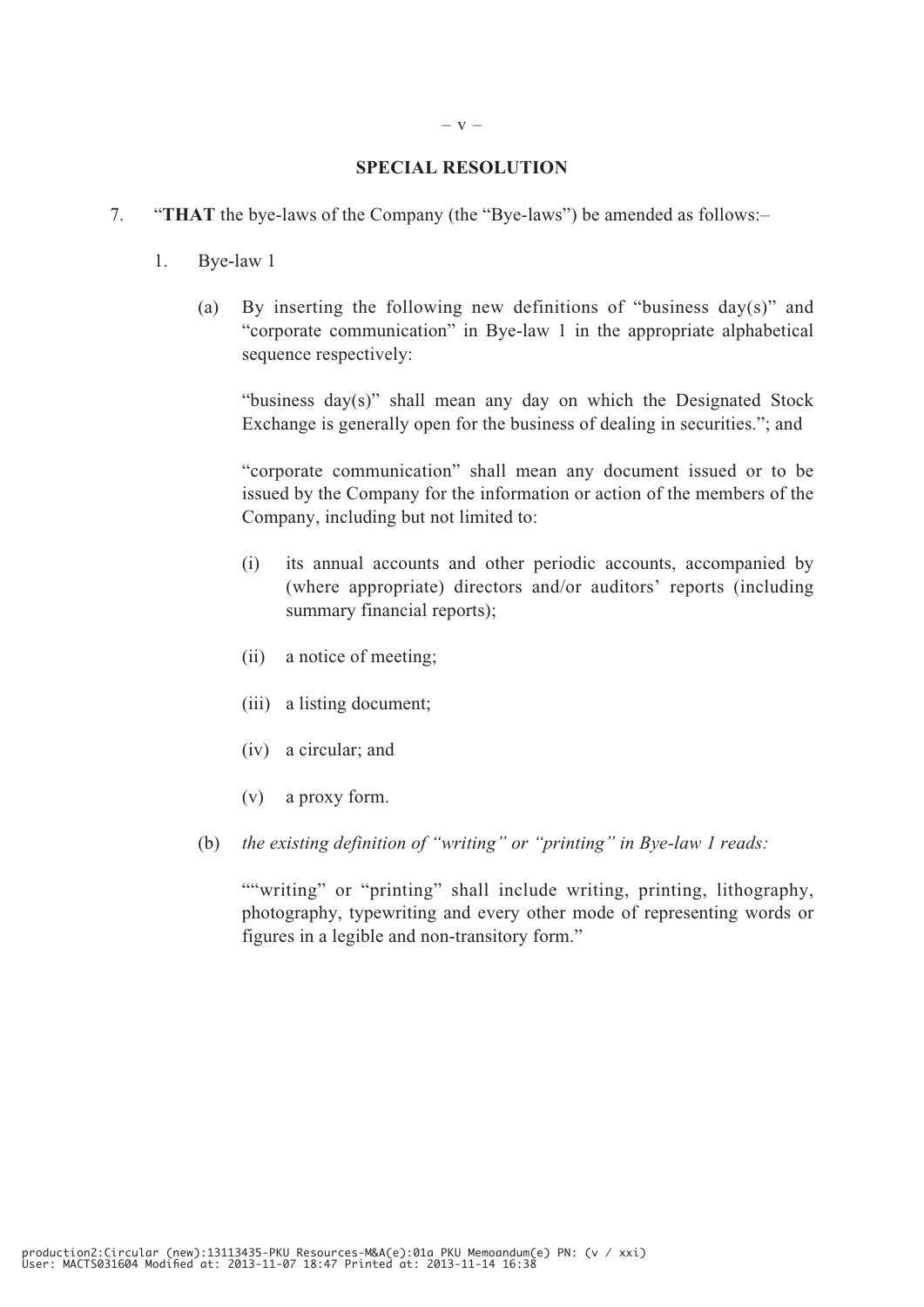#### *be amended to:*

""writing" or "printing" shall, unless the contrary intention appears, be construed as including writing, printing, lithography, photography and other modes of representing words or figures in a visible form, and including where the presentation takes the form of electronic display, provided that both the mode of service of the relevant document or notice and the member's election comply with all applicable statutes, rules and regulations.

 Reference to a document being executed include references to it being executed under hand or under seal or by electronic signature or by any other method and references to a notice or document include a notice or document recorded or stored in any digital, electronic, electrical, magnetic or other retrievable form or medium and information in visible form whether having physical substance or not."

(c) *the existing paragraph with its marginal note reading as "Special Resolution" and "Ordinary Resolution" of Bye-law 1 reads:*

 "A resolution shall be a Special Resolution when it has been passed by a majority of not less than three-fourths of the votes cast by such members as, being entitled so to do, vote in person or, as a duly authorised corporate representative or, where proxies are allowed, by proxy at a general meeting of which not less than 21 days' notice, specifying (without prejudice to the power contained in these presents to amend the same) the intention to propose the resolution as a special resolution, has been duly given. Provided that, if it is so agreed by a majority in number of the members having a right to attend and vote at any such meeting, being a majority together holding not less than 95 per cent. in nominal value of the shares giving that right, a resolution may be proposed and passed as a Special Resolution at a meeting of which less than 21 days' notice has been given."

 "A resolution shall be an Ordinary Resolution when it has been passed by a simple majority of the votes cast by such members as, being entitled so to do, vote in person or, as a duly authorised representative or, where proxies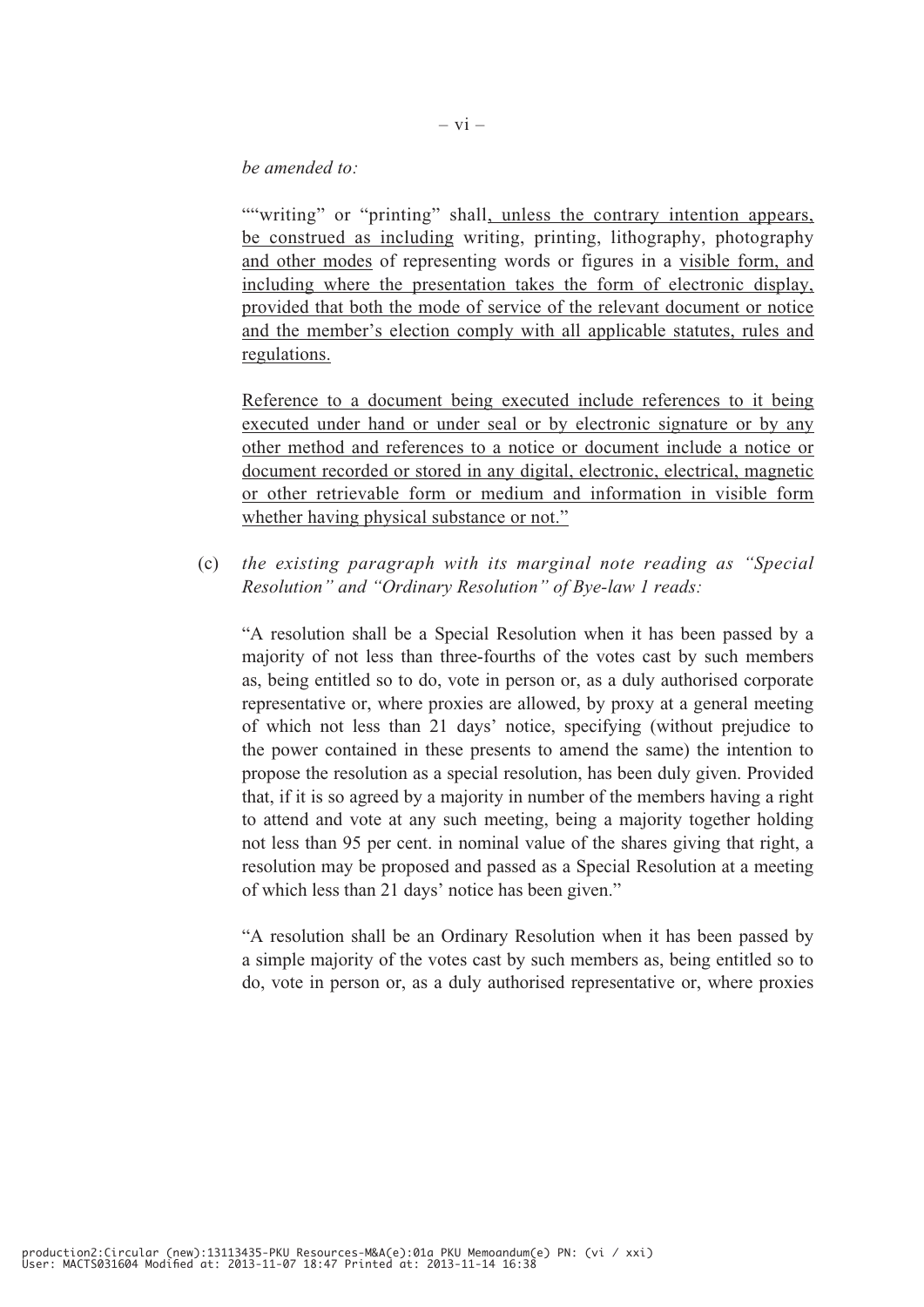are allowed, by proxy at a general meeting held in accordance with these presents and of which not less than 14 days notice has been duly given."

#### *be amended to:*

 "A resolution shall be a Special Resolution when it has been passed by a majority of not less than three-fourths of the votes cast by such members as, being entitled so to do, vote in person or, by a duly authorised corporate representative or, where proxies are allowed, by proxy at a general meeting of which notice has been duly given in accordance with Bye-law 63."

 "A resolution shall be an Ordinary Resolution when it has been passed by a simple majority of the votes cast by such members as, being entitled so to do, vote in person or by a duly authorised corporate representative or, where proxies are allowed, by proxy at a general meeting of which notice has been duly given in accordance with Bye-law 63."

(d) By inserting the following new Bye-law immediately below the paragraph with its marginal note reading as "Ordinary Resolution":

 "Copies of those documents to be laid before the members of the Company at an annual general meeting shall not less than 21 days before the date of the meeting be sent or otherwise made available to every member of the Company and every holder of debentures of the Company in the form of printed copies or electronic copies as published on the Company's website, provided that where printed copies are sent, the Company shall not be required to send printed copies of those documents to any person of whose address the Company is not aware or to more than one of the jointholders of any shares or debentures."

2. Bye-law 59(B)

 *the existing Bye-law 59(B) reads:*

"The Company may by Special Resolution reduce its share capital, any capital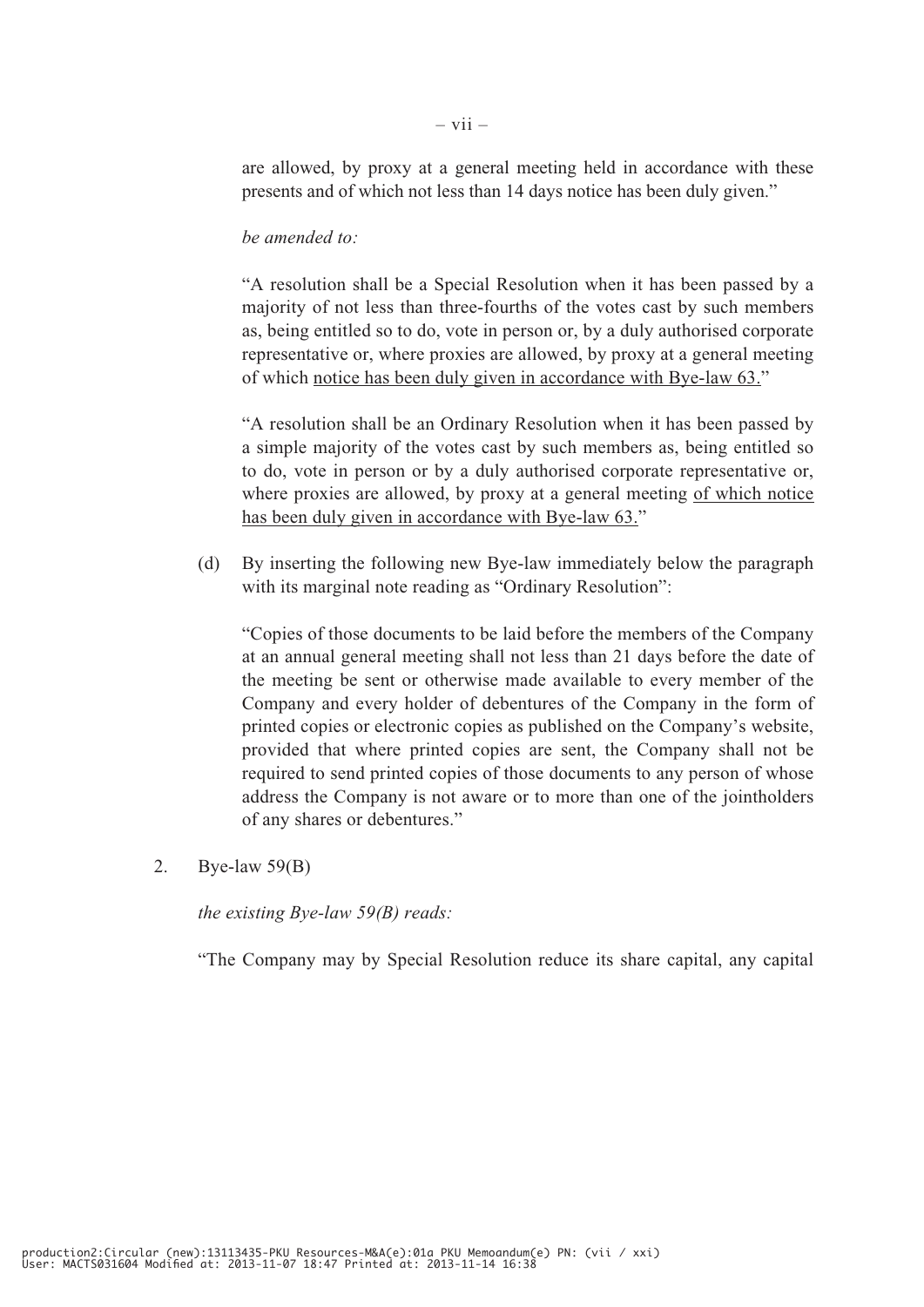redemption reserve fund or any share premium account or other undistributable reserve in any manner authorised and subject to any conditions prescribed by law."

#### *be amended to:*

 "The Company may from time to time by Special Resolution, subject to any confirmation or consent required by law, reduce its authorised or issued share capital or, save for the use of share premium as expressly permitted by the Companies Act, any share premium account or other undistributable reserve."

3. Bye-law 63

#### *the existing Bye-law 63 reads:*

 "An annual general meeting and a meeting called for the passing of a Special Resolution shall be called by at least twenty-one days' notice in writing, and a meeting of the Company other than an annual general meeting or a meeting for the passing of a Special Resolution shall be called by at least fourteen days' notice in writing. The notice shall be exclusive of the day on which it is served or deemed to be served and of the day for which it is given, and shall specify the place, the day and the hour of meeting and, in case of special business, the general nature of that business, and shall be given, in the manner hereinafter mentioned or in such other manner, if any, as may be prescribed by the Company in general meeting, to such persons as are, under these Bye-Laws, entitled to receive such notices from the Company, provided that, subject to the provisions of the Companies Act, a meeting of the Company shall notwithstanding that it is called by shorter notice than that specified in this Bye-Law be deemed to have been duly called if it is so agreed:–

- (i) in the case of a meeting called as the annual general meeting, by all the members entitled to attend and vote thereat; and
- (ii) in the case of any other meeting, by a majority in number of the members having a right to attend and vote at the meeting, being a majority together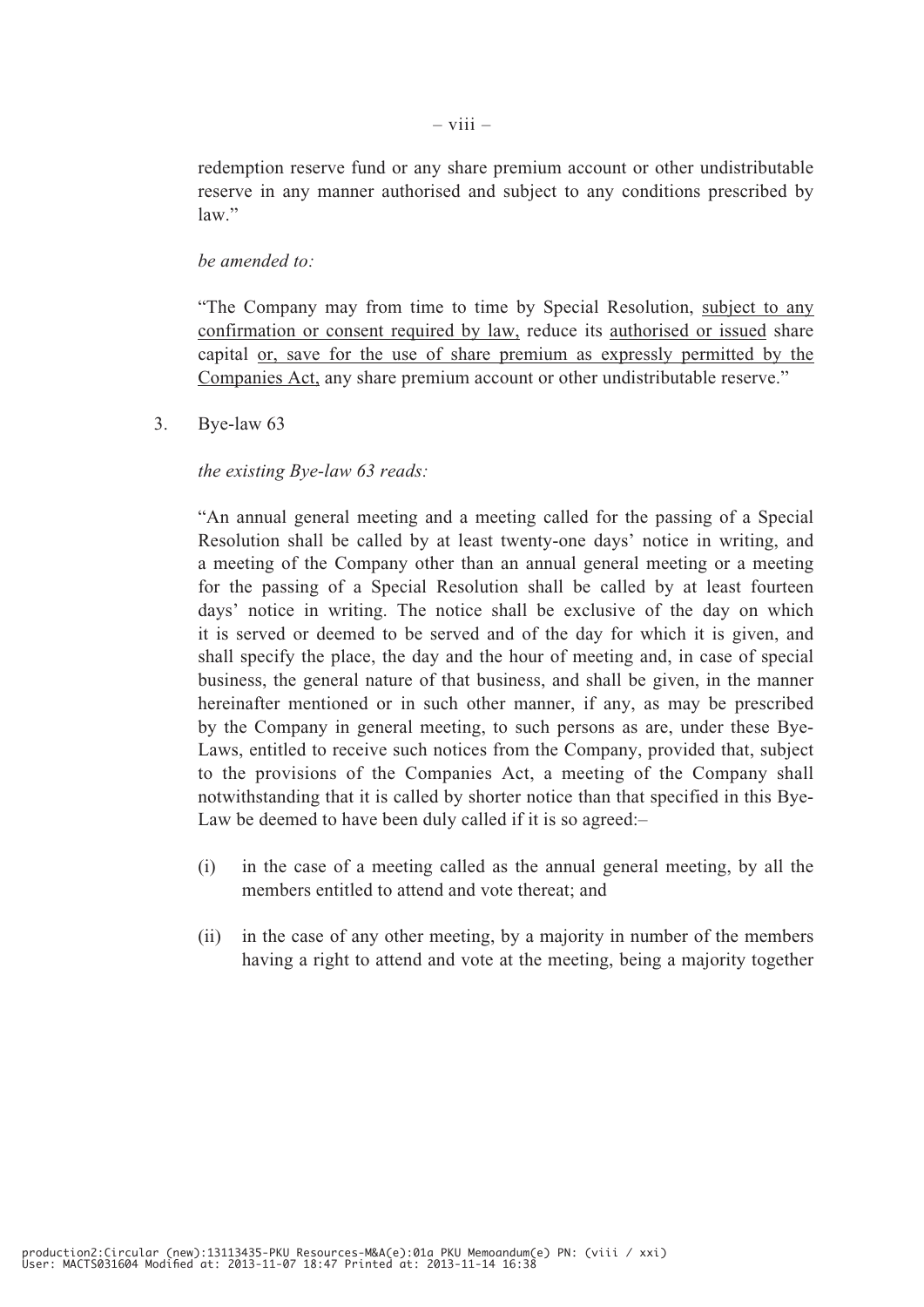holding not less than ninety-five per cent. in nominal value of the shares giving that right."

#### *be amended to:*

 "An annual general meeting shall be called by notice in writing of a period which is not less than the longer of 21 days and 20 clear business days, any special general meeting called for the passing of a Special Resolution shall be called by notice in writing of a period which is not less than the longer of 21 days and 10 clear business days, and any other special general meeting shall be called by notice in writing of a period which is not less than the longer of 14 days and 10 clear business days. The notice shall be exclusive of the day on which it is served or deemed to be served and of the day for which it is given, and shall specify the place, the day and the hour of meeting and, in case of special business, the general nature of that business, and shall be given, in the manner hereinafter mentioned or in such other manner, if any, as may be prescribed by the Company in general meeting, to such persons as are, under these Bye-Laws, entitled to receive such notices from the Company, provided that, subject to the provisions of the Companies Act, a meeting of the Company shall notwithstanding that it is called by shorter notice than that specified in this Bye-Law be deemed to have been duly called if it is so agreed:–

- (i) in the case of a meeting called as the annual general meeting, by all the members entitled to attend and vote thereat; and
- (ii) in the case of any other meeting, by a majority in number of the members having a right to attend and vote at the meeting, being a majority together holding not less than 95 per cent. in nominal value of the shares giving that right."
- 4. Bye-law 70

*the existing Bye-law 70 reads:*

"At any general meeting a resolution put to the vote of the meeting shall be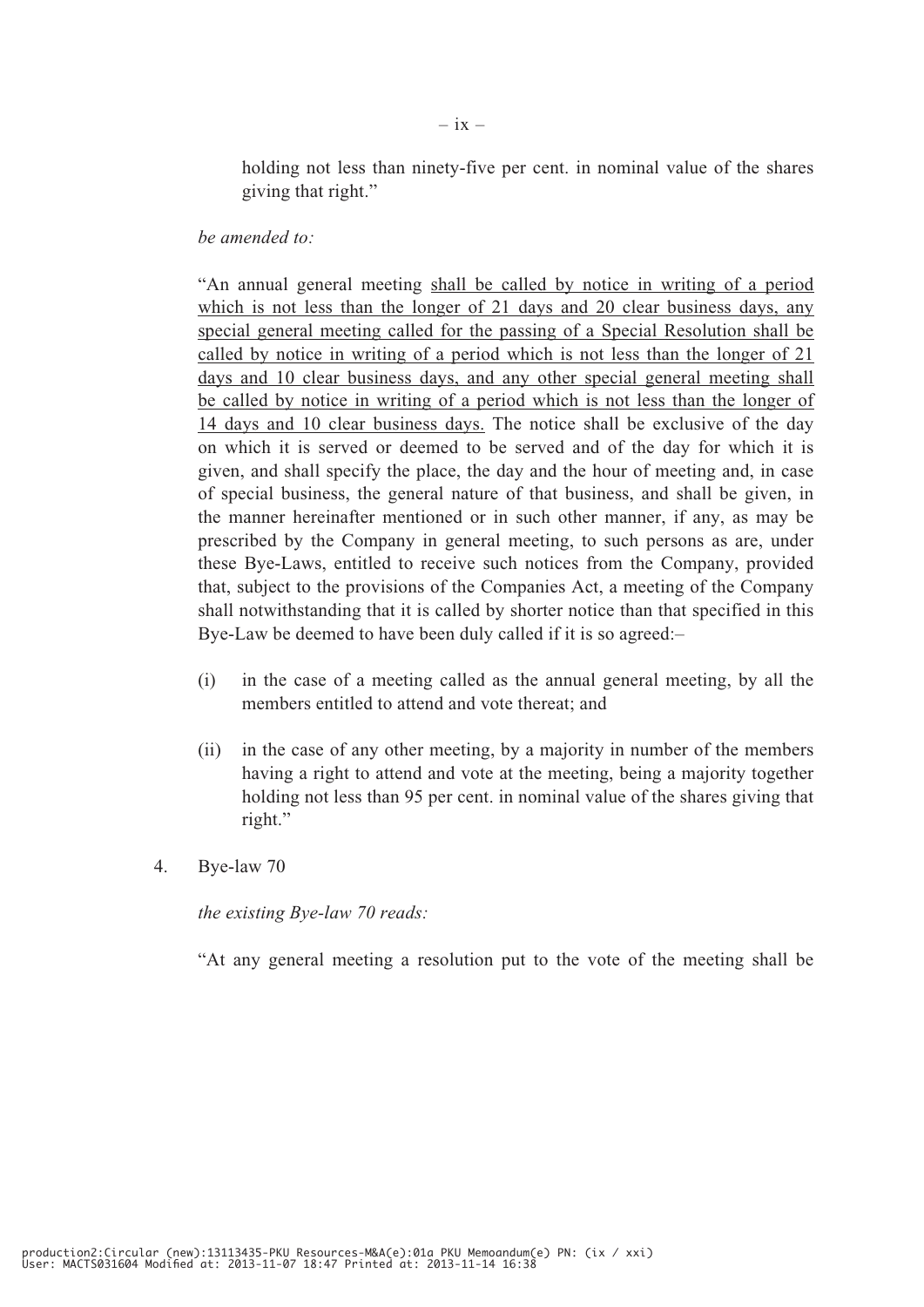decided on a show of hands unless voting by way of a poll is required by the rules of the Designated Stock Exchange or a poll is (before or on the declaration of the result of the show of hands or on the withdrawal of any other demand for a poll) demanded:–

- (i) by the Chairman of the meeting; or
- (ii) by at least three members present in person or by a duly authorised corporate representative or by proxy for the time being entitled to vote at the meeting; or
- (iii) by any member or members present in person or by a duly authorised corporate representative or by proxy and representing not less than onetenth of the total voting rights of all the members having the right to vote at the meeting; or
- (iv) by any member or members present in person or by a duly authorised corporate representative or by proxy and holding shares in the Company conferring a right to vote at the meeting being shares on which an aggregate sum has been paid up equal to not less than one-tenth of the total sum paid up on all the shares conferring that right; or
- (v) by any Director or Directors (including the chairman of a general meeting of the Company) who, individually or collectively, hold proxies in respect of shares representing 5 per cent. or more of the total voting rights at such meeting and if on a show of hands such meeting votes in the opposite manner to that instructed in those proxies.

 Unless a poll be so demanded and the demand is not withdrawn, a declaration by the Chairman that a resolution has on a show of hands been carried or carried unanimously, or by a particular majority, or lost, and an entry to that effect in the book containing the minutes of the proceedings of the Company shall be conclusive evidence of the fact without proof of the number or proportion of the votes recorded in favour or against such resolution."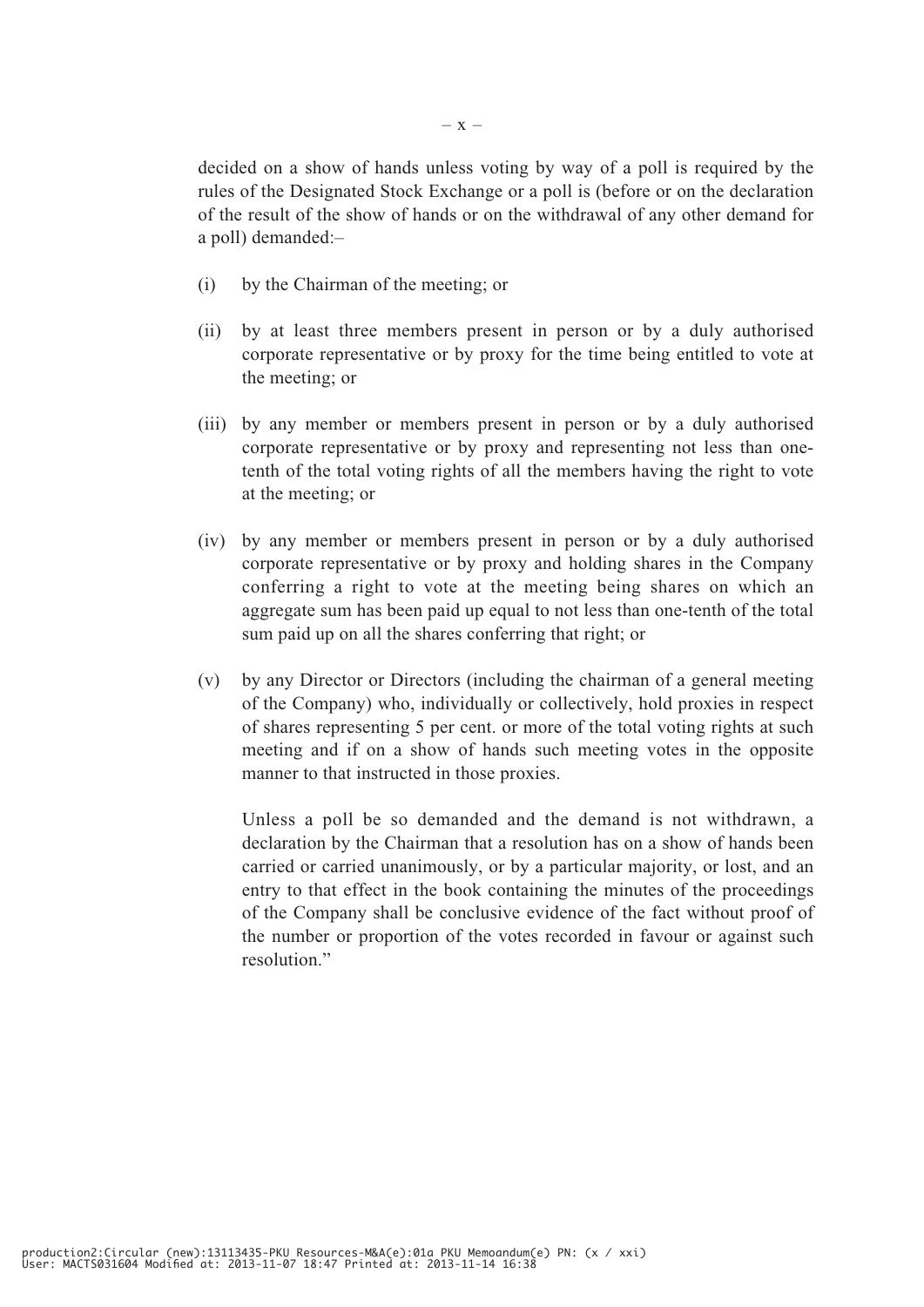*Be amended to:*

 "At any general meeting a resolution put to the vote of the meeting shall be decided by poll."

5. Bye-law 71

By deleting Bye-law 71 in its entirety and replacing it with the following:

"Intentionally Deleted".

6. Bye-law 72

By deleting Bye-law 72 in its entirety and replacing it with the following:

"Intentionally Deleted".

7. Bye-law 73

#### *the existing Bye-law 73 reads:*

 "In the case of an equality of votes, whether on a show of hands or on a poll, the Chairman of the meeting at which the show of hands takes place or at which the poll is demanded, shall be entitled to a second or casting vote. In the case of any dispute as to the admission or rejection of any vote, the Chairman shall determine the same, and such determination shall be final and conclusive."

 *be amended to:*

 "In the case of an equality of votes, the Chairman of the meeting shall be entitled to a second or casting vote. In the case of any dispute as to the admission or rejection of any vote, the Chairman shall determine the same, and such determination shall be final and conclusive."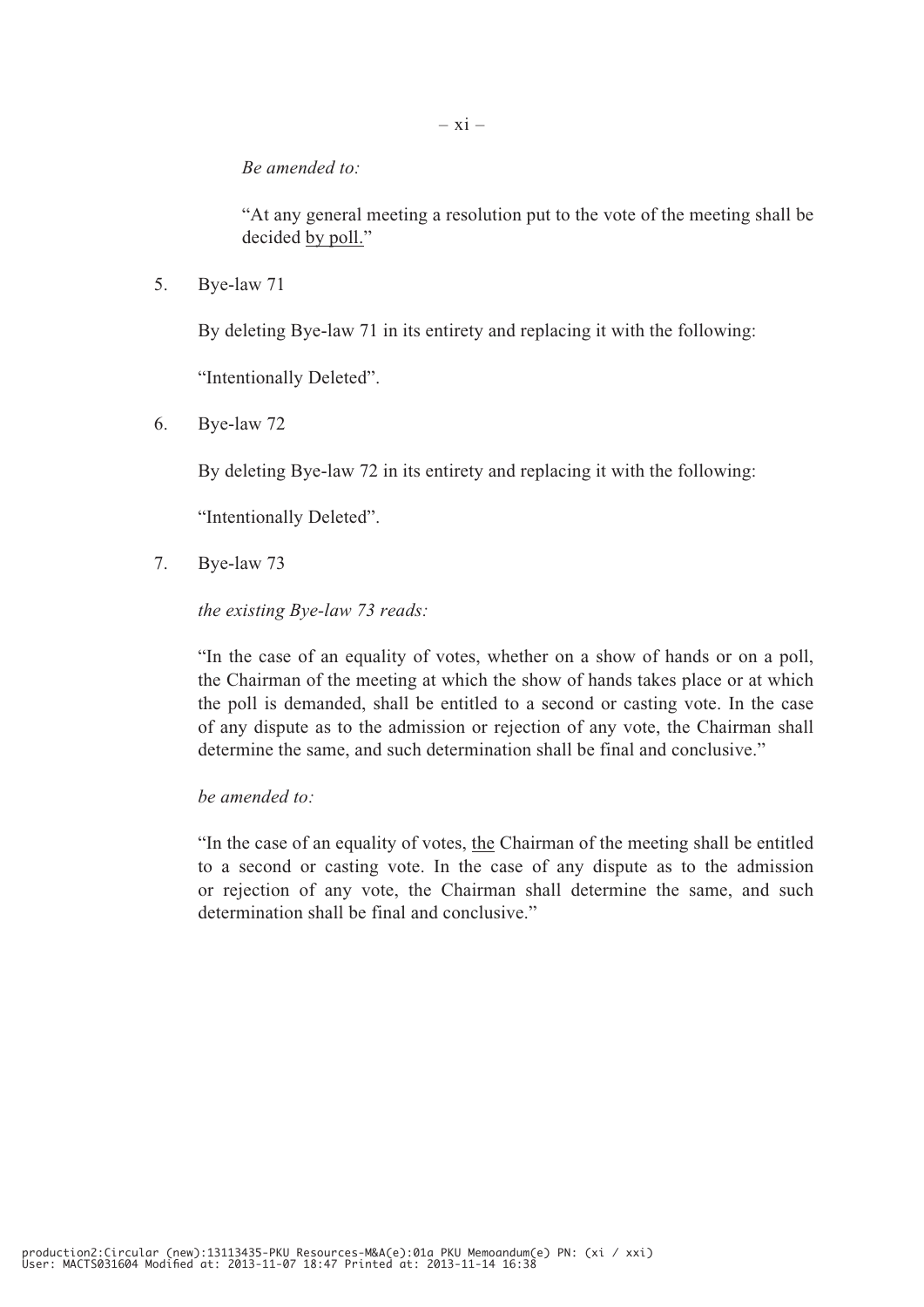8. Bye-law 74

By deleting Bye-law 74 in its entirety and replacing it with the following:

"Intentionally Deleted".

9. Bye-law 76

#### *the existing Bye-law 76 reads:*

 "Subject to any special rights, privileges or restrictions as to voting for the time being attached to any class or classes of shares, at any general meeting on a show of hands every member who is present in person or by a duly authorised corporate representative or by proxy shall have one vote, and on a poll every member present in person or by a duly authorized corporate representative or by proxy, shall have one vote for each share of which he is the holder which is fully paid up or credited as fully paid (but so that no amount paid up or credited as paid up on a share in advance of calls or instalments shall be treated for the purposes of this Bye-Law as paid up on share). On a poll a member entitled to more than one vote need not use all his votes or cast his votes in the same way."

be amended to:

 "Subject to any special rights, privileges or restrictions as to voting for the time being attached to any class or classes of shares, in respect of every resolution put to the vote of a meeting by poll at any general meeting, every member present in person or by a duly authorized corporate representative or by proxy shall have one vote for each share registered in his name in the register. A shareholder entitled to more than one vote is under no obligation to cast all his votes in the same way."

10. Bye-law 79

*the existing Bye-law 79 reads:*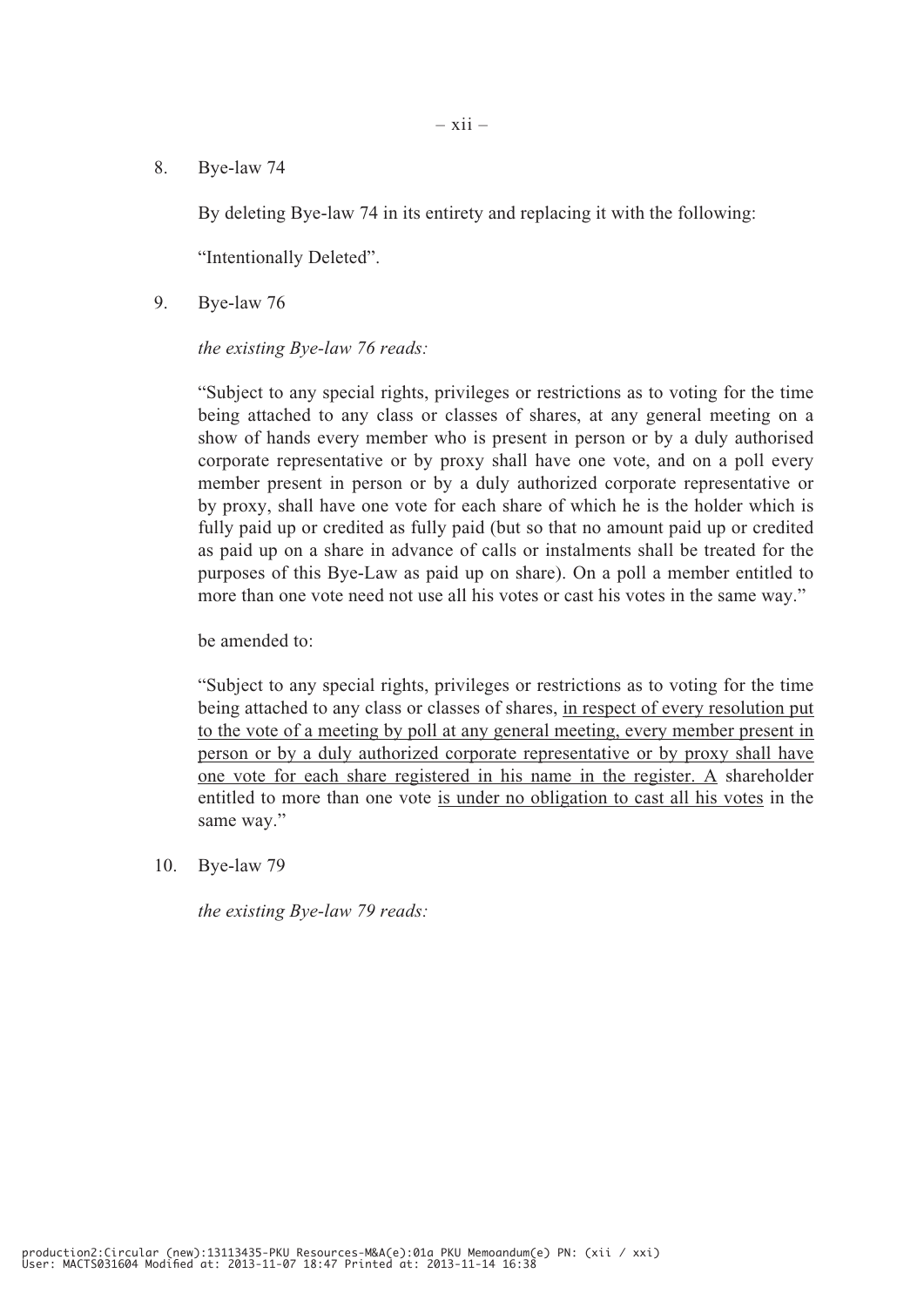"A member of unsound mind or in respect of whom an order has been made by any court having jurisdiction in lunacy may vote, whether on a show of hands or on a poll, by his committee, receiver, curator bonis or other person in the nature of a committee, receiver or curator bonis appointed by that court, and any such committee, receiver, curator bonis or other person may on a poll vote by proxy. Evidence to the satisfaction of the Board of the authority of the person claiming to exercise the right to vote shall be delivered to such place or one of such places (if any) as is specified in accordance with these Bye-Laws for the deposit of instruments of proxy or, if no place is specified, at the Registration Office, not later than the latest time at which a valid instrument of proxy could be so delivered."

#### *be amended to:*

 "A member of unsound mind or in respect of whom an order has been made by any court having jurisdiction in lunacy may vote, by poll, by his committee, receiver, curator bonis or other person in the nature of a committee, receiver or curator bonis appointed by that court, and any such committee, receiver, curator bonis or other person may on a poll vote by proxy. Evidence to the satisfaction of the Board of the authority of the person claiming to exercise the right to vote shall be delivered to such place or one of such places (if any) as is specified in accordance with these Bye-Laws for the deposit of instruments of proxy or, if no place is specified, at the Registration Office."

11. Bye-law 83

#### *the existing Bye-law 83 reads:*

 "The instrument appointing a proxy and the power of attorney or other authority, if any, under which it is signed or notarially certified copy of that power or authority shall be deposited at such place or one of such places (if any) as is specified in the notice of meeting or in the instrument of proxy issued by the Company (or, if no place is specified, at the Registration Office) not less than forty-eight hours before the time for holding the meeting or adjourned meeting or poll (as the case may be) at which the person named in such instrument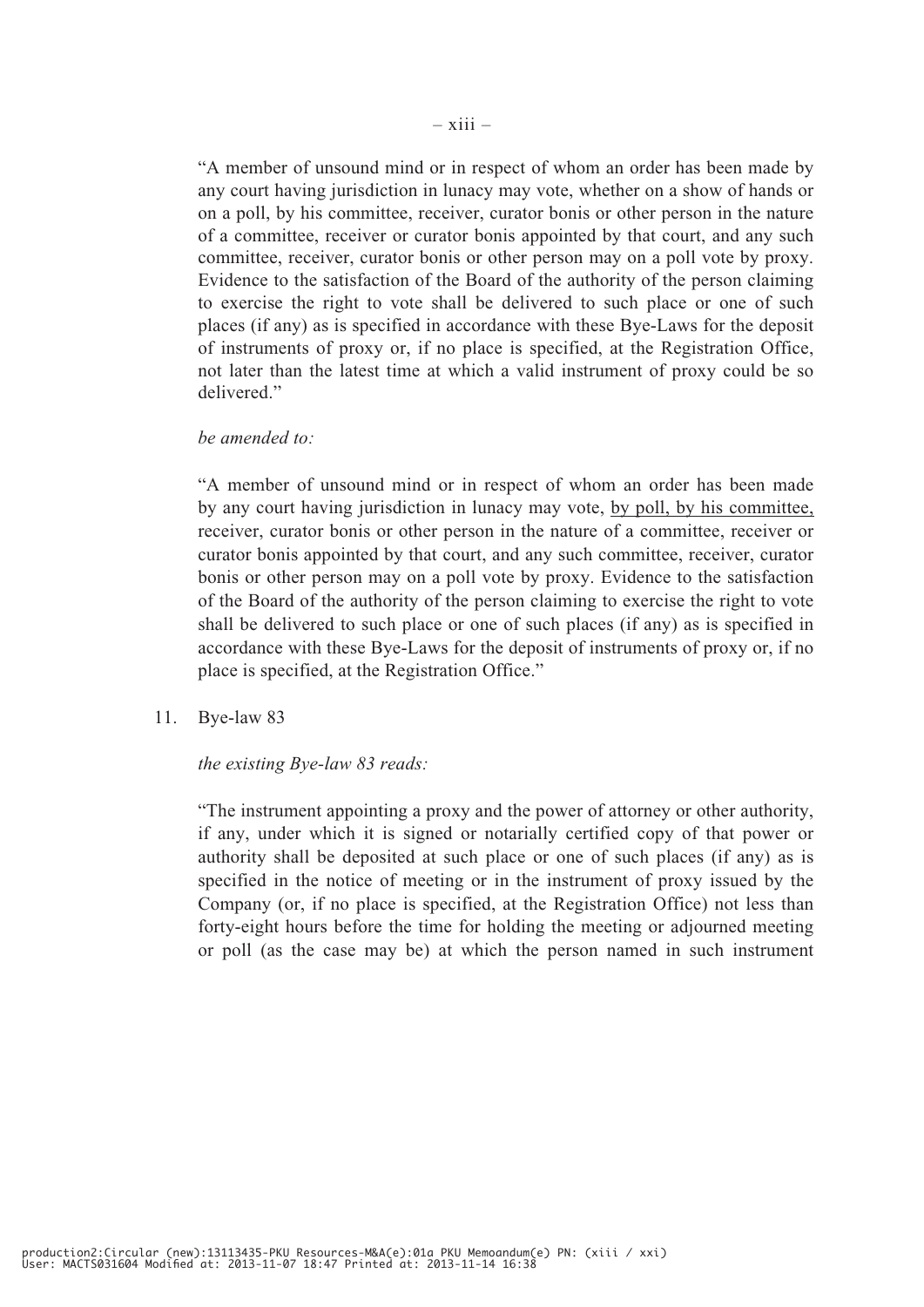proposes to vote, and in default the instrument of proxy shall not be treated as valid. No instrument appointing a proxy shall be valid after the expiration of twelve months from the date of its execution, except at an adjourned meeting or on a poll demanded at a meeting or an adjourned meeting in a case where the meeting was originally held within twelve months from such date. Delivery of an instrument appointing a proxy shall not preclude a member from attending and voting in person at the meeting or upon the poll concerned and, in such event, the instrument appointing a proxy shall be deemed to be revoked."

#### *be amended to:*

 "The instrument appointing a proxy and the power of attorney or other authority, if any, under which it is signed or notarially certified copy of that power or authority shall be deposited at such place or one of such places (if any) as is specified in the notice of meeting or in the instrument of proxy issued by the Company (or, if no place is specified, at the Registration Office) not less than forty-eight hours before the time for holding the meeting or adjourned meeting (as the case may be) at which the person named in such instrument proposes to vote, and in default the instrument of proxy shall not be treated as valid. No instrument appointing a proxy shall be valid after the expiration of twelve months from the date of its execution, except at an adjourned meeting or an adjourned meeting in a case where the meeting was originally held within twelve months from such date. Delivery of an instrument appointing a proxy shall not preclude a member from attending and voting in person at the meeting and, in such event, the instrument appointing a proxy shall be deemed to be revoked."

12. Bye-law 85

#### *the existing Bye-law 85 reads:*

 "The instrument appointing a proxy to vote at a general meeting shall: (i) be deemed to confer authority upon the proxy to demand or join in demanding a poll and to vote on any resolution (or amendment thereto) put to the meeting for which it is given as the proxy thinks fit. Provided that any form issued to a member for use by him for appointing a proxy to attend and vote at a special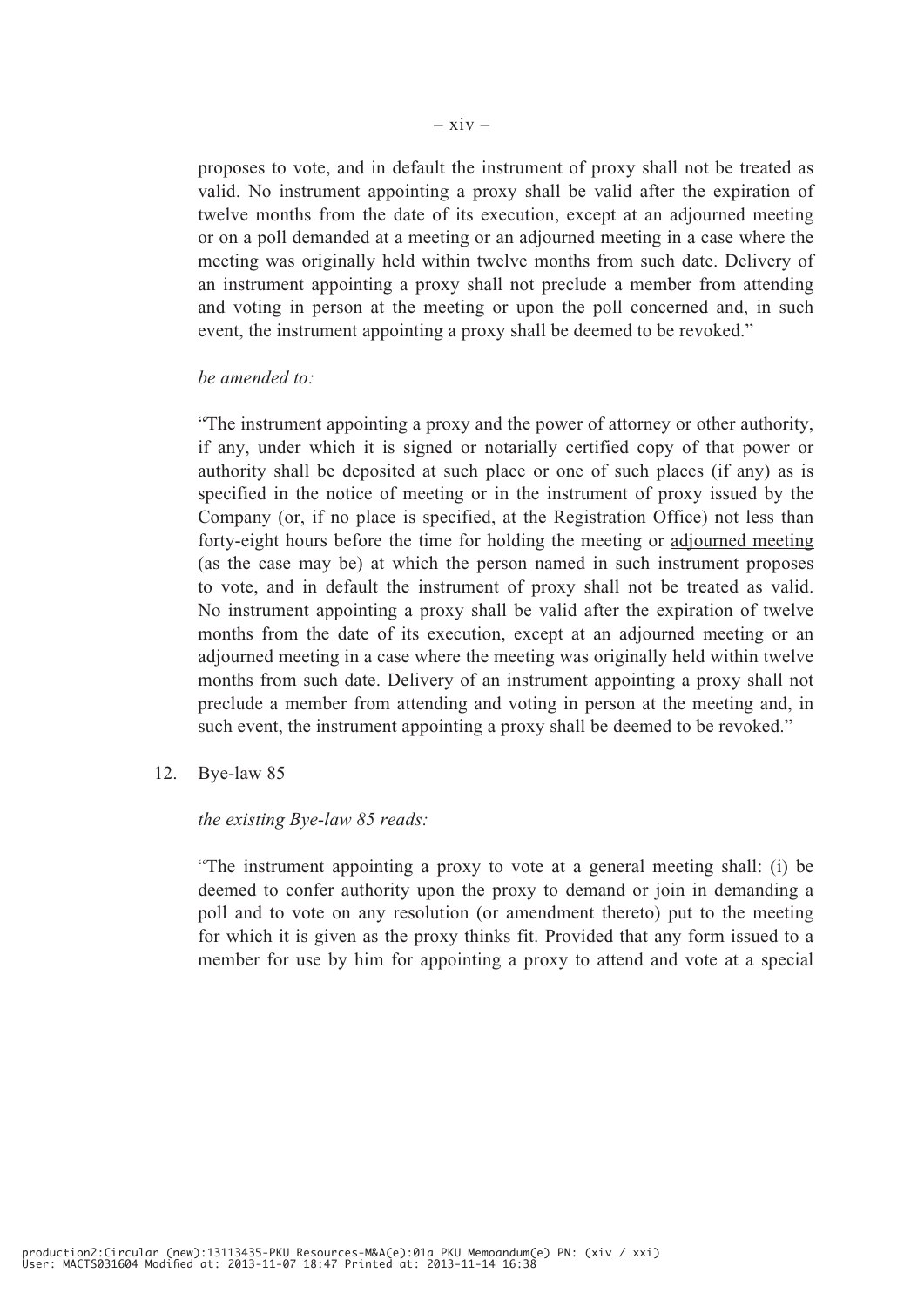general meeting or at an annual general meeting at which any business is to be transacted shall be such as to enable the member, according to his intentions, to instruct the proxy to vote in favour of or against (or, in default of instructions, to exercise his discretion in respect of) each resolution dealing with any such business; and (ii) unless the contrary is stated therein, be valid as well for any adiournment of the meeting as for the meeting to which it relates."

#### *be amended to:*

 "The instrument appointing a proxy to vote at a general meeting shall: (i) be deemed to confer authority upon the proxy to vote on any resolution (or amendment thereto) put to the meeting for which it is given as the proxy thinks fit. Provided that any form issued to a member for use by him for appointing a proxy to attend and vote at a special general meeting or at an annual general meeting at which any business is to be transacted shall be such as to enable the member, according to his intentions, to instruct the proxy to vote in favour of or against (or, in default of instructions, to exercise his discretion in respect of) each resolution dealing with any such business; and (ii) unless the contrary is stated therein, be valid as well for any adjournment of the meeting as for the meeting to which it relates."

13. Bye-law 87

#### *the existing paragraph (B) of Bye-law 87 reads:*

"(B) If a Clearing House (or its nominee) is a member of the Company, it may appoint such person or persons as it thinks fit to act as its proxy or proxies or as its corporate representative or representatives, to the extend permitted by the Companies Act, at any meeting of the Company or at any meeting of any class of members of the Company provided that, if more than one person is so appointed, the appointment shall specify the number and class of shares in respect of which each such person is so appointed. A person so appointed under the provisions of this Bye-Law shall be entitled to exercise the same powers on behalf of the Clearing House (or its nominee) which he represents as that Clearing House (or its nominee) could exercise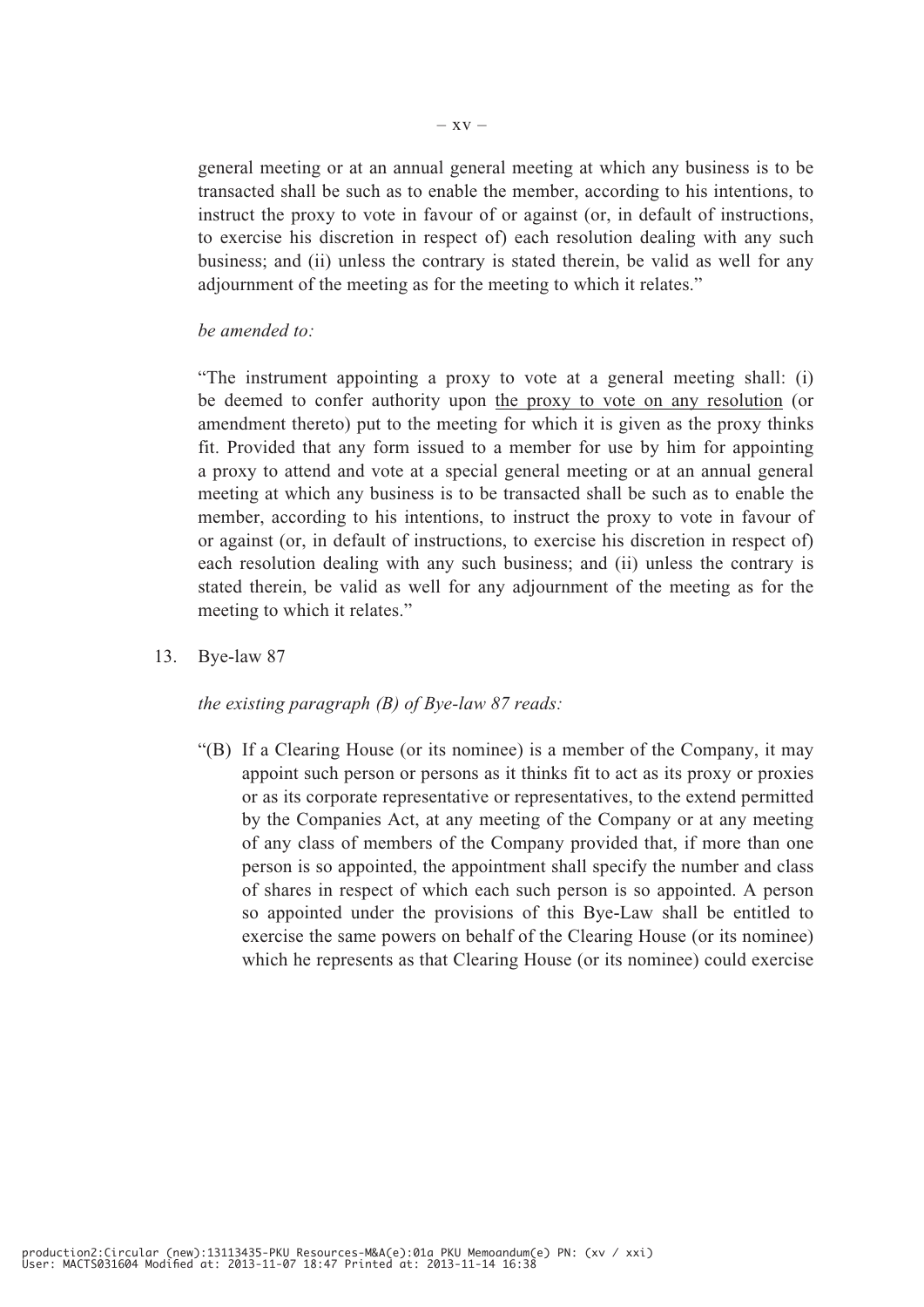as if it were an individual member including the right to vote individually on a show of hands."

*be amended to:*

- "(B) If a Clearing House or its nominees is a member of the Company, it may authorise such person or persons as it thinks fit to act as its representative or representatives or proxy or proxies, to the extend permitted by the Companies Act, at any meeting of the Company or at any meeting of any class of members of the Company provided that, if more than one person is so authorised, the authorisation shall specify the number and class of shares in respect of which each such person is so authorised. The person so authorised shall be deemed to have been duly authorised without the need of producing any documents of title, notarised authorisation and/or further evidence for substantiating the facts that it is duly authorised and shall be entitled to exercise the same rights and powers on behalf of the clearing house (or its nominees) which he represents in respect of the number and class or shares specified in the relevant authorisation including the right to vote individually by poll as that clearing house (or its nominees) could exercise if it were an individual shareholder."
- 14. Bye-law 97(A)

*the existing sub-paragraph (vi) of Bye-law 97(A) reads:*

"(vi) if he shall be removed from office by a Special Resolution of the Company under Bye-Law 104."

 *be amended to:*

- "(vi) if he shall be removed from office by an Ordinary Resolution of the Company under Bye-law 104."
- 15. Bye-law 104

 *the existing Bye-law 104 reads:*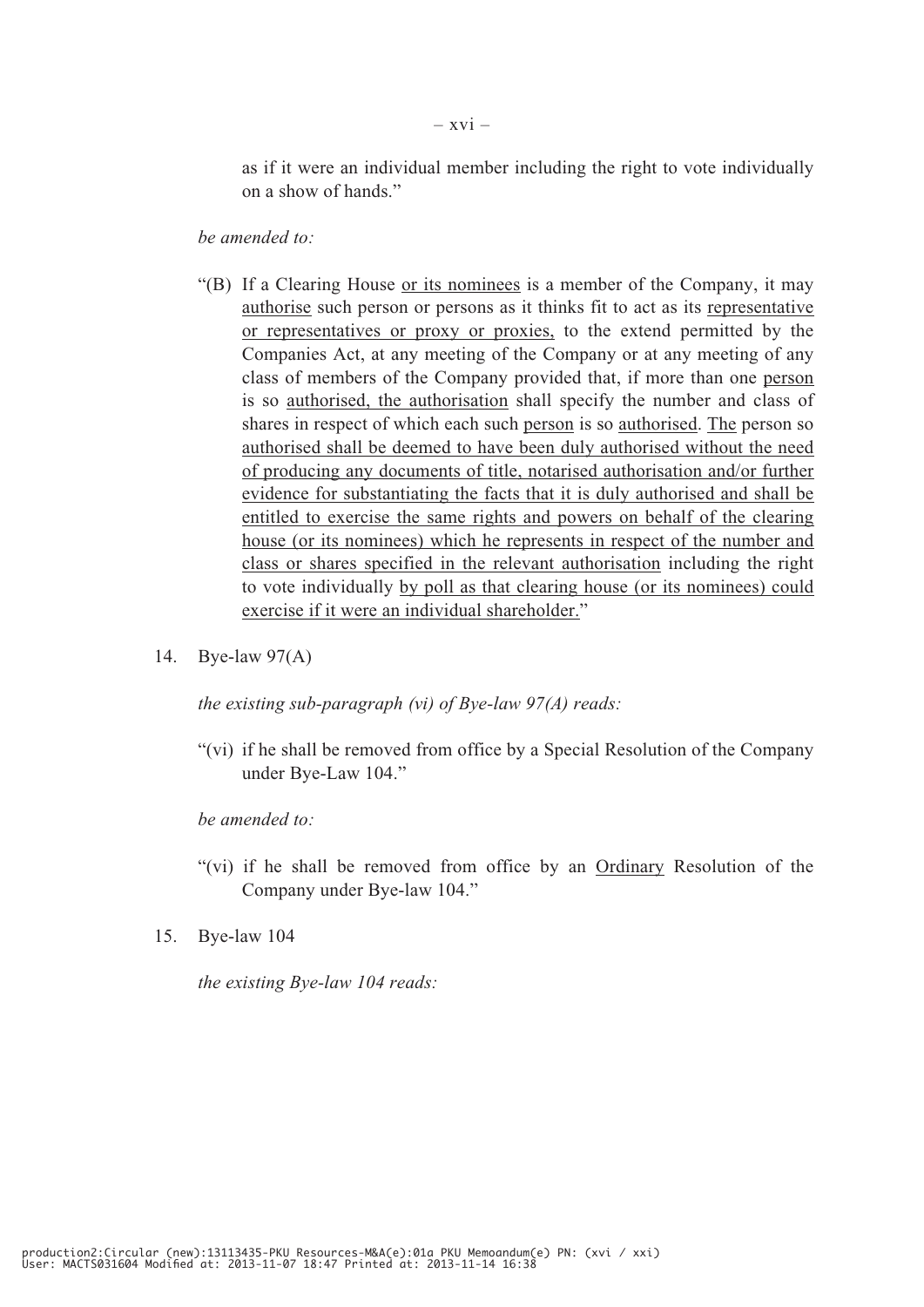"The Company may by Special Resolution remove any Director (including a Managing Director or other Executive Director) before the expiration of his period of office notwithstanding anything in these Bye-Laws or in any agreement between the Company and such Director (but without prejudice to any claim which such Director may have for damages for any breach of any contract between him and the Company) and may elect another person in his stead. Any person so elected shall hold office only until the next following annual general meeting of the Company and shall then be eligible for re-election but shall not be taken into account in determining the Directors who are to retire by rotation at such meeting."

#### *be amended to:*

 "The Company may by Ordinary Resolution remove any Director (including a Managing Director or other Executive Director) before the expiration of his period of office notwithstanding anything in these Bye-Laws or in any agreement between the Company and such Director (but without prejudice to any claim which such Director may have for damages for any breach of any contract between him and the Company) and may elect another person in his stead. Any person so elected shall hold office only until the next annual general meeting of the Company and shall then be eligible for re-election at such meeting, but shall not be taken into account in determining the Directors who to retire by rotation at such meeting."

16. Bye-law 167

#### *the existing Bye-law 167 reads:*

 "Any notice or other document to be given or issued under these Bye-Laws shall be in writing, and may be served by the Company on any member either personally or by sending it through the post in a prepaid letter, envelope or wrapper addressed to such member at his registered address as appearing in the register or by delivering or leaving it at such registered address as aforesaid or (in the case of a notice) by advertisement in the Newspapers. In the case of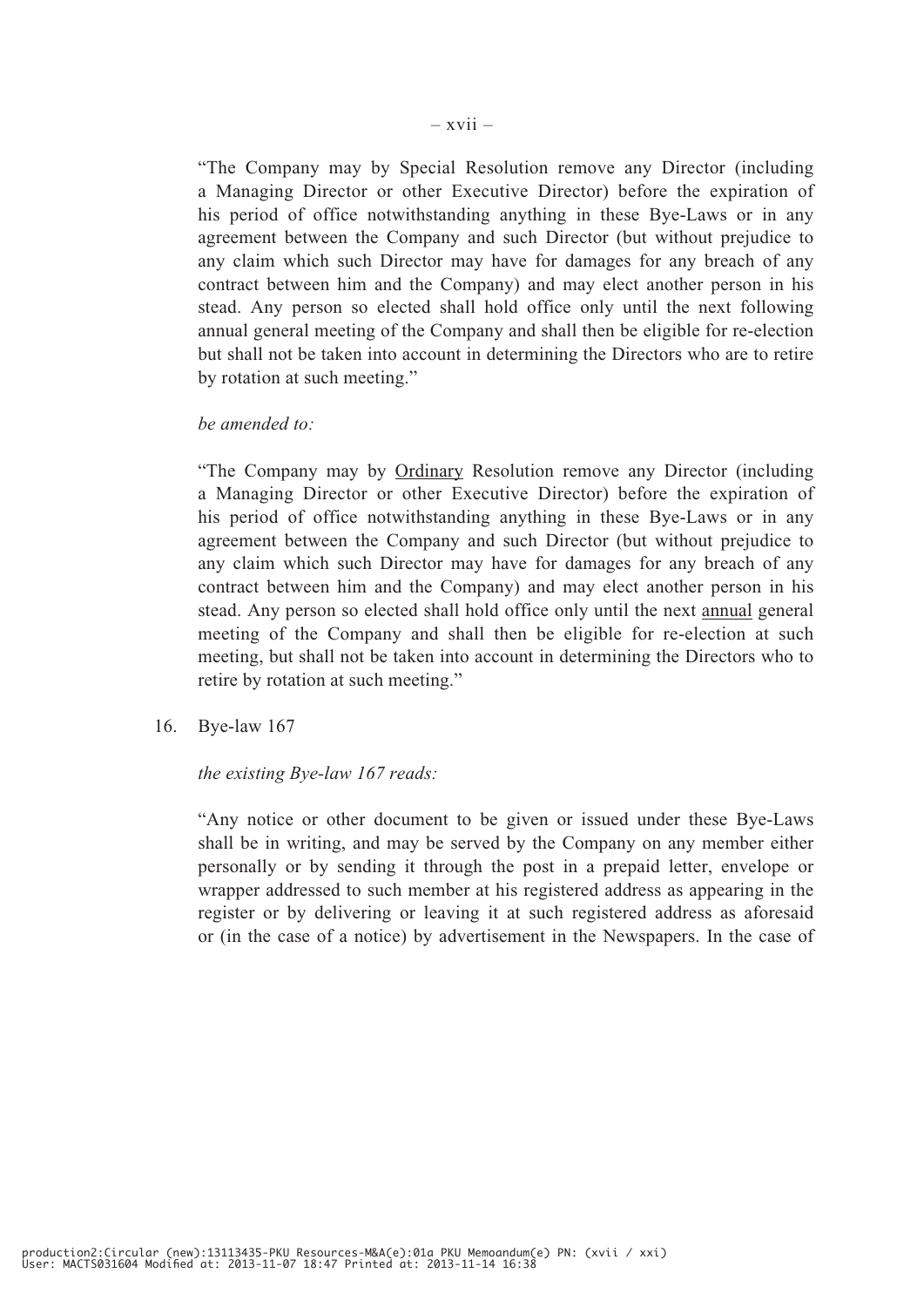joint holders of a share, all notices shall be given to that one of the joint holders whose name stands first in the register and notice so given shall be sufficient notice to all the joint holders."

#### *be amended to:*

 "Any notice or other document (including any corporate communication), whether or not, to be given or issued under these Bye-Laws from the Company to a member shall be in writing or by cable, telex or facsimile transmission message or other form of electronic transmission or communication and any such notice and document may be served or delivered by the Company on or to any member either personally or by sending it through the post in a prepaid envelope addressed to such member at his registered address as appearing in the register or at any other address supplied by him to the Company for the purpose or, as the case may be, by transmitting it to any such address or transmitting it to any telex or facsimile transmission number or electronic number or address or website supplied by him to the Company for the giving of notice to him or which the person transmitting the notice reasonably and bona fide believes at the relevant time will result in the notice being duly received by the member or may also be served by advertisement published in the newspapers or by placing it on the Company's website and giving to the member a notice stating that the notice or other document is available there (a "notice of availability"). The notice of availability may be given to the member by any of the means set out above. In case of joint holders of a share, all notices shall be given to that holder for the time being one of the joint holders whose name stands first in the register and notice so given shall be deemed a sufficient notice to all the joint holders. Notwithstanding the foregoing, the Company may deem consent on the part of a Member to a corporate communication being made available to him on the Company's website if such deemed consent is permitted by the rules of the Designated Stock Exchange and the Company complies with any procedure that the Designated Stock Exchange may require;"

17. Bye-law 169

*the existing Bye-law 169 reads:*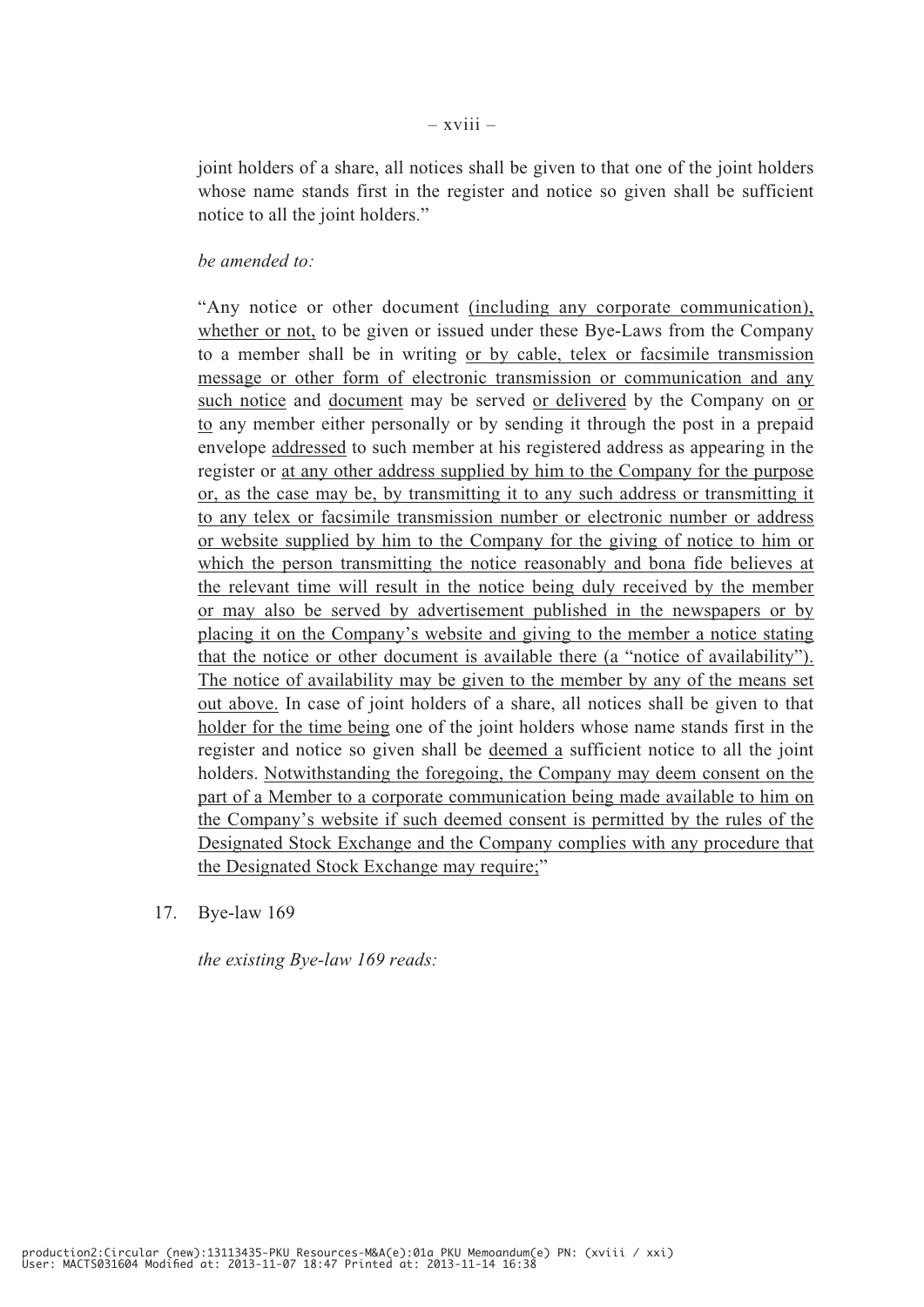"Any notice sent by post shall be deemed to have been served on the day following that on which the envelope or wrapper containing the same is put into a post office situated within the Relevant Territory and in proving such service it shall be sufficient to prove that the envelope or wrapper containing the notice was properly prepaid, addressed and put into such post office and a certificate in writing signed by the Secretary or other person appointed by the Board that the envelope or wrapper containing the notice was so addressed and put into such post office shall be conclusive evidence thereof."

 *be amended to:*

"Any notice or other document:

- (i) if served or delivered by post, shall where appropriate be sent by airmail and shall be deemed to have been served or delivered on the day following that on which the envelope containing the same, properly prepaid and addressed, is put into a post office situated within the Relevant Territory and in proving such service or delivery it shall be sufficient to prove that the envelope or wrapper containing the notice or document was properly addressed and put into the post and a certificate in writing signed by the Secretary or other officer of the Company or other person appointed by the Board that the envelope or wrapper containing the written notice or other document was so addressed and put into the post shall be conclusive evidence thereof;
- (ii) if sent by electronic communication, shall be deemed to be given on the day on which it is transmitted from the server of the Company or its agent. A written notice placed on the Company's website or the website of the Designated Stock Exchange, is deemed given by the Company to a member on the day following that on which a notice of availability is deemed served on the member;
- (iii) if served by advertisement, shall be deemed to have been served on the day of issue of the official publication and/or newspaper(s) in which the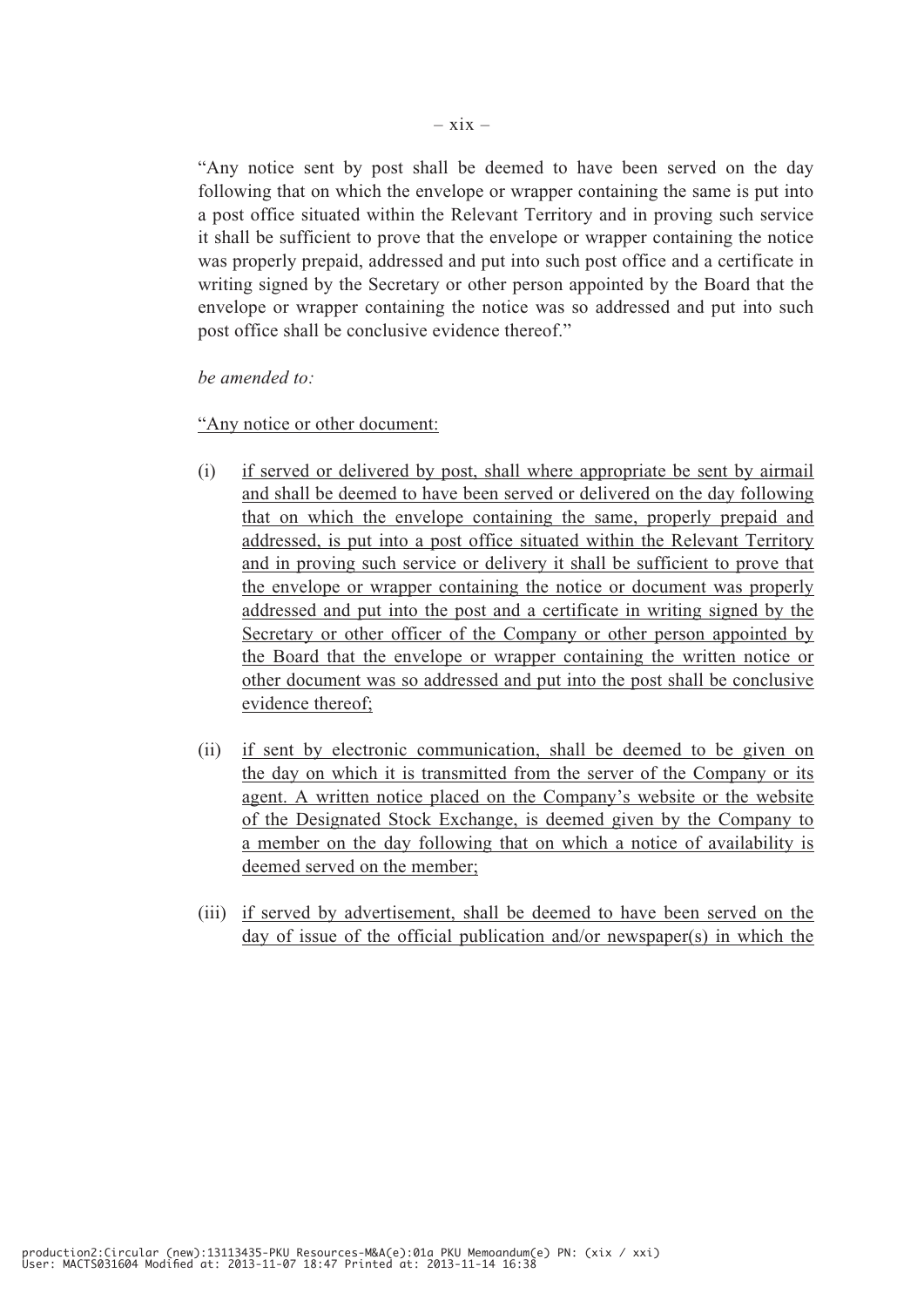advertisement is published (or on the last day of issue if the publication and/or newspaper(s) are published on different dates);

- (iv) if served or delivered in any other manner contemplated by these Bye-Laws, shall be deemed to have been served or delivered at the time of personal service or delivery or, as the case may be, at the time of the relevant dispatch or transmission; and in proving such service or delivery a certificate in writing signed by the Secretary or other officer of the Company or other person appointed by the Board as to the act and time of such service, delivery, dispatch or transmission shall be conclusive evidence thereof; and
- (v) may be given to a member either in the English language or the Chinese language, subject to due compliance with all applicable Statutes, rules and regulations."
- 18. Bye-law 172

#### *the existing Bye-law 172 reads:*

 "Any notice or document delivered or sent by post to, or left at the registered address of any member in pursuance of these presents, shall notwithstanding that such member be then deceased or bankrupt and whether or not the Company has notice of his death or bankruptcy, be deemed to have been duly served in respect of any registered shares whether held solely or jointly with other persons by such member until some other person be registered in his stead as the holder or joint holder thereof, and such service shall for all purposes of these presents be deemed a sufficient service of such notice or document on his personal representatives and all persons (if any) jointly interested with him in any such shares."

#### *be amended to:*

 "Any notice or document delivered or sent by post to, sent by electronic communication to, or left at the registered address of, any members in pursuance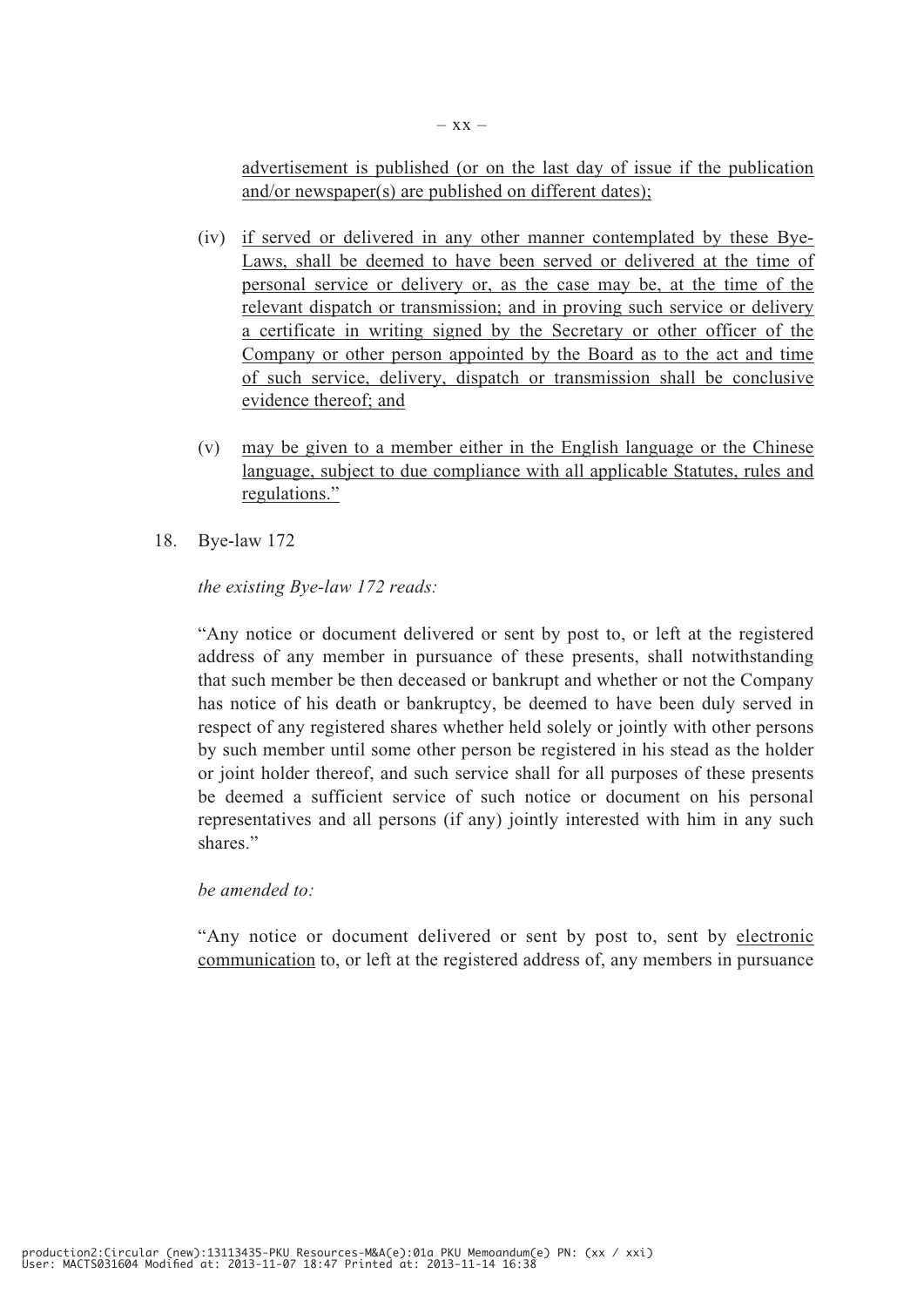of these presents, shall notwithstanding that such member be then deceased or bankrupt and whether or not the Company has notice of his death or bankruptcy, be deemed to have been duly served in respect of any registered shares whether held solely or jointly with other persons by such member until some other person be registered in his stead as the holder or joint holder thereof, and such service shall for all purposes of these presents be deemed a sufficient service of such notice or document on his personal representatives and all persons (if any) jointly interested with him in any such shares. Sufficient service is also deemed given by the Company to a member if a notice is placed on the Company's website."

19. Bye-law 173

*the existing Bye-law 173 reads:*

 "The signature to any notice to be given by the Company may be written or printed."

*be amended to:*

 "The signature to any notice to be given by the Company may be written, printed or made electronically.""

(Sd. Zhang Zhao Dong)

**Zhang Zhao Dong** *Chairman of the Meeting*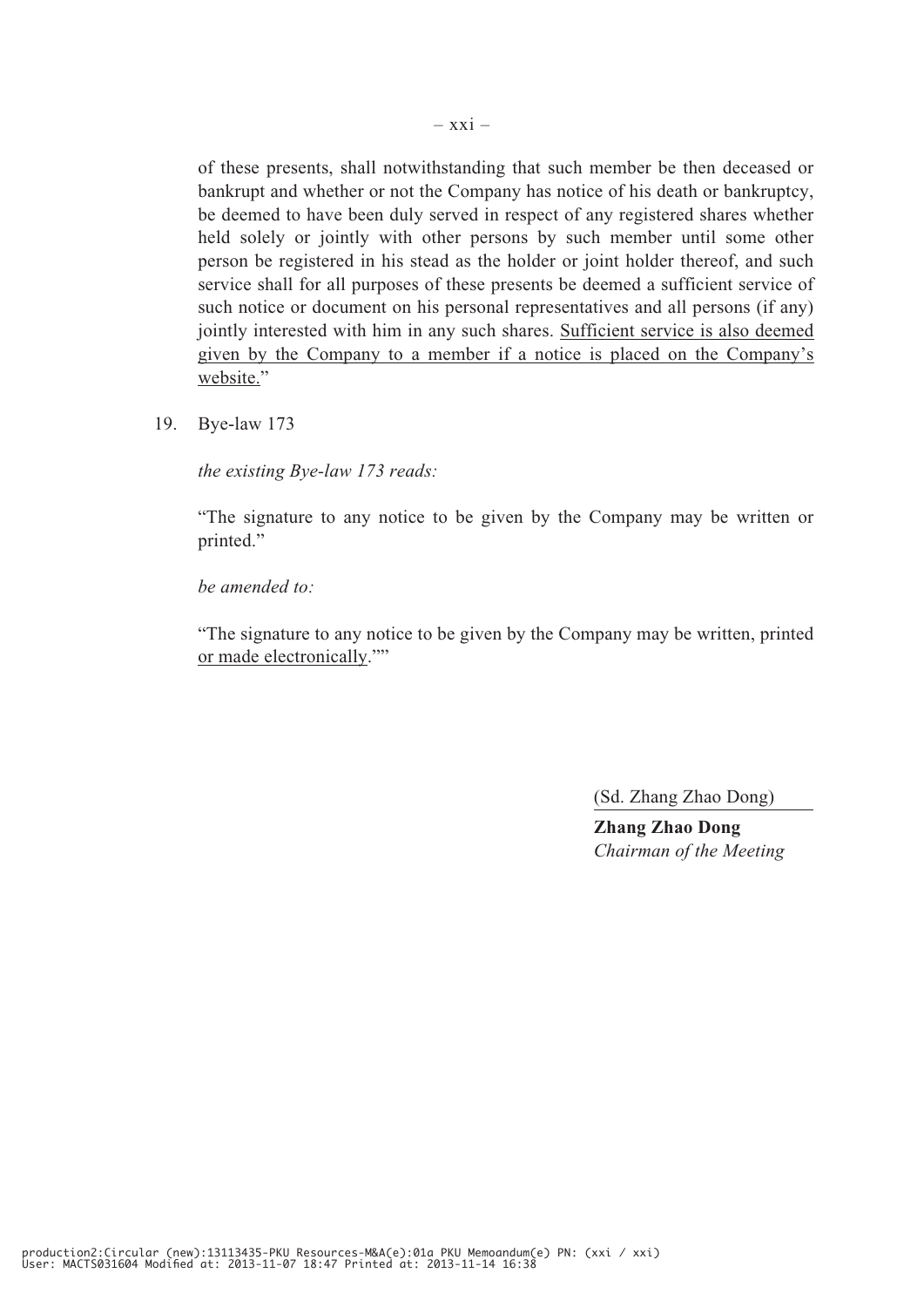Registration No. F5120

#### THE COMPANIES ORDINANCE (CHAPTER 32)

### **ORDINARY & SPECIAL RESOLUTIONS OF EC-FOUNDER (HOLDINGS) COMPANY LIMITED**

Passed on 4 January 2006

At the special general meeting (the "SGM") of the Company duly convened and held at Unit 1408, 14th Floor, Cable TV Tower, 9 Hoi Shing Road, Tsuen Wan, New Territories, Hong Kong on Wednesday, 4 January 2006 at 9:.45 a.m., the following Ordinary and Special Resolutions of the Company was duly proposed and passed:–

#### **ORDINARY RESOLUTIONS**

- 1. "**THAT** the Master Agreement (as defined in the circular of the Company dated 12 December 2005 (the "Circular") of which the notice of this meeting forms part, a copy of which was marked "A" and has been produced to the meeting and signed by the chairman of the meeting for the purposes of identification) proposed to be entered into between the Company and Founder Holdings Limited be and is hereby approved; and the proposed annual caps in relation to the transactions contemplated under the Master Agreement for each of the three financial years ending 31 December 2006, 2007 and 2008 as set out in the Circular be and are hereby approved; and any one director of the Company be and is hereby authorised on behalf of the Company to execute all such documents, in such final form or with such amendments as that director may deem appropriate, and to do all such acts or things, as he/she may in his/her absolute discretion consider necessary or desirable, to give effect to the Master Agreement and the transactions contemplated therein."
- 2. "**THAT** the Peking Founder Master Agreement (as defined in the Circular of which the notice of this meeting forms part, a copy of which was marked "B" and has been produced to the meeting and signed by the chairman of the meeting for the purposes of identification) proposed to be entered into between the Company and Peking University Founder Group Company Limited be and is hereby approved; and the proposed annual caps in relation to the transactions contemplated under the Peking Founder Master Agreement for each of the three financial years ending 31 December 2006, 2007 and 2008 as set out in the Circular be and are hereby approved; and any one director of the Company be and is hereby authorised on behalf of the Company to execute all such documents, in such final form or with such amendments as that director may deem appropriate, and to do all such acts or things, as he/she may in his/ her absolute discretion consider necessary or desirable, to give effect to the Peking Founder Master Agreement and the transactions contemplated therein."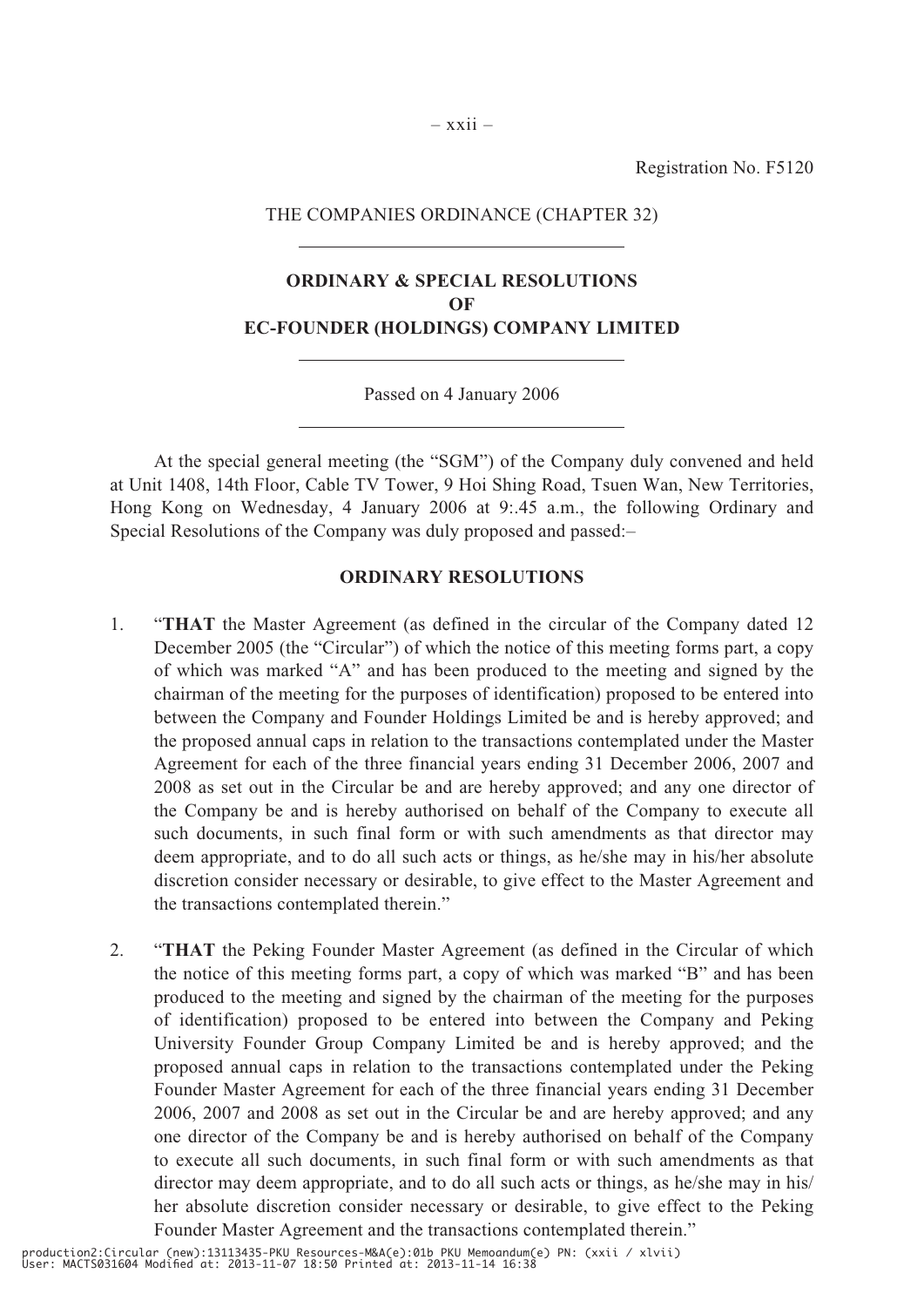#### $-$  xxiii  $-$

#### **SPECIAL RESOLUTION**

- 3. "**THAT** the Bye-laws of the Company be amended in the following manner:
	- (A) Bye-law 70
		- (a) by inserting in the first paragraph after the words "decided on a show of hands, unless", the following words:

"voting by way of a poll is required by the rules of the Designated Stock Exchange or":

- (b) by deleting the full-stop at the end of Bye-law 70(iv) and replacing therewith a semi-colon and the word "or" immediately thereafter and by inserting the following as new Bye-law  $70(v)$ :
	- "70.(v) by any Director or Directors (including the chairman of a general meeting of the Company) who, individually or collectively, hold proxies in respect of shares representing 5 per cent. or more of the total voting rights at such meeting and if on a show of hands such meeting votes in the opposite manner to that instructed in those proxies."
- (B) By deleting the existing Bye-law 71 in its entirety and substituting therefor the following:
	- "71. If a poll is duly demanded, the result of a poll shall be deemed to be the resolution of the meeting at which the poll was demanded. The chairman of the meeting shall count and record all proxy votes properly, and announce the result of the poll, in accordance with the requirements of the Designated Stock Exchange."
- (C) Bye-law 99
	- (a) by deleting Bye-law 99(A) in its entirety and substituting therefor the following:
		- "99. (A) Subject to the provisions of any Statute and notwithstanding any other provisions in the Bye-laws, at each annual general meeting, one-third of the Directors for the time being (or, if their number is not a multiple of three (3), the number nearest to but not less than one-third) shall retire from office by rotation provided that every Director (including those appointed for a specific term) shall be subject to retirement at least once every three years. The Directors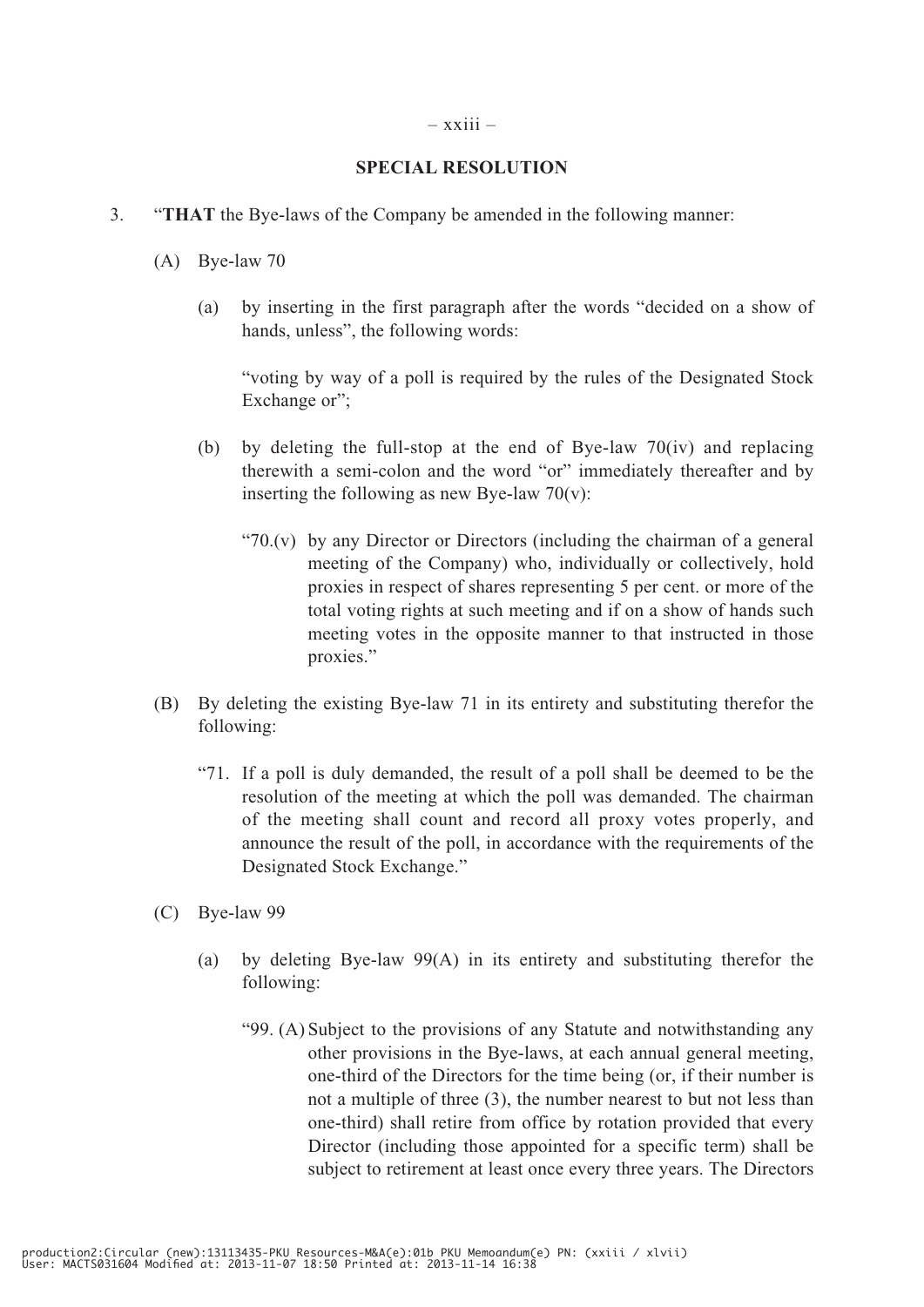to retire in every year shall be those who have been longest in office since their last election but as between persons who became Directors on the same day shall (unless they otherwise agree between themselves) be determined by lot."

- (b) by inserting the words "and shall retain office until the close of the meeting at which he retires" after the words "re-election" at the end of the first sentence of Bye-law 99 (B).
- (D) By adding "the next following general meeting of the Company (in the case of filling a casual vacancy) or until" after the words "Any Director so appointed shall hold office only until" and adding "(in the case of an addition to their member)" after "the next following annual general meeting of the Company" in the existing Bye-law 102 (B)."

(Sd.) Cheung Shuen Lung

**Cheung Shuen Lung** *Chairman of the Meeting*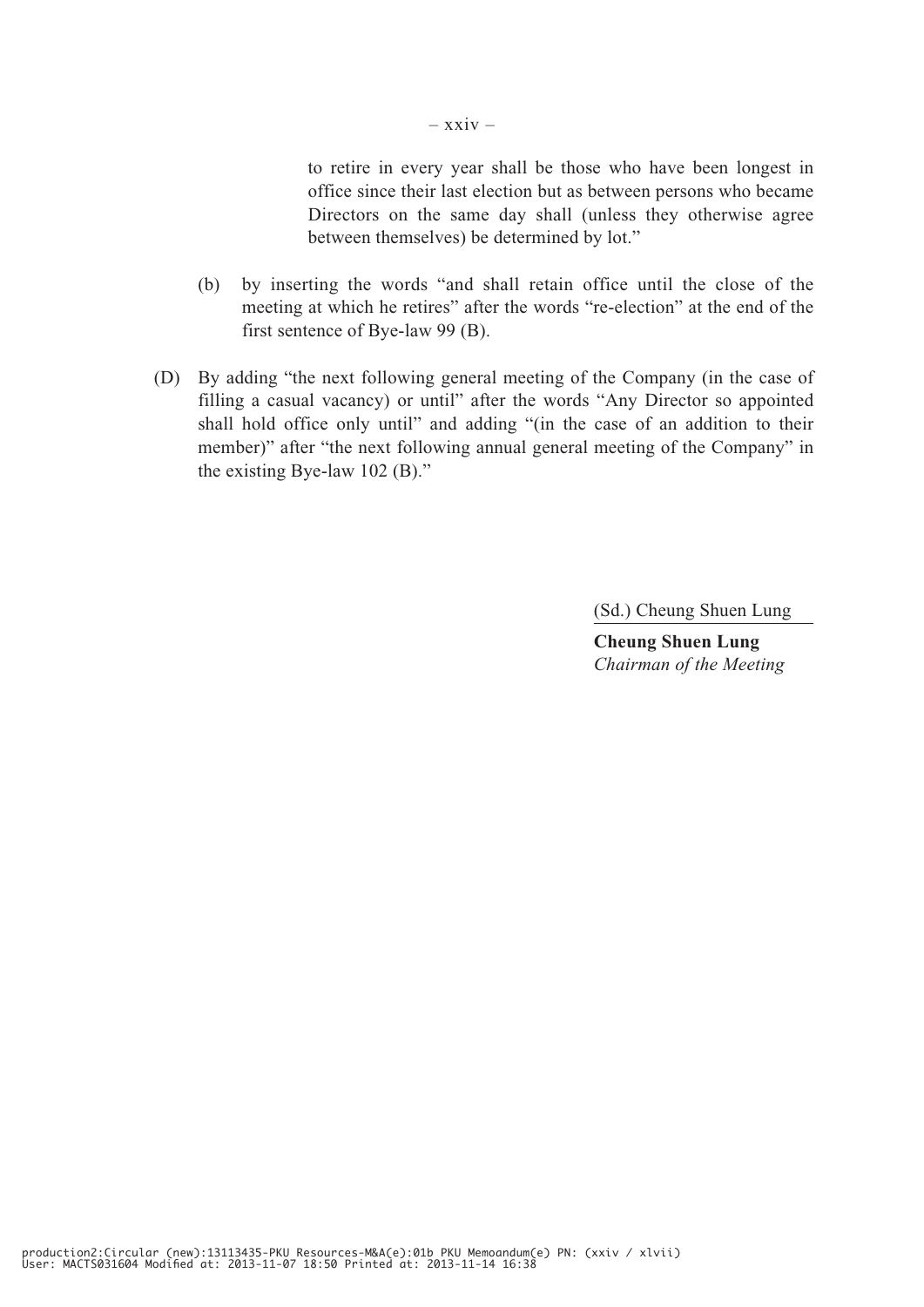Registration No. F5120

#### THE COMPANIES ORDINANCE (CHAPTER 32)

### **SPECIAL RESOLUTION OF EC-FOUNDER (HOLDINGS) COMPANY LIMITED**

#### Passed on 24 May 2004

At the Special General Meeting of the shareholders of the Company duly convened and held at Unit 1408, 14th Floor, Cable TV Tower, 9 Hoi Shing Road, Tsuen Wan, New Territories, Hong Kong on 24 May 2004 at 10:45 a.m., the following resolution was duly passed as special resolution of the Company:

#### **SPECIAL RESOLUTION**

"**THAT** the bye-laws of the Company (the "Bye-laws") be amended as follows:–

(A) By deleting the existing definition of "associates" in Bye-law 1 and substituting therefor the following new definition:–

""associate(s)" shall have the meaning attributed to it in the rules of the Designated Stock Exchange."

(B) By deleting the existing definition of "Clearing House" in Bye-law 1 and substituting therefor the following new definition:–

 ""Clearing House" shall mean a recognised clearing house within the meaning of Schedule 1 to the Securities and Futures Ordinance (Chapter 571 of the Laws of Hong Kong) or, if the shares of the Company for the time being listed or quoted on a stock exchange, a clearing house or authorised share depository recognised by the laws of the jurisdiction in which such stock exchange is located."

(C) By deleting the existing definition of "Substantial Shareholder" in Bye-law 1 and substituting therefor the following new definition:–

 ""Substantial Shareholder" shall have the meaning attributed to it in the rules of the Designated Stock Exchange."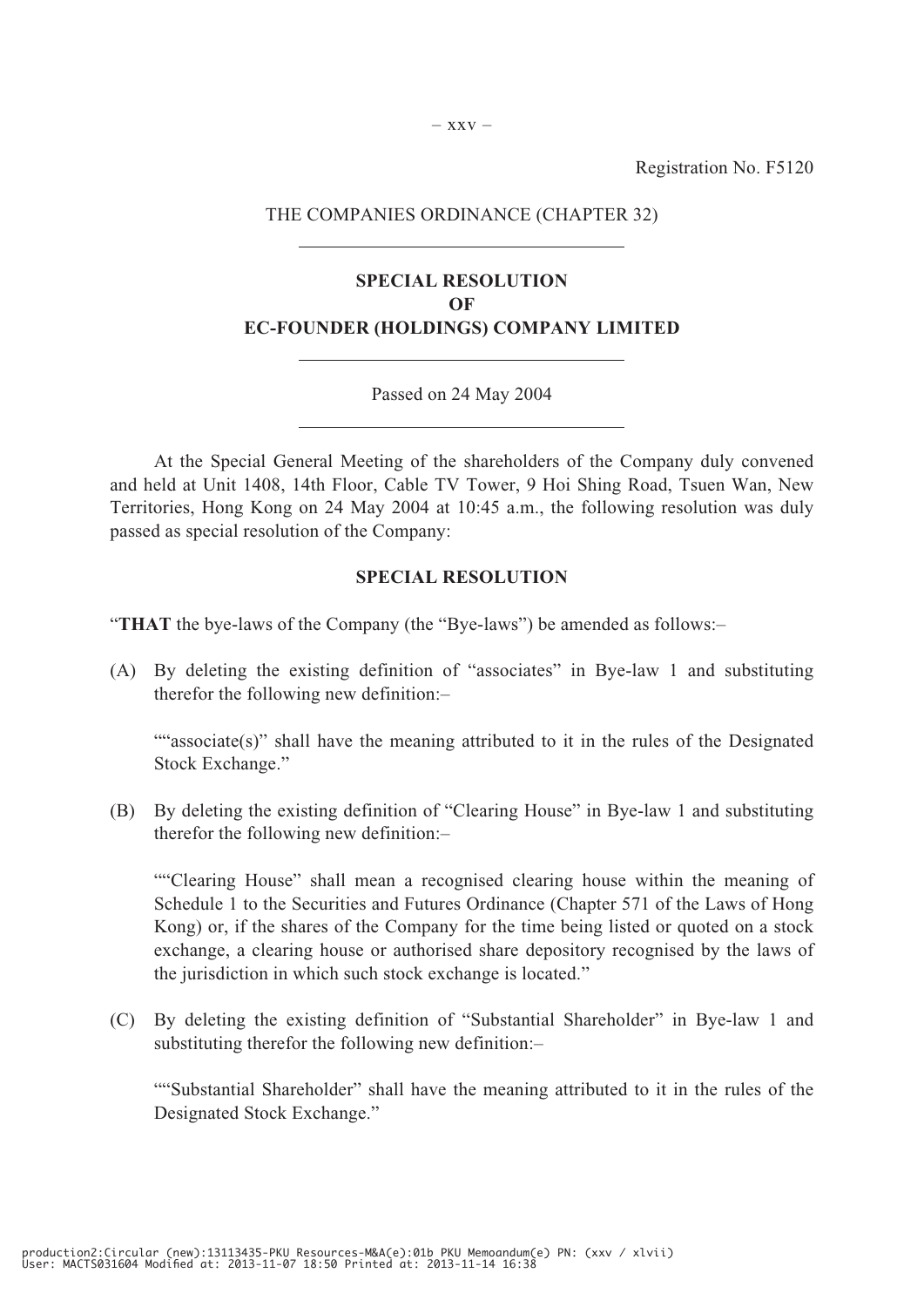(D) By inserting the following new definition of "Designated Stock Exchange" in Bye-law  $1:–$ 

 ""Designated Stock Exchange" shall mean a stock exchange in respect of which the shares of the Company are listed or quoted and where such stock exchange deems such listing or quotation to be the primary listing or quotation of the shares of the Company."

- (E) By deleting the existing Bye-Iaw 76 in its entirety and replacing therewith the following new Bye-Iaw 76:
	- "76. Subject to any special rights, privileges or restrictions as to voting for the time being attached to any class or classes of shares, at any general meeting on a show of hands every member who is present in person or as a duly authorised corporate representative or by proxy shall have one vote, and on a poll every member present in person or as a duly authorised corporate representative or by proxy, shall have one vote for every share of which he is the holder which is fully paid up or credited as fully paid up (but so that no amount paid up or credited as paid up on a share in advance of calls or installments shall be treated for the purpose of this Bye-Law as paid up on the share). On a poll a member entitled to more than one vote need not use all his votes or cast all the votes he uses in the same way."
- (F) By inserting the following as new Bye-law  $80(B)$ :-
	- "80. (B) Where any member of the Company is, under the rules of the Designated Stock Exchange, required to abstain from voting on any particular resolution or restricted to voting only for or only against any particular resolution, any votes cast by or on behalf of such member in contravention of such requirement or restriction shall not be counted."
- (G) By re-numbering existing Bye-law 80(B) as Bye-law 80(C).
- (H) By deleting the existing Bye-law 81 in its entirety and replacing therewith the following new Bye-law 81:–
	- "81. Any member of the Company entitled to attend and vote at a meeting of the Company or a meeting of the holders of any class of shares in the Company shall be entitled to appoint another person as his proxy to attend and vote instead of him. A member who is the holder of two or more shares may appoint more than one proxy to attend on the same occasion. A proxy need not be a shareholder. In addition, a proxy or proxies representing either an individual member or a member which is a corporation, shall be entitled to exercise the same powers on behalf of the member which he or they represent as such member could exercise."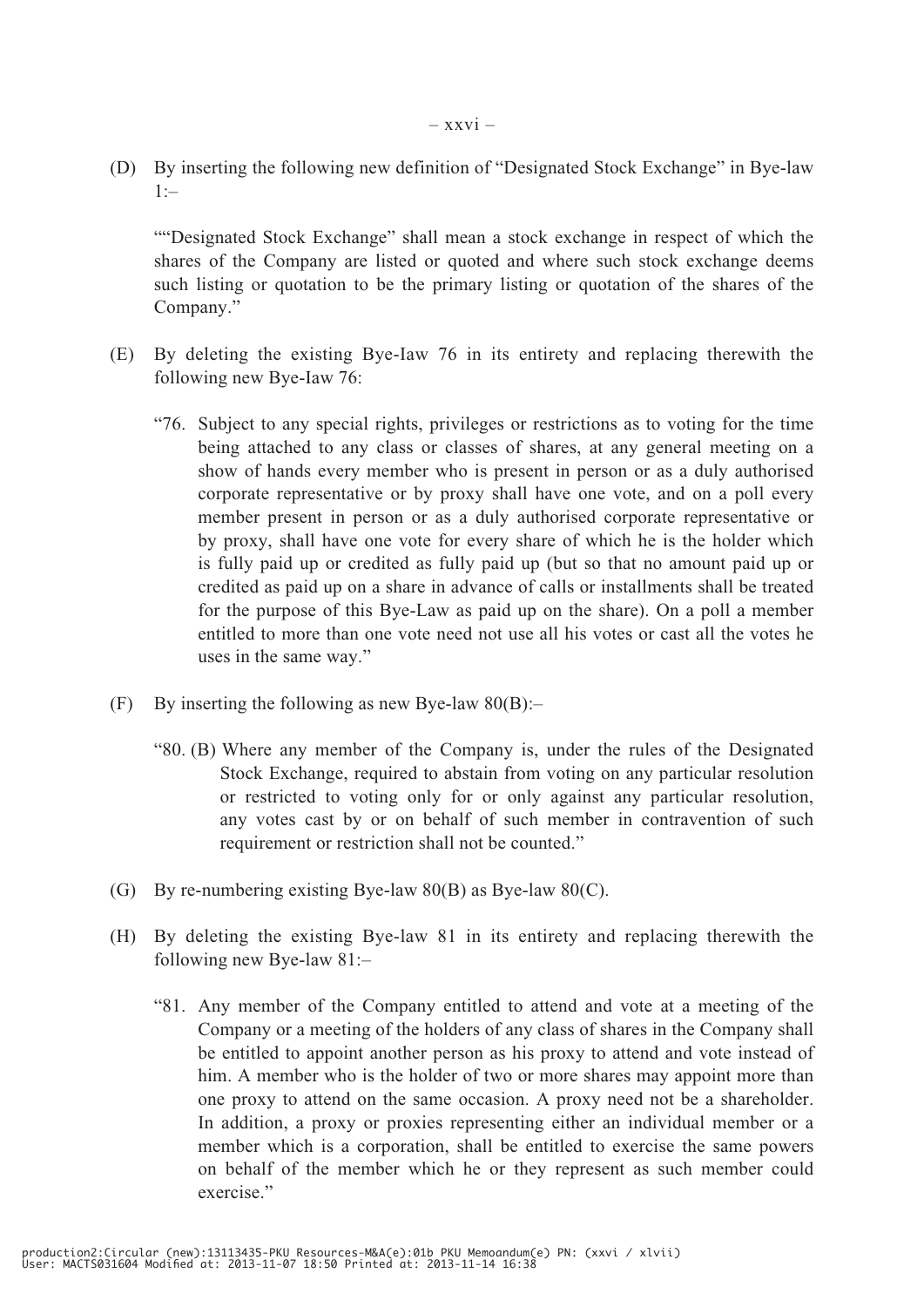- (I) By deleting the existing Bye-laws 98(H), (1), (J) and (K) in their entirety and replacing therewith the following new Bye-laws 98(H), (1), (J) and  $(K)$ :-
	- "98. (H) A Director shall not vote (nor shall he be counted in the quorum) on any resolution of the Board in respect of any contract or arrangement or any other proposal in which he or any of his associates, is to his knowledge, materially interested, and if he do so his vote shall not be counted (nor shall he be counted in the quorum for that resolution), but this prohibition shall not apply to any of the following matters namely:
		- (i) any contract or arrangement for the giving by the Company to such Director or his associate(s) any security or indemnity in respect of money lent by him or any of his associates or obligations incurred or undertaken by him or any of his associates at the request of or for the benefit of the Company or any of its subsidiaries;
		- (ii) any contract or arrangement for the giving by the Company of any security or indemnity to a third party in respect of a debt or obligation of the Company or any of its subsidiaries for which the Director or his associate(s) has himself/themselves assumed responsibility in whole or in part whether alone or jointly under a guarantee or indemnity or by the giving of security;
		- (iii) any contract or arrangement concerning an offer of shares or debentures or other securities of or by the Company or any other company which the Company may promote or be interested in for subscription or purchase, where the Director or his associate(s) is/are or is/are to be interested as a participant in the underwriting or subunderwriting of the offer;
		- (iv) any contract or arrangement in which the Director or his associate(s) is/are interested in the same manner as other holders of shares or debentures or other securities of the Company or any of its subsidiaries by virtue only of his/their interest in shares or debentures or other securities of the Company;
		- (v) any contract or arrangement concerning any other company in which the. Director or his associate(s) is/are interested only, whether directly or indirectly, as an officer or executive or a shareholder other than a company in which the Director and/or his associate(s) is/ are beneficially interested in five (5) per cent. or more of the issued shares or of the voting rights of any class of shares of such company (or any third company through which his interest or that of any of his associates is derived); or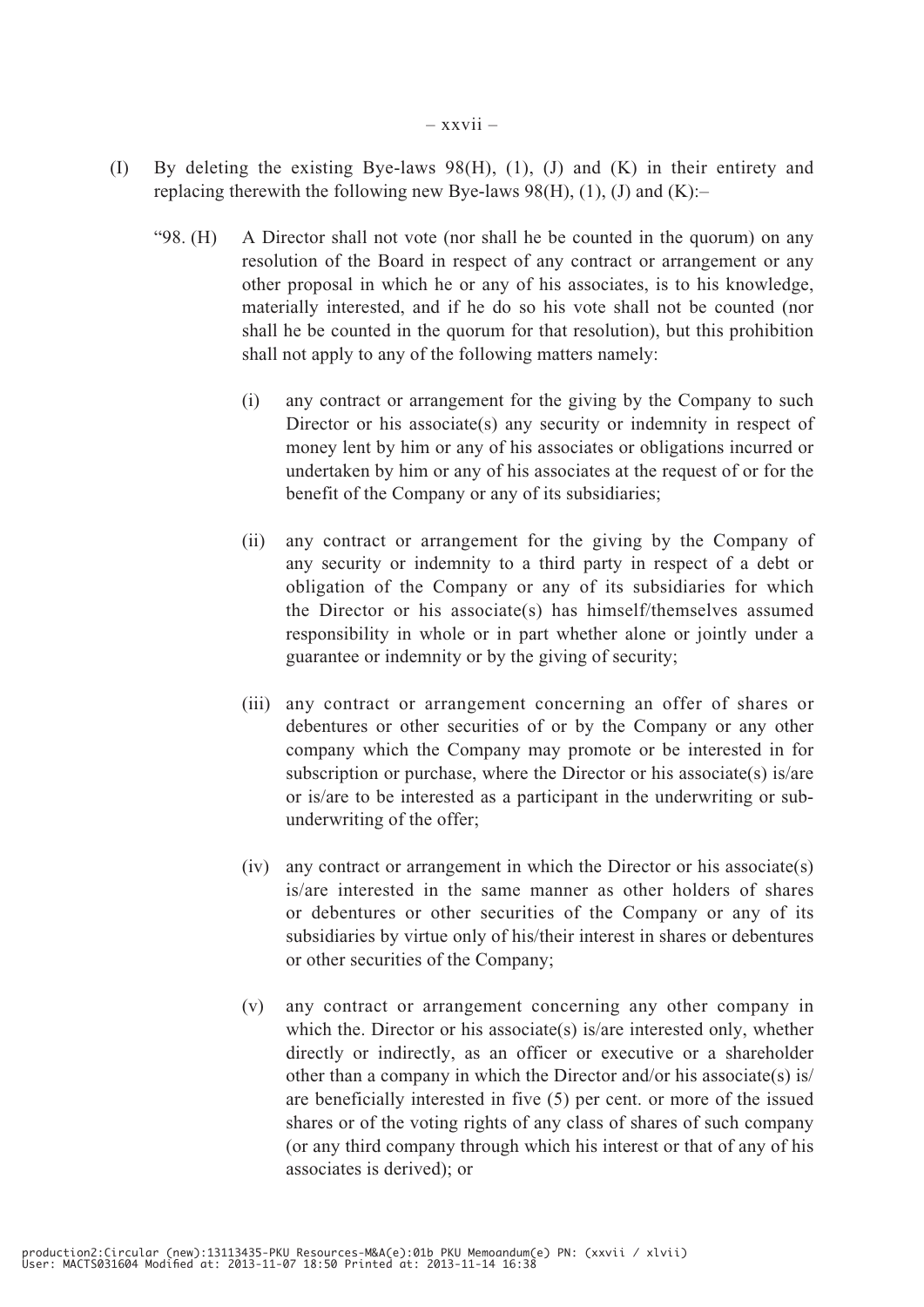- (vi) any proposal or arrangement concerning the benefit of employees of the Company or its subsidiaries including:
	- (a) the adoption, modification or operation of any employees' share scheme or any share incentive or share option scheme involving the issue or grant of options over shares or other securities by the Company under which the Director or his associate(s) may benefit; or
	- (b) the adoption, modification or operation of a pension fund or retirement, death or disability benefits scheme which relates to Directors, his associates, and employees of the Company or any of its subsidiaries and does not provide in respect of any-Director or his associate(s), as such any privilege or advantage not generally accorded to the class of persons to which such scheme or fund relates.
- (I) A company shall be deemed to be a company in which a Director and/or his associate(s) owns five  $(5)$  per cent. or more if and so long as (but only if and so long as) he and/or his associates, (either directly or indirectly) are the holders of or beneficially interested in five (5) per cent. or more of any class of the equity share capital of such company or of the voting rights available to members of such company (or of any third company through which his/their interest or that of any of his associates is derived). For the purpose of this paragraph there shall be disregarded any shares held by a Director or his associate(s) as bare or custodian trustee and in which he or any of them has no beneficial interest, any shares comprised in a trust in which the interest of the Director or his associate(s) is/are in reversion or remainder if and so long as some other person is entitled to receive the income thereof, and any shares comprised in an authorised unit trust scheme in which the Director or his associate(s) is/are interested only as a unit holder and any shares which carry no voting right at general meetings and very restrictive dividend and return of capital right.
- (J) Where a company in which a Director and/or his associate(s) holds five (5) per cent. or more is/are materially interested in a transaction, then that Director and/or his associate(s) shall also be deemed materially interested in such transaction.
- (K) If any question shall arise at any meeting of the Board as to the materiality of the interest of a Director (other than the chairman of the meeting) or his associate(s) or as to the entitlement of any Director (other than such chairman) to vote and such question is not resolved by his voluntarily agreeing to abstain from voting, such question shall be referred to the chairman of the meeting and his ruling in relation to such other Director shall be final and conclusive except in a case where the nature or extent of the interest of the Director and/or his associate(s) concerned as known to such Director has not been fairly disclosed to the Board. If any question as aforesaid shall arise in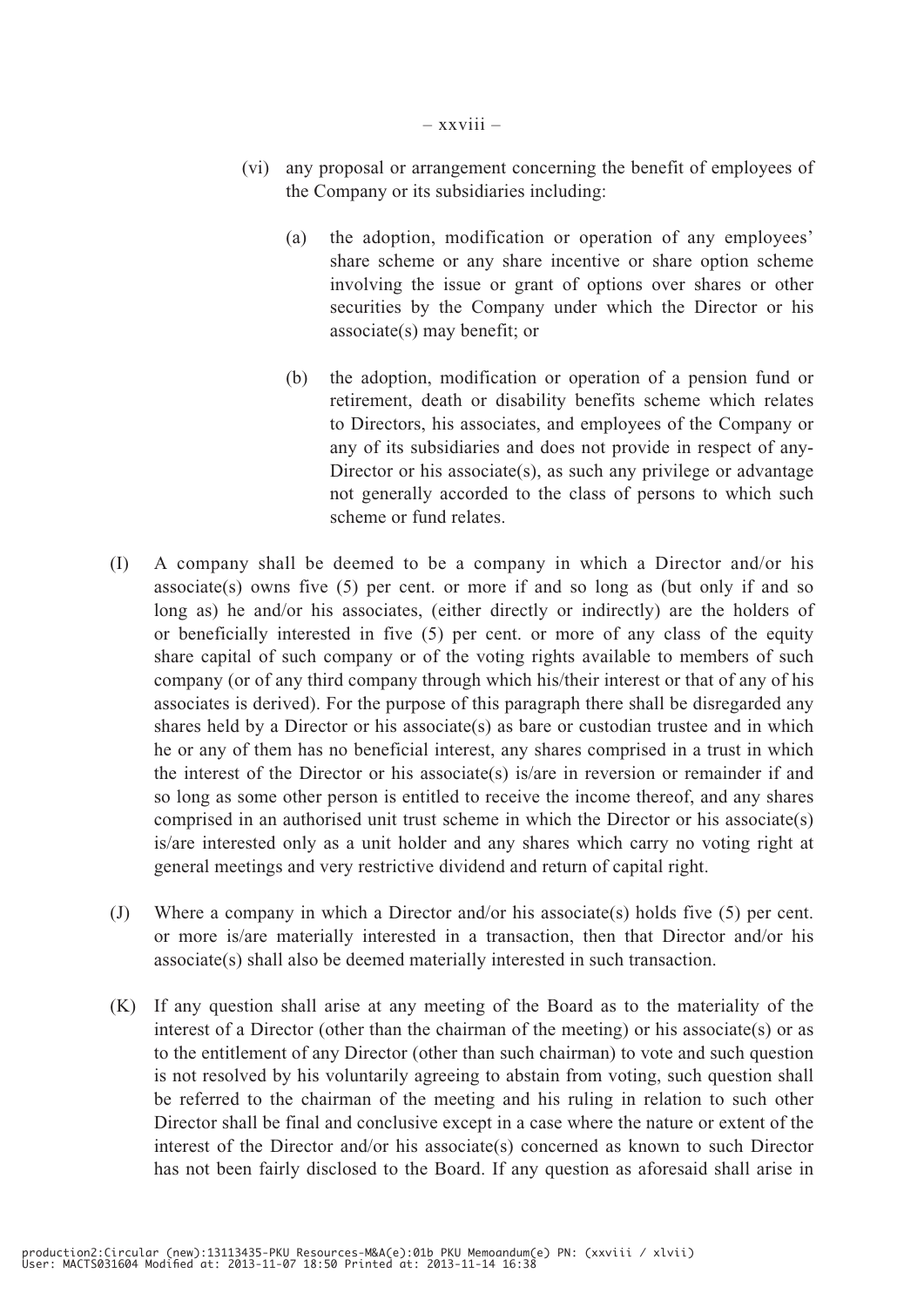respect of the chairman of the meeting such question shall be decided by a resolution of the Board (for which purpose such chairman shall not vote thereon) and such resolution shall be final and conclusive except in a case where the nature or extent of the interest of such chairman as known to such chairman has not been fairly disclosed to the Board."

- (J) By deleting the existing Bye-law 103 in its entirety and replacing therewith the following new Bye-law 103:–
	- "103. No person, other than a retiring Director at the meeting shall, unless recommended by the Directors for election, be eligible for election as a Director at any general meeting, unless a notice in writing signed by a member (other than the person to be proposed) duly qualified to attend and vote at the meeting for which such notice is given of his intention to propose such person for election and also a notice in writing signed by the person to be proposed of his willingness to be elected shall have been lodged at the Head Office or at the Registration Office provided that the minimum length of the period, during which such notice(s) in writing are given, shall be at least seven days and that the period for lodgment of such notice(s) in writing shall commence no earlier than the day after the dispatch of the notice of the general meeting appointed for such election and end no later than seven days prior to the date of such general meeting."

(Sd.) Cheung Shuen Lung

**Cheung Shuen Lung** *Chairman of the Meeting*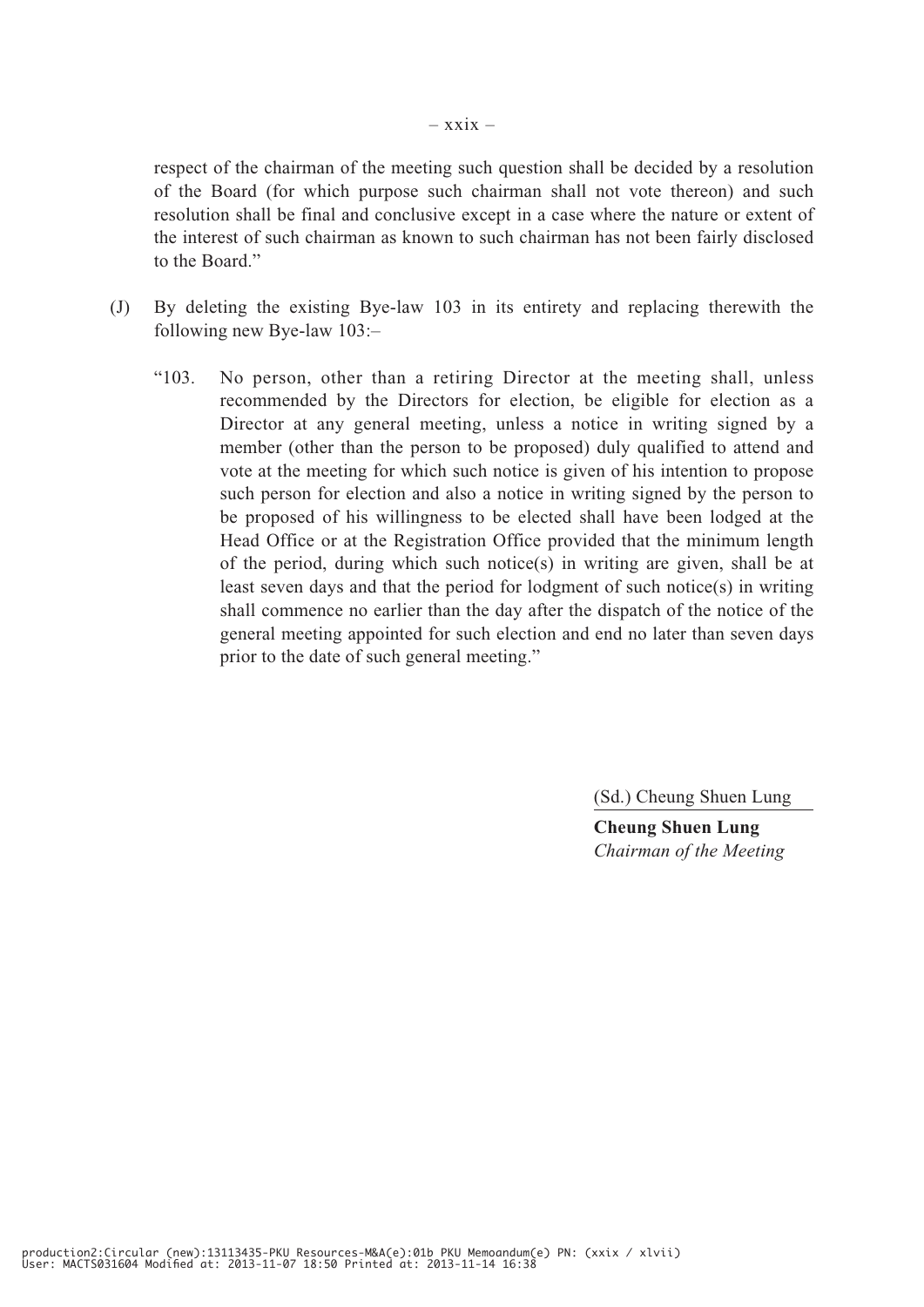Registration No. F5120

#### THE COMPANIES ORDINANCE (CHAPTER 32)

### **ORDINARY & SPECIAL RESOLUTIONS OF EC-FOUNDER (HOLDINGS) COMPANY LIMITED**

Passed on the 28th day of May, 2003

At the Annual General Meeting of the shareholders of the Company duly convened and held at Unit 1408, 14th Floor, Cable TV Tower, 9 Hoi Shing Road, Tsuen Wan, New Territories, Hong Kong on Wednesday, the 28th day of May, 2003 at 10:30 a.m., the following resolutions were duly passed as ordinary and special resolutions of the Company:

#### **ORDINARY RESOLUTIONS**

#### 4. "**THAT**:–

- (A) subject to paragraph (B) of this Resolution no. 4 below, the exercise by the directors of the Company during the Relevant Period (as defined in paragraph (C) of this Resolution no. 4 below) of all the powers of the Company to purchase Shares (as defined in paragraph (C) of this Resolution no. 4 below) on The Stock Exchange of Hong Kong Limited ("**Stock Exchange**") or on any other stock exchange on which the Shares may be listed and which is recognized for this purpose by the Securities and Futures Commission of Hong Kong and the Stock Exchange, subject to and in accordance with all applicable laws, including the Hong Kong Code on Share Repurchases and the Rules Governing the Listing of Securities on the Stock Exchange or of any other stock exchange (as amended from time to time), be and is hereby generally and unconditionally approved;
- (B) the aggregate nominal amount of Shares which may be purchased or agreed conditionally or unconditionally to be purchased pursuant to the approval in paragraph (A) of this Resolution no. 4 above shall not exceed 10 per cent. of the aggregate nominal amount of the share capital of the Company in issue as at the date of passing of this Resolution no. 4, and the said approval be limited accordingly; and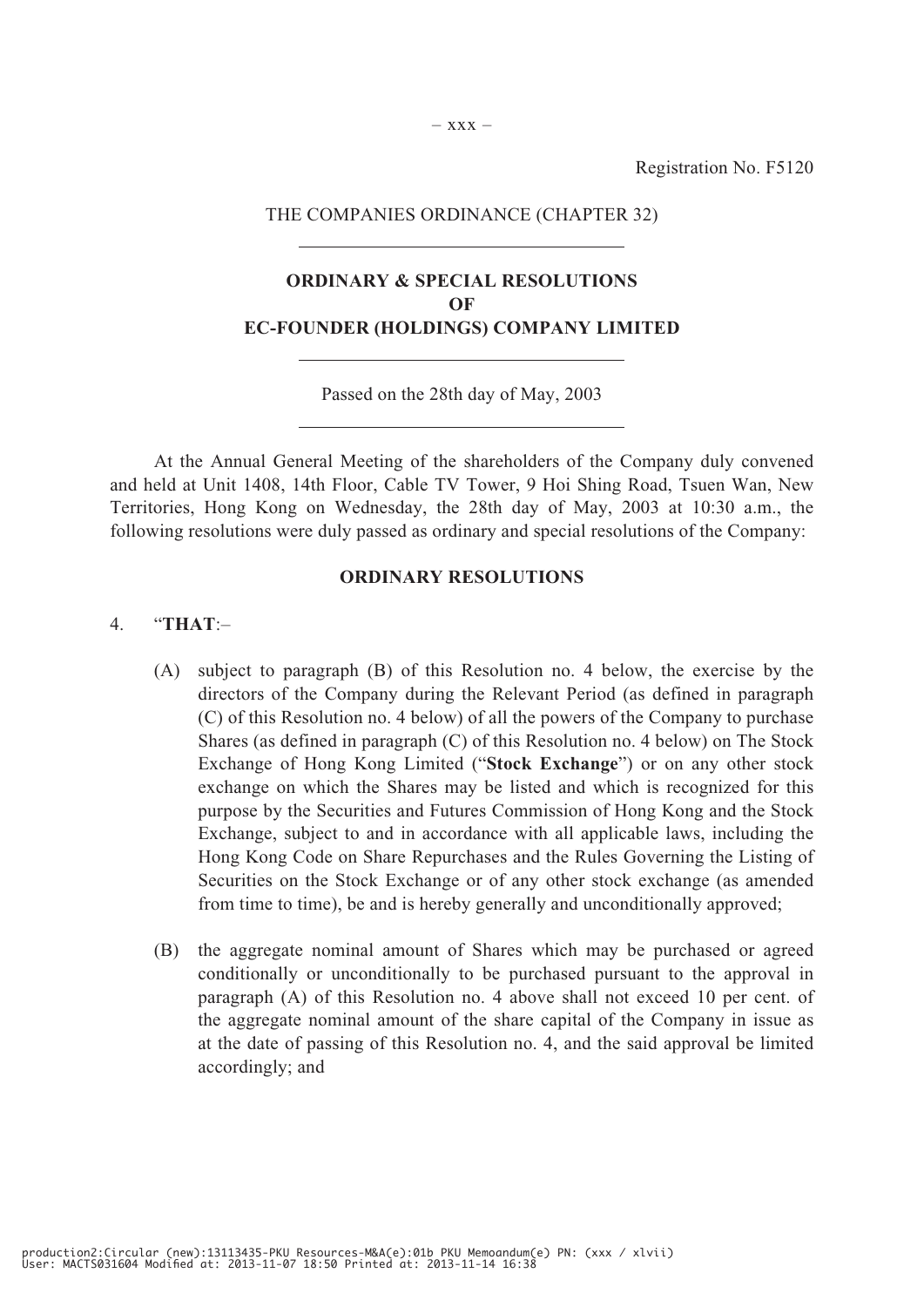- (C) for the purposes of this Resolution no.  $4$ :-
	- (i) "Relevant Period" means the period from (and including) the passing of this Resolution no. 4 until whichever is the earliest of:-
		- (a) the conclusion of the next annual general meeting of the Company;
		- (b) the expiration of the period within which the next annual general meeting of the Company is required by the bye-laws of the Company or any applicable law to be held; or
		- (c) the revocation or variation of this Resolution no. 4 by an ordinary resolution of the shareholders of the Company in general meeting; and
	- (ii) "Shares" means shares of all classes in the capital of the Company and warrants and other securities which carry a right to subscribe or purchase shares in the Company."
- 5. "**THAT**:–
	- (A) subject to paragraph (B) of this Resolution no. 5 below, the exercise by the directors of the Company during the Relevant Period (as defined in paragraph (C) of this Resolution no. 5 below) of all the powers of the Company to allot, issue, grant, distribute and otherwise deal with additional Shares (as defined in paragraph (C) of this Resolution no. 5 below) and to make, issue or grant offers, agreements, options, warrants and other securities which might require Shares to be allotted, issued, granted, or distributed or otherwise dealt with during or after the end of the Relevant Period, be and is hereby generally and unconditionally approved;
	- (B) the aggregate nominal amount of share capital allotted, issued, granted, distributed or otherwise dealt with or agreed conditionally or unconditionally to be allotted, issued, granted, distributed or otherwise dealt with (whether pursuant to an option, conversion or otherwise) by the directors of the Company pursuant to the approval in paragraph (A) of this Resolution no. 5 above, otherwise than pursuant to :–
		- (i) a Rights Issue (as defined in paragraph (C) of this Resolution no. 5 below);
		- (ii) the grant of options under the share option scheme of the Company or the exercise of any of the subscription rights attaching to any options that have been or may be granted thereunder;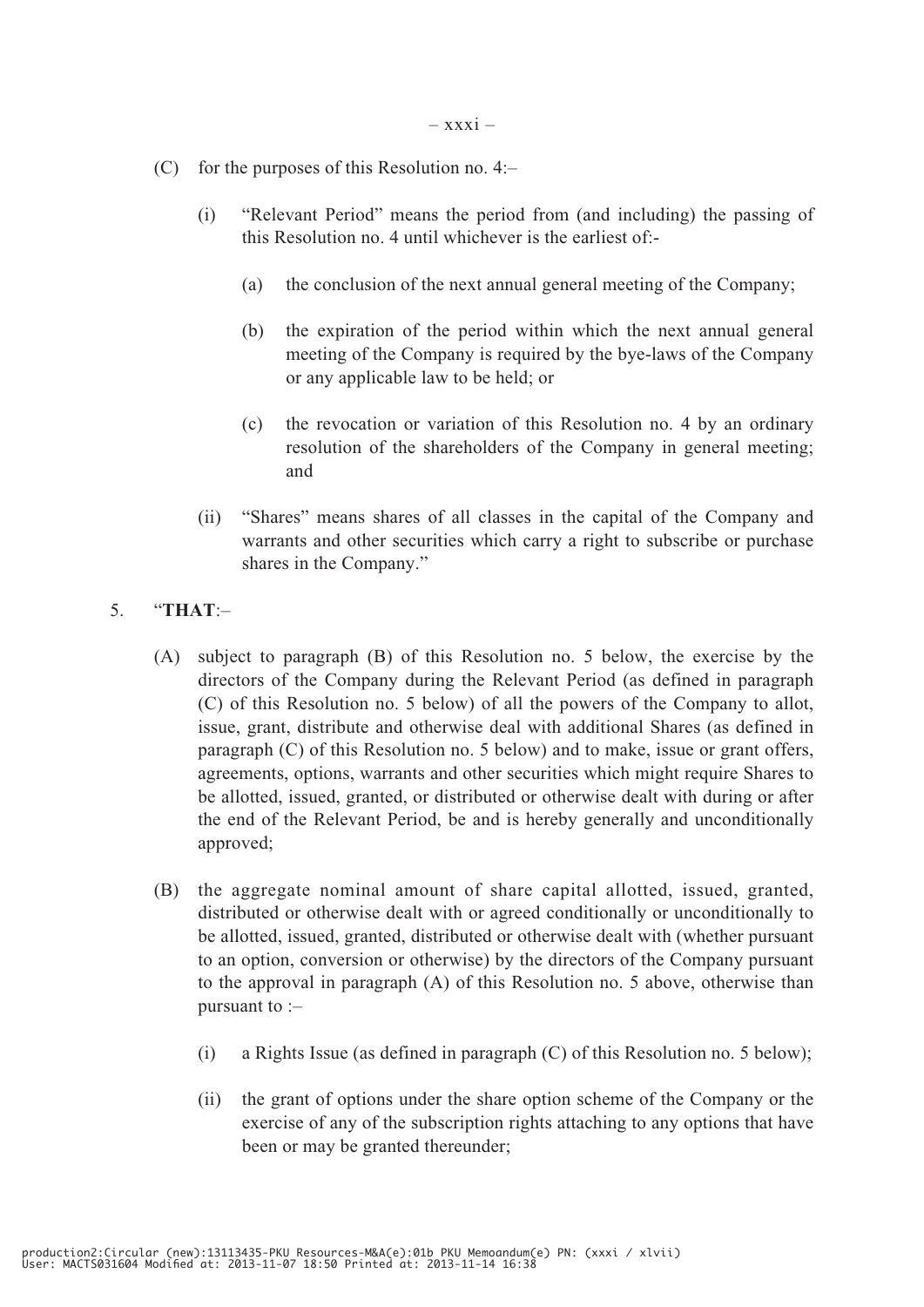- (iii) the exercise of rights of subscription or conversion under the terms of any warrant issued by the Company or any securities which are convertible into Shares; or
- (iv) any scrip dividend scheme or similar arrangement providing for allotment of Shares in lieu of the whole or part of any dividend on Shares in accordance with the bye-laws of the Company,

shall not exceed the aggregate of:

- (a) 20 per cent. of the aggregate nominal amount of the share capital of the Company in issue as at the date of passing this Resolution no. 5; and
- (b) (if the directors of the Company are so authorised by a separate resolution of the shareholders of the Company) the aggregate nominal amount of the share capital of the Company purchased by the Company subsequent to the passing of this Resolution no. 5 (up to a maximum equivalent to 10 per cent. of the aggregate nominal amount of the share capital of the Company in issue as at the date of passing this Resolution no. 5),

and the said approval shall be limited accordingly; and

- (C) for the purposes of this Resolution no.  $5:-$ 
	- (i) "Relevant Period" means the period from the passing of this Resolution until whichever is the earliest of:–
		- (a) the conclusion of the next annual general meeting of the Company;
		- (b) the expiration of the period within which the next annual general meeting of the Company is required by the bye-laws of the Company or any applicable law to be held; and
		- (c) the revocation or variation of this Resolution no. 5 by an ordinary resolution of the shareholders of the Company in general meeting;
	- (ii) "Shares" means shares of all classes in the capital of the Company and warrants and other securities which carry a right to subscribe or purchase shares in the Company; and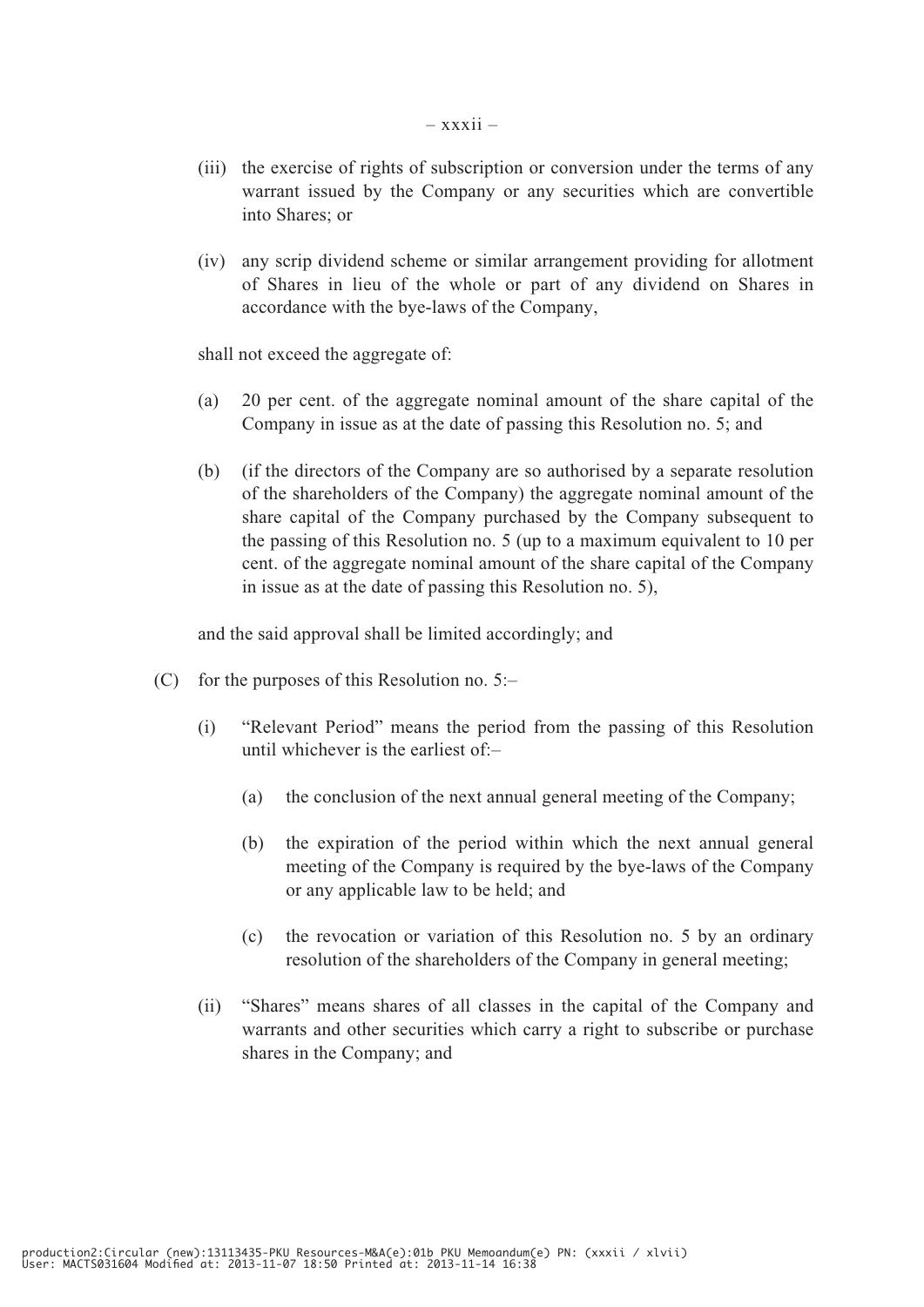- (iii) "Rights Issue" means an offer of Shares open for a period fixed by the directors of the Company to holders of Shares on the register of members (and, if appropriate, to the holders of warrants and other securities which carry a right to subscribe or purchase shares in the Company on the relevant register) on a fixed record date in proportion to their then holdings of such Shares (and, if appropriate, such warrants and other securities), (subject to such exclusions or other arrangements as the directors of the Company may deem necessary or expedient in relation to fractional entitlements or having regard to any legal or practical restrictions or obligations under the laws of or the requirements of any recognised regulatory body or any stock exchange in, any jurisdiction or territory applicable to the Company)."
- 6. "**THAT** subject to the passing of Resolutions nos. 4 and 5 set out in this Notice, the exercise by the-directors of the Company of the powers referred to in paragraph (A) of Resolution no. 5 in respect of the share capital of the Company referred to in subparagraph (b) of paragraph (B) of Resolution no. 5, be and is hereby approved and authorised."

#### **SPECIAL RESOLUTION**

7. "**THAT** "方正數碼(控股)有限公司" be and is hereby adopted as the Chinese name of the Company for the purpose of registration under Part XI of the Companies Ordinance (Cap. 32) of the Laws of Hong Kong.":

(Sd.) Cheung Shuen Lung

**Cheung Shuen Lung** *Chairman of the Meeting*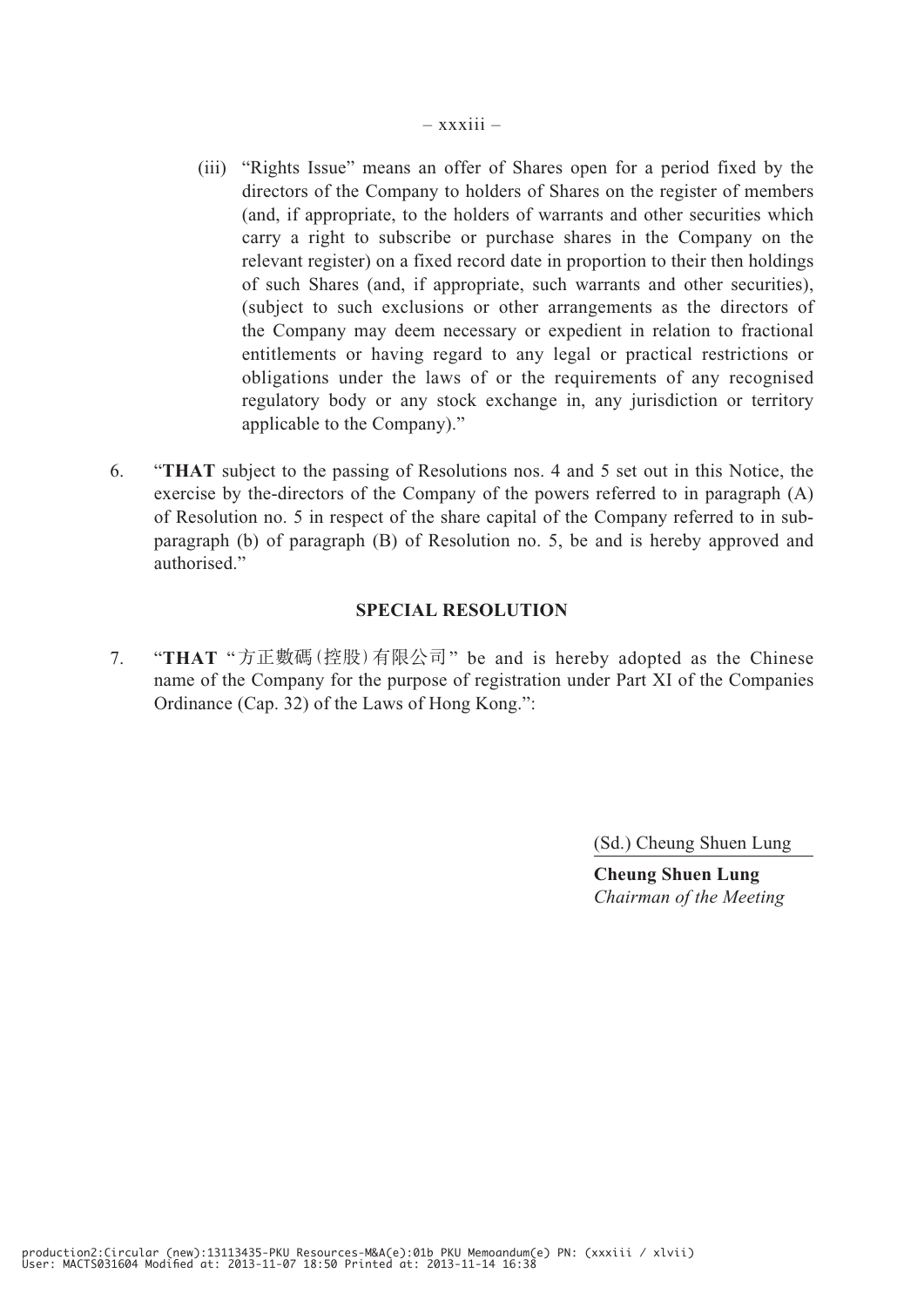$-$  xxxiv –

Registration No. F5120

#### THE COMPANIES ORDINANCE (CHAPTER 32)

### **SPECIAL RESOLUTION OF MANAGEMENT INVESTMENT & TECHNOLOGY (HOLDINGS) LIMITED**

passed on the 16th day of November, 2000.

At the Special General Meeting of the shareholders of the Company duly convened and held at Unit 1408, 14th Floor, Cable TV Tower, 9 Hoi Shing Road, Tsuen Wan, New Territories, Hong Kong on Thursday, the 16th day of November, 2000 at 11:00 a.m., the following resolution were duly passed as Special Resolution:-

#### **SPECIAL RESOLUTION**

"**THAT**, subject to the approval of the Registrar of Companies in Bermuda, the name of the Company be and is hereby changed to "EC-Founder (Holdings) Company Limited" and that the directors of the Company be and are hereby authorised to do all such acts and things and execute all documents they consider necessary or expedient to give effect to the change of name."

(Sd.) Zou Wei

**Zou Wei** *Chairman of the Meeting*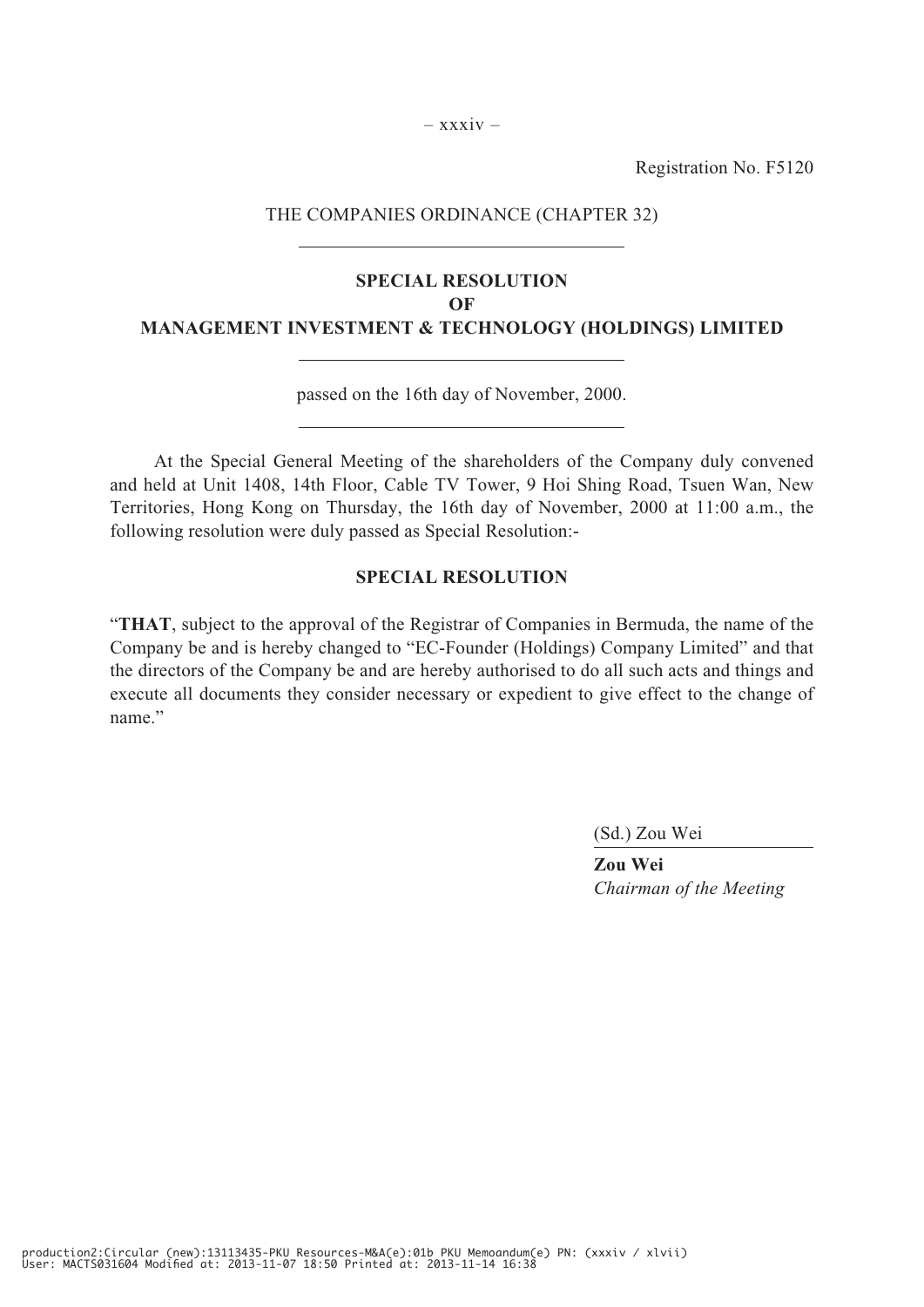## **ORDINARY AND SPECIAL RESOLUTIONS OF MANAGEMENT INVESTMENT & TECHNOLOGY (HOLDINGS) LIMITED**

#### Passed on the 28th day of June, 1996

At the Special General Meeting of the shareholders of the Company duly convened and held at Meeting Room 603, Hong Kong Convention and Exhibition Centre, 1 Harbour Road, Wanchai, Hong Kong on Friday, June 28, 1996 at 3:10 p.m., the following resolutions was duly passed as Ordinary and Special Resolutions of the Company:–

#### **ORDINARY RESOLUTION**

- 1. "THAT:–
	- (a) subject to paragraph (c) below, the exercise by the Directors of the Company during the Relevant Period (as hereinafter defined) of all the powers of the Company to allot, issue and deal with additional shares in the capital of the Company and to make or grant offers, agreements and options which would or might require the exercise of such power be and is hereby generally and unconditionally approved;
	- (b) the approval in paragraph (a) above shall authorise the Directors of the Company during the Relevant Period (as hereinafter defined) to make or grant offers, agreements and options which would or might require the exercise of such power after the end of the Relevant Period;
	- (c) the aggregate nominal amount of share capital allotted or agreed conditionally or unconditionally to be allotted (whether pursuant to an option or otherwise) and issued by the Directors of the Company pursuant to the approval in paragraph (a) above, otherwise than (i) a Rights Issue; (ii) an issue of shares as scrip dividends pursuant to the Bye-Laws of the Company from time to time or (iii) an issue of shares under any option scheme or similar arrangement for the time being adopted for the grant or issue to employees of the Company and/or any of its subsidiaries of shares or rights of the Company, shall not exceed 20% of the aggregate nominal amount of the issued share capital of the Company at the date of passing this Resolution, and the said approval shall be limited accordingly; and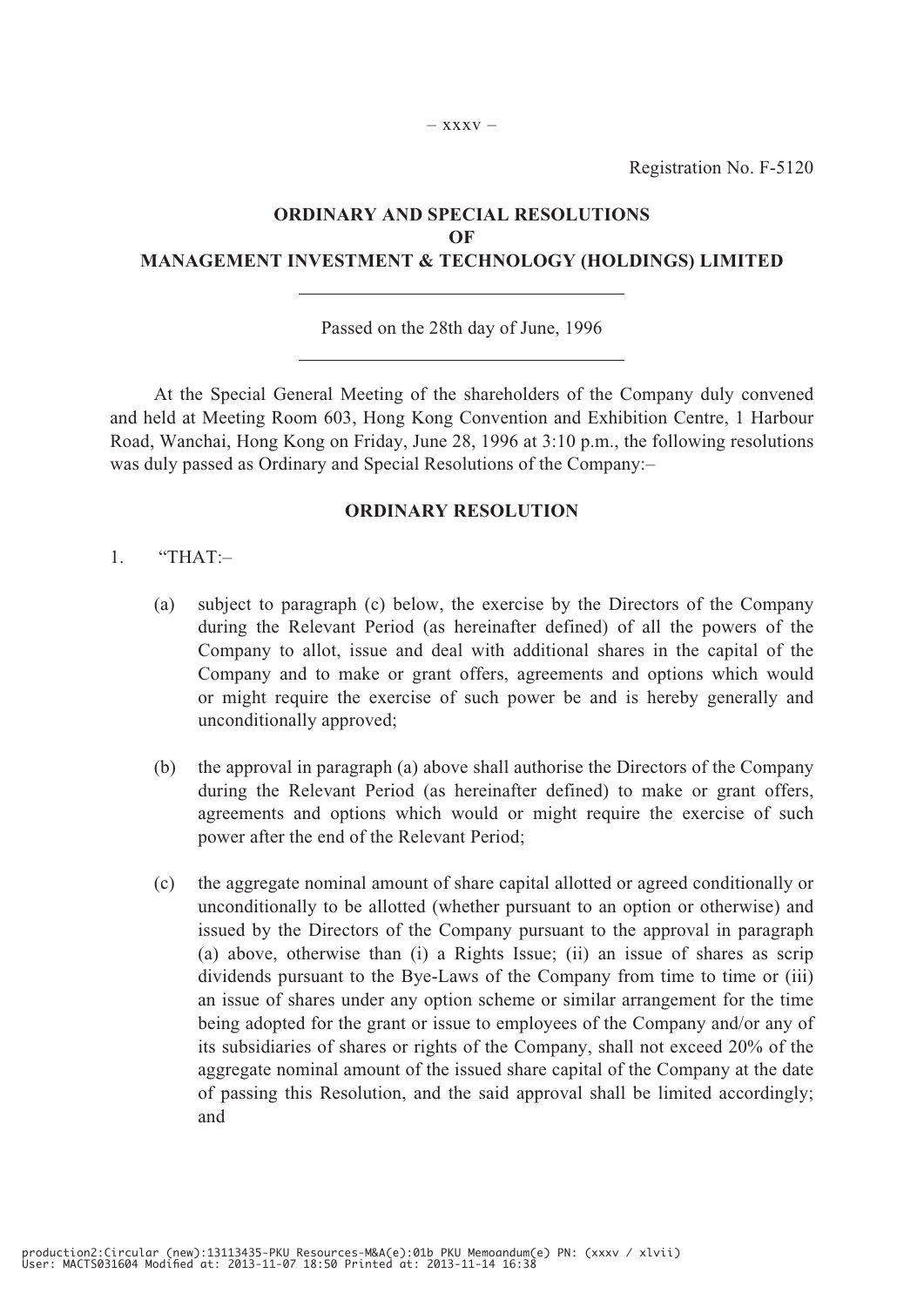(d) for the purpose of this Resolution:–

"Relevant Period" means the period from the passing of this Resolution until whichever is the earlier of $-$ 

- (i) the conclusion of the next annual general meeting of the Company;
- (ii) the expiration of the period within which the next annual general meeting of the Company is required by law to be held; and
- (iii) the date on which the authority set out in this Resolution is revoked or varied by an ordinary resolution of the shareholders of the Company in general meeting; and

"Rights Issue" means an offer of shares open for a period fixed by the Directors of the Company to the holders of shares of the Company on the register on a fixed record date in proportion to their then holdings of such shares as at that date (subject to such exclusions or other arrangements as the Directors of the Company may deem necessary or expedient in relation to fractional entitlements or having regard to any restrictions or obligations under the laws of, or the requirments of any recognised regulatory body or any stock exchange in, any territory outside Hong Kong applicable to the Company)."

# **SPECIAL RESOLUTION**

- 2. "**THAT** the Bye-Laws of the Company be altered in the following manner:
	- (a) in Bye-Law 1 by inserting the following definitions:

"Clearing House" shall mean a recognised clearing house within the meaning of Section 2 of the securities and Futures (Clearing Houses) Ordinance (Chapter 420 of the Laws of Hong Kong) or a clearing house recognised by the laws of the jurisdiction in which the shares of the Company are listed or quoted on a stock exchange in such jurisdiction.

"corporate representative" shall mean any person appointed to act in that capacity pursuant to Bye-Laws 87(A) or 87(B).

(b) in Bye-Law 1 by deleting the words "in the cases of such members as are corporations, by their respective duly authorised representatives or," and "in the case of any member being a corporation, by its duly authorised representative or," before the words "where proxies are allowed," respectively and substituting thereof the words "as a duly authorised corporate representative or,";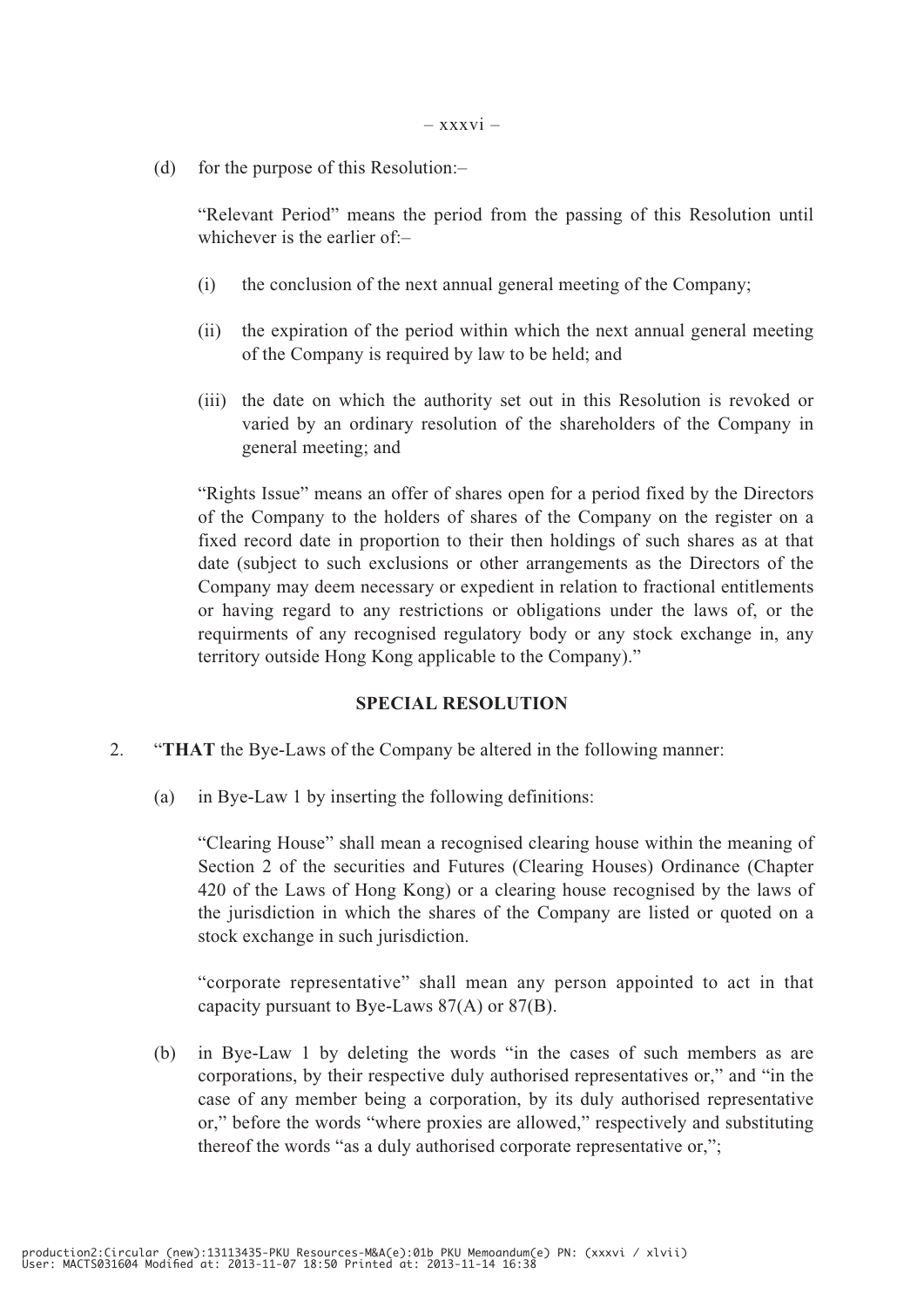- (c) in Bye-Law 15 by deleting the words "without payment to receive within two months after allotment or lodgement of a transfer (or within such other period as the conditions of issue shall provide) one certificate for all his shares" and "HK\$2" and substituting thereof the words "to receive one certificate for all his shares upon payment of such sum (not exceeding, in the case if any share capital listed on the stock exchange in Hong Kong, the maximum amount prescribed by applicable law or regulation of The Stock Exchange of Hong Kong Limited, and in the case of any other capital, such sum in such currency as the Board may from time to time determine to be reasonable in the territory in which the relevant register is situate) as the Board shall from time to time determine" and "the maximum amount as prescribed by applicable law or regulation of The Stock Exchange of Hong Kong Limited" respectively;
- (d) in Bye-Laws 19 and 40 by deleting the word "HK\$2" and substituting thereof the words "the maximum amount as prescribed by applicable law or regulation of The Stock Exchange of Hong Kong Limited";
- (e) in Bye-Law 36 by deleting the words "and may be under hand only";
- (f) in Bye-Law 37 by adding after the first sentence the words "The Board may also resolve, either generally or in any particular case and upon request by either the transferor or transferee, to accept machine imprinted signatures on the instrument of transfer."
- (g) in Bye-Law 66 by deleting the words "(or, in the case of a member being a corporation, by its duly authorised representative)" and substituting thereof the words "or as a duly authorised corporate representative";
- (h) in Bye-Law 70 (ii), (iii) and (iv) by deleting the words "(or, in the case of a member being a corporation, by its duly authorised representative)" and substituting thereof the words "or by a duly authorised corporate representative";
- (i) in Bye-Law 76 by deleting the words "(or, in the case of a member being a corporation, by its duly authorised representative)" in the fifth and eighth lines and substituting thereof the words "or as a duly authorised corporate representative";
- (j) by deleting the existing Bye-Law 81 and substituting thereof the following new Bye-Law 81:
	- "81. Any member of the Company entitled to attend and vote at a meeting of the Company or a meeting of the holders of any class of shares in the Company shall be entitled to appoint another person as his proxy to attend and vote instead of him. On a poll votes may be given either personally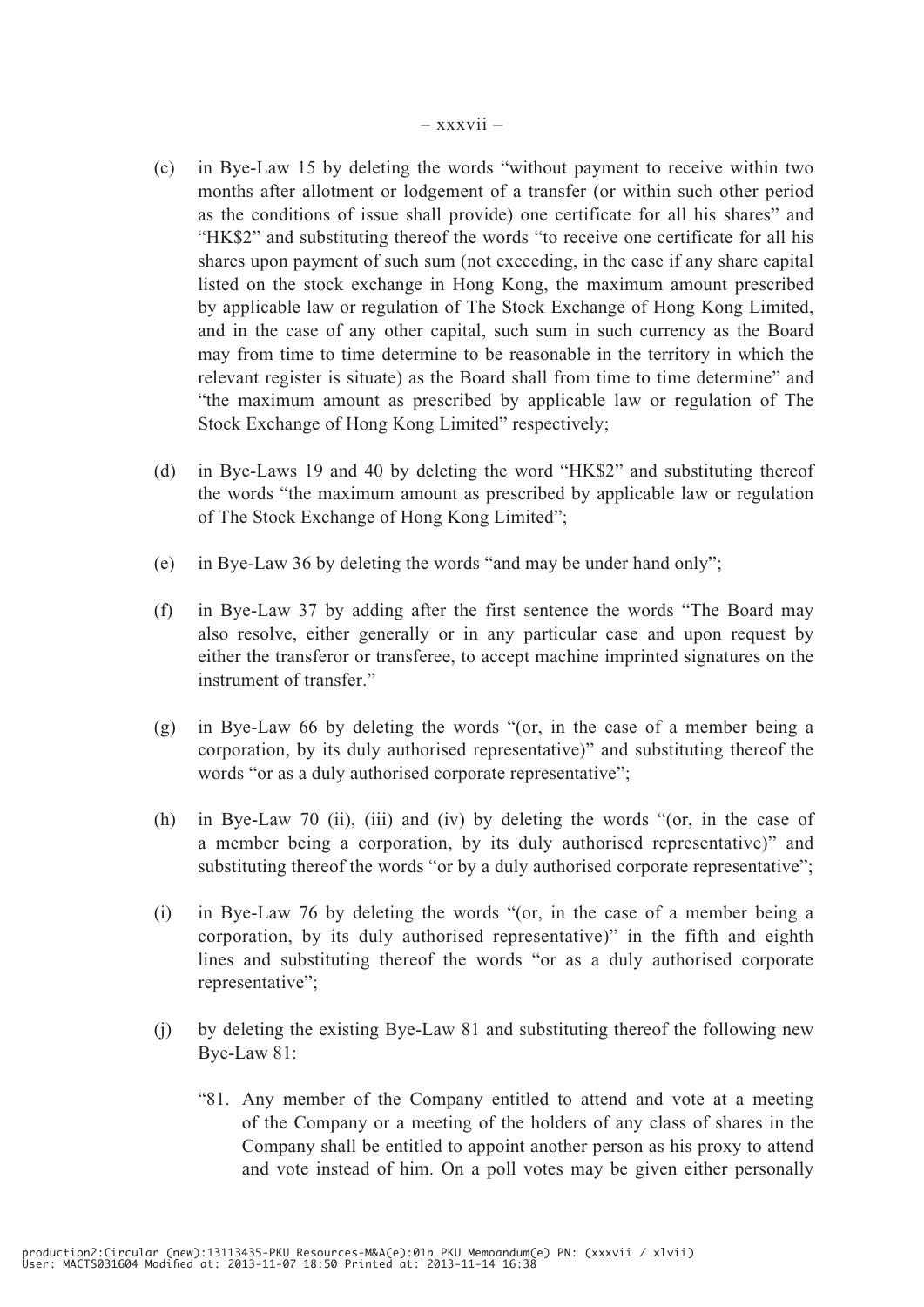### $-$  xxxviii  $-$

or by a duly authorised corporate representative or by proxy. A member who is the holder of two or more shares may appoint more than one proxy to attend on the same occasion. A proxy need not be a shareholder. In addition, a proxy or proxies representing either an individual member or a member which is a corporation, shall be entitled to exercise the same powers on behalf of the member which he or they represent as such member could exercise, excluding the right to vote individually on a show of hands."

(k) by deleting existing Bye-Law 87(A) and renumbering existing Bye-Law 87 as Bye-Law 87(A), deleting the full stop at the end of its last sentence and adding the following words:

"or by one or more proxies. Nothing contained in this Bye-Law shall prevent a corporation which is a member of the Company from appointing one or more proxies to represent it pursuant to Bye-Law 81.";

- (1) by adopting the following new Bye-Law 87(B):
	- 87.(B) If a Clearing House (or its nominee) is a member of the Company, it may appoint such person or persons as it thinks fit to act as its proxy or proxies or as its corporate representative or representatives, to the extent permitted by the Companies Act, at any meeting of the Company or at any meeting of any class of members of the Company provided that, if more than one person is so appointed, the appointment shall specify the number and class of shares in respect of which each such person is so appointed. A person so appointed under the provisions of this Bye-Law shall be entitled to exercise the same powers on behalf of the Clearing House (or its nominee) which he represents as that Clearing House (or its nominee) could exercise as if it were an individual member including the right to vote individually on a show of hands.";
- (m) by deleting existing Bye-Law 182(iii)."

Dated the 28th day of June, 1996.

(Sd.) King Shing Lee **KING SHING LEE** *(Chairman)*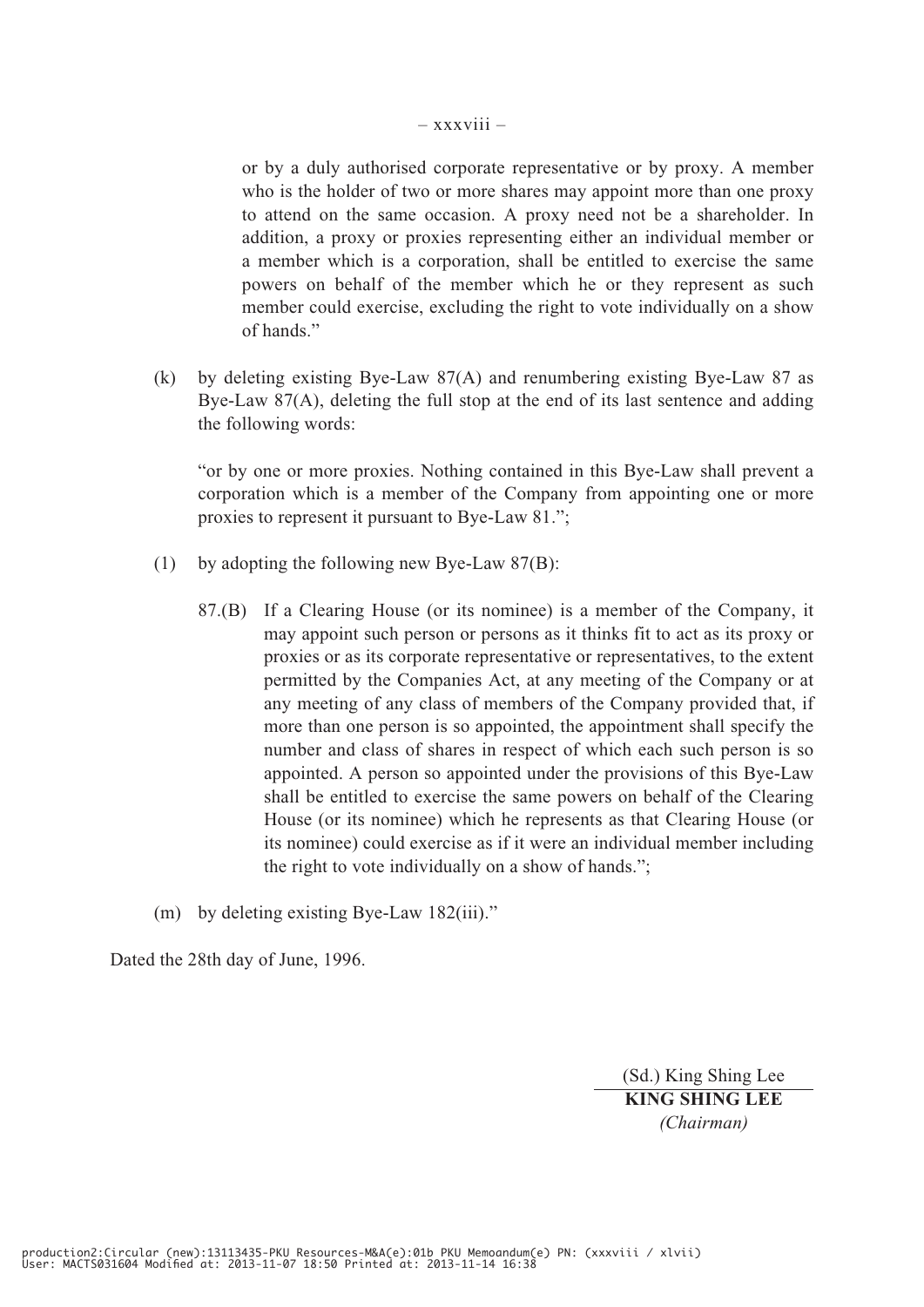### $-$  xxxix  $-$

# **ORDINARY AND SPECIAL RESOLUTIONS OF (MANAGEMENT INVESTMENT & TECHNOLOGY (HOLDINGS) LIMITED**

# Passed on June 26, 1995

At an Annual General Meeting of the shareholders of the Company duly convened and held at Meeting Room 604, Hong Kong Convention and Exhibition Centre, 1 Harbour Road, Wanchai, Hong Kong on Monday, June 26, 1995 at 10:30 a.m., the following resolutions was duly passed as Ordinary and Special Resolutions of the Company:–

### **ORDINARY RESOLUTIONS**

# A. "**THAT**:–

- (a) subject to paragraph (b) below, the exercise by the Directors of the Company during the Relevant Period of all the powers of the Company to repurchase shares of the Company in accordance with all applicable laws and the requirements of the Rules Governing the Listing of Securities on The Stock Exchange of Hong Kong Limited or of any other stock exchange as amended from time to time, be and is hereby generally and unconditionally approved;
- (b) the aggregate nominal amount of shares of the Company to be repurchased by the Company pursuant to the approval in paragraph (a) above shall not exceed 10% of the aggregate nominal amount of the share capital of the Company in issue on the date of this Resolution and the said approval shall be limited accordingly; and
- (c) for the purpose of this Resolution, "Relevant Period" means the period from the passing of this Resolution until whichever is the earlier of:–
	- (i) the conclusion of the next annual general meeting of the Company;
	- (ii) the expiration of the period within which the next annual general meeting of the Company is required by the Bye-Laws of the Company or any applicable law of Bermuda to be held; and
	- (iii) the date on which the authority set out in this Resolution is revoked or varied by an ordinary resolution of the shareholders in general meeting."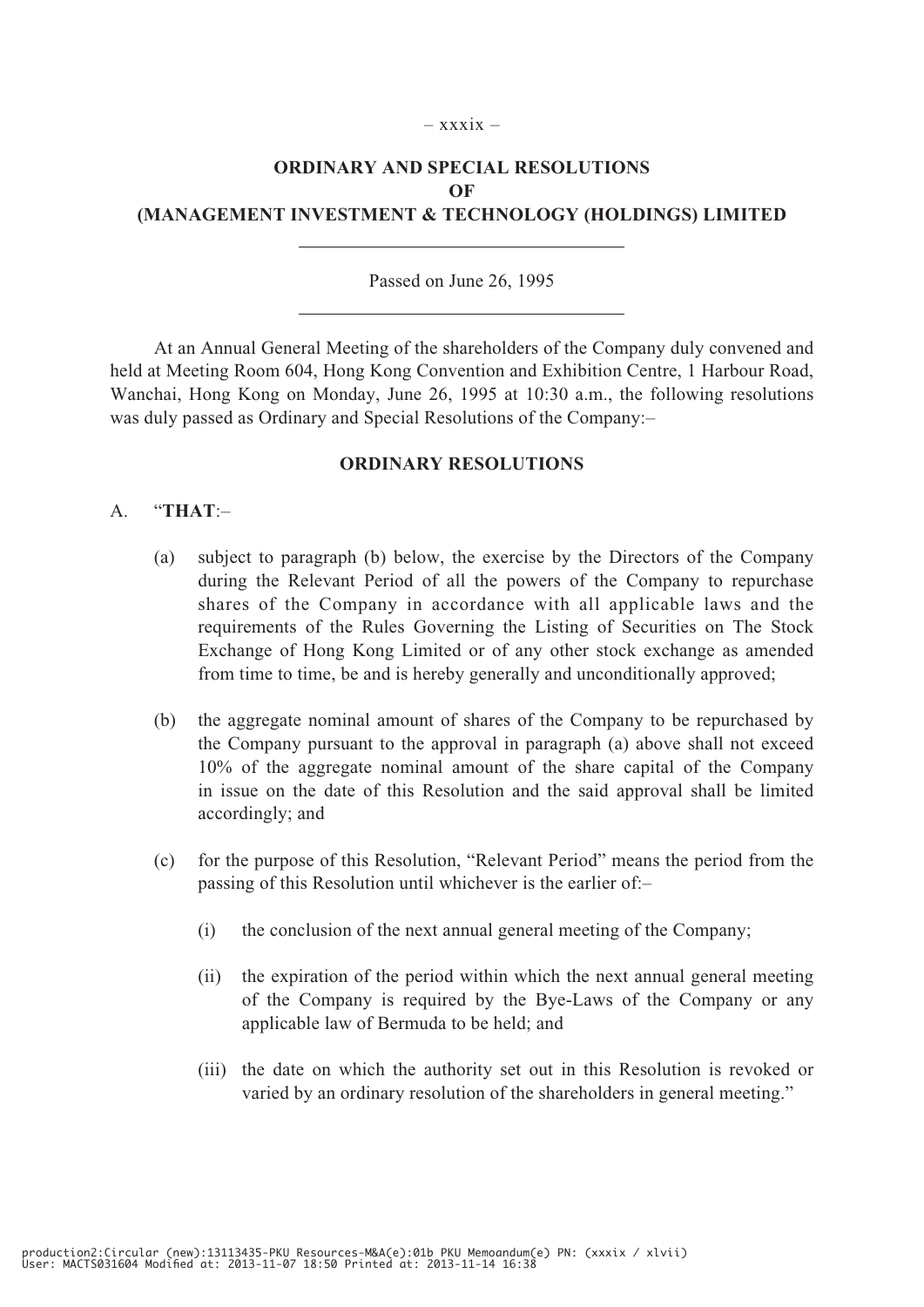# B. "**THAT**:–

- (a) Subject to paragraph (c) below, the exercise by the Directors of the Company during the Relevant Period of all the powers of the Company to allot, issue and deal with additional shares in the capital of the Company and to make or grant offers, agreements and options which might require the exercise of such power be and is hereby generally and unconditionally approved;
- (b) the approval in paragraph (a) above shall authorise the Directors of the Company during the Relevant Period to make or grant offers, agreements and options which might require the exercise of such power after the end of the Relevant Period;
- (c) the aggregate nominal amount of share capital allotted or agreed conditionally or unconditionally to be allotted (whether pursuant to an option or otherwise) and issued by the Directors of the Company pursuant to the approval given in paragraph (a) above, otherwise than pursuant to (i) a Rights Issue, (ii) an issue of shares as scrip dividends pursuant to the Bye-Laws of the Company from time to time or (iii) an issue of shares under any option scheme or similar arrangement for the time being adopted for the grant or issue to officers and/or employees of the Company and/or any of its subsidiaries of shares or rights to acquire shares of the Company, shall not exceed 20% of the aggregate nominal amount of the share capital of the Company in issue at the date of this Resolution and the said approval shall be limited accordingly; and
- (d) for the purpose of this Resolution:–

"Relevant Period" means the period from the passing of this Resolution until whichever is the earlier of:–

- (i) the conclusion of the next annual general meeting of the Company;
- (ii) the expiration of the period within which the next annual general meeting of the Company is required by the Bye-Laws of the Company or any applicable law of Bermuda to be held; and
- (iii) the revocation or variation of the authority given under this Resolution by an ordinary resolution of the shareholders in general meeting; and

"Rights Issue" means an offer of shares open for a period fixed by the Directors of the Company to holders of shares of the Company on the register on a fixed record date in proportion to their then holdings of such shares (subject to such exclusions or other arrangements as the Directors of the Company may deem necessary or expedient in relation to fractional entitlements or having regard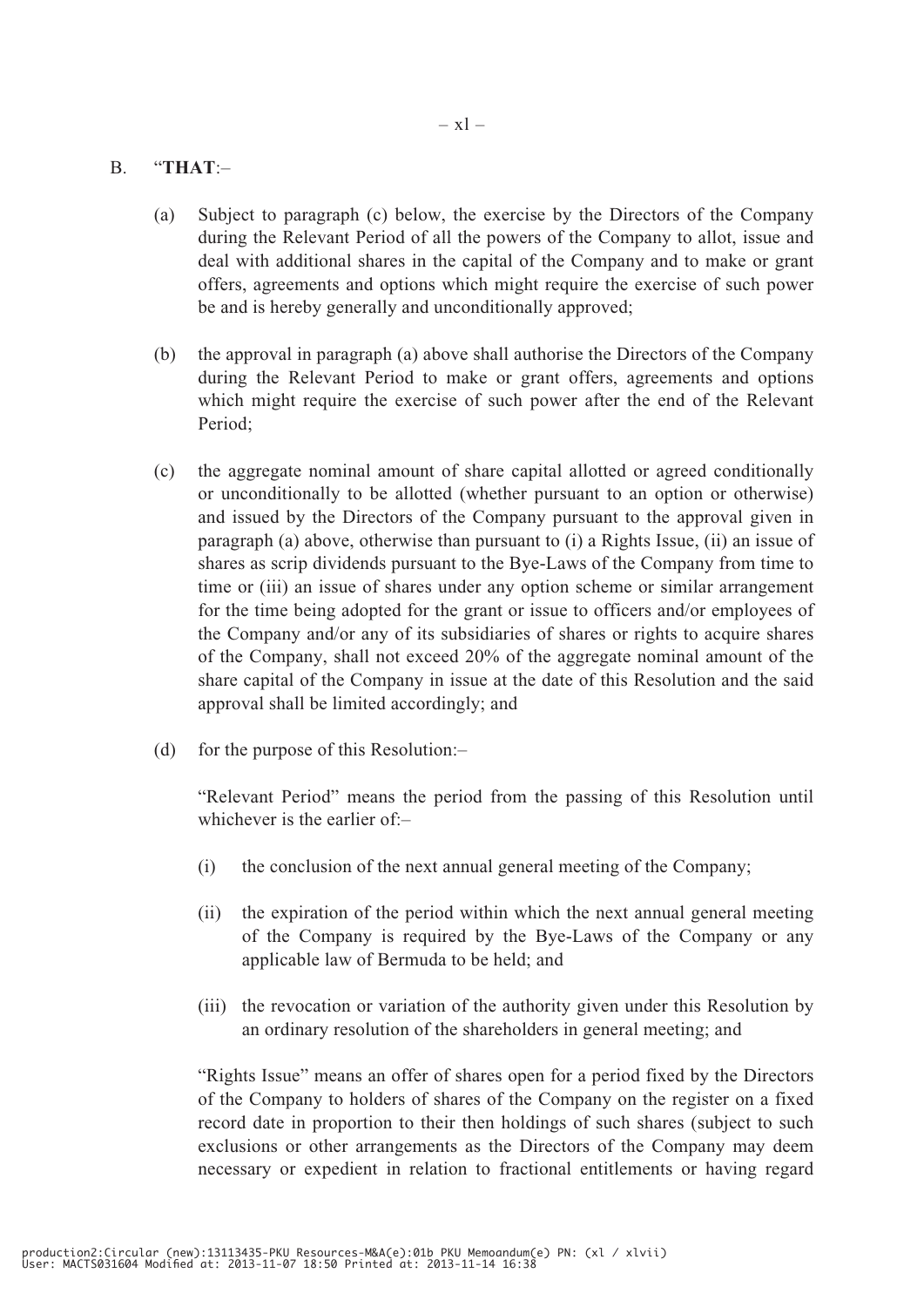to any restrictions or obligations under the laws of, or the requirements of any recognised regulatory body or any stock exchange in any territory applicable to the Company)."

C. "**THAT** the general mandate granted to the Directors of the Company to allot, issue and deal with additional shares pursuant to Ordinary Resolution No. 4B set out in the notice convening this meeting be and is hereby extended by the addition thereto of an amount representing the aggregate nominal amount of shares in the capital of the Company repurchased by the Company under the authority granted pursuant to Ordinary Resolution No. 4A set out in the notice convening this meeting, provided that such amount of shares so repurchased shall not exceed 10% of the aggregate nominal amount of the issued share capital of the Company at the date of the said Resolution."

# **SPECIAL RESOLUTION**

"**THAT** the Bye-Laws of the Company be and are hereby altered by adding the following new Bye-Law No. 87A after the existing Bye-Law No. 87:–

87A. If a recognised clearing house within the meaning of section 2 of the Securities (Clearing Houses) Ordinance of Hong Kong (or its nominee) is a member of the Company it may, by resolution of its directors or other governing body or by power of attorney, authorise such person or persons as it thinks fit to act as its representative or representatives at any meeting of the Company or at any meeting of any class of members of the Company provided that, if more than one person is so authorised, the authorisation shall specify the number and class of shares in respect of which each such person is so authorised. A person so authorised shall be entitled to exercise the same powers on behalf of the recognised clearing house (or its nominee) which he represents as that clearing house (or its nominee) could exercise if it were an individual shareholder of the Company."

Dated June 26, 1995

(Sd.) Richard Chih Shin Yung **RICHARD CHIH SHIN YUNG** *(Chairman)*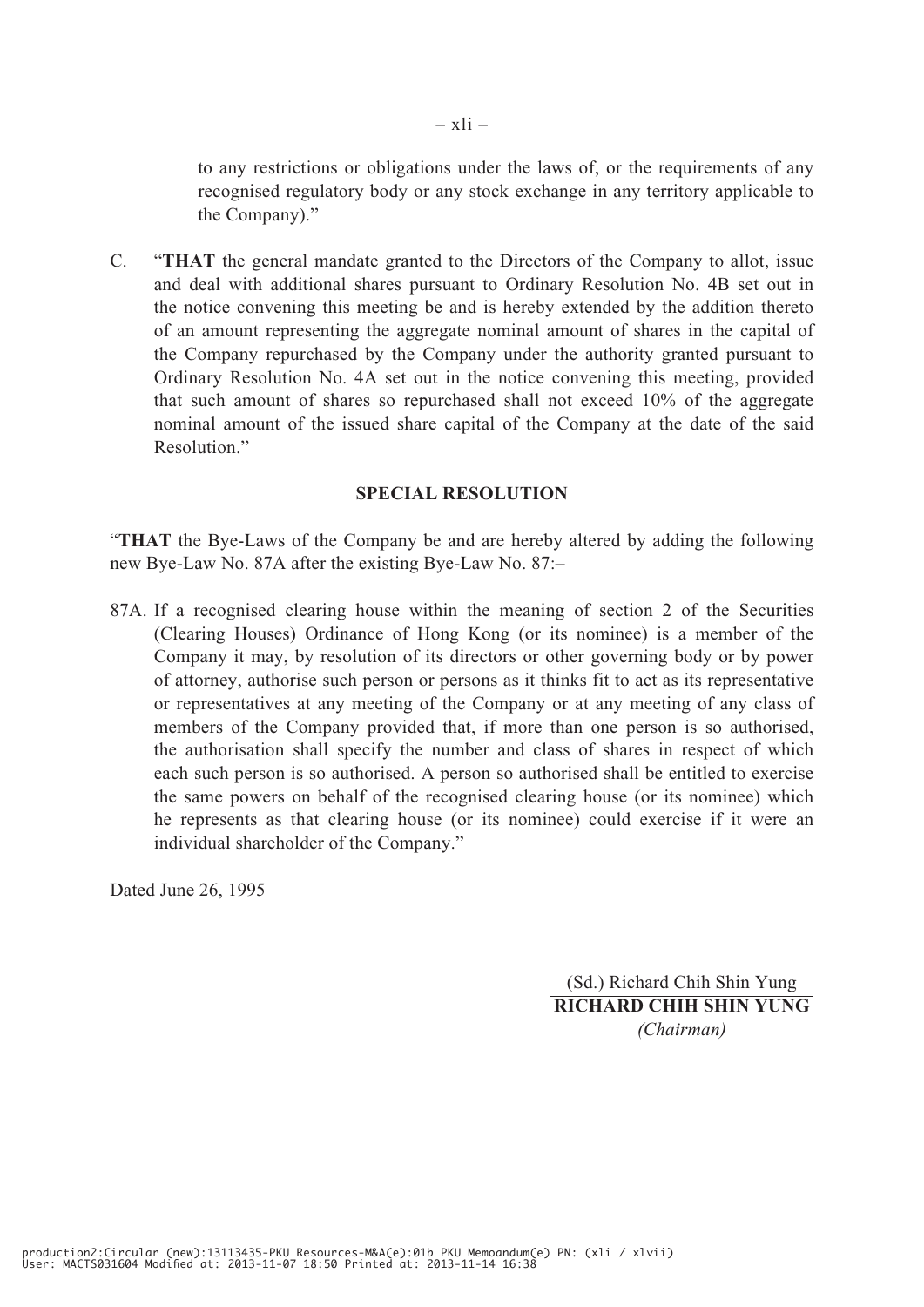### – xlii –

# **ORDINARY AND SPECIAL RESOLUTIONS OF MANAGEMENT INVESTMENT & TECHNOLOGY (HOLDINGS) LIMITED**

# Passed on 28 June 1993

At a Special General Meeting of Shareholders of the Company duly convened and held at Queensway Room, 3/F., JW Marriott Hotel, Pacific Place, 88 Queensway, Hong Kong on 28 June 1993, the following resolutions was duly passed as Ordinary and Special Resolutions of the Company:-

### **ORDINARY RESOLUTION**

# 1. "**THAT**:-

- (a) subject to paragraph (b) below, the exercise by the Directors of the Company during the Relevant Period of all the powers of the Company to repurchase securities of the Company in accordance with all applicable laws and the requirements of the Rules Governing the Listing of Securities on The stock Exchange of Hong Kong Limited or of any other stock exchange as amended from time to time, be and is hereby generally and unconditionally approved;
- (b) the aggregate nominal amount of shares of the Company to be repurchased by the Company pursuant to the approval in paragraph (a) above shall not exceed 10% of the aggregate nominal amount of the share capital of the Company in issue at the date of this Resolution and the aggregate number of units of warrants to be repurchased pursuant to paragraph (a) above shall not exceed 10% of the aggregate number of units of the outstanding warrants issued by the Company to subscribe for shares of the Company at the date of this Resolution, and the said approval shall be limited accordingly; and
- (c) for the purposes of this Resolution, "Relevant Period" means the period from the passing of this Resolution until whichever is the earlier of:–
	- (i) the conclusion of the next annual general meeting of the Company;
	- (ii) the expiration of the period within which the next annual general meeting of the Company is required by the Bye-Laws of the Company or any applicable law of Bermuda to be held; and
	- (iii) the date on which the authority set out in this Resolution is revoked or varied by an ordinary resolution of the shareholders in general meeting."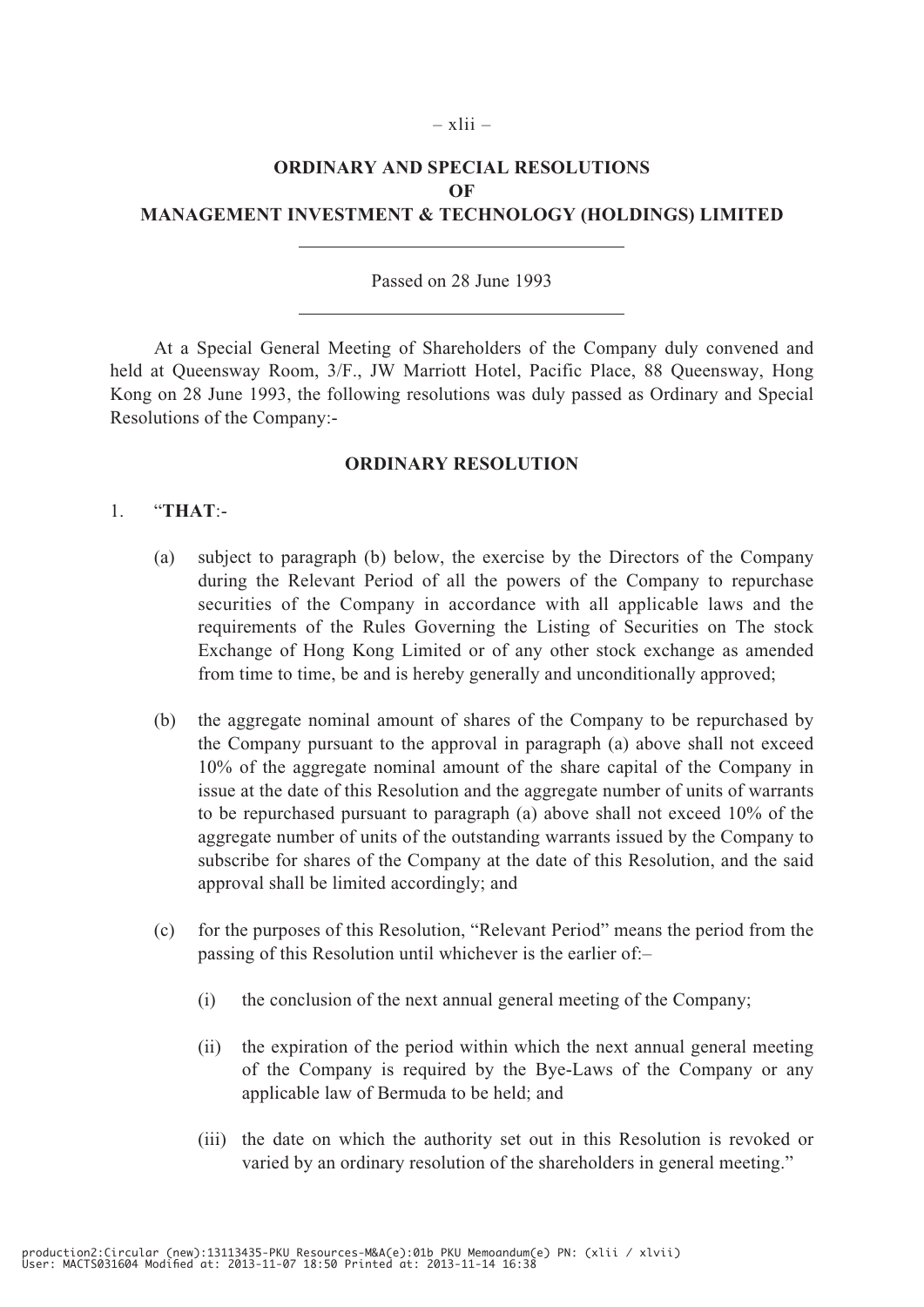# – xliii –

# **ORDINARY RESOLUTION**

# 2. "**THAT**:–

- (a) subject to paragraph (c) below, the exercise by the Directors of the Company during the Relevant Period of all the powers of the Company to allot, issue and deal with additional shares in the capital of the Company and to make or grant offers, agreements and options which might require the exercise of such power be and is hereby generally and unconditionally approved;
- (b) the approval in paragraph (a) above shall authorise the Directors of the Company during the Relevant Period to make or grant offers, agreements and options which might require the exercise of such power after the end of the Relevant Period;
- (c) the aggregate nominal amount of share capital allotted or agreed conditionally or unconditionally to be allotted (whether pursuant to an option or otherwise) and issued by the Directors of the Company pursuant to the approval given in paragraph (a) above, otherwise than pursuant to (i) a Rights Issue, (ii) the exercise of rights of subscription or conversion under the terms of any warrants issued by the Company or any securities which are convertible into shares of the Company, (iii) an issue of shares as scrip dividends pursuant to the Bye-Laws of the Company from time to time or (iv) an issue of shares under any option scheme or similar arrangement for the time being adopted for the grant or issue to employees of the Company and/or any of its subsidiaries of shares or rights to acquire shares of the Company, shall not exceed 20% of the aggregate nominal amount of the share capital of the Company in issue at the date of this Resolution and the said approval shall be limited accordingly; and
- (d) for the purpose of this Resolution:–

"Relevant Period" means the period from the passing of this Resolution until whichever is the earlier of:-

- (i) the conclusion of the next annual general meeting of the Company;
- (ii) the expiration of the period within which the next annual general meeting of the Company is required by the Bye-Laws of the Company or any applicable law of Bermuda to be held; and
- (iii) the revocation or variation of the authority given under this Resolution by an ordinary resolution of the shareholders in general meeting; and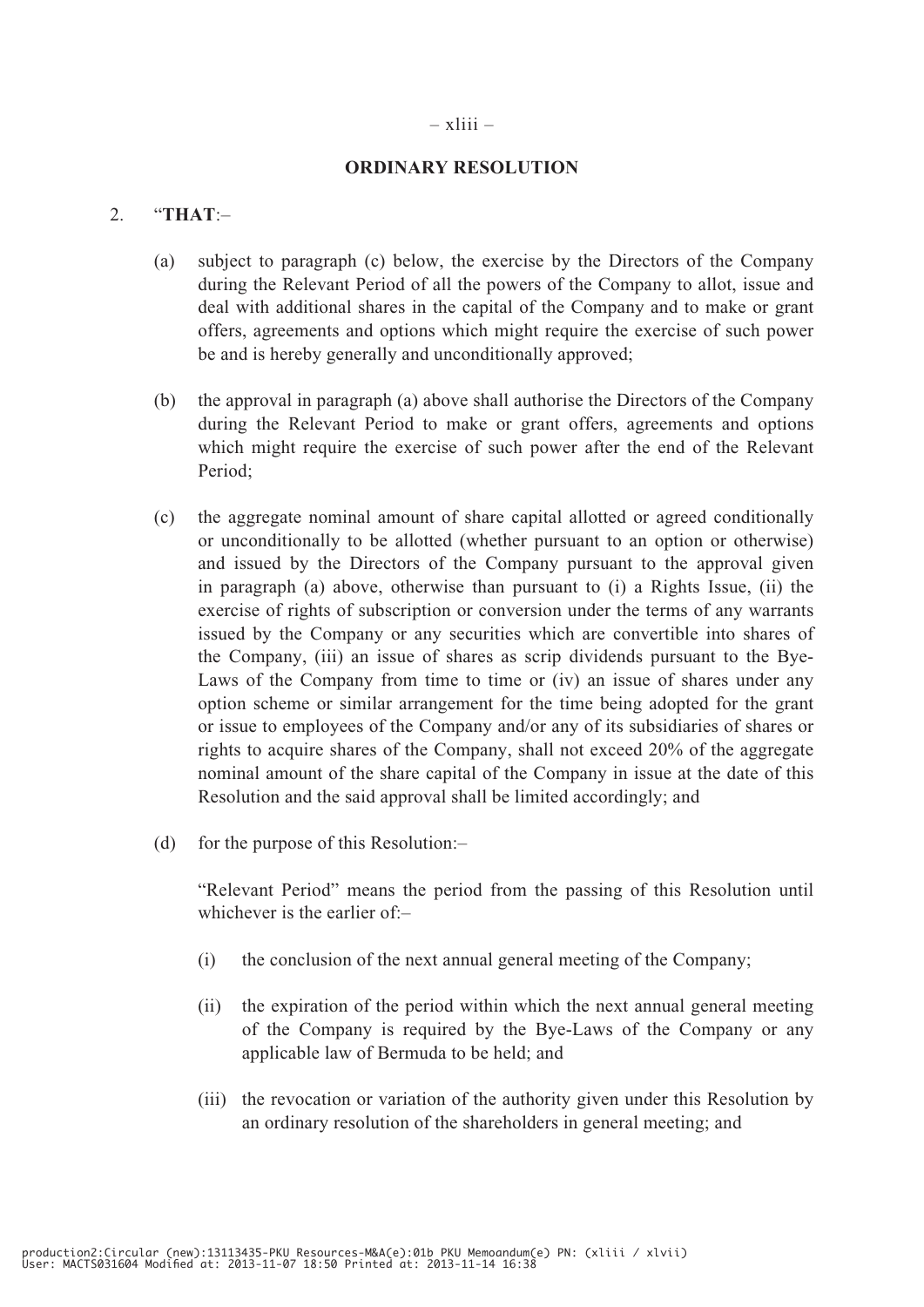"Rights Issue" means an offer of shares open for a period fixed by the Directors of the Company to holders of shares of the Company on the register on a fixed record date in proportion to their then holdings of such shares (subject to such exclusions or other arrangements as the Directors of the Company may deem necessary or expedient in relation to fractional entitlements or having regard to any restrictions or obligations under the laws of, or the requirements of any recognised regulatory body or any stock exchange in any territory applicable the Company)."

# **ORDINARY RESOLUTION**

3. "**THAT** the general mandate granted to the Directors of the Company to issue and dispose of additional shares pursuant to Ordinary Resolution No. 2 set out in the notice convening this meeting be and is hereby extended by the addition thereto of an amount representing the aggregate nominal amount of the share capital of the Company repurchased by the Company under the authority granted pursuant to Ordinary Resolution No. 1 set out in the notice convening this meeting, provided that such amount shall not exceed 10% of the aggregate nominal amount of the issued share capital of the Company at the date of this Resolution."

# **SPECIAL RESOLUTION**

- 4· "**THAT** the Bye-Laws of the Company be altered in the following manner:–
	- $(1)$  Bye-Law No. 1:-

by inserting the words "the votes cast by" before the word "such" in the second line and by deleting the word "or" after the word "proxy" in the sixth line of the paragraph with its marginal note reading as "Ordinary Resolution".

(2) Bye-Law No.  $6(B)$ :-

by replacing the words "they think" in the Last line with the words "it thinks".

(3) Bye-Law No. 15:–

by inserting the word "may" after the word "Board" in the nineteenth line.

(4) Bye-Law No. 53:–

by replacing the word "as" at the end of the eighth line with the word "at".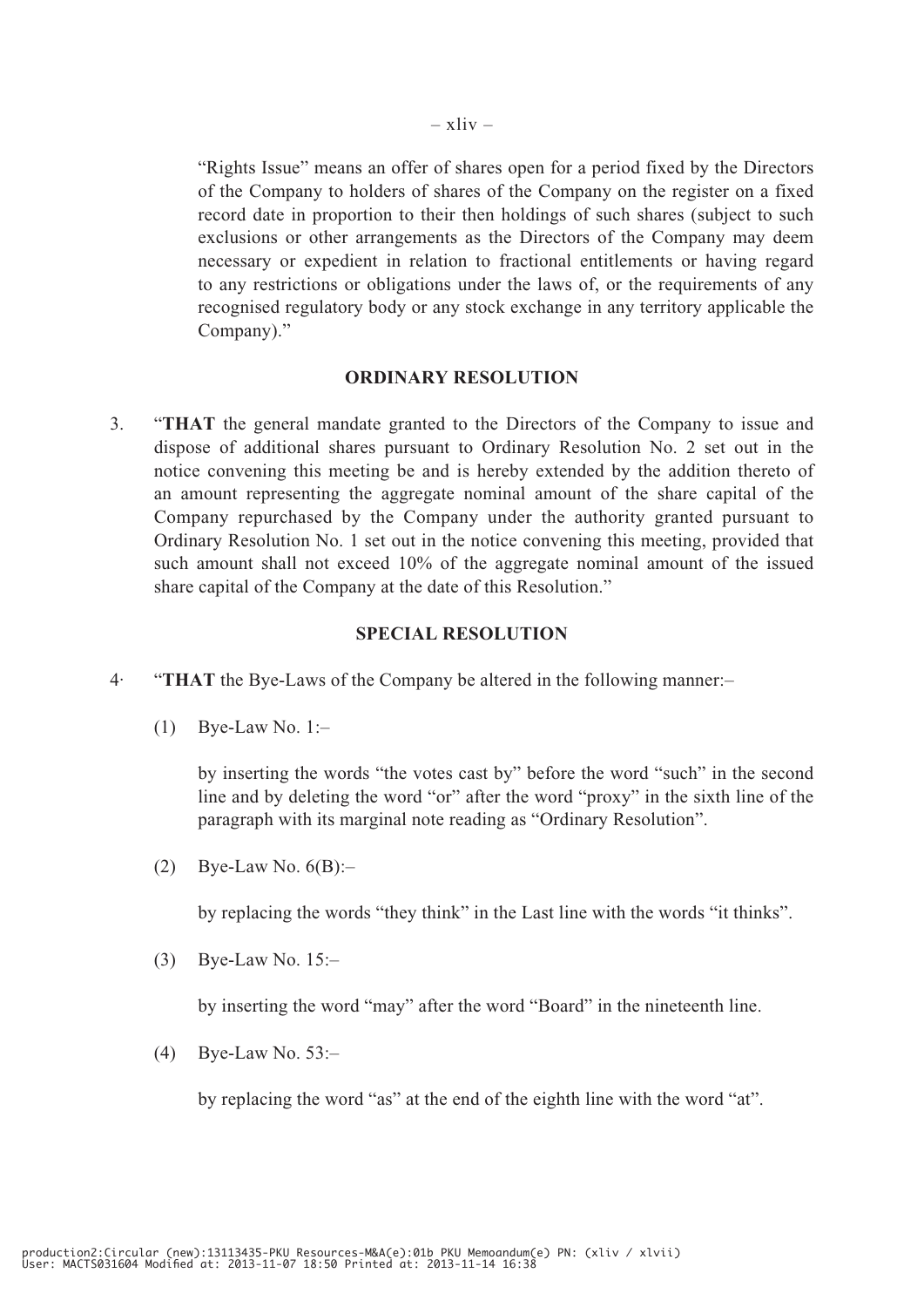$(5)$  Bye-Law No.  $62$ :-

by inserting the word "meeting" at the end of its marginal note.

- (6) Bye-Law No. 63:–
	- (a) by inserting the word "the" before the word "manner" in the twelfth line;
	- (b) by inserting the punctuation "," immediately after the word "that" in the sixteenth line.
- (7) Bye-Law No. 70:–

by inserting the words "the demand is" before the word "not" in the first line of the last paragraph.

(8) Bye-Law No. 79:–

by replacing the word "last" at the beginning of the penultimate line with the word "latest".

- (9) Bye Law No. 80:–
	- (a) by inserting the words "(save as proxy for another member)" immediately after the word "quorum" in the penultimate line of paragraph (A); .
	- (b) by inserting the words "Objections to votes" as its marginal note in paragraph (B).
- (10) Bye-Law No. 94:–

by replacing the word "on" in the seventh line with the word "in".

(11) Bye-Law No. 98(I):–

by replacing the word "is" in the fifth line with the word "are".

(12) Bye-Law No. 115(A):–

by inserting after the word "authorities" in the third line and deleting from the fourth line the words "expressly conferred upon it".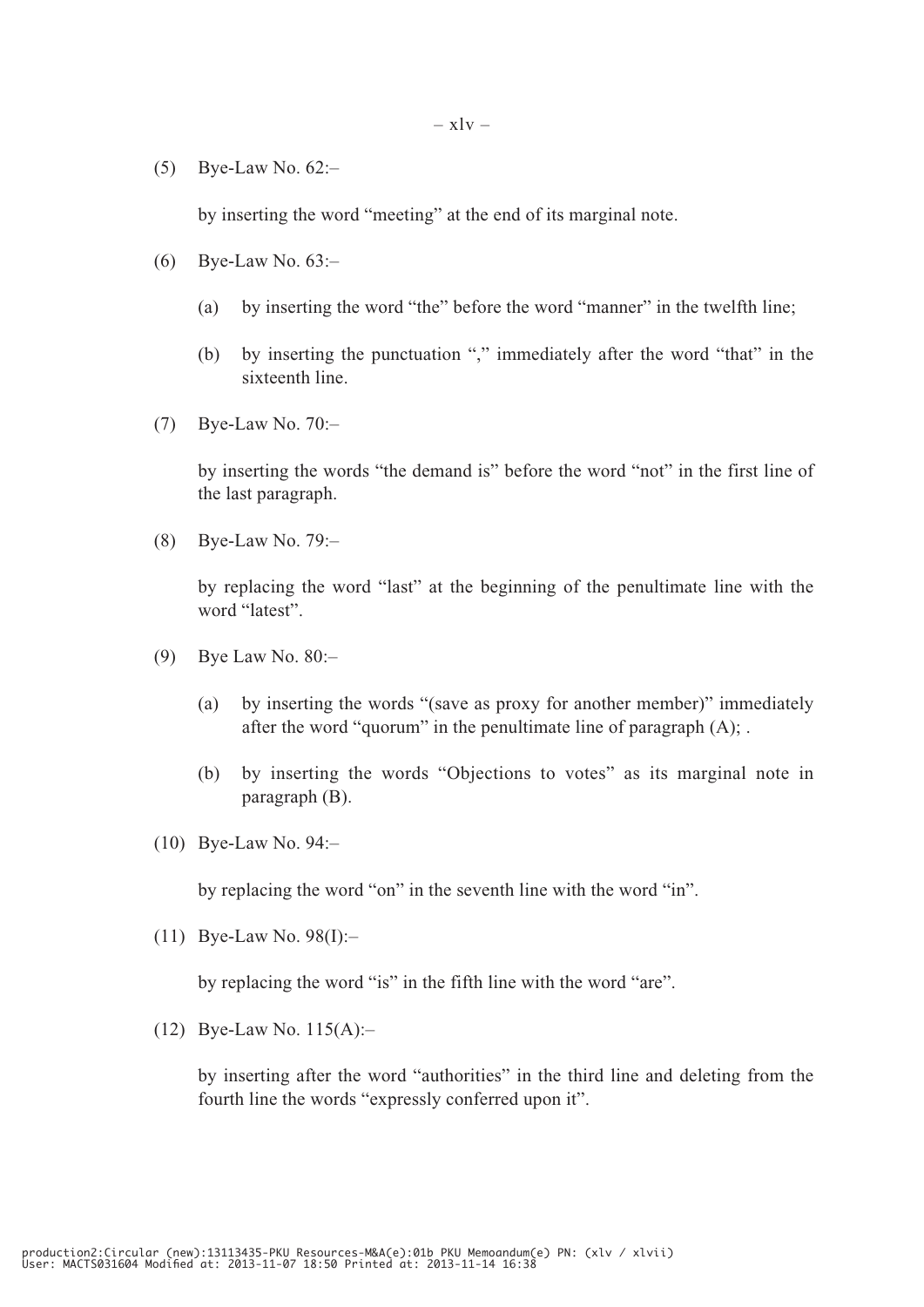(13) Bye-Law No. 117:–

by replacing the word "they" in the last line with the word "it".

(14) Bye-Law No. 118:–

by replacing the word "their" in the fourth line with word "its".

- (15) Bye-Law No. 120~-
	- (a) by replacing the words "they think" in the third line with the words "it thinks";
	- (b) by replacing the word "any" in the twelfth line with the words "of any such".
- (16) Bye-Law No. 131:–

by inserting after the word "Anything" in the fourth line and deleting from the fifth and sixth lines the words "required or authorised".

(17) Bye-Law No. 136:–

by replacing the word "subdelegate" in the fourteenth line with the word "subdelegate".

(18) Bye-Law No. 138:–

 by replacing the word "holding" in the thirteenth line with the words "who hold".

(19) Bye-Law No. 140(B):–

by replacing the words "they think" in the eleventh line with the words "it thinks".

(20) Bye-Law No. 142(B):–

by replacing the word "them" in the second line with the word "it".

(21) Bye-Law No. 156:–

by inserting the words "Record dates" as its marginal note.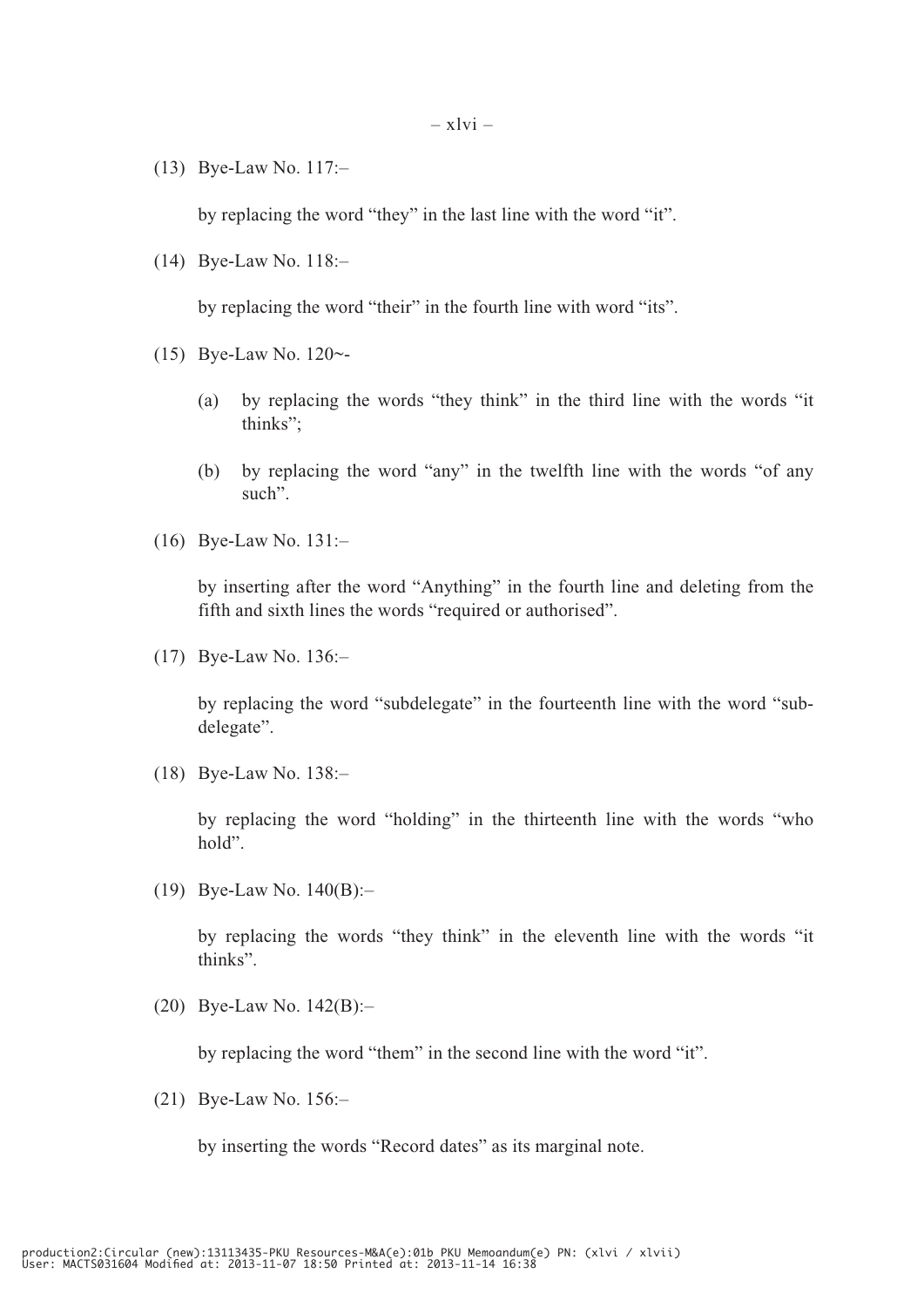(22) Bye-Law No. 163(B):–

by replacing the words "Annual General Meeting" in the seventeenth line with the words "annual general meeting".

(23) Bye-Law No. 169:–

by inserting the word "the" before the word "notice" in the seventh line.

(24) Bye-Law No. 170:–

by inserting the words "of a member" at the end of its marginal note.

Dated 28 June 1993

(Sd.) Richard Chih Shin Yung **RICHARD CHIH SHIN YUNG** *(Chairman)*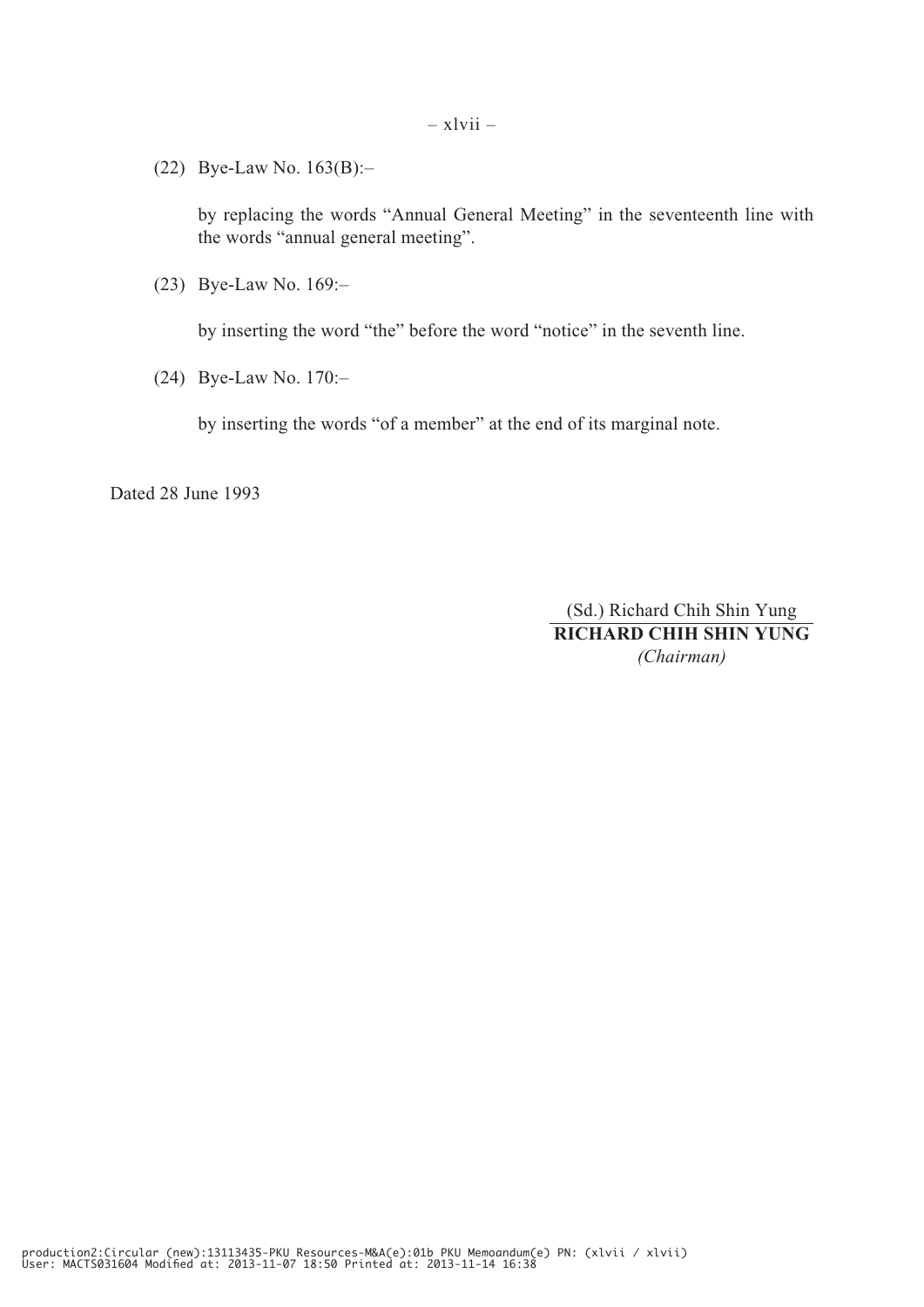# – xlviii –

# **MANAGEMENT INVESTMENT & TECHNOLOGY (HOLDINGS) LIMITED**

# **RESOLUTIONS**

Passed on the 11th day of September, 1991.

At a Special General Meeting of the Shareholders of the Company duly convened and held at Room 2718, Jardine House, 1 Connaught Place, Central, Hong Kong on the 11th day of September, 1991 at 10:45 a.m., the following resolutions were duly passed:–

- 1. **THAT** conditionally on the Listing Committee of The Stock Exchange of Hong Kong Limited granting listings of and permission to deal in the shares of HK\$0.10 each of the Company in issue and the shares and Warrants (as hereinafter defined) to be issued as mentioned in the prospectus proposed to be issued by the Company and proposed to be dated 17th September, 1991 (the "Prospectus") and in any shares falling to be issued on the exercise of subscription rights attaching to the Warrants and on no objection to such listings being made by the Securities and Futures Commission pursuant to Rule 4 of the Securities (Stock Exchange Listing) Rules 1989 or, if such an objection is made, on such listings being allowed by the Securities and Futures Commission pursuant to Rule 10(3)(a) of those rules and on the obligations of Chase Manhattan Asia Limited, DKB Asia Limited and Sassoon Securities Limited (the "Underwriters") under the underwriting agreement, to be entered into between, inter alia, the Underwriters and the Company becoming unconditional (including, if relevant, waiver of any condition(s) by the Underwriters) not being terminated in accordance with the terms of that agreement or otherwise, in each case on or before 17th October, 1991:–
	- (A) the proposed issue of 37,000,000 shares of HK\$0.10 each of the Company for subscription at HK\$1.08 per share on the terms and subject to the conditions set out in the Prospectus (the "New Issue") be and is hereby approved and that the directors be and they are hereby authorised to effect the same and to allot and issue shares of the Company pursuant thereto;
	- (B) the creation of the warrants conferring rights to subscribe for up to HK\$34,928,000 in aggregate, for a total of 29,600,000 shares in the capital of the Company, on the basis of an initial subscription price of HK\$1.18 per share (subject to adjustment), between 7th October, 1991 and 6th October, 1994 (the "Warrants") subject to the terms and conditions as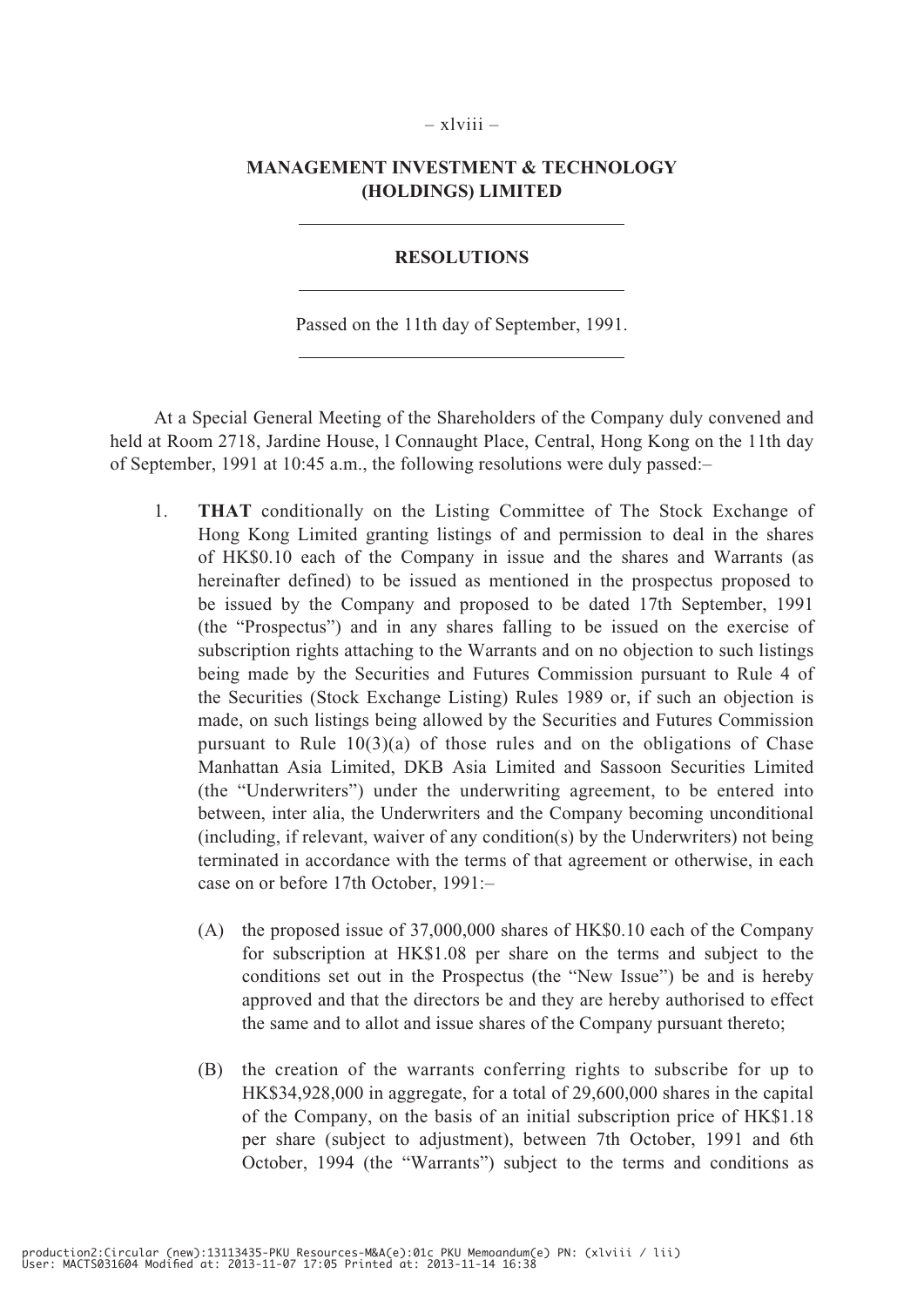set out in the instrument by way of deed poll (a copy of a draft of which marked "A", subject to further modifications as the directors may consider appropriate, has been produced to the meeting and for the purpose of identification signed by the Chairman thereof) be and is hereby approved and that the directors be and they are hereby authorised to execute the same under the seal of the Company and to issue the Warrants by way of bonus to holders of shares of HK\$0.10 each of the Company whose names appear on the register of members immediately following the allotment and issue of the 37,000,000 shares of HK\$0.10 each pursuant to the New Issue and the shares of the Company to be issued under the conditional capitalisation issue referred to in Resolution No.2 set out in the notice convening this meeting in the proportion of one Warrant for every five shares of HK\$0.10 each of the Company then held and the directors be and they are hereby authorised to allot and issue any shares in the capital of the Company which may fall to be allotted and issued on the exercise of the subscription rights attaching to the Warrants;

- (C) the share option scheme (the "Share Option Scheme") the rules of which are set out in the document marked "B" now produced to the meeting and for the purpose of identification signed by the Chairman thereof be and the same is hereby approved and adopted and that the directors be and they are hereby authorised to grant options to subscribe for shares of the Company thereunder and to allot, issue and deal with shares of the Company pursuant to the exercise of the options granted under the same and to take all such steps as may be necessary or desirable to implement the Share Option Scheme.
- 2. **THAT** conditionally on the share premium account of the Company being credited as a result of the issue of 37,000,000 new shares of HK\$0.10 each of the Company on the terms of the Prospectus (as defined in Resolution No.1 set out in the notice convening this meeting), the sum of HK\$2,900,000 be capitalised from the amount standing to the credit of the share premium account of the Company and the directors of the Company be and they are hereby authorised to appropriate the said sum of HK\$2,900,000 as capital for paying up in full at par 29,000,000 shares of HK\$0.10 each of the Company to be allotted and issued, credited as fully paid at par to and amongst the persons whose names appear on the register of members of the Company at the close of business on 10th September, 1991 (or as they may direct) as the holders of shares of HK\$0.10 each of the Company pro rata to their then shareholdings in the Company as closely as possible (such pro rata basis shall be conclusively determined by the directors) save that no shareholder shall be entitled to be allotted or issued any fraction of a share, and so that the shares to be allotted and issued pursuant to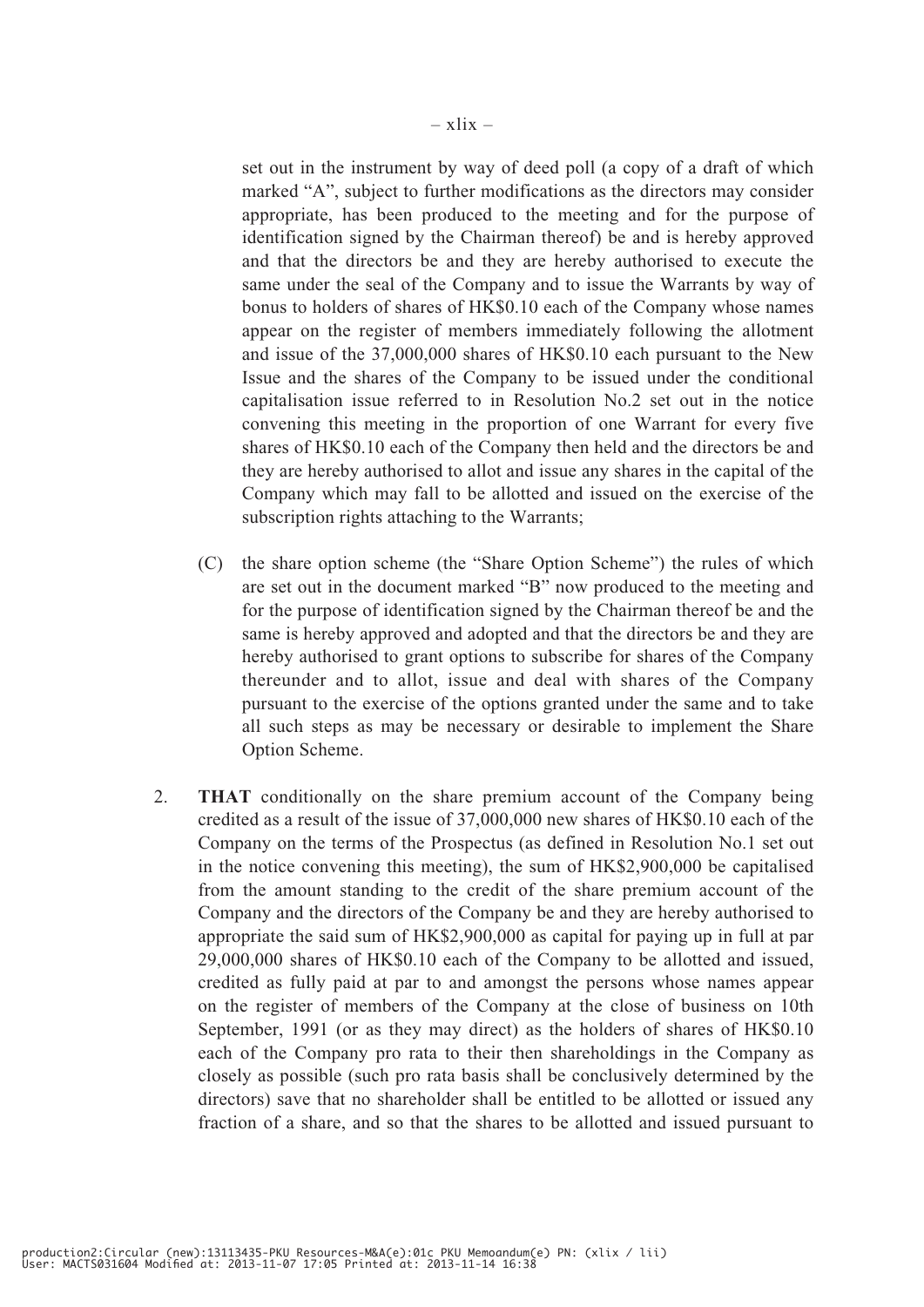this resolution shall rank pari passu in all respects with the then existing issued shares of HK\$0.10 each of the Company and the directors of the Company be and they are hereby authorised to give effect to such capitalisation.

# 3. **THAT**:–

- (A) subject to paragraph (C) below, pursuant to the Rules Governing the Listing of Securities on The Stock Exchange of Hong Kong Limited the exercise by the directors of the Company during the Relevant Period (as hereinafter defined) of all the powers of the Company to allot, issue and deal with additional shares in the capital of the Company and to make or grant offers, agreements and options which might require the exercise of such power be and it is hereby generally and unconditionally approved;
- (B) the approval in paragraph (A) above shall authorise the directors of the Company during the Relevant Period to make or grant offers, agreements and options which might require the exercise of such power after the end of the Relevant Period;
- (C) the aggregate nominal amount of share capital allotted or agreed conditionally or unconditionally to be allotted (whether pursuant to an option or otherwise) by the directors of the Company pursuant to the approval in paragraph (A) above, otherwise than pursuant to (i) a Rights Issue (as hereinafter defined), or (ii) an issue of shares under any option scheme or similar arrangement for the time being adopted for the grant or issue to officers and/or employees of the Company and/or any of its subsidiaries of shares or rights to acquire shares of the Company, or (iii) any issue of shares upon the exercise of the subscription rights attaching to any warrants of the Company, shall not exceed 20 per cent of the aggregate nominal amount of the share capital of the Company in issue at the date of this Resolution and as enlarged by (i) the New Issue and (ii) the capitalisation issue mentioned in Resolutions No.1 and 2 set out in the notice convening this meeting respectively, and the said approval shall be limited accordingly; and
- (D) for the purposes of this Resolution:–

"Relevant Period" means the period from the passing of this Resolution until whichever is the earlier of:–

(i) the conclusion of the next annual general meeting of the Company;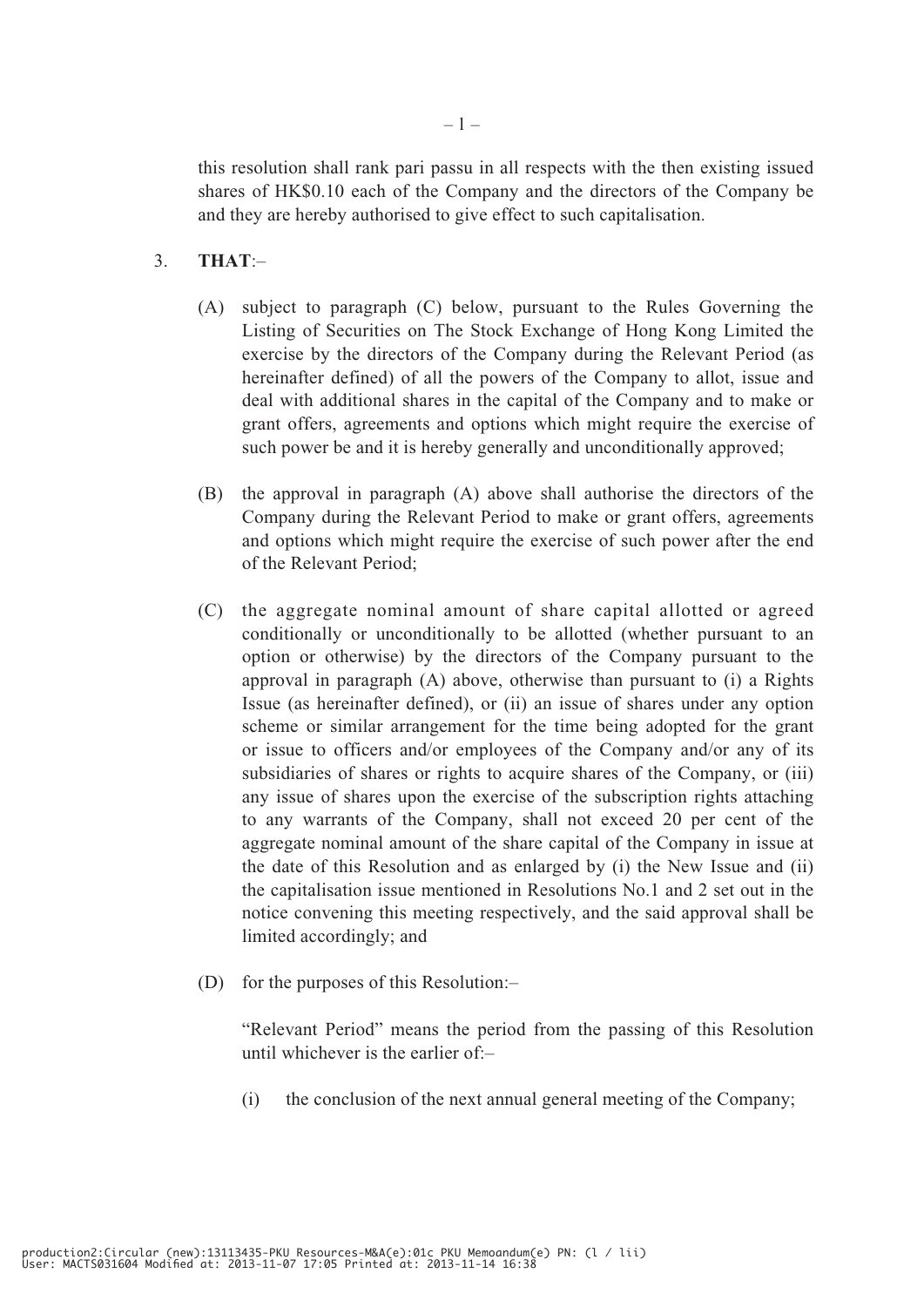(ii) the expiration of the period within which the next annual general meeting of the Company is required by the bye-laws of the Company or The Companies Act 1981 of Bermuda (as amended) or any other applicable law of Bermuda to be held; and

"Rights Issue" means an offer of shares open for a period fixed by the directors of the Company to holders of shares on the register on a fixed record date in proportion to their then holdings of such shares (subject to such exclusion or other arrangements as the directors of the Company may deem necessary or expedient in relation to fractional entitlements or having regard to any restrictions or obligations under the laws of or the requirements of any recognised body or any stock exchange in any territory applicable to the Company).

# 4. **THAT**:–

- (A) subject to paragraph (B) below and subject to the passing of Resolution No.6 set out in the notice convening this meeting, the exercise by the directors of the Company during the Relevant Period (as hereinafter defined) of all powers of the Company to purchase securities of the Company on The Stock Exchange of Hong Kong Limited (the "Stock Exchange") or on any other exchange on which the securities of the Company may be listed and recognised by the Securities and Futures Commission and the Stock Exchange for this purpose, subject to and in accordance with all applicable laws and/or the requirements of the Rules Governing the Listing of Securities on the Stock Exchange or of any other stock exchange as amended from time to time, be and is hereby generally and unconditionally approved;
- (B) the aggregate nominal amount of securities of the Company purchased by the Company pursuant to paragraph (A) above during the Relevant Period shall be no more than 10 per cent of the aggregate nominal amount of the issued share capital of the Company as enlarged by the New Issue and the capitalisation issue referred to in Resolutions No. l and 2 set out in the notice convening this meeting respectively and 10 per cent of the Warrants (referred to in Resolution No. 1 set out in the notice of this meeting) outstanding and the authority pursuant to paragraph (A) above shall be limited accordingly; and
- (C) for the purposes of this Resolution, "Relevant Period" means the period from the passing of this Resolution until whichever is the earlier of:–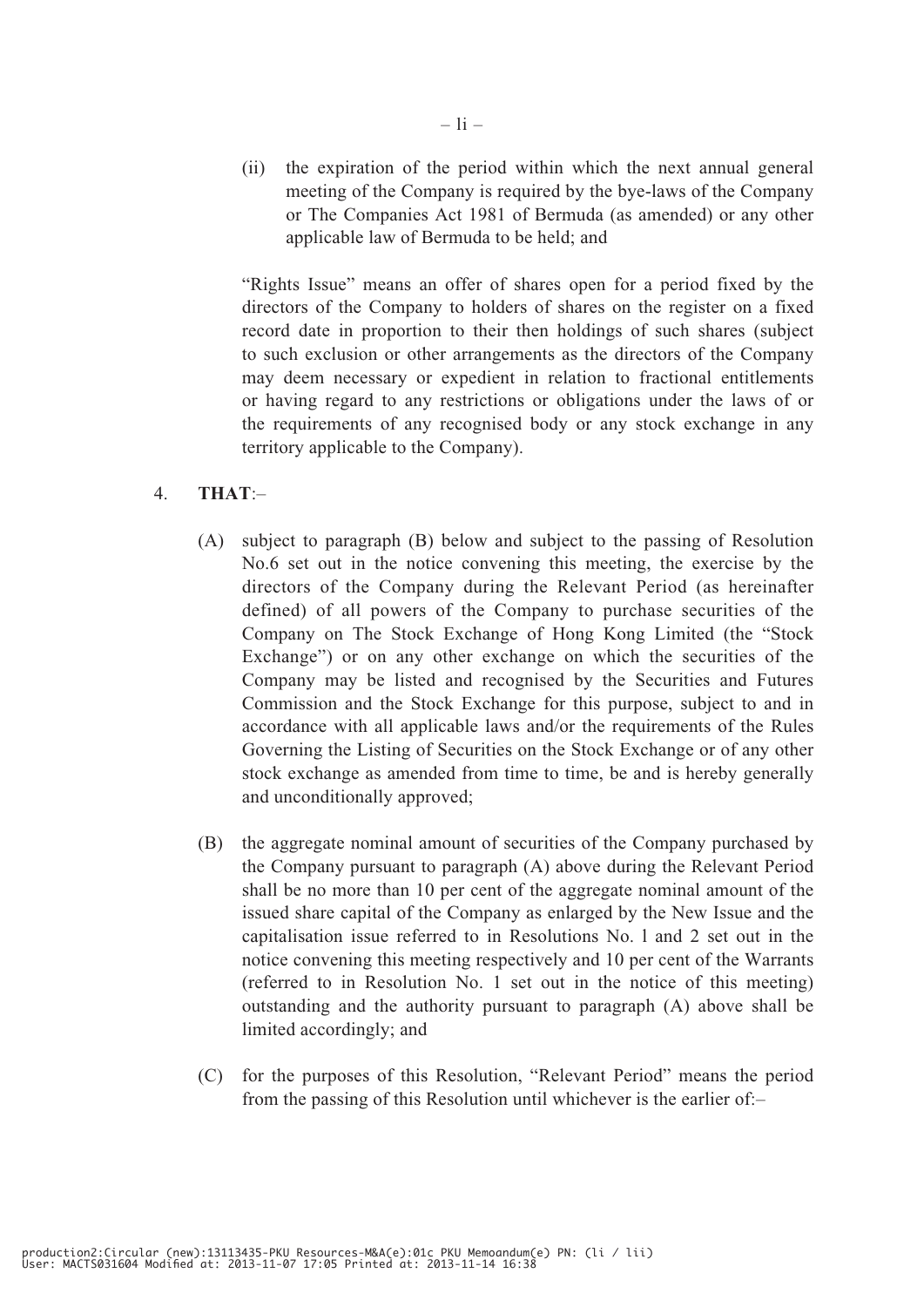- (i) the conclusion of the next annual general meeting of the Company; or
- (ii) the expiration of the period within which the next annual general meeting of the Company is required by the bye-laws of the Company or The Companies Act 1981 of Bermuda (as amended) or any other applicable law of Bermuda to be held; and
- (iii) the passing of an ordinary resolution by shareholders of the Company in general meeting revoking or varying the authority given to the directors by this Resolution.
- 5. **THAT** conditionally upon the passing of Resolution No.4 set out in the notice convening this meeting, the general mandate granted to the directors and for the time being in force to exercise the powers of the Company to allot shares be and is hereby extended by the addition to the aggregate nominal amount of share capital which may be allotted or agreed conditionally or unconditionally to be allotted by the directors pursuant to such general mandate an amount representing the aggregate nominal amount of shares in the capital of the Company purchased by the Company since the granting of the said general mandate pursuant to the exercise by the directors of the powers of the Company to purchase such shares, provided that such amount shall not exceed 10 per cent of the aggregate nominal amount of the issued share capital of the Company in issue immediately after the New Issue and capitalisation issue mentioned in Resolutions No. l and 2 set out in the notice convening this meeting respectively.
- 6. **THAT** the regulations contained in the document marked "C" produced to this meeting and for the purpose of identification signed by the Chairman thereof be approved and adopted as the new Bye-Laws of the Company in substitution for and to the exclusion of all the existing Bye-Laws of the Company.

Dated the 11th day of September, 1991.

(Sd.) Richard Chih Shin Yung

**Richard Chih Shin Yung** *Chairman*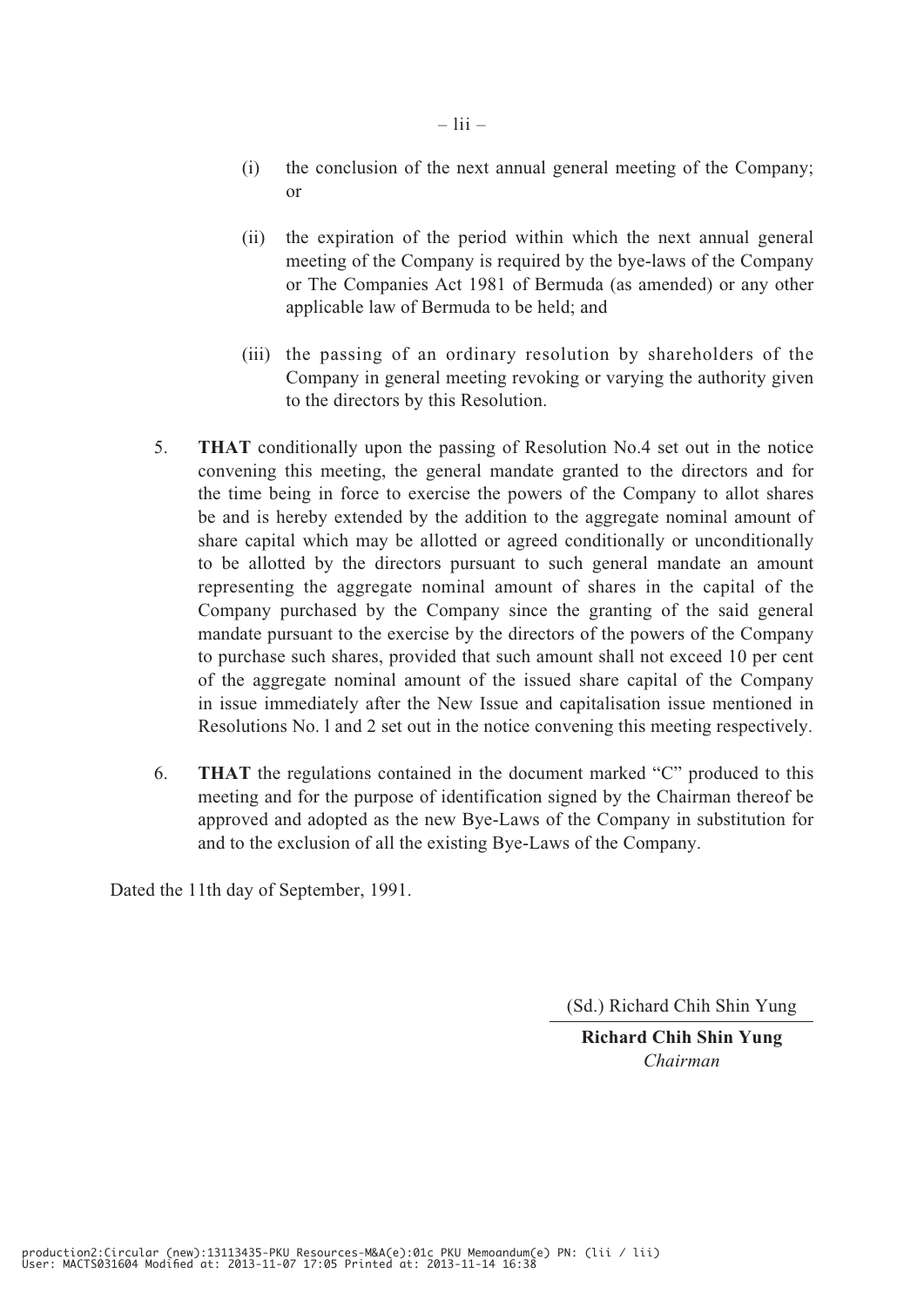# **MANAGEMENT INVESTMENT & TECHNOLOGY (HOLDINGS) LIMITED**

 $-$  liii  $-$ 

# **RESOLUTIONS**

Passed on the 6th day of September, 1991.

At a Special General Meeting of the Shareholders of the Company duly convened and held at 2718, Jardine House, 1 Connaught Place, Central, Hong Kong on the 6th day of September, 1991 at 11:15 a.m., the following resolutions were duly passed:–

- 1. **THAT** each of the existing 100,000 issued shares of HK\$1.00 each in the share capital of the Company be and is hereby sub-divided into 10 shares of HK\$0.10 each.
- 2. **THAT** the Company's share capital be altered by increasing the authorised share capital from HK\$100,000 to HK\$50,000,000 by the creation of 499,000,000 shares of HK\$0.10 each.
- 3. **THAT** the directors of the Company be and they are hereby authorised to allot and issue credited as fully paid a total of 81,000,000 shares of HK\$0.10 each as consideration for the acquisition of 1,000 shares of US\$1 each of Management Investment & Technology International Inc. as to 60,000,000 shares to Ricwinco Investment Limited and 21,000,000 shares to Chinney Investments, Limited.

Dated the 6th day of September, 1991.

(Sd.) Richard Chih Shin Yung

**Richard Chih Shin YUNG** *Chairman*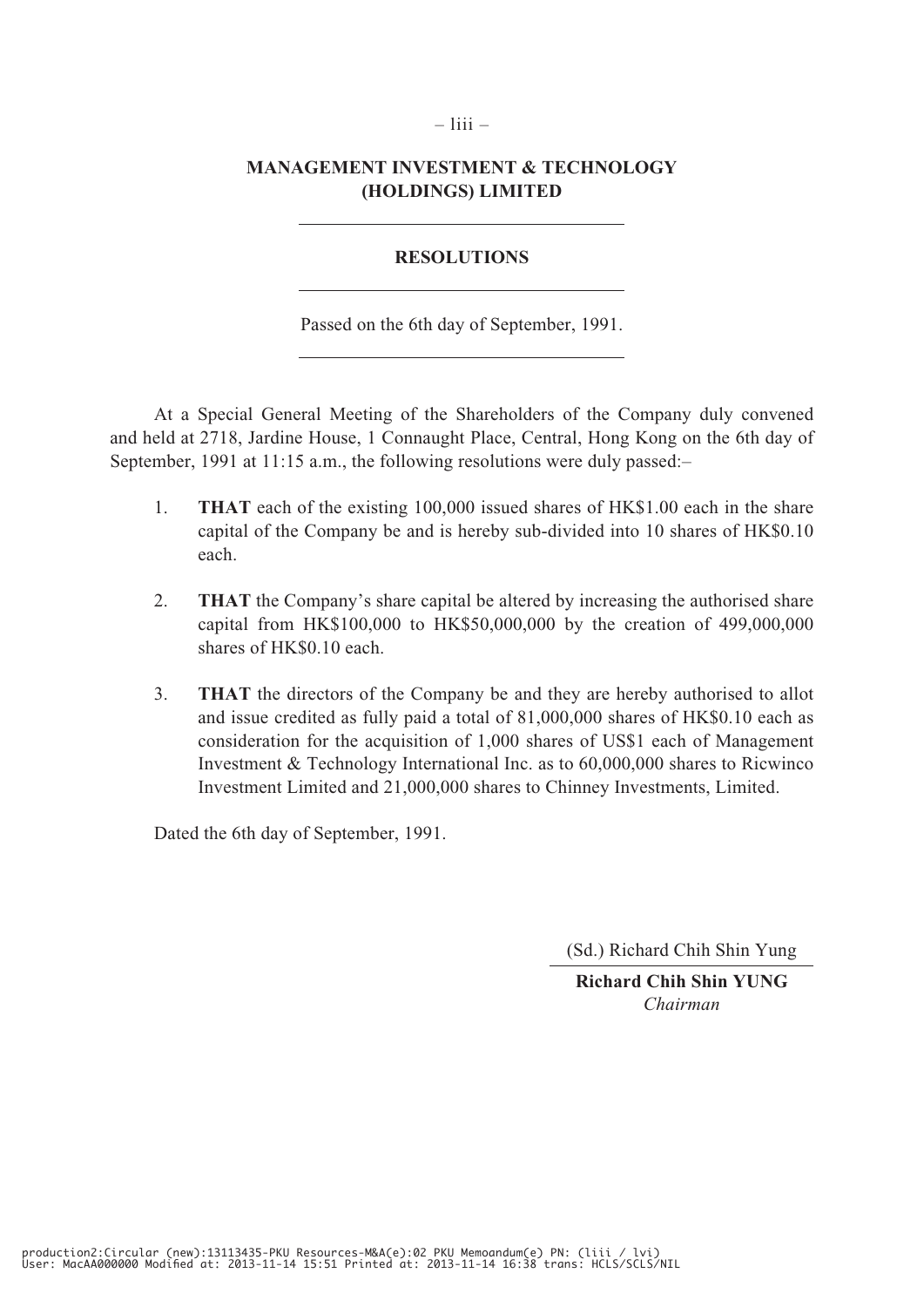

# **BERMUDA**

# **CERTIFICATE OF SECONDARY NAME**

I hereby in accordance with section 10A of *the Companies Act 1981* issue this Certificate of Secondary Name and do certify that on the **25th** day of **October 2013**

**Peking University Resources (Holdings) Company Limited** was registered with the secondary name **北大資源(控股)有限公司** by me in the Register maintained by me under the provisions of section 14 of *the Companies Act 1981*.

> Given under my hand and the Seal of the REGISTRAR OF COMPAN1ES this **28th** day of **October 2013**



**(Sd.)** for **Acting Registrar of Companies**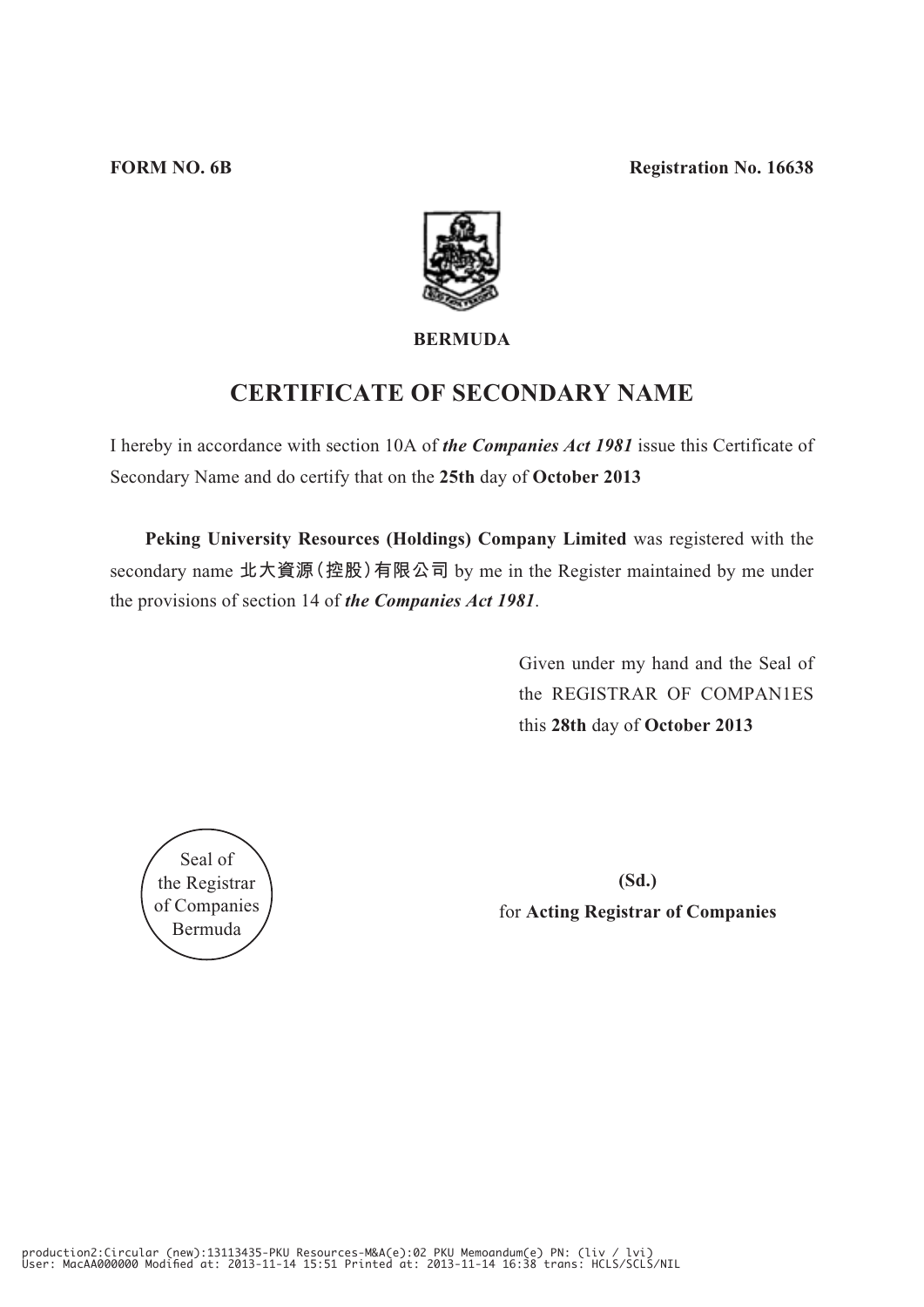

# **BERMUDA**

# **CERTIFICATE OF INCORPORATION ON CHANGE OF NAME**

**I HEREBY CERTIFY** that in accordance with section 10 of *the Companies Act 1981*  **EC-Founder (Holdings) Company Limited** by resolution and with the approval of the Registrar of Companies has changed its name and was registered as **Peking University Resources (Holdings) Company Limited** on the **25th** day of **October 2013**.

> Given under my hand and the Seal of the REGISTRAR OF COMPAN1ES this **28th** day of **October 2013**

Seal of the Registrar of Companies Bermuda

**(Sd.)** for **Acting Registrar of Companies**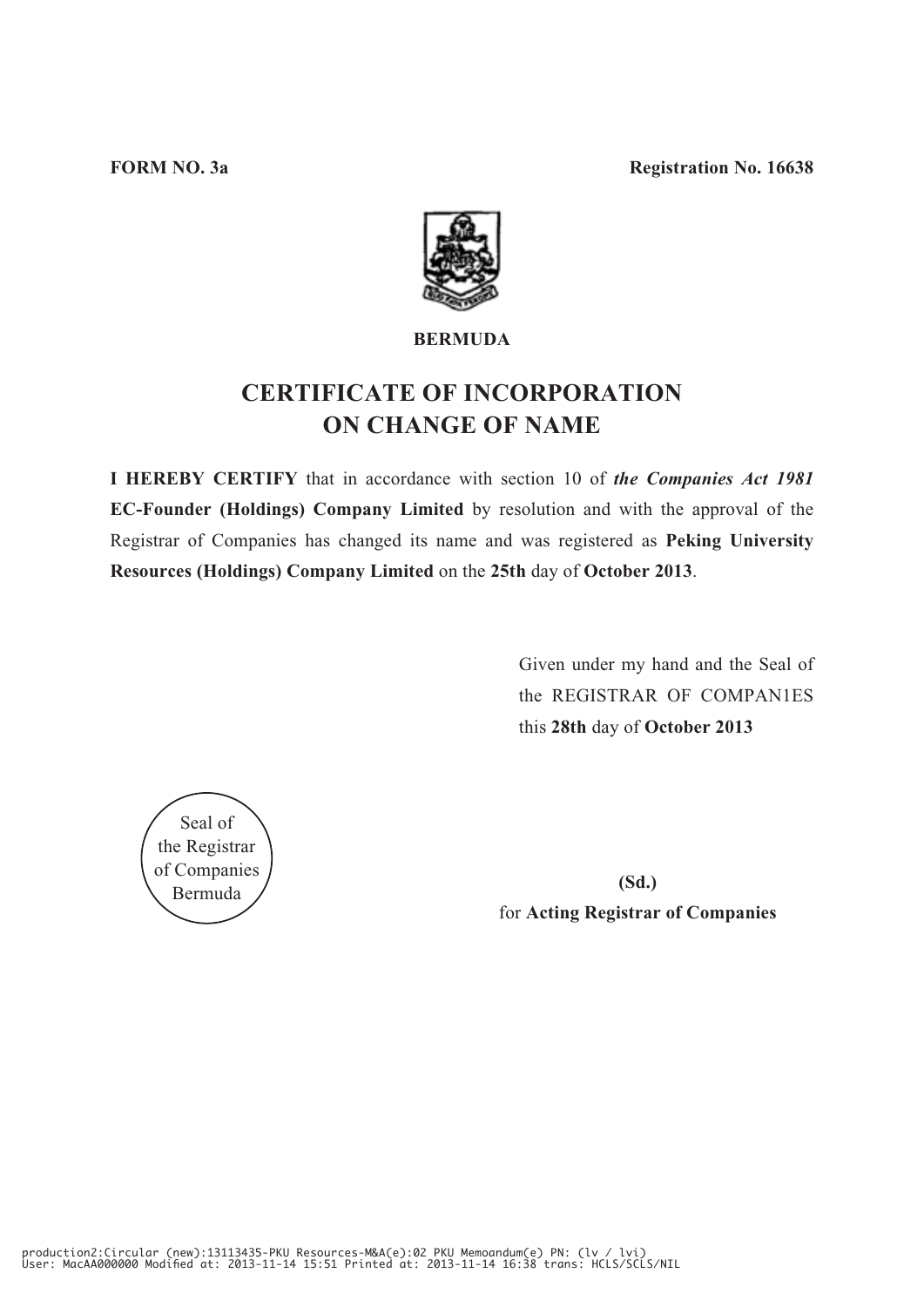Registration No. 16638



# **BERMUDA**

# **CERTIFICATE OF INCORPORATION ON CHANGE OF NAME**

**I HEREBY CERTIFY** that in accordance with section 10 of *the Companies Act 1981* **MANAGEMENT INVESTMENT & TECHNOLOGY (HOLDINGS) LIMITED** by resolution and with the approval of the Registrar of Companies has changed its name and was registered as **EC-FOUNDER (HOLDINGS) COMPANY LIMITED** on the **16th** day of **November, 2000**.

> Given under my hand and the Seal of the REGISTRAR OF COMPAN1ES this **16th** day of **November, 2000**.



**(Sd.)** Acting Registrar of Companies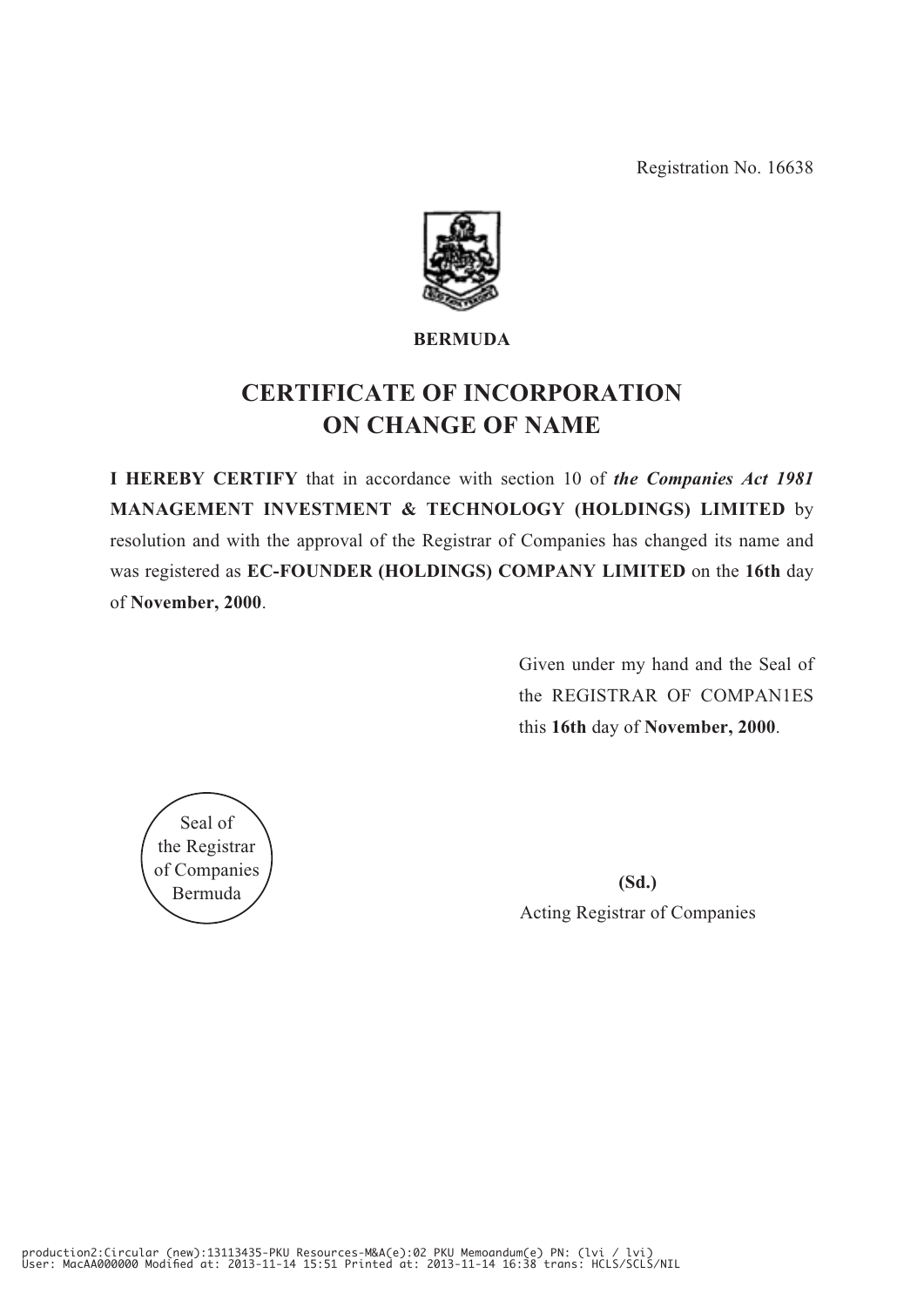FORM NO. 6



# **CERTIFICATE OF INCORPORATION**

I hereby in accordance with the provisions of section 14 of the Companies Act, 1981, issue this Certificate of Incorporation and do certify that on the 19th day of July 1991

# MANAGEMENT INVESTMENT & TECHNOLOGY (HOLDINGS) LIMITED

was registered by me in the Register maintained by me under the provisions of the said section and that the status of the said company is that of an exempted company.

Given under my hand this 19th day of July 1991



**(Sd.)** Seal of  $\setminus$  Acting Registrar of Companies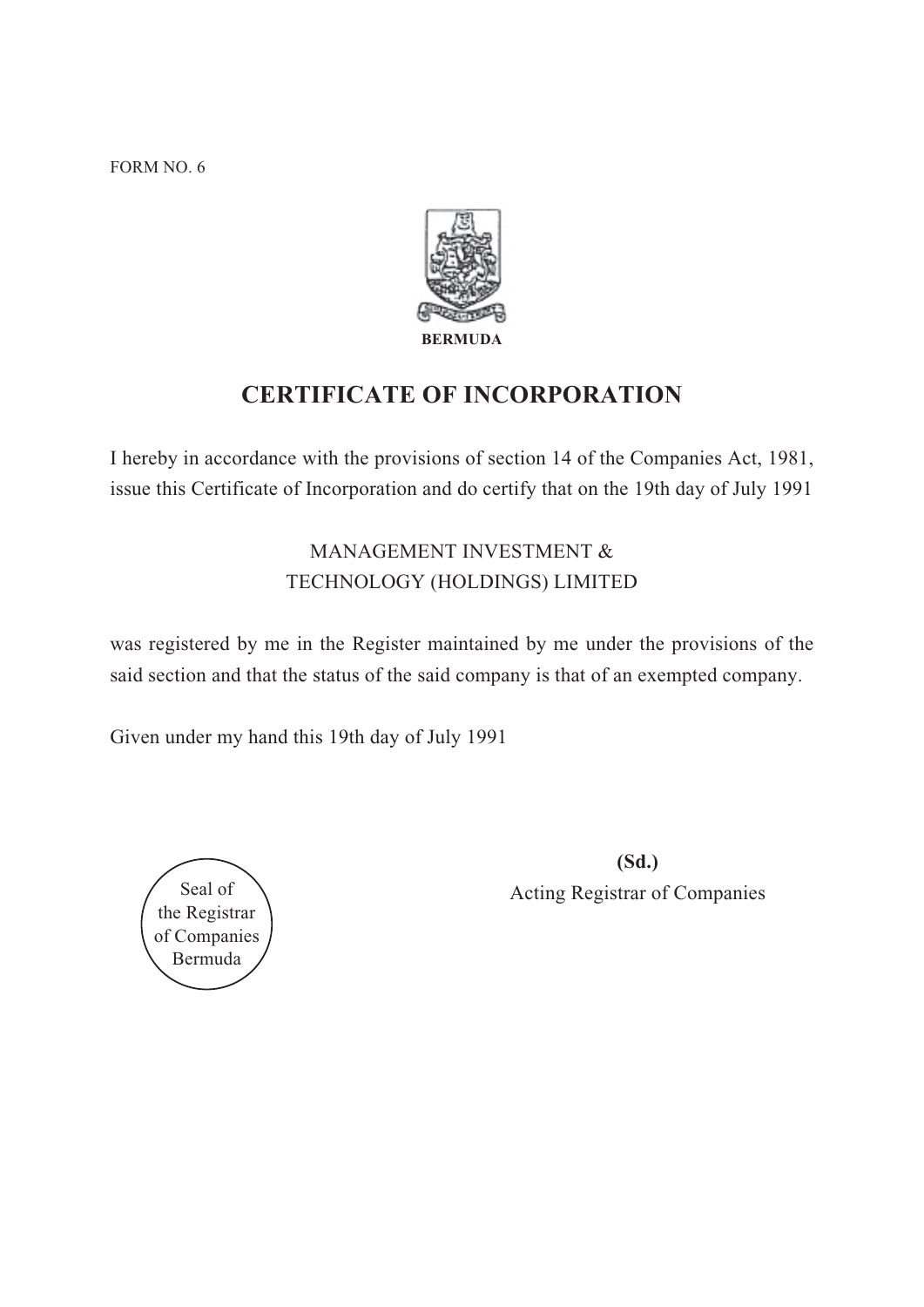**This is a consolidated version of the Memorandum of Association of Peking University Resources (Holdings) Company Limited not formally adopted by shareholders at a general meeting. The English version shall always prevail in case of any discrepancy between English version and its Chinese translation.**

The Companies Act 1981

Company Limited by Shares

# **Memorandum of Association**

of

# **PEKING UNIVERSITY RESOURCES (HOLDINGS) COMPANY LIMITED**

*(Incorporated in Bermuda with limited liability)* (Name changed on 16 November 2000 and 25 October 2013)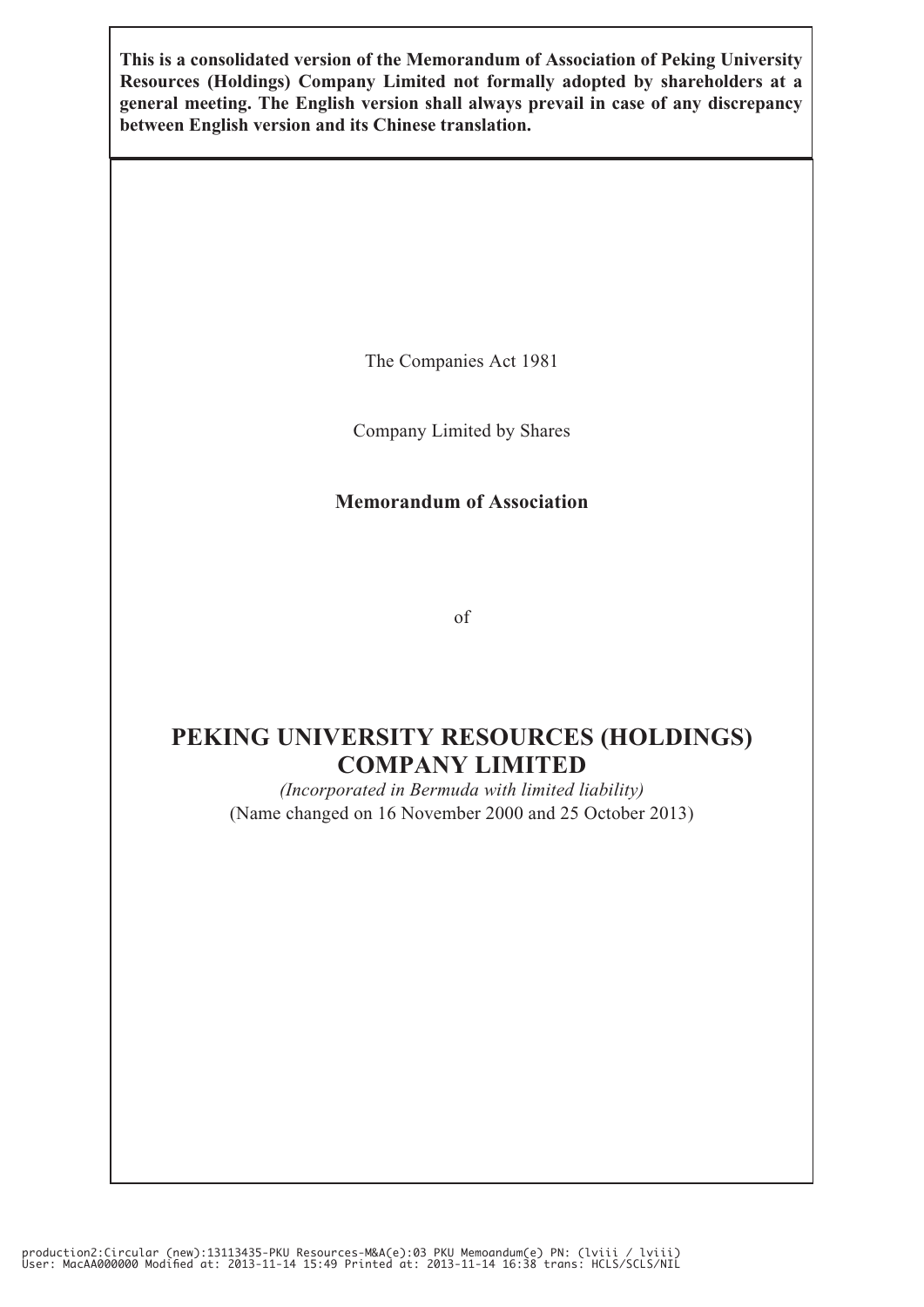FORM NO.2





### **BERMUDA**

# **THE COMPANIES ACT 1981**

# **MEMORANDUM OF ASSOCIATION OF**

# **COMPANY LIMITED BY SHARES**

# **(Section 7(1) and (2))**

# **MEMORANDUM OF ASSOCIATION**

**OF**

# **PEKING UNIVERSITY RESOURCES (HOLDINGS) COMPANY LIMITED**

(Name changed on 16 November 2000 and 25 October 2013) (hereinafter referred to as "the Company")

- 1. The liability of the members of the Company is limited to the amount (if any) for the time being unpaid on the shares respectively held by them.
- 2. We, the undersigned, namely,

| <b>NAME</b>                                                                                                                                                                                                                       | <b>ADDRESS</b>          | <b>BERMUDIAN</b><br><b>STATUS</b><br>(YES/NO) | <b>NATIONALITY</b> | <b>NUMBER OF</b><br><b>SHARES</b><br><b>SUBSCRIBED</b> |
|-----------------------------------------------------------------------------------------------------------------------------------------------------------------------------------------------------------------------------------|-------------------------|-----------------------------------------------|--------------------|--------------------------------------------------------|
| Jeffrey P. Roy                                                                                                                                                                                                                    |                         |                                               |                    |                                                        |
| Cedar House, 41 Cedar Avenue,                                                                                                                                                                                                     |                         |                                               |                    |                                                        |
|                                                                                                                                                                                                                                   | Hamilton HM 12, Bermuda |                                               | Canadian           | 1                                                      |
| Ruby L. Rawlins                                                                                                                                                                                                                   |                         |                                               |                    |                                                        |
| Cedar House, 41 Cedar Avenue,                                                                                                                                                                                                     |                         |                                               |                    |                                                        |
|                                                                                                                                                                                                                                   | Hamilton HM 12, Bermuda |                                               | <b>British</b>     | 1                                                      |
| Marcia De Couto                                                                                                                                                                                                                   |                         |                                               |                    |                                                        |
| Cedar House, 41 Cedar Avenue,                                                                                                                                                                                                     |                         |                                               |                    |                                                        |
| Hamilton HM 12, Bermuda                                                                                                                                                                                                           |                         | Yes                                           | <b>British</b>     | 1                                                      |
| Rosalind Johnson                                                                                                                                                                                                                  |                         |                                               |                    |                                                        |
| Cedar House, 41 Cedar Avenue,                                                                                                                                                                                                     |                         |                                               |                    |                                                        |
| Hamilton HM 12, Bermuda                                                                                                                                                                                                           |                         | Yes                                           | <b>British</b>     |                                                        |
| pprodducttiion22.0Gincau1.bar ((neew)); 1B3111B34835-FRKU RBessouncess-MA&A(@); 004 FRKU Meemoanndum(@)) FRN : ((11 // 1111))<br>Usserr.: MAAOTS083166044 Moddiffeed att: 2001B3-1111-007 1166 5588 FRnintteed att: 2001B3-1111-1 |                         |                                               |                    |                                                        |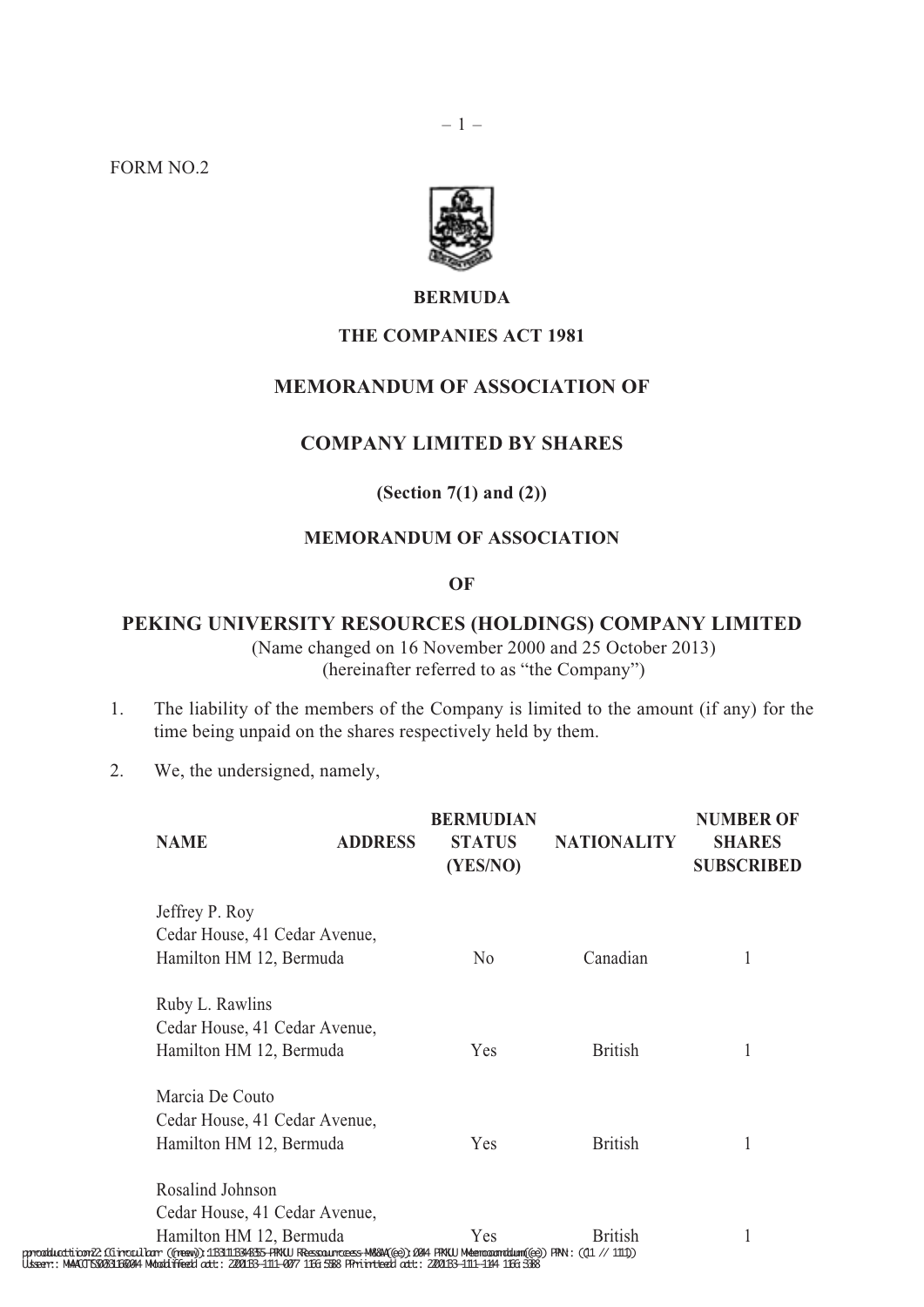do hereby respectively agree to take such number of shares of the Company as may be allotted to us respectively by the provisional directors of the Company, not exceeding the number of shares for which we have respectively subscribed, and to satisfy such calls as may be made by the directors, provisional directors or promoters of the Company in respect of the shares allotted to us respectively.

- 3. The Company is to be an exempted Company as defined by the Companies Act 1981.
- 4. The Company has power to hold land situated in Bermuda not exceeding in all, including the following parcels–

Not Applicable

- 5. The Company does not propose to carry on business in Bermuda.
- 6.\* The authorised share capital of the Company is HK\$300,000,000.00 divided into 3,000,000,000 shares of HK\$0.10 each. The minimum subscribed share capital of the Company is \$100,000.00 in Hong Kong currency.
- 7. The objects for which the Company is formed and incorporated are—
	- (i) To carry on the business of a holding company in all its branches and to coordinate the policy and administration of any subsidiary, company or companies or any group of companies of which the company or any subsidiary company is a member or which are in any manner controlled by the company;
	- (ii) To act and to perform all the functions of a holding company, and for that purpose to acquire and hold for investment shares, stocks, debentures, debenture stock, bonds, obligations and securities issued by or on behalf of any government or state or of any share or marketable security issued by or on behalf of any corporation, company or body of persons wherever incorporated and to acquire and hold for investment bonds, obligations and securities issued or guaranteed by any government, sovereign ruler, commissioners, public body or authority, supreme, municipal, local or otherwise; the said shares and securities shall be acquired by original subscriptions, tender, purchase exchange, underwriting, participation and syndicates or in any other manner and whether or not fully paid up, and to make payments thereon as called upon or in advance of calls or otherwise and to subscribe for the same, whether conditionally or absolutely, and to hold the same with a view to investment, both with the power to vary any investments, and to exercise and enforce all rights and powers conferred by or incident to the ownership thereof, and to invest and deal with the monies of the Company not immediately required upon such securities and in such manner as may be from time to time determined;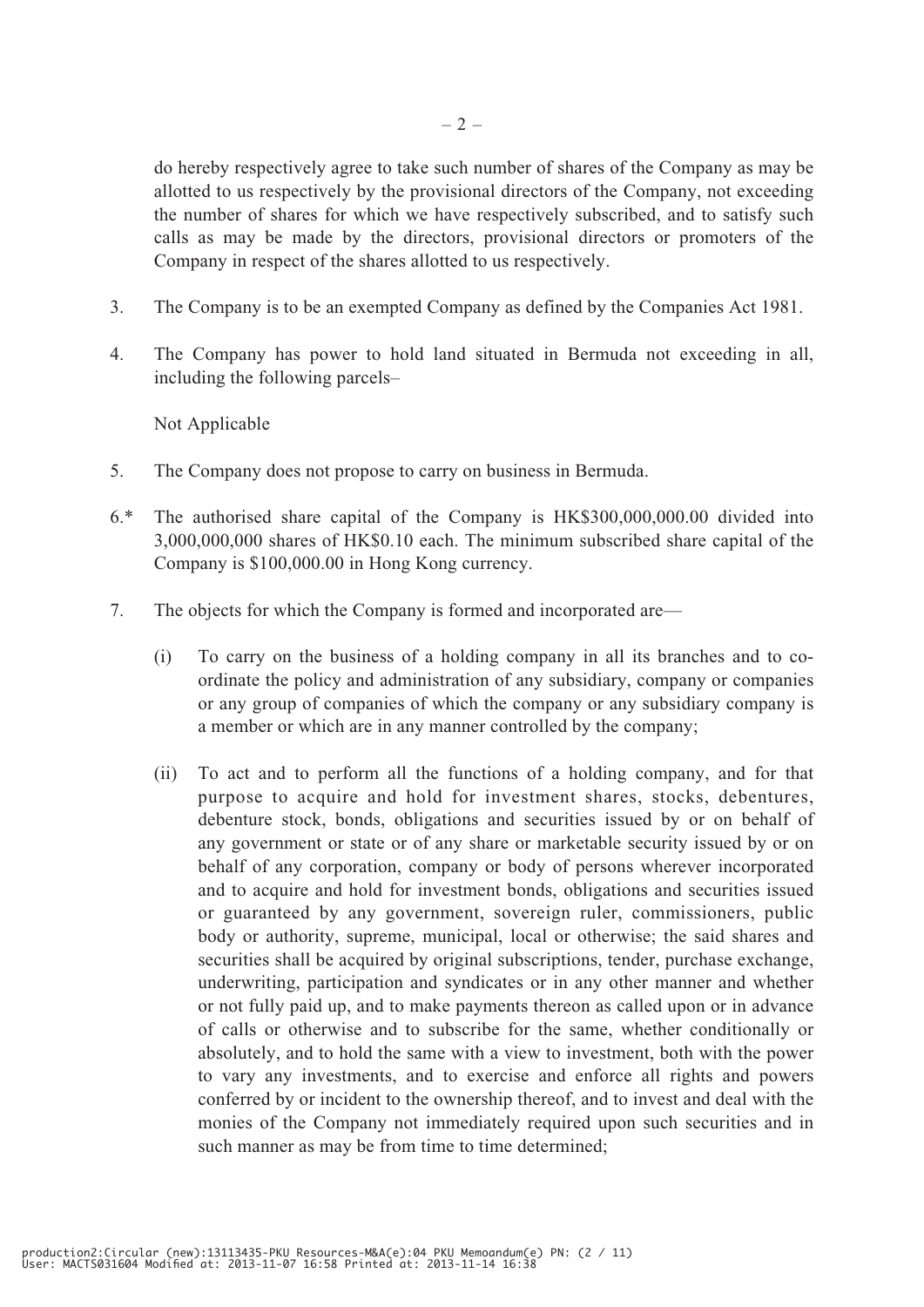(iii) To enter into any guarantee, contract of indemnity or suretyship and to ensure, support or secure with or without consideration or benefit the performance of any obligation of any person or persons and to guarantee the fidelity of individuals filling or about to fill situations of trust or confidence;

 Provided that this shall not be construed as authorising the Company to carry on the business of banking as defined in The Bank's Act 1969 or the business of wholesale banking or financial guarantee business or the business of promissory note operations; and

(iv) As set forth in paragraphs (b) to (n) and (p) to (t) inclusive of the Second Schedule to the Companies Act 1981.

STAMP DUTY (To be affixed)

8. The Company has the powers set out in the First Schedule to the Companies Act 1981 (excluding the power set out in paragraph 1 thereof) and the additional powers set out in the Schedule annexed hereto.

Signed by each subscriber in the presence of at least one witness attesting the signature thereof -

(Sd.) Jeffrey P. Roy (Sd.) Lammy J. Robinson (Sd.) Ruby L. Rawlins (Sd.) Lammy J. Robinson (Sd.) Marcia De Couto (Sd.) Lammy J. Robinson (Sd.) Rosalind Johnson (Sd.) Lammy J. Robinson

(Subscribers) (Witnesses)

SUBSCRIBED this 18th day of July 1991.

*\* Notes:-*

- (1) By a resolution passed on 6 September 1991, each of the existing 100,000 issued shares of HK\$1.00 each in the share capital of the Company was sub-divided into 10 shares of HK\$0.10 each.
- (2) By a resolution passed on 6 September 1991, the authorised share capital of the Company was increased from HK\$100,000 to HK\$50,000,000 by the creation of 499,000,000 shares of HK\$0.10 each.
- (3) By an ordinary resolution passed on 25 September 2000, the authorised share capital of the Company was increased from HK\$50,000,000 to HK\$300,000.000 by the creation of 2,500,000,000 new shares of HK\$0.10 each.<br>production2:Circular (new):13113435-PKU Resources-M&A(e):04 PKU Memoandum(e) PN: (3 / 11)<br>User: MACTS031604 Modified at: 201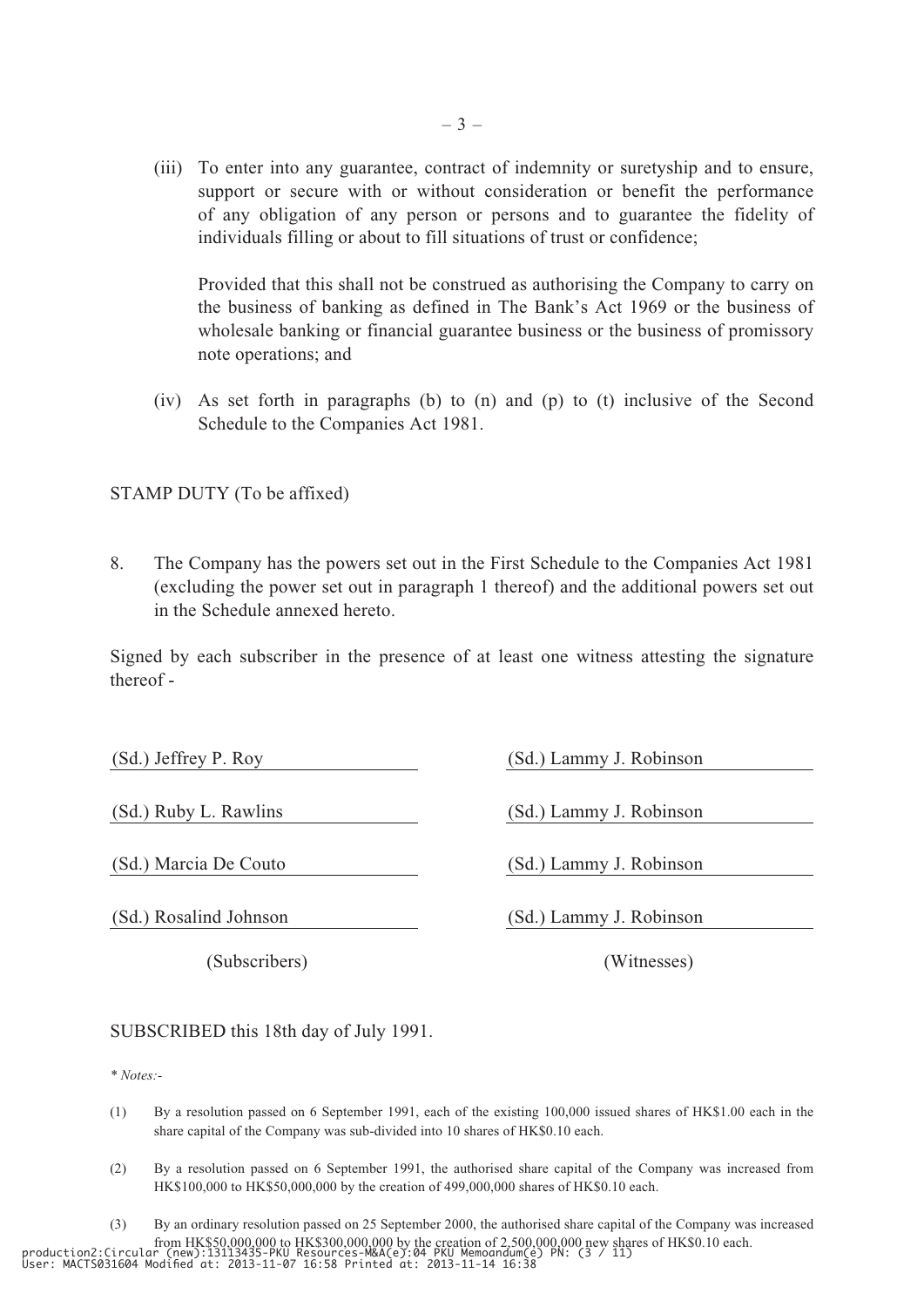### **The Schedule**

(referred to in Clause 8 of the Memorandum of Association)

- (a) To borrow and raise money in any currency or currencies and to secure or discharge any debt or obligation in any matter and in particular (without prejudice to the generality of the foregoing) by mortgages of or charges upon all or any part of the undertaking, property and assets (present and future) and uncalled capital of the Company or by the creation and issue of securities.
- (b) To enter into any guarantee, contract of indemnity or suretyship and in particular (without prejudice to the generality of the foregoing) to guarantee, support or secure, with or without consideration, whether by personal obligation or by mortgaging or charging all or any part of the undertaking, property and assets (present and future) and uncalled capital of the Company or both such methods or in any other manner, the performance of any obligations or commitments, of, and the repayment or payment of the principal amounts of and any premiums, interest, dividends and other moneys payable on or in respect of any securities or liabilities of, any person including (without prejudice to the generality of the foregoing) any company which is for the time being a subsidiary or a holding company of the Company or another subsidiary or a holding company of the Company or otherwise associated with the Company.
- (c) To accept, draw, make, create, issue, execute, discount, endorse, negotiate bills of exchange, promissory notes, and other instruments and securities, whether negotiable or otherwise.
- (d) To sell, exchange, mortgage, charge, let on rent, share of profit, royalty or otherwise, grant licences, easements, options, servitudes and other rights over, and in any other manner deal with or dispose of, all or any part of the undertaking, property and assets (present and future) of the Company for any consideration and in particular (without prejudice to the generality of the foregoing) for any securities.
- (e) To issue and allot securities of the Company for cash or in payment or part payment for any real or personal property purchased or otherwise acquired by the Company or any services rendered to the Company or as security for any obligation or amount (even if less than the nominal amount of such securities) or for any other purpose.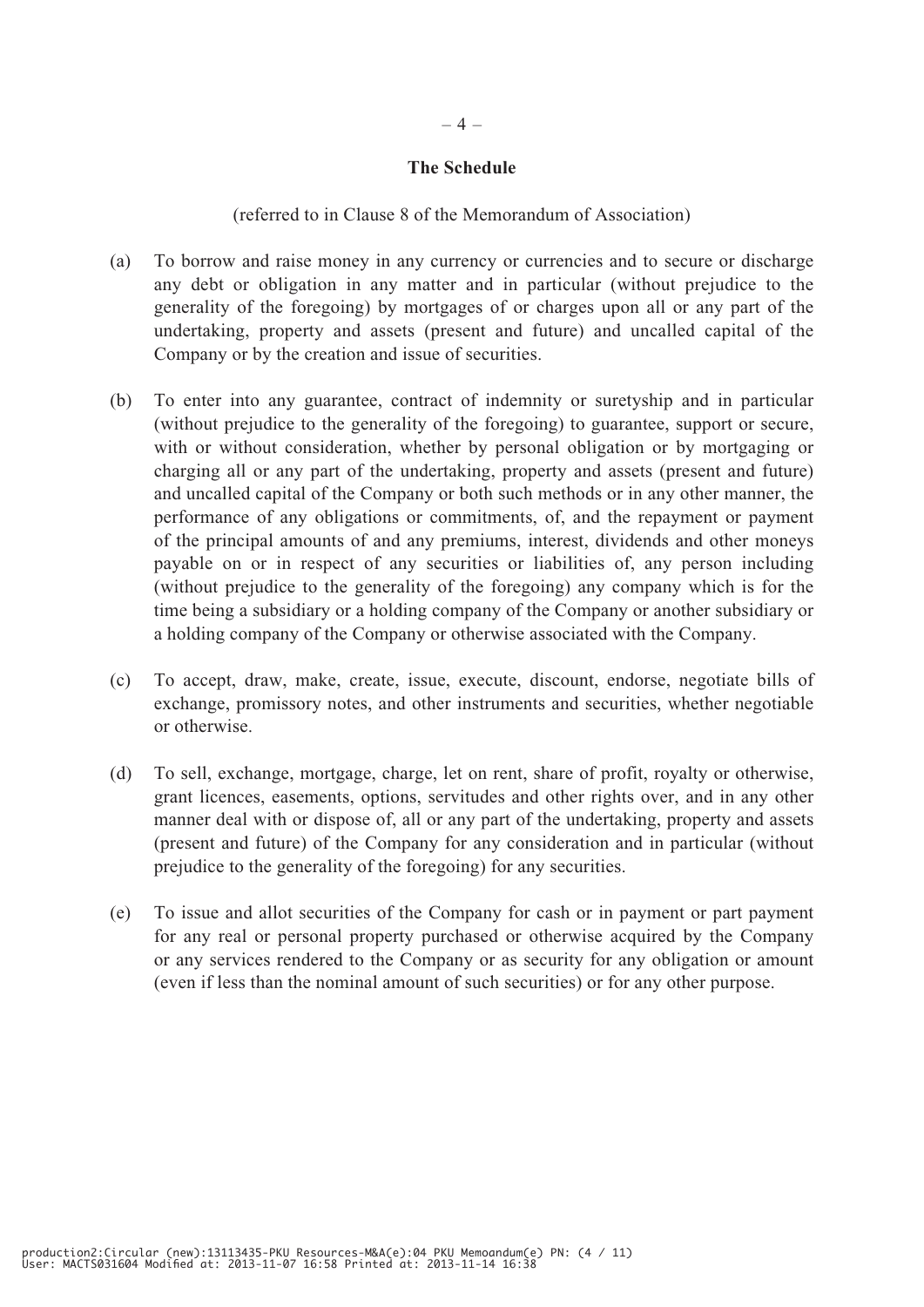- (f) To grant pensions, annuities or other allowances including allowances on death, to any directors, officers or employees or former directors, officers or employees of the Company or any company which at any time is or was a subsidiary or a holding company or another subsidiary of a holding company of the Company or otherwise associated with the Company or of any predecessor in business of any of them, and to the relations, connections or dependants of any such persons, and to other persons whose service or services have directly or indirectly been of benefit to the Company or whom the Company considers have any moral claim on the Company or to their relations, connections or dependants, and to establish or support any associations, institutions, clubs, schools, building and housing schemes, funds and trusts, and to make payments toward insurance or another arrangements likely to benefit any such persons or otherwise advance the interests of the Company or of its Members, and to subscribe, guarantee or pay money for any purpose likely, directly or indirectly to further the interests of the Company or of its Members of for any national, charitable, benevolent, educational, social, public, general or useful object.
- (g) The Company shall have the power to purchase its own shares in accordance with the provisions of Section 42A of the Companies Act 1981.
- (h) To issue preference shares redeemable at the option of the holder, subject to the provisions of the Companies Act 198l.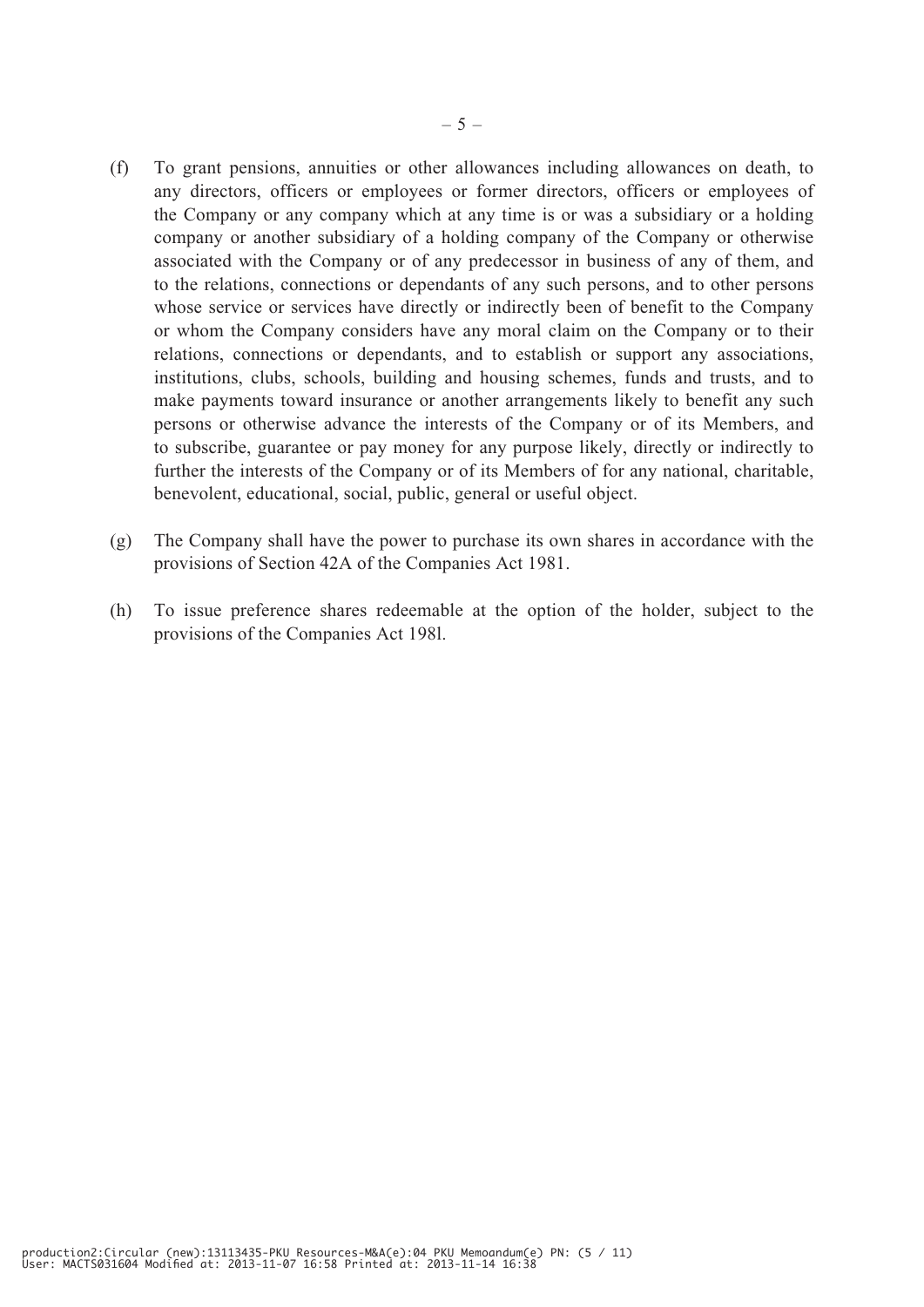### – 6 –

# **THE COMPANIES ACT 1981**

# **FIRST SCHEDULE**

(Section l1 (l))

A company limited by shares may exercise all or any of the following powers subject to any provision of the law or its memorandum–

- 1. to carry on any other business capable of being conveniently carried on in connection with its business or likely to enhance the value of or making profitable any of its property or rights;
- 2. to acquire or undertake the whole or any part of the business, property and liabilities of any person carrying on any business that the company is authorized to carry on;
- 3. to apply for register, purchase, lease, acquire, hold, use, control, licence, sell, assign or dispose of patents, patent rights, copyrights, trade marks, formulae, licences, inventions, processes, distinctive marks and similar rights;
- 4. to enter into partnership or into any arrangement for sharing of profits, union of interests, co-operation, joint venture, reciprocal concession or otherwise with any person carrying on or engaged in or about to carry on or engage in any business or transaction that the company is authorized to carry on or engage in or any business or transaction capable of being conducted so as to benefit the company;
- 5. to take or otherwise acquire and hold securities in any other body corporate having objects altogether or in part similar to those of the company or carrying on any business capable of being conducted so as to benefit the company;
- 6. subject to section 96 to lend money to any employee or to any person having dealings with the company or with whom the company proposes to have dealings or to any other body corporate any of whose shares are held by the company;
- 7. to apply for, secure or acquire by grant, legislative enactment, assignment, transfer, purchase or otherwise and to exercise, carry out and enjoy any charter, licence, power authority, franchise, concession, right or privilege, that any government or authority or any body corporate or other public body may be empowered to grant, and pay for, aid in and contribute toward carrying it into effect and to assume any liabilities or obligations incidental thereto;
- 8. to establish and support or aid in the establishment and support of associations, institutions, funds or trusts for the benefit of employees or former employees of the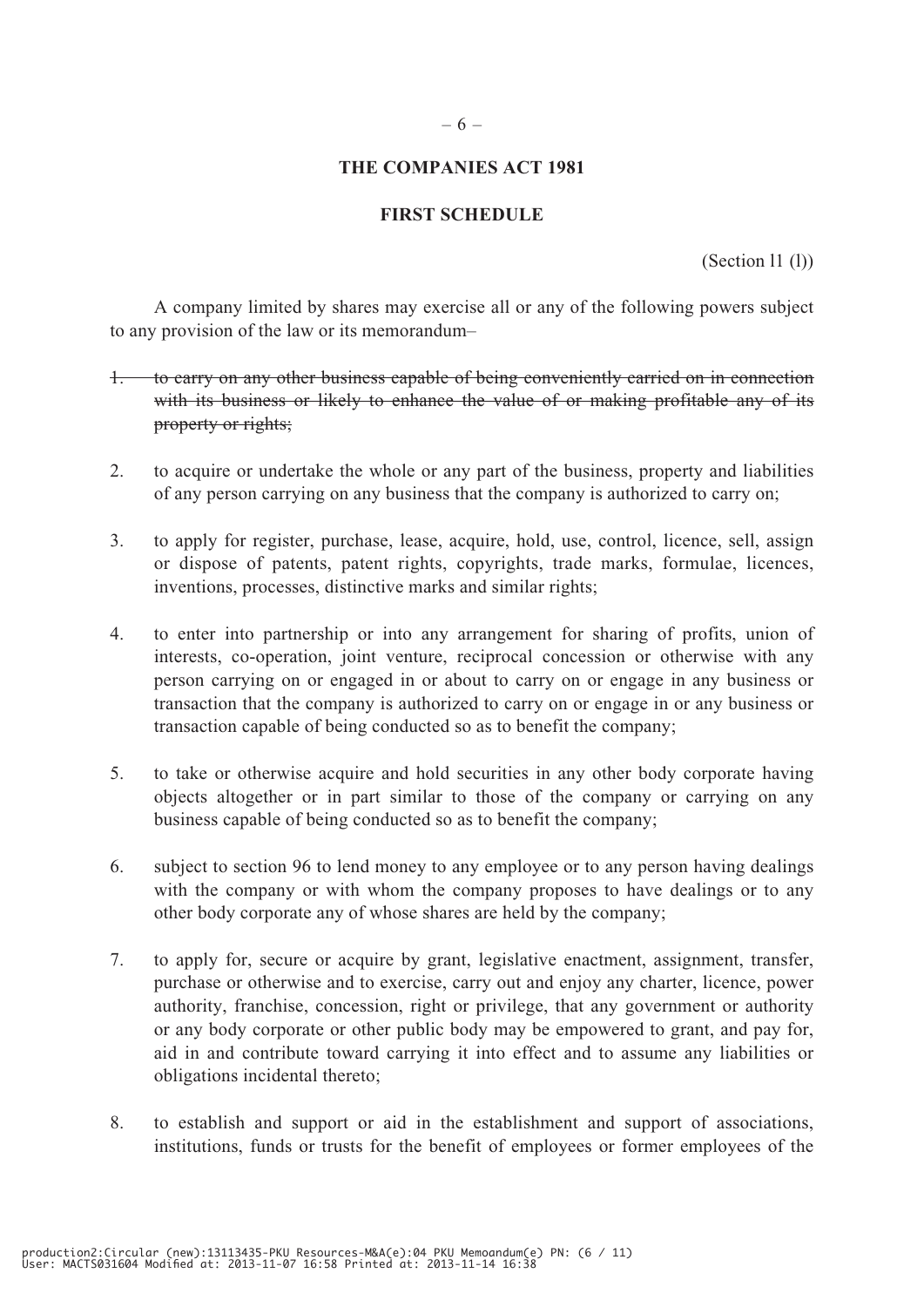company or its predecessors, or the dependents or connections of such employees or former employees, and grant pensions and allowances, and make payments towards insurance or for any object similar to those set forth in this paragraph, and to subscribe or guarantee money for charitable, benevolent, educational or religious objects or for any exhibition or for any public, general or useful objects;

- 9. to promote any company for the purpose of acquiring or taking over any of the property and liabilities of the company or for any other purpose that may benefit the company;
- 10. to purchase, lease, take in exchange, hire or otherwise acquire any personal property and any rights or privileges that the company considers necessary or convenient for the purposes of its business;
- 11. to construct, maintain, alter, renovate and demolish any buildings or works necessary or convenient for its objects;
- 12. to take land in Bermuda by way of lease or letting agreement for a term not exceeding twenty-one years, being land "bonafide" required for the purposes of the business of the company and with the consent of the Minister granted in his discretion to take land in Bermuda by way of lease or letting agreement for a similar period in order to provide accommodation or recreational facilities for its officers and employees and when no longer necessary for any of the above purposes to terminate or transfer the lease or letting agreement;
- 13. except to the extent, if any, as may be otherwise expressly provided in its incorporating Act or memorandum and subject to the provisions of this Act every company shall have power to invest the moneys of the Company by way of mortgage of real or personal property of every description in Bermuda or elsewhere and to sell, exchange, vary, or dispose of such mortgage as the company shall from time to time determine;
- 14. to construct, improve, maintain, work, manage, carry out or control any roads, ways, tramways, branches or sidings, bridges, reservoirs, watercourses, wharves, factories, warehouses, electric works, shops, stores and other works and conveniences that may advance the interests of the company and contribute to, subsidize or otherwise assist or take part in the construction, improvement, maintenance, working, management, carrying out or control thereof;
- 15. to raise and assist in raising money for, and aid by way of bonus, loan, promise, endorsement, guarantee or otherwise, any person and guarantee the performance or fulfilment of any contracts or obligations of any person, and in particular guarantee the payment of the principal of and interest on the debt obligations of any such person;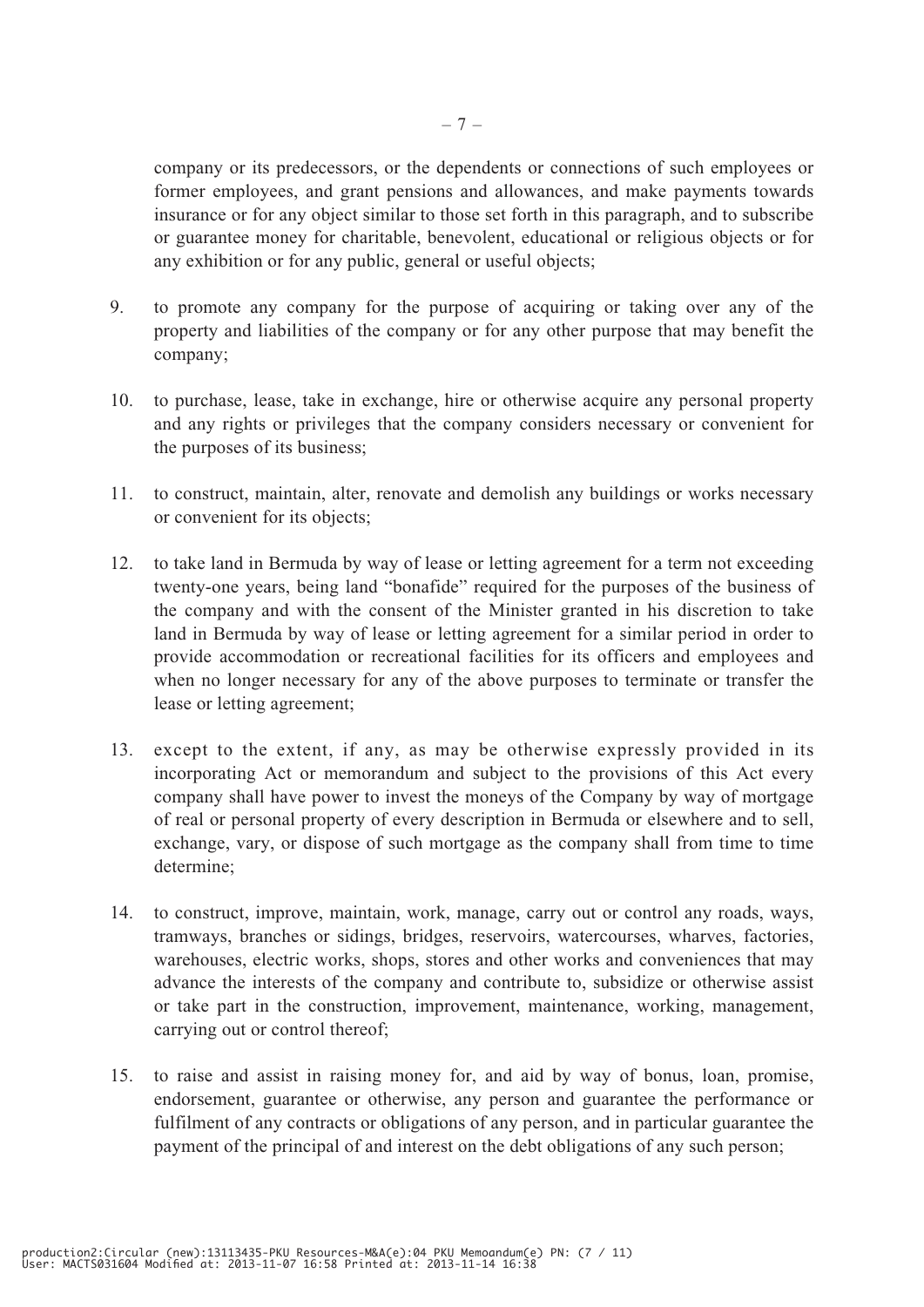- 16. to borrow or raise or secure the payment of money in such manner as the company may think fit;
- 17. to draw, make, accept, endorse, discount, execute and issue bills of exchange, promissory notes, bills of lading, warrants and other negotiable or transferable instruments;
- 18. when properly authorized to do so, to sell, lease, exchange or otherwise dispose of the undertaking of the company or any part thereof as an entirety or substantially as an entirety for such consideration as the company thinks fit;
- 19. to sell, improve, manage, develop, exchange, lease, dispose of, turn to account or otherwise deal with the property of the company in the ordinary course of its business;
- 20. to adopt such means of making known the products of the company as may seem expedient, and in particular by advertising, by purchase and exhibition of works of art or interest, by publication of books and periodicals and by granting prizes and rewards and making donations;
- 21. to cause the company to be registered and recognized in any foreign jurisdiction, and designate persons therein according to the laws of that foreign jurisdiction or to represent the company and to accept service for and on behalf of the company of any process or suit;
- 22. to allot and issue fully-paid shares of the company in payment or part payment of any property purchased or otherwise acquired by the company or for any past services performed for the company;
- 23. to distribute among the members of the company in cash, kind, specie or otherwise as may be resolved, by way of dividend, bonus or any other manner considered advisable, any property of the company, but not so as to decrease the capital of the company unless the distribution is made for the purpose of enabling the company to be dissolved or the distribution, apart from this paragraph, would be otherwise lawful;
- 24. to establish agencies and branches;
- 25. to take or hold mortgages, hypothecs, liens and charges to secure payment of the purchase price, or of any unpaid balance of the purchase price, of any part of the property of the company of whatsoever kind sold by the company, or for any money due to the company from purchasers and others and to sell or otherwise dispose of any such mortgage, hypothec, lien or charge;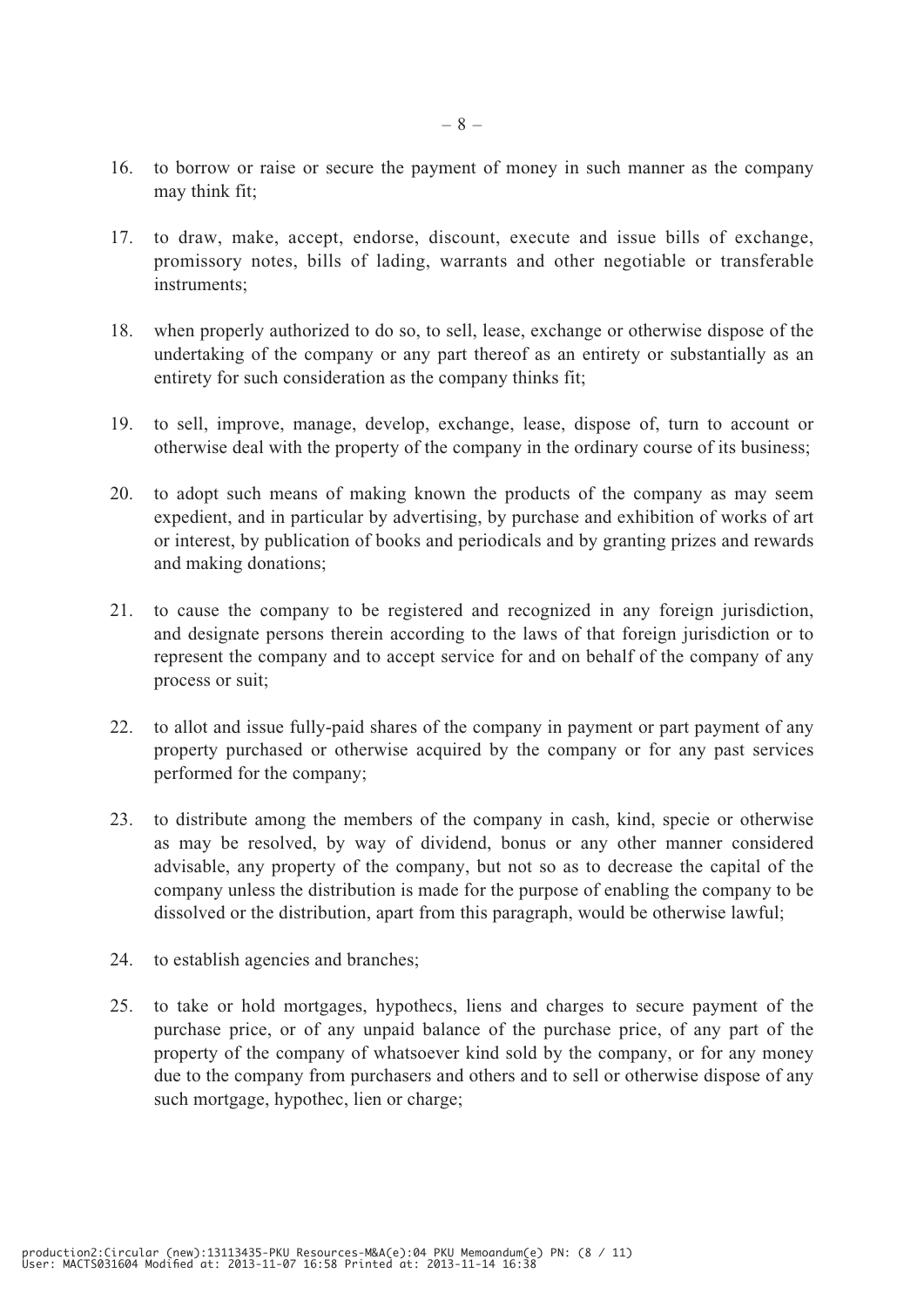- 26. to pay all costs and expenses of or incidental to the incorporation and organization of the company;
- 27. to invest and deal with the moneys of the company not immediately required for the objects of the company in such manner as may be determined;
- 28. to do any of the things authorized by this subsection and all things authorized by its memorandum as principals, agents, contractors, trustees or otherwise, and either alone or in conjunction with others;
- 29. to do all such other things as are incidental or conducive to the attainment of the objects and the exercise of the powers of the company.

Every company may exercise its powers beyond the boundaries of Bermuda to the extent to which the laws in force where the powers are sought to be exercised permit.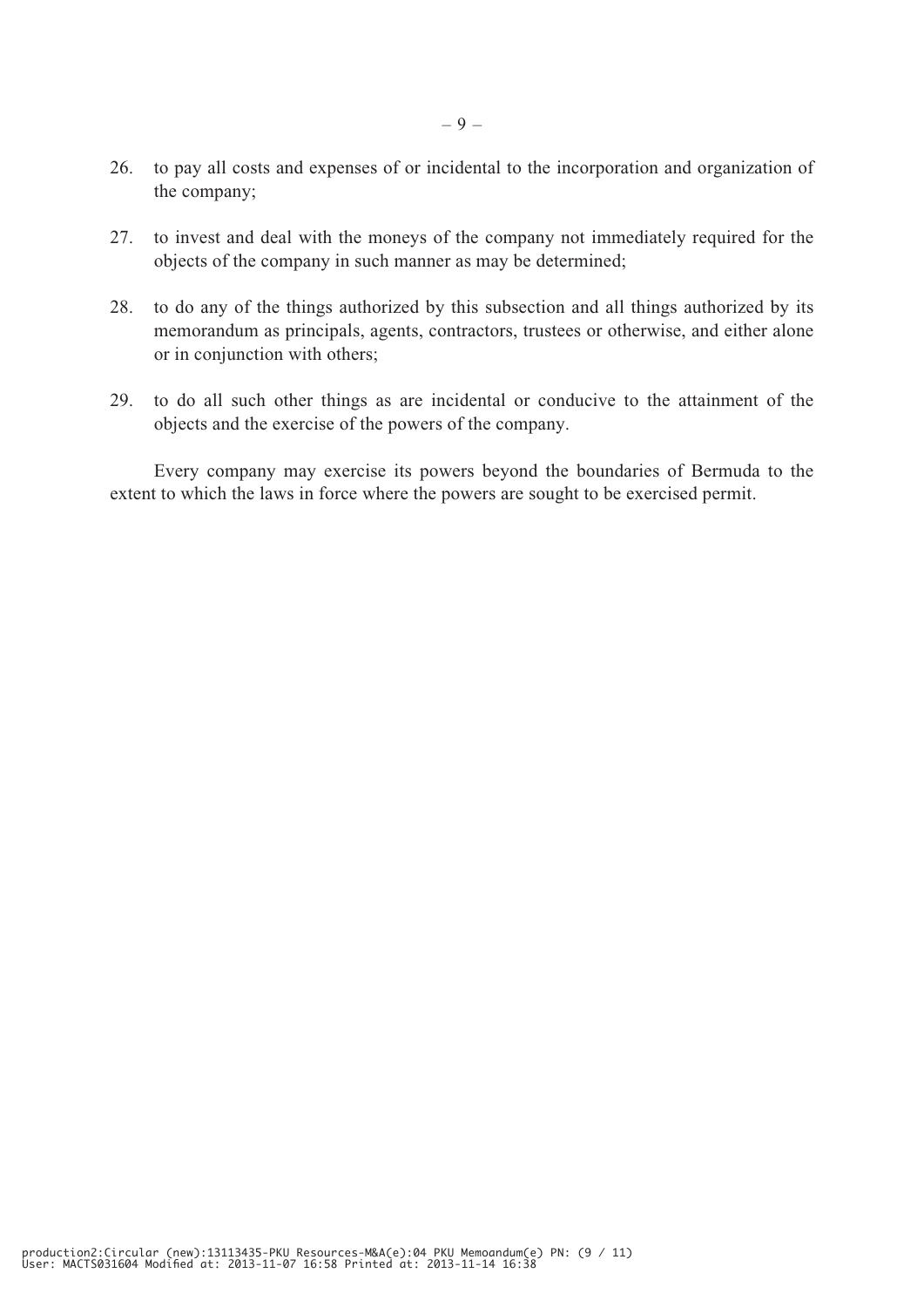#### $-10-$

### **THE COMPANIES ACT 1981**

# **SECOND SCHEDULE**

(Section 11(2))

A company may by reference include in its memorandum any of the following objects that is to say the business of—

(a) insurance and re-insurance of all kinds;

- (b) packaging of goods of all kinds;
- (c) buying, selling and dealing in goods of all kinds;
- (d) designing and manufacturing of goods of all kinds;
- (e) mining and quarrying and exploration for metals, minerals, fossil fuels and precious stones of all kinds and their preparation for sale or use;
- (f) exploring for, the drilling for, the moving, transporting and refining petroleum and hydro carbon products including oil and oil products;
- (g) scientific research including the improvement, discovery and development of processes, inventions, patents and designs and the construction, maintenance and operation of laboratories and research centres;
- (h) land, sea and air undertakings including the land, ship and air carriage of passengers, mails and goods of all kinds;
- (i) ships and aircraft owners, managers, operators, agents, builders and repairers;
- (j) acquiring, owning, selling, chartering, repairing or dealing in ships and aircraft;
- (k) travel agents, freight contractors and forwarding agents;
- (l) dock owners, wharfingers, warehousemen;
- (m) ship chandlers and dealing in rope, canvas oil and ship stores of all kinds;
- (n) all forms of engineering;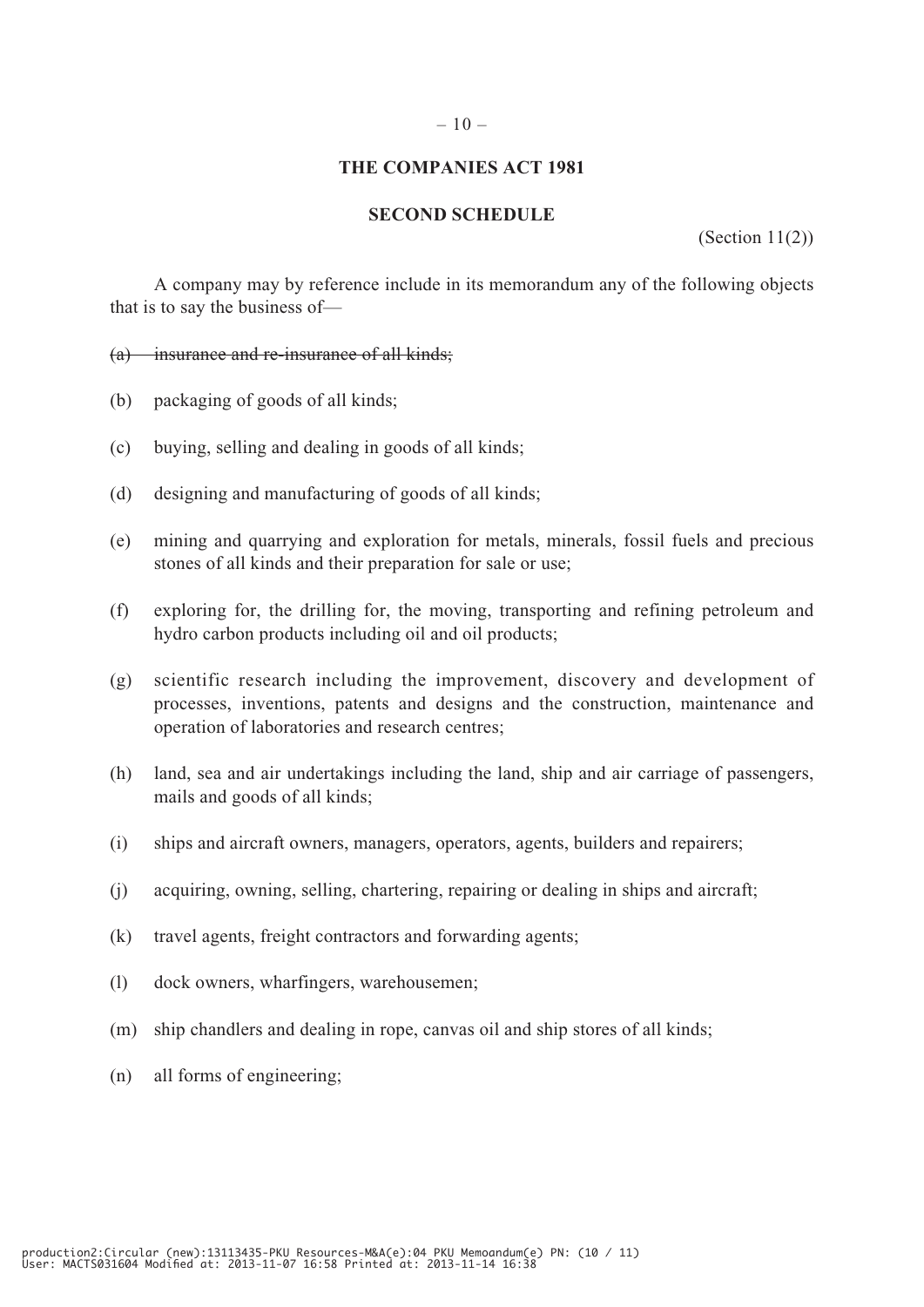- (o) developing, operating, advising or acting as technical consultants to any other enterprise or business;
- (p) farmers, livestock breeders and keepers, graziers, butchers, tanners and processors of and dealers in all kinds of live and dead stock, wool, hides, tallow, grain, vegetables and other produce;
- (q) acquiring by purchase or otherwise and holding as an investment inventions, patents, trade marks, trade names, trade secrets, designs and the like;
- (r) buying, selling, hiring, letting and dealing in conveyances of any sort;
- (s) employing, providing, hiring out and acting as agent for artists, actors, entertainers of all sorts, authors, composers, producers, directors, engineers and experts or specialists of any kind; and
- (t) to acquire by purchase or otherwise hold, sell, dispose of and deal in real property situated outside Bermuda and in personal property of all kinds wheresoever situated.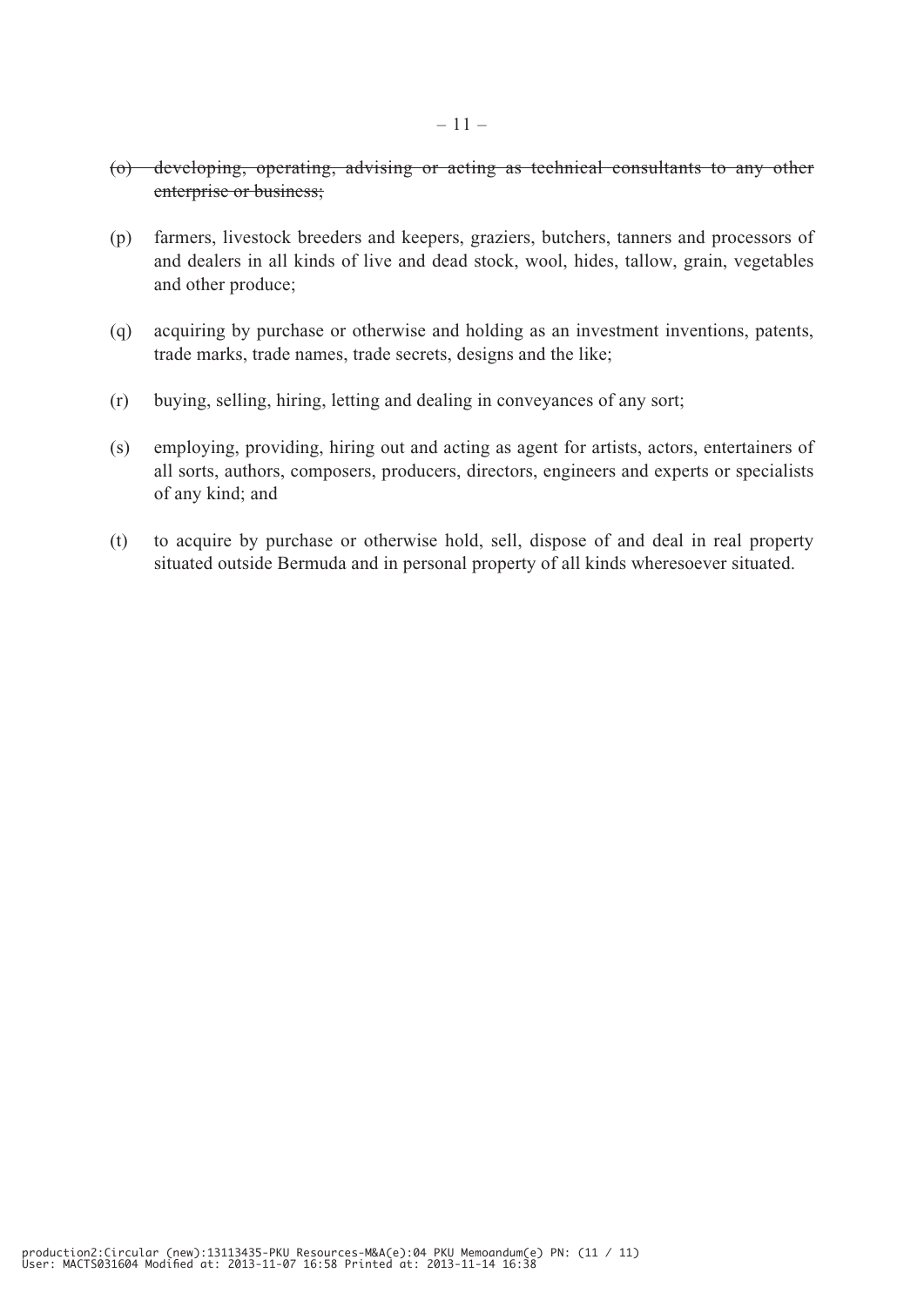**This is a consolidated version of the Bye-laws of Peking University Resources (Holdings) Company Limited not formally adopted by shareholders at a general meeting. The English version shall always prevail in case of any discrepancy between English version and its Chinese translation.**

The Companies Act 1981

Company Limited by Shares

### **NEW BYE-LAWS**

*(As adopted at a Special General Meeting of the Members of the Company held on 11 September 1991 and amended by Special Resolutions passed on 28 June 1993, 26 June 1995, 28 June 1996, 24 May 2004, 4 January 2006 and 8 June 2009)*

of

# **PEKING UNIVERSITY RESOURCES (HOLDINGS) COMPANY LIMITED**

*(Incorporated in Bermuda with limited liability) (Name changed on 16 November 2000 and 25 October 2013)*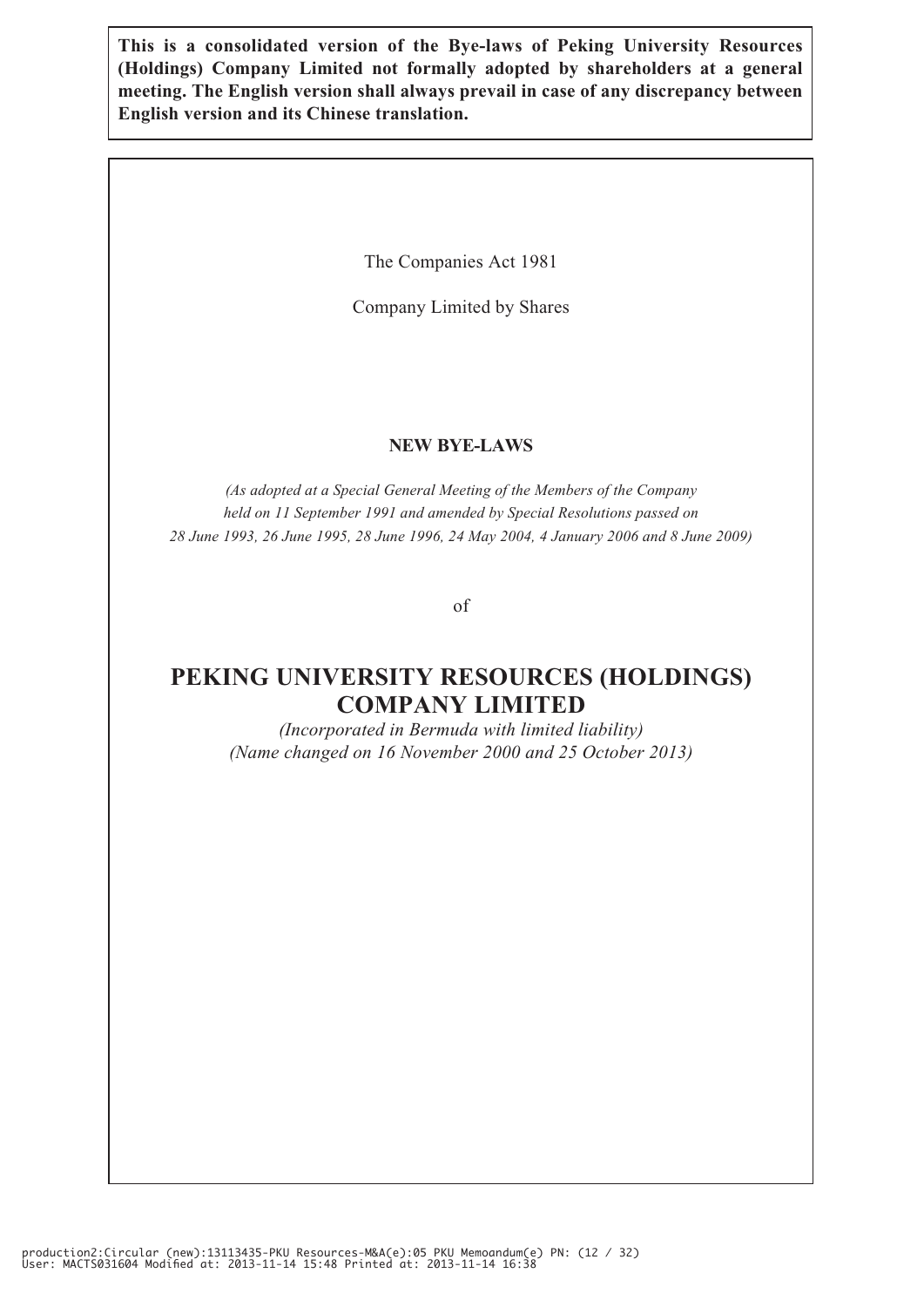# **INDEX TO BYE-LAWS**

 $-13-$ 

### **OF**

# **PEKING UNIVERSITY RESOURCES (HOLDINGS) COMPANY LIMITED**

| <b>Bye-Law No.</b> | <b>Subject</b>                             | Page      |
|--------------------|--------------------------------------------|-----------|
| $1 - 2$            | Preliminary                                | $14 - 18$ |
| $3 - 5$            | Shares and Modification of Rights          | $18-19$   |
| $6 - 13$           | Shares and Increase of Capital             | $19 - 21$ |
| $14 - 19$          | Register of Members and Share Certificates | $21 - 22$ |
| $20 - 22$          | Lien                                       | 23        |
| $23 - 35$          | Calls on Shares                            | $23 - 25$ |
| 36-44              | <b>Transfer of Shares</b>                  | $25 - 27$ |
| 45-48              | Transmission of Shares                     | 27-28     |
| 49-58              | Forfeiture of Shares                       | $28 - 30$ |
| 59                 | Alteration of Capital                      | $30 - 31$ |
| 60-64              | <b>General Meetings</b>                    | $31 - 32$ |
| 65-75              | Proceedings at General Meeting             | $32 - 33$ |
| 76-87              | <b>Votes of Members</b>                    | $33 - 36$ |
| 88                 | Registered Office                          | 36        |
| 89-98              | <b>Board of Directors</b>                  | $36 - 42$ |
| 99-104             | Appointment and Retirement of Directors    | $42 - 43$ |
| $105 - 110$        | <b>Borrowing Powers</b>                    | 44        |
| 111-114            | Managing Directors, etc.                   | 44-45     |
| 115                | Management                                 | 45        |
| 116-118            | Managers                                   | 46        |
| 119                | Chairman and other officers                | 46        |
| 120-129            | Proceedings of the Directors               | 46-48     |
| 130                | Minutes                                    | 48        |
| 131-133            | Secretary                                  | 49        |
| 134-138            | General Management and use of the Seal     | 49-51     |
| 139                | <b>Authentication of Documents</b>         | 51        |
| 140                | Capitalisation of Reserves                 | 52        |
| 141-156            | Dividends and Reserves                     | $53 - 58$ |
| 157                | Distribution of Realised Capital Profits   | 59        |
| 158                | <b>Annual Returns</b>                      | 59        |
| 159-162            | Accounts                                   | 59-60     |
| 163-166            | Auditors                                   | 60-61     |
| 167-173            | <b>Notices</b>                             | 61-63     |
| 174                | Information                                | 63        |
| 175-177            | Winding Up                                 | 64        |
| 178                | Indemnity                                  | 64        |
| 179-180            | <b>Untraceable Members</b>                 | 65        |
| 181                | <b>Destruction of Documents</b>            | 66        |
| 182                | Changes in Applicable Law                  | 67-69     |
| 183                | <b>Resident Representative</b>             | 69        |
| 184                | Maintenance of Records                     | 69        |
| 185                | <b>Subscription Right Reserve</b>          | 69-71     |
| 186                | <b>Record Dates</b>                        | 72        |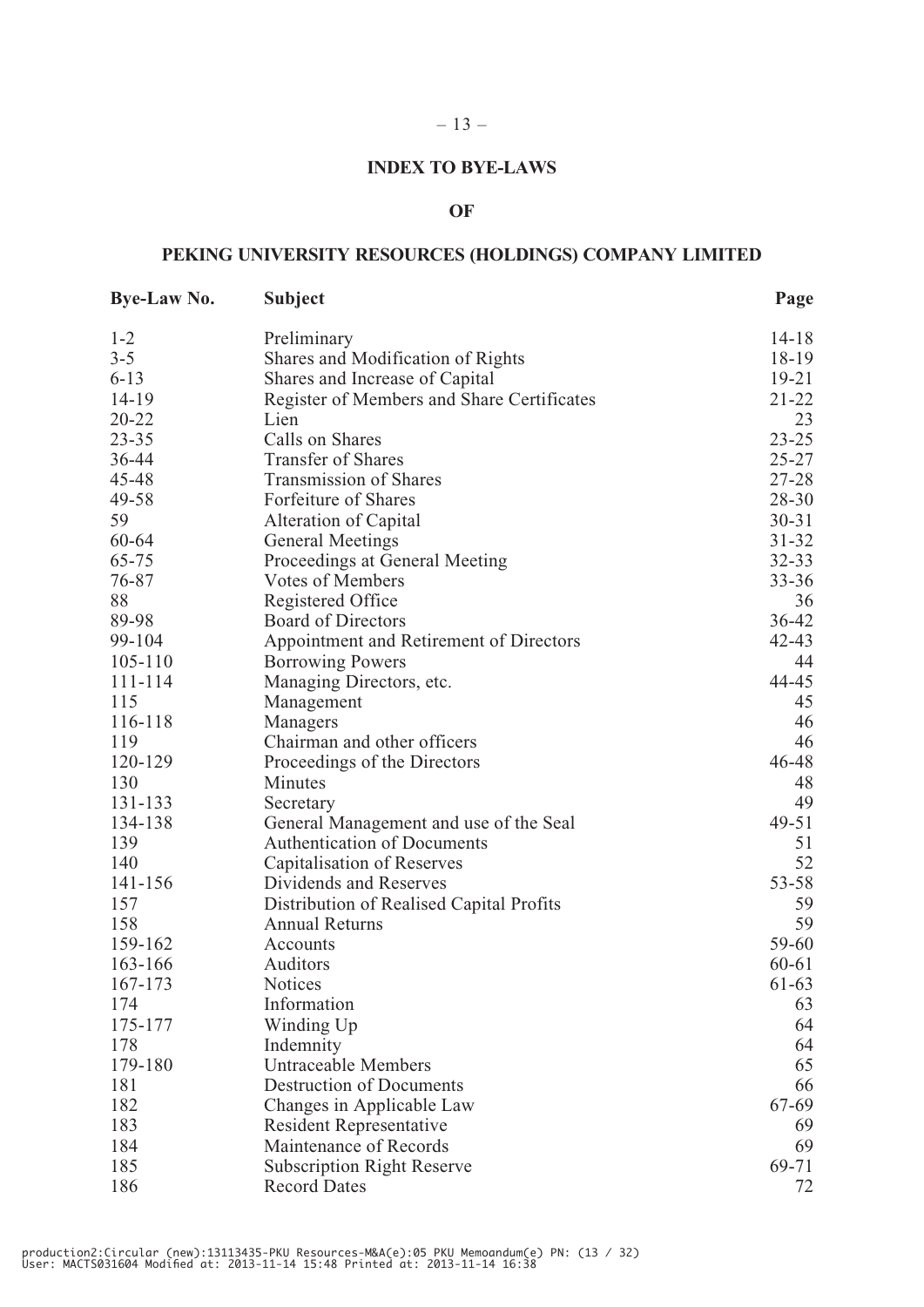## $-14-$ **NEW BYE-LAWS**

*(As adopted at a Special General Meeting of the Members of the Company held on 11 September 1991 and amended by Special Resolutions passed on 28 June 1993, 26 June 1995, 28 June 1996, 24 May 2004, 4 January 2006 and 8 June 2009)*

## **OF**

#### **PEKING UNIVERSITY RESOURCES (HOLDINGS) COMPANY LIMITED**

*(Name changed on 16 November 2000 and 25 October 2013)*

#### **PRELIMINARY**

1. The marginal notes to these Bye-Laws shall not be deemed to be part of these Bye-Laws and shall not affect their interpretation and in the interpretation of these Bye-Laws, unless there be something in the subject or context inconsistent therewith:-–

"appointed newspaper" shall have the meaning as defined in the Companies Act;

- "associate(s)" shall have the meaning attributed to it in the rules of the Designated Stock Exchange.
- "Auditors" shall mean the persons for the time being performing the duties of that office.
- "Bermuda" shall mean the Islands of Bermuda.
- "the Board" shall mean the Directors from time to time of the Company or (as the context may require) the majority of Directors present voting at a meeting of the Directors.
- "business day(s)" shall mean any day on which the Designated Stock Exchange is generally open for the business of dealing in securities.
- "these Bye-Laws" or "these presents" shall mean these Bye-Laws in their present form and all supplementary, amended or substituted Bye-Laws for the time being in force.
- "call" shall include any instalment of a call.
- "capital" shall mean the share capital from time to time of the Company.
- "the Chairman" shall mean the Chairman presiding at any meeting of members or of the Board.
- "Clearing House" shall mean a recognised clearing house within the meaning of Schedule 1 to the Securities and Futures Ordinance (Chapter 571 of the Laws of Hong Kong) or, if the shares of the Company for the time being listed or quoted on a stock exchange, a clearing house or authorised share depository recognised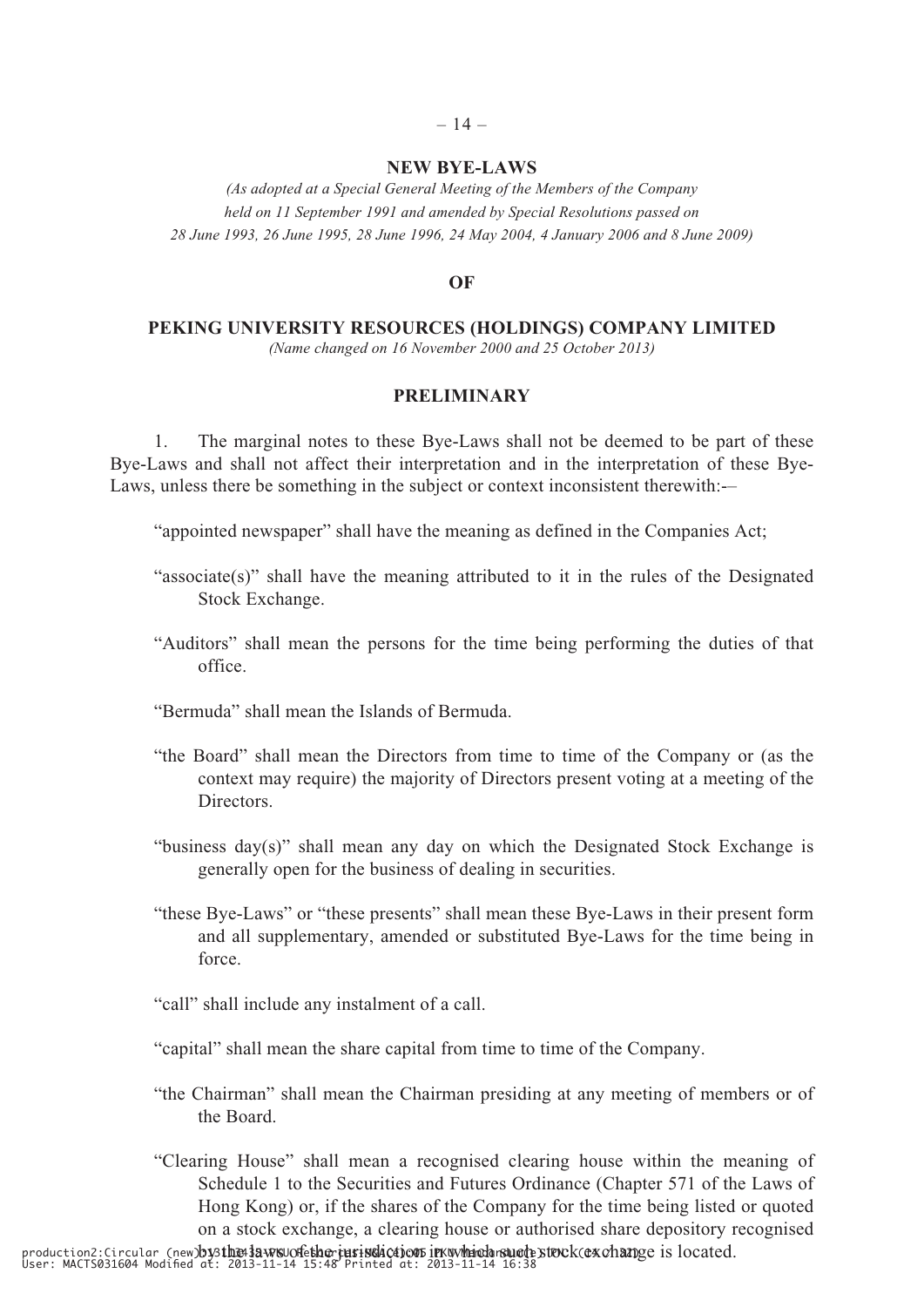- "the Companies Act" shall mean the Companies Act 1981 of Bermuda as may from time to time be amended.
- "the Company" or "this Company" shall mean **MANAGEMENT INVESTMENT & TECHNOLOGY (HOLDINGS) LIMITED** incorporated in Bermuda on the 19th July, 1991.
- "corporate communication" shall mean any document issued or to be issued by the Company for the information or action of the members of the Company, including but not limited to:
	- (i) its annual accounts and other periodic accounts, accompanied by (where appropriate) directors and/or auditors' reports (including summary financial reports);
	- (ii) a notice of meeting;
	- (iii) a listing document;
	- (iv) a circular; and
	- (v) a proxy form.
- "corporate representative" shall mean any person appointed to act in that capacity pursuant to Bye-Laws 87(A) or 87(B).
- The expressions "debenture" and "debenture holder" shall respectively include "debenture stock" and "debenture stockholder".
- "Designated Stock Exchange" shall mean a stock exchange in respect of which the shares of the Company are listed or quoted and where such stock exchange deems such listing or quotation to be the primary listing or quotation of the shares of the Company.
- "dividend" shall include scrip dividends, distributions in specie or in kind, capital distributions and capitalisation issues, if not inconsistent with the subject or context;
- "Head Office" shall mean such office of the Company as the Directors may from time to time determine to be the principal office of the Company.
- "HK\$" shall mean Hong Kong dollars or other lawful currency of Hong Kong;
- The expressions "holding company" and "subsidiary" shall have the meanings ascribed to them by the Companies Act.

"month" shall mean a calendar month: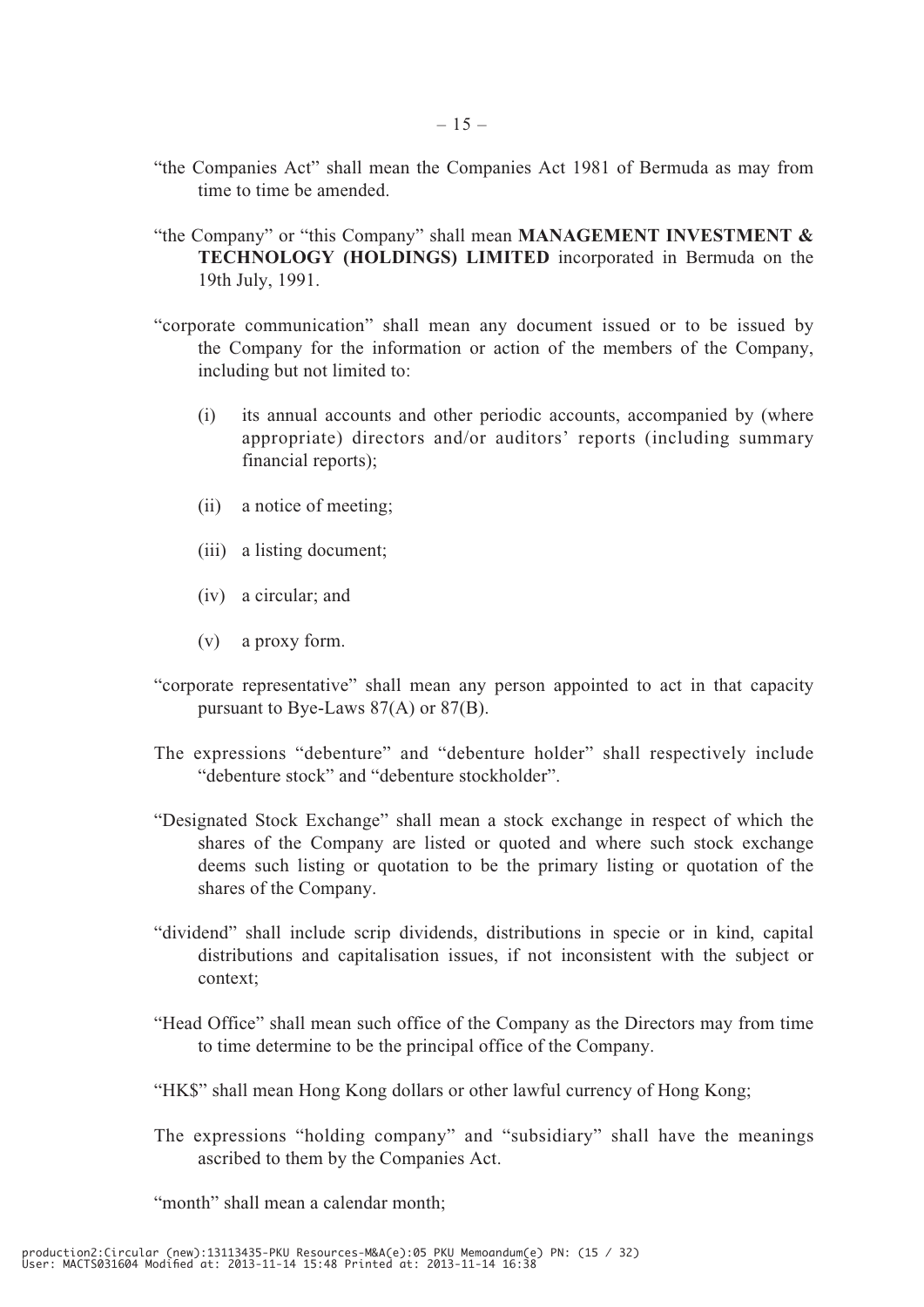- "Newspaper", in relation to any newspaper circulating in the Relevant Territory, shall mean in English one leading English language daily newspaper and in Chinese one leading Chinese language daily newspaper published and circulating generally in the Relevant Territory and specified for this purpose by the stock exchange in the Relevant Territory;
- "paid up" shall mean paid up or credited as paid up.
- "the Principal Register" shall mean the register of members of the Company maintained in Bermuda.
- "the register" shall mean the Principal Register and any branch register to be kept pursuant to the provisions of the Statutes.
- "Registered Office" shall mean the registered office of the Company for the time being.
- "Registration Office" shall mean in respect of any class of share capital, such place or places in the Relevant Territory or elsewhere where the Directors from time to time determine to keep a branch register of shareholders in respect of that class of share capital and where (except in cases where the Directors otherwise agree) transfers or other documents of title for such class of share capital are to be lodged for registration and are to be registered.
- "Relevant Territory" shall mean Hong Kong or such other territory as the Directors may from time to time decide if the issued ordinary share capital of the Company is listed on a stock exchange in such territory.
- "Seal" shall mean any one or more common seals from time to time of the Company for use in Bermuda or in any place outside Bermuda.
- "Secretary" shall mean the person or corporation for the time being performing the duties of that office.
- "Securities Seal" shall mean a seal for use for sealing certificates for shares or other securities issued by the Company which is a facsimile of the Seal of the Company with the addition on its face of the words "Securities Seal";
- "share" shall mean share in the capital of the Company.
- "shareholder" or "member" shall mean the duly registered holder from time to time of the shares in the capital of the Company.
- "Statutes" shall mean the Companies Act and every other act (as amended from time to time) for the time being in force of the Legislature of the Islands of Bermuda applying to or affecting the Company, the Memorandum of Association and/or these presents.
- "Substantial shareholder" shall have the meaning attributed to it in the rules of the Designated Stock Exchange.

production2:Circular (new):13113435-PKU Resources-M&A(e):05 PKU Memoandum(e) PN: (16 / 32) User: MACTS031604 Modified at: 2013-11-14 15:48 Printed at: 2013-11-14 16:38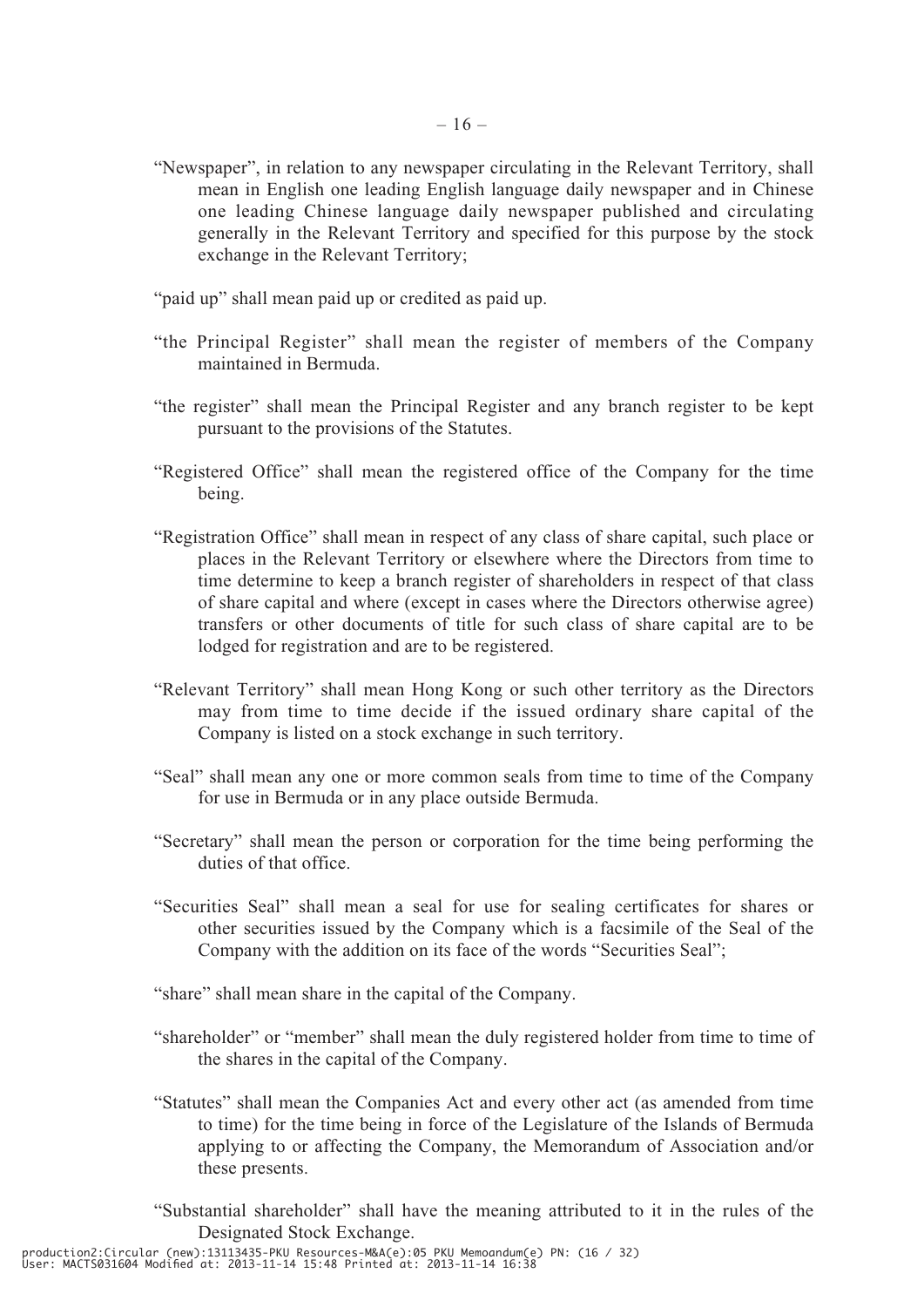- "Transfer Office" shall mean the place where the Principal Register is situate for the time being.
- "writing" or "printing" shall, unless the contrary intention appears, be construed as including writing, printing, lithography, photography and other modes of representing words or figures in a visible form, and including where the presentation takes the form of electronic display, provided that both the mode of service of the relevant document or notice and the member's election comply with all applicable statutes, rules and regulations.

Reference to a document being executed include references to it being executed under hand or under seal or by electronic signature or by any other method and references to a notice or document include a notice or document recorded or stored in any digital, electronic, electrical, magnetic or other retrievable form or medium and information in visible form whether having physical substance or not.

words denoting the singular shall include the plural and words denoting the plural shall include the singular;

words importing any gender shall include every gender

and

words importing persons shall include partnerships, firms, companies and corporations.

Subject as aforesaid, any words or expressions defined in the Companies Act (except any statutory modification thereof not in force when these Bye-Laws become binding on the Company) shall, if not inconsistent with the subject and/or context, bear the same meaning in these Bye-Laws, save that "company" shall where the context permits include any company incorporated in Bermuda or elsewhere.

References to any statute or statutory provision shall he construed as relating to any statutory modification or re-enactment thereof for the time being in force.

A resolution shall be a Special Resolution when it has been passed by a majority of not less than three-fourths of the votes cast by such members as, being entitled so to do, vote in person or, as a duly authorised corporate representative or, where proxies are allowed, by proxy at a general meeting of notice has been duly given in accordance with Bye-law 63.

A resolution shall be an Ordinary Resolution when it has been passed by a simple majority of the votes cast by such members as, being entitled so to do, vote in person or, as a duly authorised corporate representative or, where proxies are allowed, by proxy at a general meeting of which notice has been duly given in accordance with Bye-law 63.

Special Resolution

Ordinary Resolution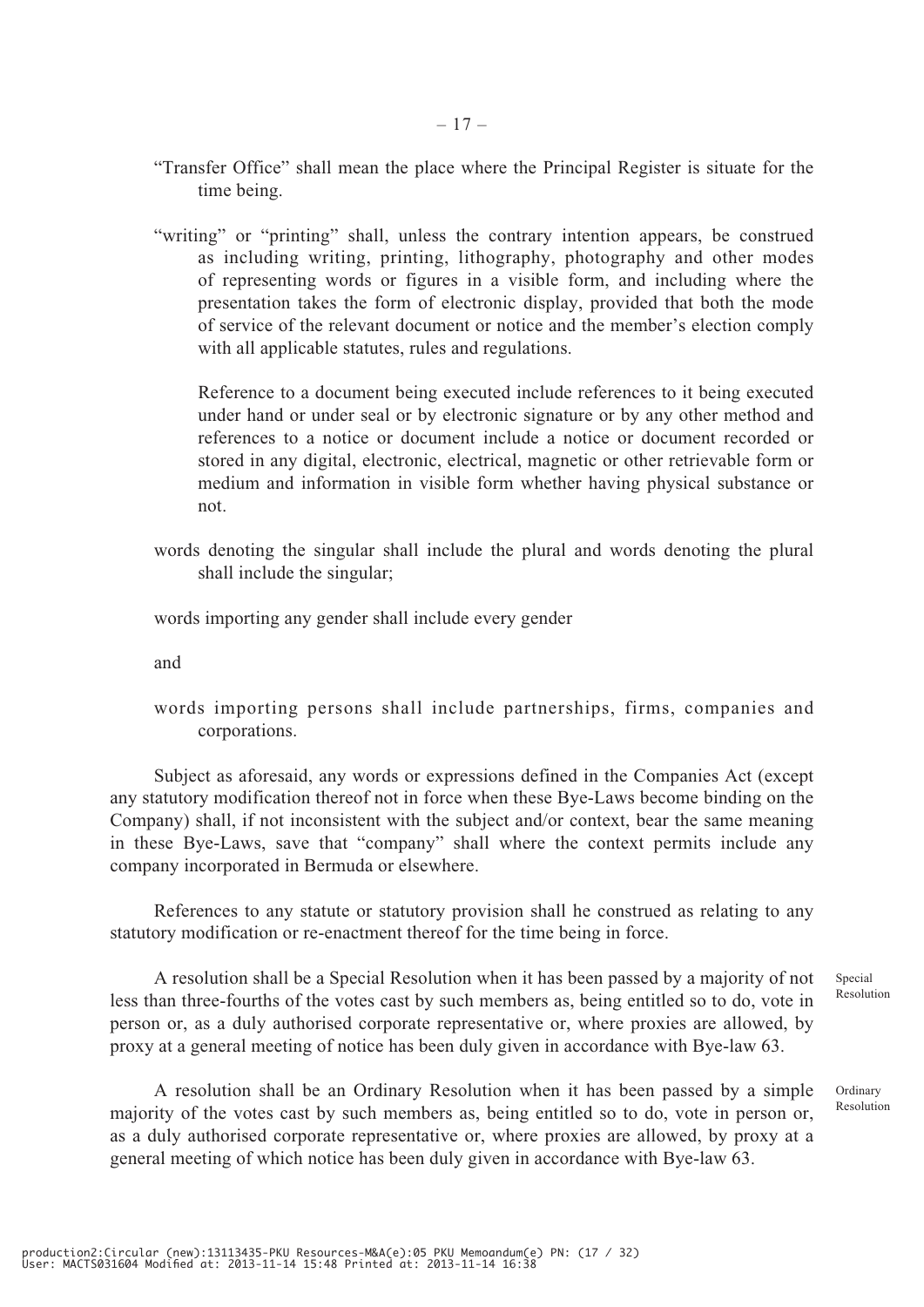Copies of those documents to be laid before the members of the Company at an annual general meeting shall not less than 21 days before the date of the meeting be sent or otherwise made available to every member of the Company and every holder of debentures of the Company in the form of printed copies or electronic copies as published on the Company's website, provided that where printed copies are sent, the Company shall not be required to send printed copies of those documents to any person of whose address the Company is not aware or to more than one of the jointholders of any shares or debentures.

A Special Resolution shall be effective for any purpose for which an Ordinary Resolution is expressed to be required under any provision of these Bye-Laws or the Statutes.

2. Without prejudice to any other requirements of the Statutes, a Special Resolution shall be required to alter the objects and powers contained in the Memorandum of Association, to approve any amendment of these presents or to change the name of the Company.

#### **SHARES AND MODIFICATION OF RIGHTS**

3. Without prejudice to any special rights or restrictions for the time being attaching to any share or any class of shares, any share may be issued upon such terms and conditions and with such preferred, deferred or other special rights, or such restrictions, whether in regard to dividend, voting, return of capital or otherwise, as the Company may from time to time by Ordinary Resolution determine (or, in the absence of any such determination or so far as the same may not make specific provision, as the Board may determine) and any preference share may, subject to the Companies Act and with the sanction of a Special Resolution, be issued on the terms that it is liable to be redeemed upon the happening of a specified event or upon a given date and either at the option of the Company or, if so authorised by the Memorandum of Association of the Company, at the option of the holder.

The purpose for which Special Resolution is required

Issue of shares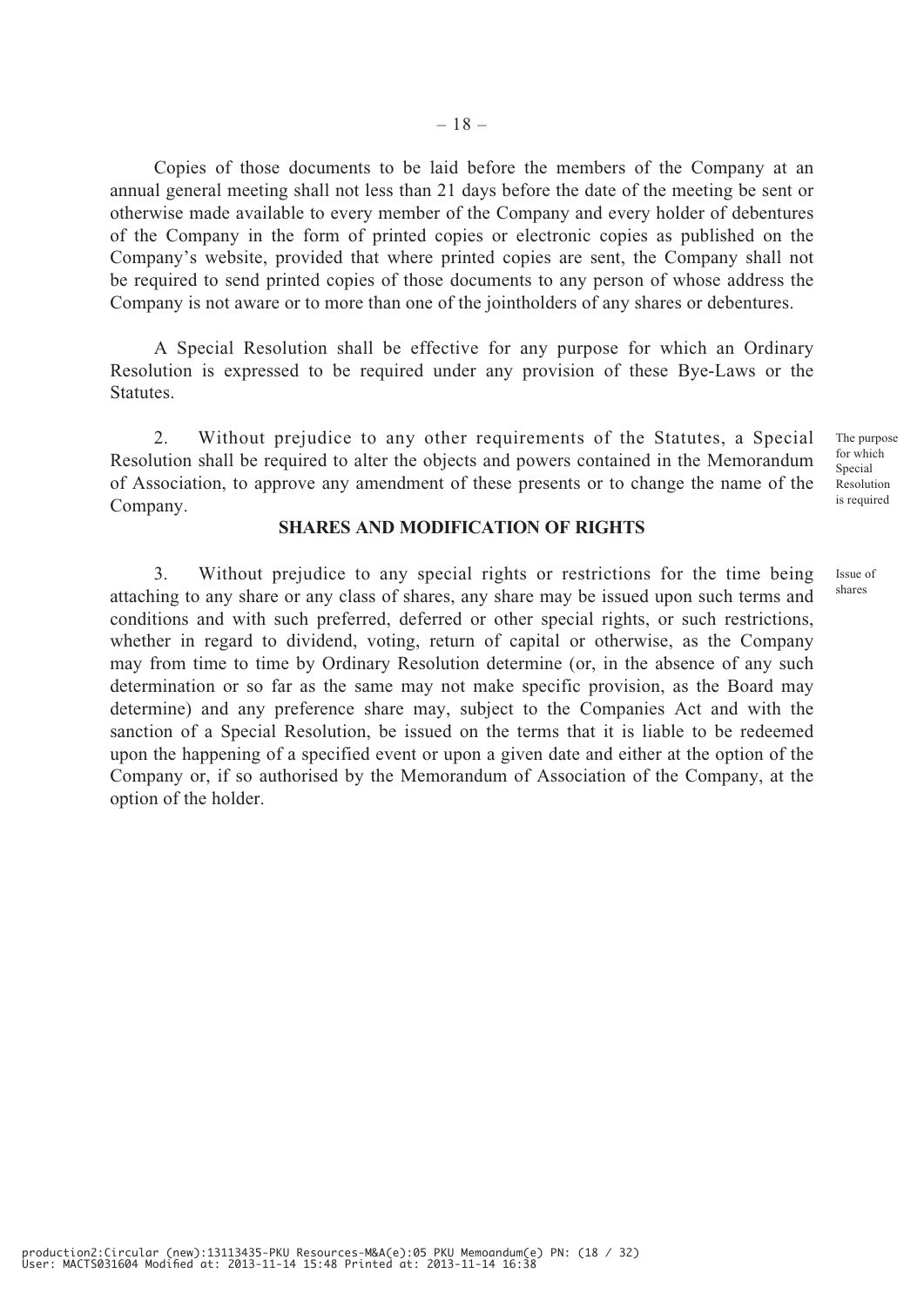4. The Board may issue warrants to subscribe for any class of shares or securities of the Company on such terms as it may from time to time determine. Where warrants are issued to bearer, no new warrant shall be issued to replace one that has been lost unless the Board is satisfied beyond reasonable doubt that the original has been destroyed and the Company has received an indemnity in such form as the Board shall think fit with regard to the issue of any such new warrant. Warrants

5. (A) For the purposes of Section 47 of the Companies Act, if at any time the capital is divided into different classes of shares, all or any of the special rights attached to any class (unless otherwise provided for by the terms of issue of the shares of that class) may, subject to the provisions of the Companies Act, be varied or abrogated either with the consent in writing of the holders of not less than three-fourths in nominal value of the issued shares of that class or with the sanction of a Special Resolution passed at a separate general meeting of the holders of the shares of that class. To every such separate general meeting the provisions of these Bye-Laws relating to general meetings shall mutatis mutandis apply, but so that the necessary quorum shall be not less than two persons holding or representing by proxy one-third in nominal value of the issued shares of that class, and that any holder of shares of the class present in person or by proxy may demand a poll.

(B) The provisions of this Bye-Law shall apply to the variation or abrogation of the special rights attached to some only of the shares of any class as if each group of shares of the class differently treated formed a separate class the rights whereof are to be varied.

(C) The special rights conferred upon the holders of any shares or class of shares shall not, unless otherwise expressly provided in the rights attaching to or the terms of issue of such shares be deemed to be altered by the creation or issue of further shares ranking pari passu therewith.

## **SHARES AND INCREASE OF CAPITAL**

6. (A) The authorised share capital of the Company at the date on which these Bye-Laws come into effect is HK\$50,000,000 divided into 500,000,000 shares of HK\$0.10 each.

(B) Subject to the Statutes, any rules, regulations and codes made by the regulatory authorities and the stock exchange in the Relevant Territory, the power contained in the Memorandum of Association for the Company to purchase or otherwise acquire its shares shall be exercisable by the Board upon such terms and subject to such conditions as it thinks fit.

How rights of shares may be modified

Structure of Share Capital

Company to purchase or finance purchase of own shares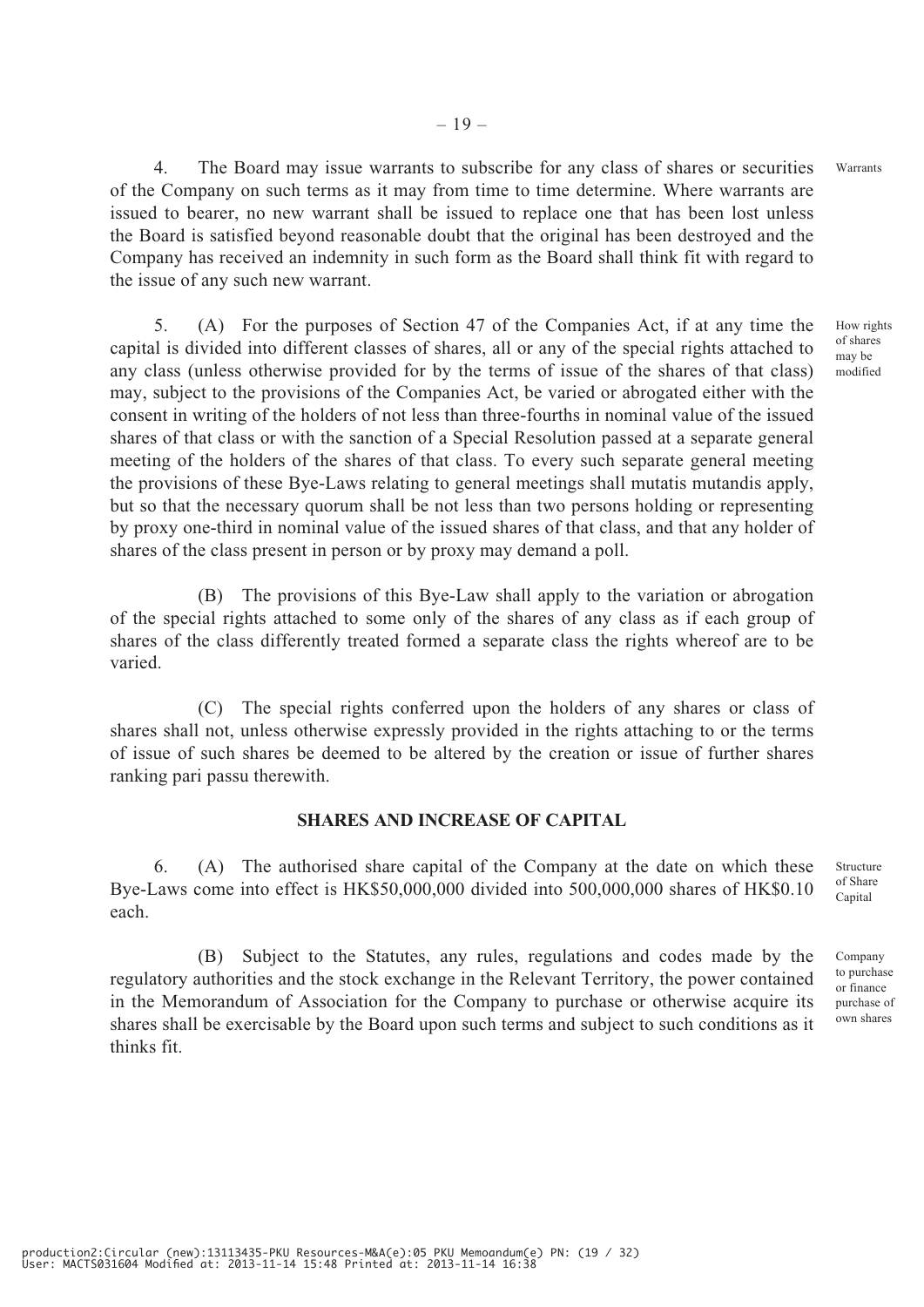(C) Subject to the Statutes, any rules, regulations and codes made by the regulatory authorities and the stock exchange in the Relevant Territory, the Company may give financial assistance on such terms as the Board thinks fit to its bona fide employees in order that they may buy shares in the Company, and such terms may include a provision stating that, when an employee ceases to be employed by the Company, shares bought with such financial assistance shall or may be sold to the Company on such terms as the Board thinks fit.

7. The Company in general meeting may from time to time, whether or not all the shares for the time being authorised shall have been issued and whether or not all the shares for the time being issued shall have been fully paid up, by Ordinary Resolution increase its share capital by the creation of new shares, such new capital to be of such amount and to be divided into shares of such class or classes and of such amounts in Hong Kong dollars or United States dollars or such other currency as the members may think fit and as the resolution shall prescribe.

8. Any new shares shall be issued upon such terms and conditions and with such rights and privileges annexed thereto as the general meeting resolving upon the creation thereof shall direct, and if no direction be given, subject to the provisions of the Statutes and of these Bye-Laws, as the Board shall determine; and in particular such shares may be issued with a preferential or qualified right to dividends and in the distribution of assets of the Company and with a special right or without any right of voting.

9. The Company may by Ordinary Resolution, before the issue of any new shares, determine that the same, or any of them, shall be offered in the first instance, and either at par or at a premium, to all the existing holders of any class of shares in proportion as nearly as may be to the number of shares of such class held by them respectively, or make any other provisions as to the issue and allotment of such shares, but in default of any such determination or so far as the same shall not extend, such shares may be dealt with as if they formed part of the capital of the Company existing prior to the issue of the same.

Except so far as otherwise provided by the conditions of issue or by these Bye-Laws, any capital raised by the creation of new shares shall be treated as if it formed part of the original capital of the Company and such shares shall be subject to the provisions contained in these Bye-Laws with reference to the payment of calls and instalments, transfer and transmission, forfeiture, lien, cancellation, surrender, voting and otherwise.

11. All unissued shares shall be at the disposal of the Board and it may offer, allot (with or without conferring a right of renunciation), grant options over or otherwise dispose of them to such persons, at such times, for such consideration and generally on such terms as it in its absolute discretion thinks fit, but so that no shares shall be issued at a discount. The Directors shall, as regards any offer or allotment of shares, comply with the provisions of the Companies Act, if and so far as such provisions may be applicable thereto. Neither the Company nor the Board shall be obliged, when making or granting any allotment of, offer of, option over or disposal of shares, to make, or make available, any such offer,

Power to increase capital

On what conditions new shares may be issued

When to be offered to existing members

New shares to form part of the original capital

Shares at the disposal of the Board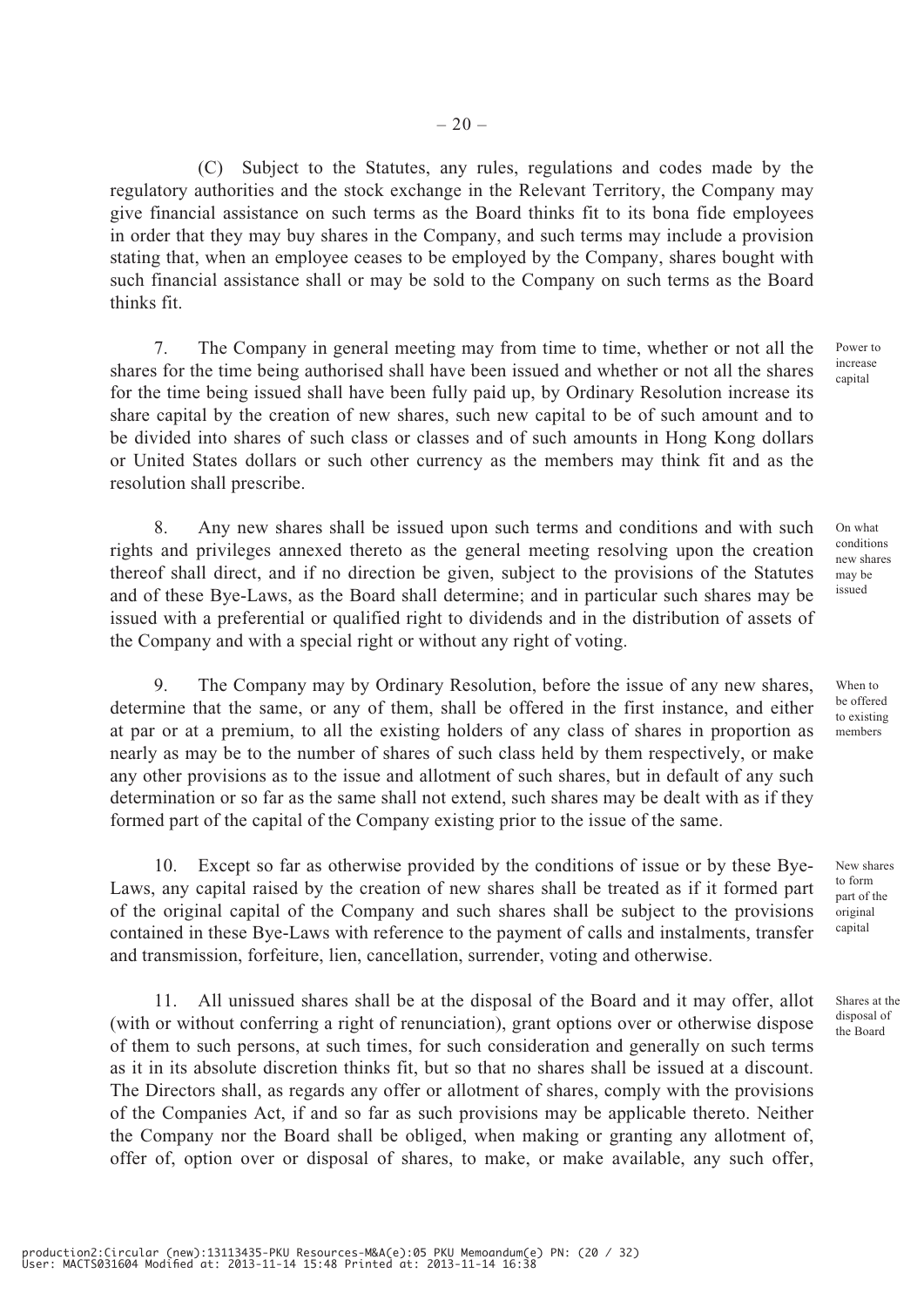option or shares to shareholders or others with registered addresses in any particular territory or territories being a territory or territories where, in the absence of a registration statement or other special formalities, this would or might, in the opinion of the Board, be unlawful or impracticable. Shareholders affected as a result of the foregoing sentence shall not be, or be deemed to be, a separate class of shareholders for any purpose whatsoever.

12. The Company may at any time pay a commission to any person for subscribing or agreeing to subscribe (whether absolutely or conditionally) for any shares in the Company or procuring or agreeing to procure subscriptions (whether absolute or conditional) for any shares in the Company, but so that the conditions and requirements of the Companies Act shall be observed and complied with, and in each case the commission shall not exceed ten per cent. of the price at which the shares are issued.

13. Except as otherwise expressly provided by these Bye-Laws or as required by law or as ordered by a court of competent jurisdiction, no person shall be recognised by the Company as holding any share upon any trust and, except as aforesaid, the Company shall not be bound by or be compelled in any way to recognise (even when having notice thereof) any equitable, contingent, future or partial interest in any share or any interest in any fractional part of a share or any other right or claim to or in respect of any shares except an absolute right to the entirety thereof of the registered holder.

## **REGISTER OF MEMBERS AND SHARE CERTIFICATES**

14. (A) The Board shall cause to be kept a register of the members and there shall be entered therein the particulars required under the Companies Act. register

(B) Subject to the provisions of the Companies Act, if the Board considers it necessary or appropriate, the Company may establish and maintain a local or branch register at such location outside Bermuda as the Board thinks fit and, while the issued share capital of the Company is, with the consent of the Board, listed on any stock exchange in Hong Kong, the Company shall keep a branch register in Hong Kong.

15. Every person whose name is entered as a member in the register shall be entitled to receive one certificate for all his shares upon payment of such sum (not exceeding, in the case if any share capital listed on the stock exchange in Hong Kong, the maximum amount prescribed by applicable law or regulation of The Stock Exchange of Hong Kong Limited, and in the case of any other capital, such sum in such currency as the Board may from time to time determine to be reasonable in the territory in which the relevant register is situate) as the Board shall from time to time determine, or, if he shall so request, in a case where the allotment or transfer is of a number of shares in excess of the number for the time being forming a stock exchange board lot for the purposes of the stock exchange on which the shares are listed, upon payment, in the case of a transfer, of such sum (not exceeding in the case of any share capital listed on a stock exchange in Hong Kong, the maximum amount as prescribed by applicable law or regulation of The Stock Exchange of Hong Kong Limited,

production2:Circular (new):13113435-PKU Resources-M&A(e):05 PKU Memoandum(e) PN: (21 / 32) User: MACTS031604 Modified at: 2013-11-14 15:48 Printed at: 2013-11-14 16:38

Company may pay commission

Company not to recognize trusts in respect of shares

Share

Local or Branch Register

Share certificates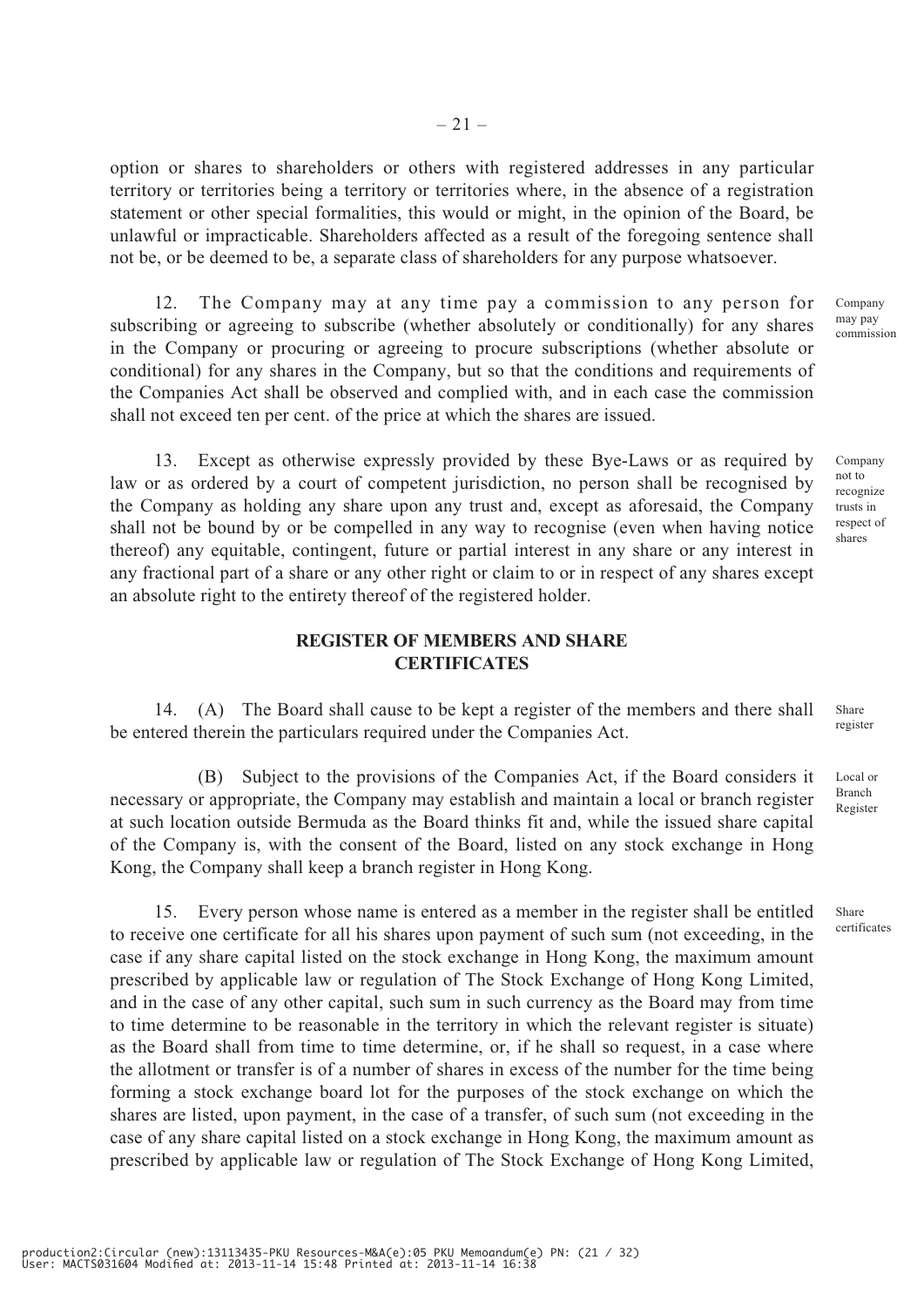and in the case of any other shares, such sum in such currency as the Board may from time to time determine to be reasonable in the territory in which the relevant register is situate, or otherwise such other sum as the Company may by Ordinary Resolution determine) for every certificate after the first as the Board may from time to time determine, such number of certificates for shares in stock exchange board lots or multiples thereof as he shall request and one for the balance (if any) of the shares in question, provided that in respect of a share or shares held jointly by several persons the Company shall not be bound to issue a certificate or certificates to each such person, and the issue and delivery of a certificate or certificates to one of several joint holders shall be sufficient delivery to all such holders.

16. Every certificate for shares, warrants or debentures or representing any other form of securities of the Company shall be issued under the Seal of the Company, which for this purpose may be a Securities Seal.

17. Every share certificate hereafter issued shall specify the number and class of shares in respect of which it is issued and the amount paid thereon and may otherwise be in such form as the Board may from time to time prescribe. A share certificate shall relate to only one class of shares.

l8. (A) The Company shall not be bound to register more than four persons as joint holders of any share. Joint holders

(B) If any share shall stand in the names of two or more persons, the person first named in the register shall be deemed the sole holder thereof as regards service of notice and, subject to the provisions of these Bye-Laws, all or any other matter connected with the Company, except the transfer of the share.

19. If a share certificate is defaced, lost or destroyed, it may be replaced on payment of such fee, if any, (not exceeding, in the case of any share capital listed on a stock exchange in Hong Kong, the maximum amount as prescribed by applicable law or regulation of The Stock Exchange of Hong Kong Limited, and in the case of any other capital, such sum in such currency as the Board may from time to time determine to be reasonable in the territory in which the relevant register is situate, or otherwise such other sum as the Company may by Ordinary Resolution determine) as the Board shall from time to time determine and on such terms and conditions, if any, as to publication of notices, evidence and indemnity as the Board thinks fit and in the case of wearing out or defacement, after delivery up of the old certificate. In the case of destruction or loss, the person to whom such replacement certificate is given shall also bear and pay to the Company any exceptional costs and the reasonable out-of-pocket expenses incidental to the investigation by the Company of the evidence of such destruction or loss and of such indemnity.

Shares Certificates to be sealed

Every certificate to specify number and class of shares

Replacement of share certificates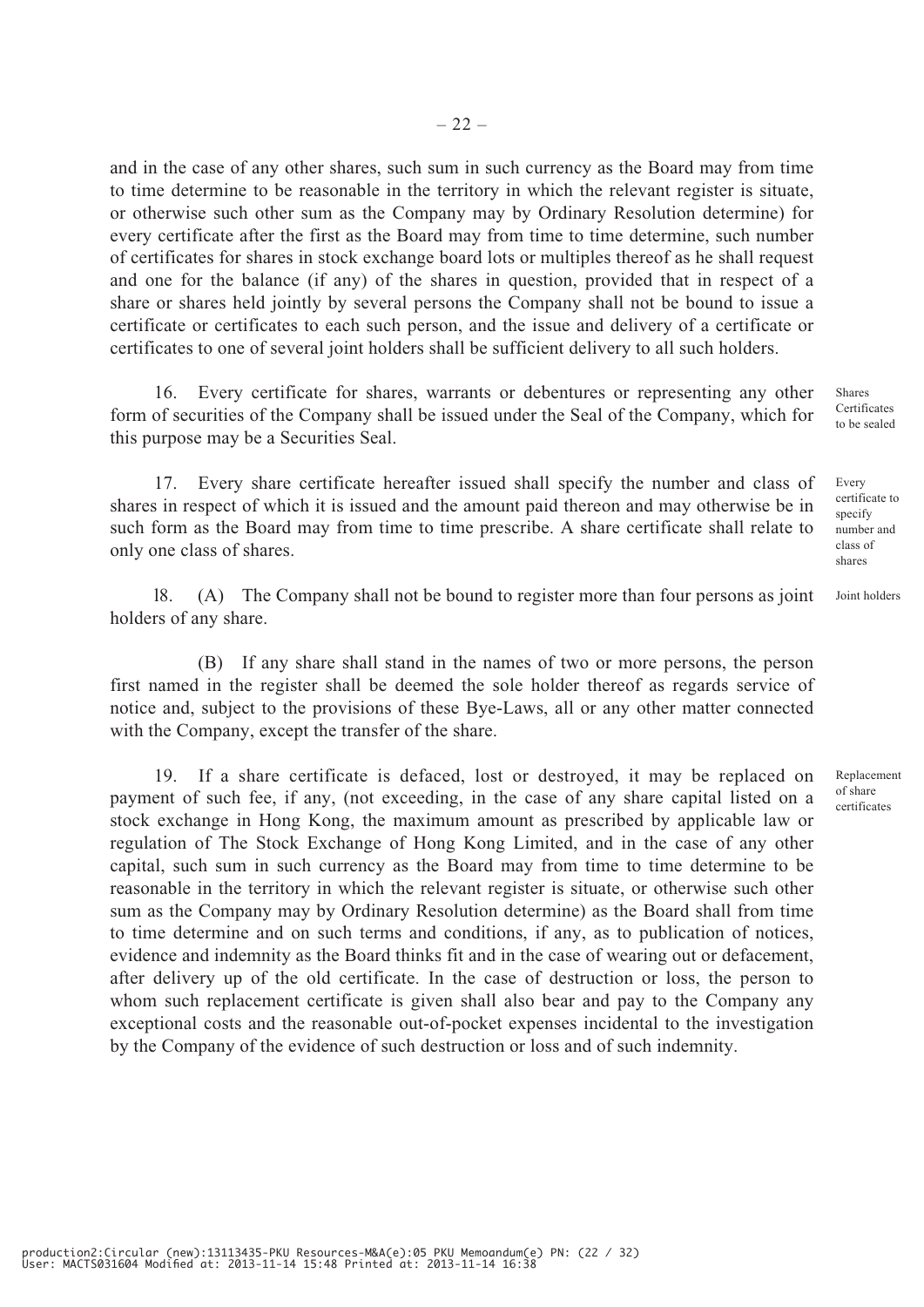#### **LIEN**

20. The Company shall have a first and paramount lien on every share (not being a fully paid up share) for all moneys, whether presently payable or not, called or payable at a fixed time in respect of such share; and the Company shall also have a first and paramount lien and charge on all shares (other than fully paid up shares) standing registered in the name of a member, whether singly or jointly with any other person or persons, for all the debts and liabilities of such members or his estate to the Company and whether the same shall have been incurred before or after notice to the Company of any equitable or other interest of any person other than such member, and whether the period for the payment or discharge of the same shall have actually arrived or not, and notwithstanding that the same are joint debts or liabilities of such member or his estate and any other person, whether a member of the Company or not. The Company's lien (if any) on a share shall extend to all dividends and bonuses declared in respect thereof. The Board may at any time either generally or in any particular case waive any lien that has arisen, or declare any share to be exempt wholly or partially from the provisions of this Bye-Law.

21. The Company may sell, in such manner as the Board thinks fit, any shares on which the Company has a lien, but no sale shall be made unless some sum in respect of which the lien exists is presently payable or the liability or engagement in respect of which such lien exists is liable to be presently fulfilled or discharged, nor until the expiration of fourteen days after a notice in writing, stating and demanding payment of the sum presently payable or specifying the liability or engagement and demanding fulfilment or discharge thereof and giving notice of intention to sell in default, shall have been given to the registered holder for the time being of the shares or the person entitled by reason of such holder's death, bankruptcy or winding-up to the shares.

22. The net proceeds of such sale after the payment of the costs of such sale shall be applied in or towards payment or satisfaction of the debt or liability or engagement in respect whereof the lien exists, so far as the same is presently payable, and any residue shall (subject to a like lien for debts or liability not presently payable as existed upon the shares prior to the sale) be paid to the person entitled to the shares at the time of the sale. For giving effect to any such sale, the Board may authorise some person to transfer the shares sold to the purchaser thereof and may enter the purchaser's name in the register as holder of the shares, and the purchaser shall not be bound to see to the application of the purchase money, nor shall his title to the shares be affected by any irregularity or invalidity in the proceedings in reference to the sale.

#### **CALLS ON SHARES**

23. The Board may from time to time make such calls as it may think fit upon the members in respect of any moneys unpaid on the shares held by them respectively (whether on account of the nominal value of shares or by way of premiums) and not by the conditions of allotment thereof made payable at a fixed time. A call may be made payable either in one sum or by instalments.

Sale of Shares Subject to lien

Company's lien

Application of proceeds of such sale

Calls/ instalments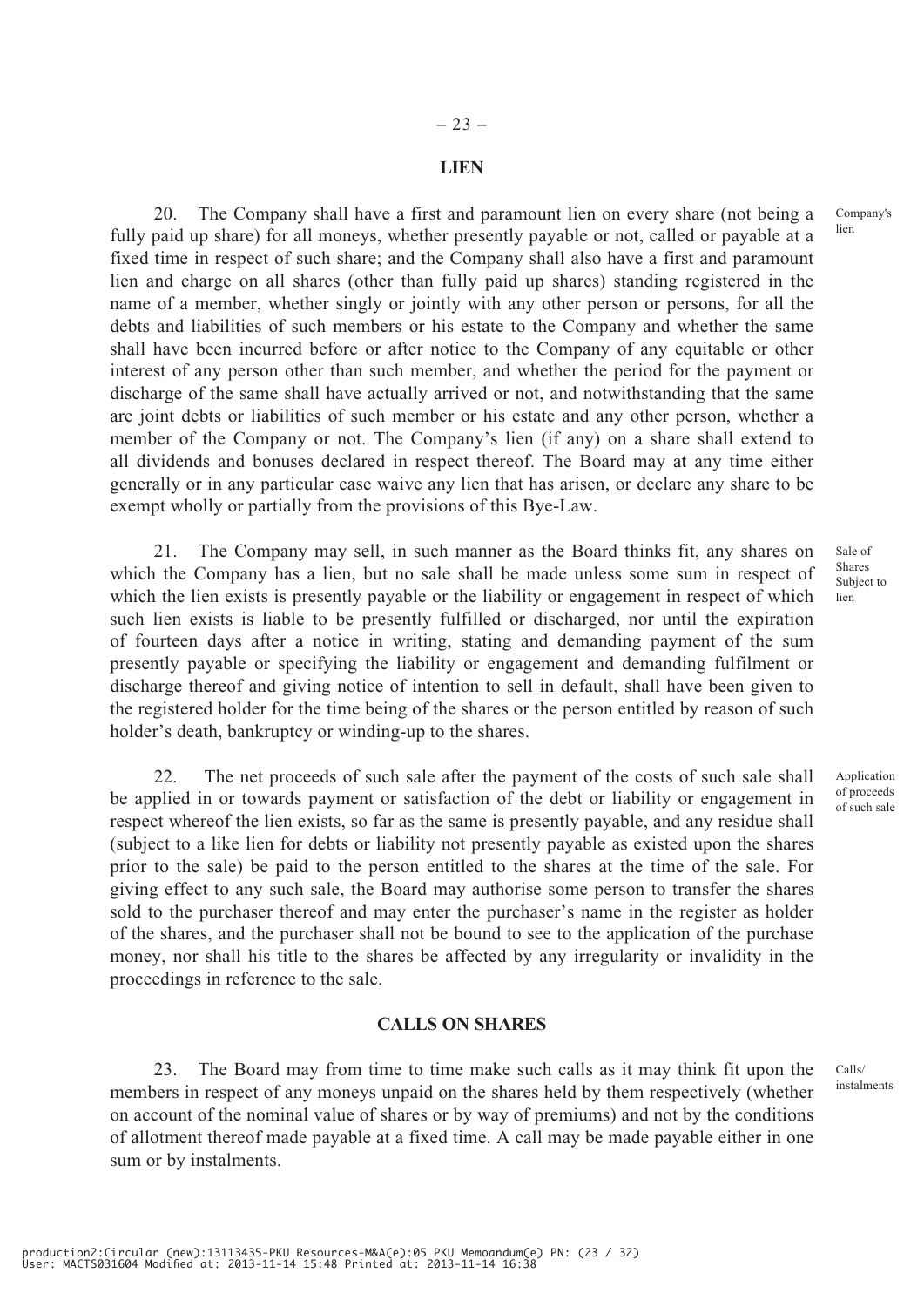24. Fourteen days' notice at least of any call shall be given specifying the time and place of payment and to whom such call shall be paid. Notice of Call

25. A copy of the notice referred to in Bye-Law 24 shall be sent to members in the manner in which notices may be sent to members by the Company as herein provided.

26. In addition to the giving of notice in accordance with Bye-Law 25, notice of the person appointed to receive payment of every call and of the times and places appointed for payment may be given to the members by notice to be inserted at least once in one or more newspapers circulating in the Relevant Territory.

27. Every member upon whom a call is made shall pay the amount of every call so made on him to the person and at the time or times and place or places as the Board shall appoint.

28. A call shall be deemed to have been made at the time when the resolution of the Board authorising such call was passed.

29. The joint holders of a share shall be severally as well as jointly liable for the payment of all calls and instalments due in respect of such share or other moneys due in respect thereof.

30. The Board may from time to time at its discretion extend the time fixed for any call, and may extend such time as regards all or any of the members, whom due to residence outside the Relevant Territory or other cause the Board may deem entitled to any such extension but no member shall be entitled to any such extension except as a matter of grace and favour.

31. If the sum payable in respect of any call or instalments is not paid on or before the day appointed for payment thereof, the person or persons from whom the sum is due shall pay interest on the same at such rate not exceeding twenty per cent. per annum as the Board shall fix from the day appointed for the payment thereof to the time of the actual payment, but the Board may waive payment of such interest wholly or in part.

32. No member shall be entitled to receive any dividend or bonus or to be present and vote (save as proxy for another member) at any general meeting, either personally, or (save as proxy for another member) by proxy, or be reckoned in a quorum, or to exercise any other privilege as a member until all calls or instalments due from him to the Company, whether alone or jointly with any other person, together with interest and expenses (if any) shall have been paid.

Copy of notice to be sent to members Notice of call may be given

Every member liable to pay call at appointed time and place.

When call deemed to have been made

Liability of joint holders

Board may extend time fixed for call

Interest on unpaid calls

Suspension of privileges while call unpaid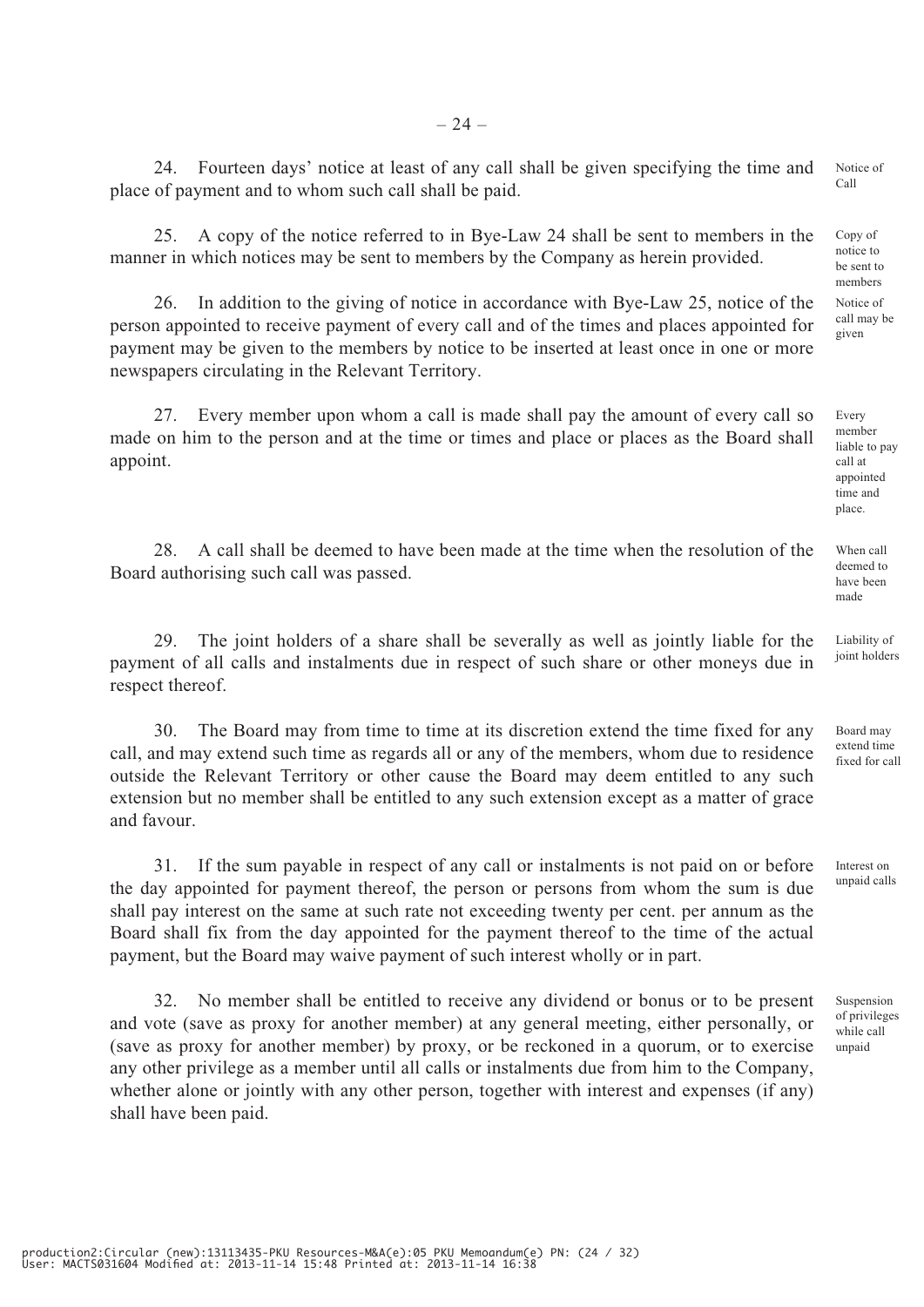33. On the trial or hearing of any action or other proceedings for the recovery of any money due for any call, it shall be sufficient to prove that the name of the member sued is entered in the register as the holder, or one of the holders, of the shares in respect of which such debt accrued; that the resolution of the Board making the call is duly recorded in the minute book of the Board; and that notice of such call was duly given to the member sued, in pursuance of these Bye-Laws; and it shall not be necessary to prove the appointment of the Board who made such call, nor any other matters whatsoever, but the proof of the matters aforesaid shall be conclusive evidence of the debt.

34. Any sum which by the terms of allotment of a share is made payable upon allotment or at any fixed date, whether on account of the nominal value of the share and/or by way of premium, shall for all purposes of these Bye-Laws be deemed to be a call duly made, notified, and payable on the date fixed for payment, and in case of non-payment all the relevant provisions of these Bye-Laws as to payment of interest and expenses, forfeiture and the like, shall apply as if such sums had become payable by virtue of a call duly made and notified. The Board may on the issue of shares differentiate between the allottees or holders as to the amount of calls to be paid and the time of payment.

35. The Board may, if it thinks fit, receive from any member willing to advance the same, and either in money or money's worth, all or any part of the money uncalled and unpaid or instalments payable upon any shares held by him, and upon all or any of the moneys so advanced the Company may pay interest at such rate (if any) not exceeding twenty per cent. per annum as the Board may decide but a payment in advance of a call shall not entitle the member to receive any dividend or to exercise any other rights or privileges as a member in respect of the share or the due portion of the shares upon which payment has been advanced by such member before it is called up. The Board may at any time repay the amount so advanced upon giving to such member not less than one month's notice in writing of their intention in that behalf, unless before the expiration of such notice the amount so advanced shall have been called up on the shares in respect of which it was advanced.

#### **TRANSFER OF SHARES**

36. Subject to the Companies Act, all transfers of shares may be effected by transfer in writing in the usual or common form or in such other form as the Board may accept.

37. The instrument of transfer of any share shall be executed by or on behalf of the transferor and by or on behalf of the transferee provided that the Board may dispense with the execution of the instrument of transfer by the transferee in any case in which it thinks fit, in its absolute discretion, to do so. The Board may also resolve, either generally or in any particular case and upon request by either the transferor or transferee to accept machine imprinted signatures on the instrument of transfer. The transferor shall be deemed to remain the holder of the share until the name of the transferee is entered in the register in respect thereof. Nothing in these Bye-Laws shall preclude the Board from recognising a

Evidence in action for call

Sums payable on allotment deemed a call

Shares may be issued subject to different conditions as to calls, etc.

Payment of calls in advance

Form of transfer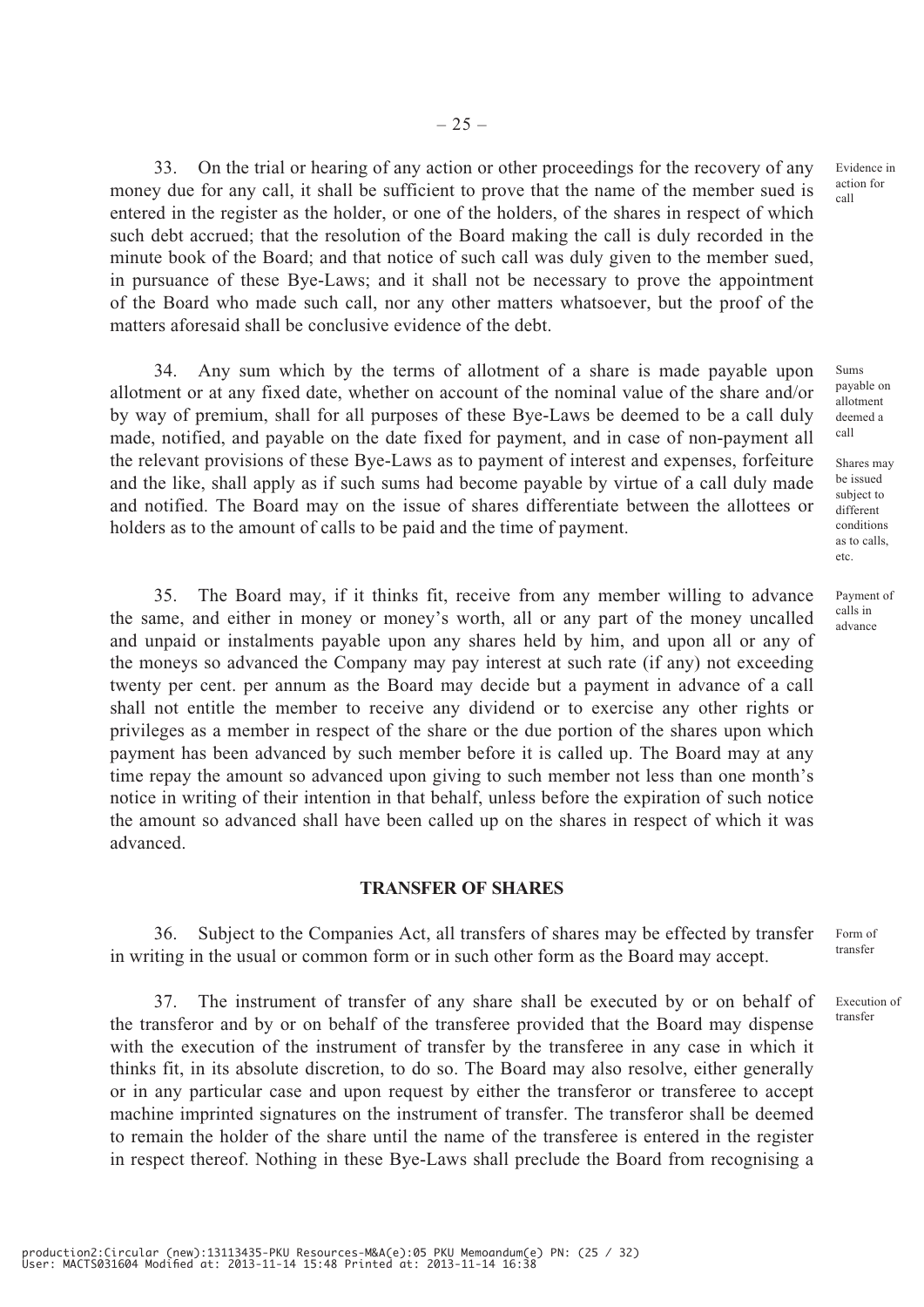renunciation of the allotment or provisional allotment of any share by the allottee in favour of some other person.

38. (A) The Board may, in its absolute discretion, at any time and from time to time transfer any share upon the Principal Register to any branch register or any share on any branch register to the Principal Register or any other branch register.

(B) Unless the Board otherwise agrees (which agreement may be on such terms and subject to such conditions as the Board in its absolute discretion may from time to time stipulate, and which agreement it shall, without giving any reason therefor, be entitled in its absolute discretion to give or withhold) no shares on the Principal Register shall be transferred to any branch register nor shall shares on any branch register be transferred to the Principal Register or any other branch register and all transfers and other documents of title shall be lodged for registration, and registered, in the case of any shares on a branch register, at the relevant Registration Office, and, in the case of any shares on the Principal Register, at the Transfer Office. Unless the Board otherwise agrees, all transfers and other documents of title shall be lodged for registration with, and registered at, the relevant Registration Office.

(C) Notwithstanding anything contained in this Bye-Law, the Company shall as soon as practicable and on a regular basis record in the Principal Register all transfers of shares effected on any branch register and shall at all times maintain the Principal Register in all respects in accordance with the Companies Act.

39. The Board may, in its absolute discretion, and without assigning any reason, refuse to register a transfer of any share (not being a fully paid up share) to a person of whom it does not approve and it may also refuse to register any transfer of any share (whether fully paid or not) to more than four joint holders or any transfer of any share (not being a fully paid up share) on which the Company has a lien.

- 40. The Board may also decline to recognise any instrument of transfer unless:–
- (i) such sum, if any, (not exceeding, in the case of any share capital listed on a stock exchange in Hong Kong, the maximum amount as prescribed by applicable law or regulation of The Stock Exchange of Hong Kong Limited, and, in the case of any other capital, such sum in such currency as the Board may from time to time determine to be reasonable in the territory in which the relevant register is situate, or otherwise such other sum as the Company may by Ordinary Resolution determine) as the Board shall from time to time determine is paid to the Company in respect thereof;
- (ii) the instrument of transfer is lodged at the relevant Registration Office or, as the case may be, the Transfer Office accompanied by the certificate of the shares to which it relates, and such other evidence as the Board may reasonably require to show the right of the transferor to make the transfer (and, if the instrument of transfer is executed by some other person on his behalf, the authority of that person so to do);

Shares registered on Principal Register, Branch register, etc.

Board may refuse to register a transfer

Requirements as to transfer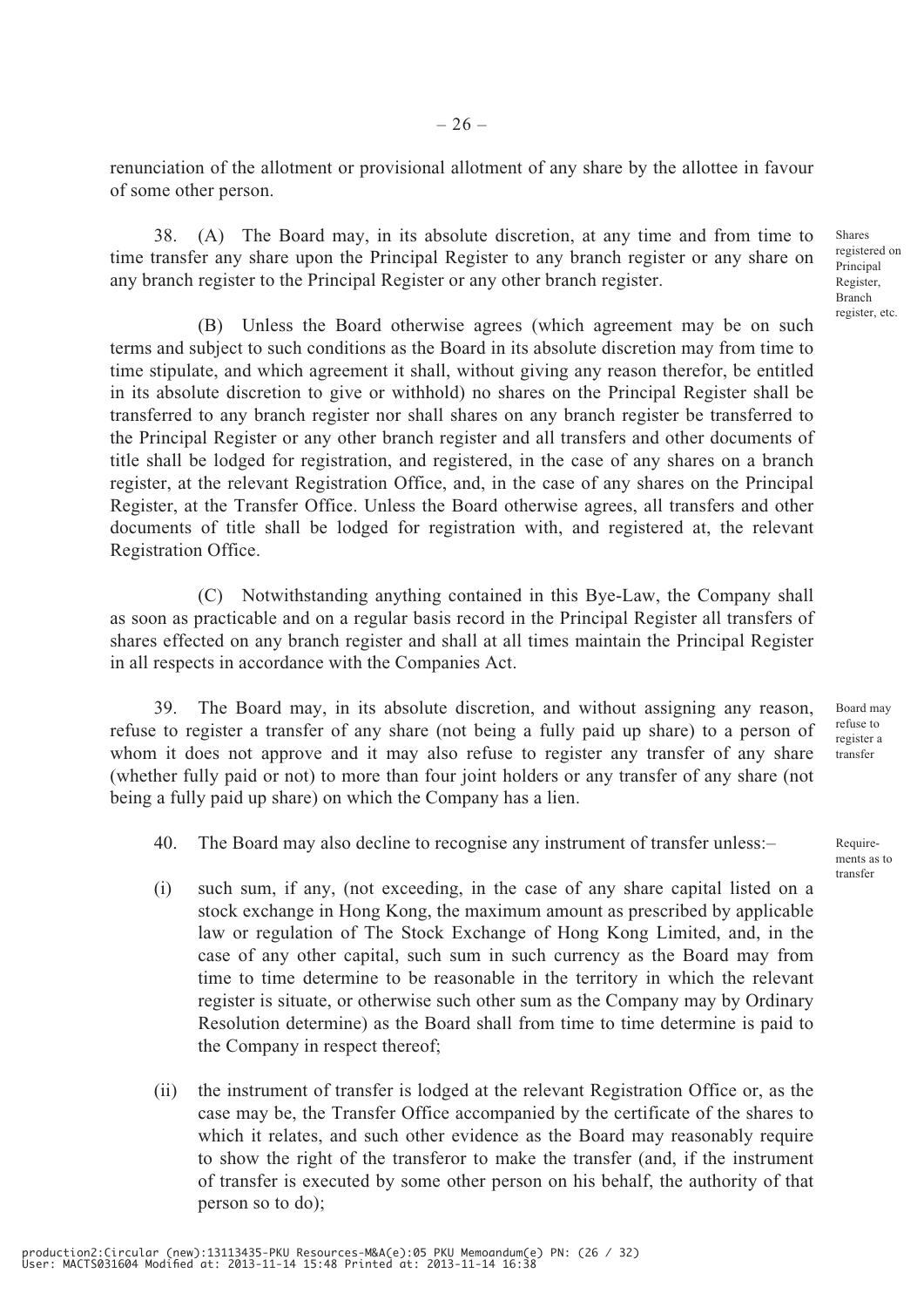- (iii) the instrument of transfer is in respect of only one class of share;
- (iv) the shares concerned are free of any lien in favour of the Company;
- (v) if applicable, the instrument of transfer is properly stamped; and
- (vi) where applicable, the permission of the Bermuda Monetary Authority with respect thereto has been obtained.

41. No transfer of any shares (not being a fully paid up share) shall be made to an infant or to a person of unsound mind or under other legal disability. No transfer

42. If the Board shall refuse to register a transfer of any share, it shall, within two months after the date on which the transfer was lodged with the Company, send to each of the transferor and the transferee notice of such refusal.

43. Upon every transfer of shares the certificate held by the transferor shall be given up to be cancelled, and shall forthwith be cancelled accordingly, and a new certificate shall be issued without charge to the transferee in respect of the shares transferred to him, and if any of the shares included in the certificate so given up shall be retained by the transferor a new certificate in respect thereof shall be issued to him without charge. The Company shall also retain the instrument of transfer.

44. The registration of transfers may be suspended and the register closed, on giving notice by advertisement in an appointed newspaper and in the Newspapers, at such times and for such periods as the Board may from time to time determine and either generally or in respect of any class of shares. The register shall not be closed for more than thirty days in any year.

#### **TRANSMISSION OF SHARES**

45. In the case of the death of a member, the survivor or survivors where the deceased was a joint holder, and the legal personal representatives of the deceased where he was a sole or only surviving holder, shall be the only persons recognised by the Company as having any title to his interest in the shares; but nothing herein contained shall release the estate of a deceased holder (whether sole or joint) from any liability in respect of any share solely or jointly held by him.

46. Any person becoming entitled to a share in consequence of the death or bankruptcy or winding-up of a member may, upon such evidence as to his title being produced as may from time to time be required by the Board, and subject as hereinafter provided, elect either to be registered himself as holder of the share or to have some person nominated by him registered as the transferee thereof.

to an infant

Notice of refusal

Certificate to be given up on transfer

When transfer books and register may be closed

Deaths of registered holder or of joint holder or shares

Registration of personal representatives and trustee in bankruptcy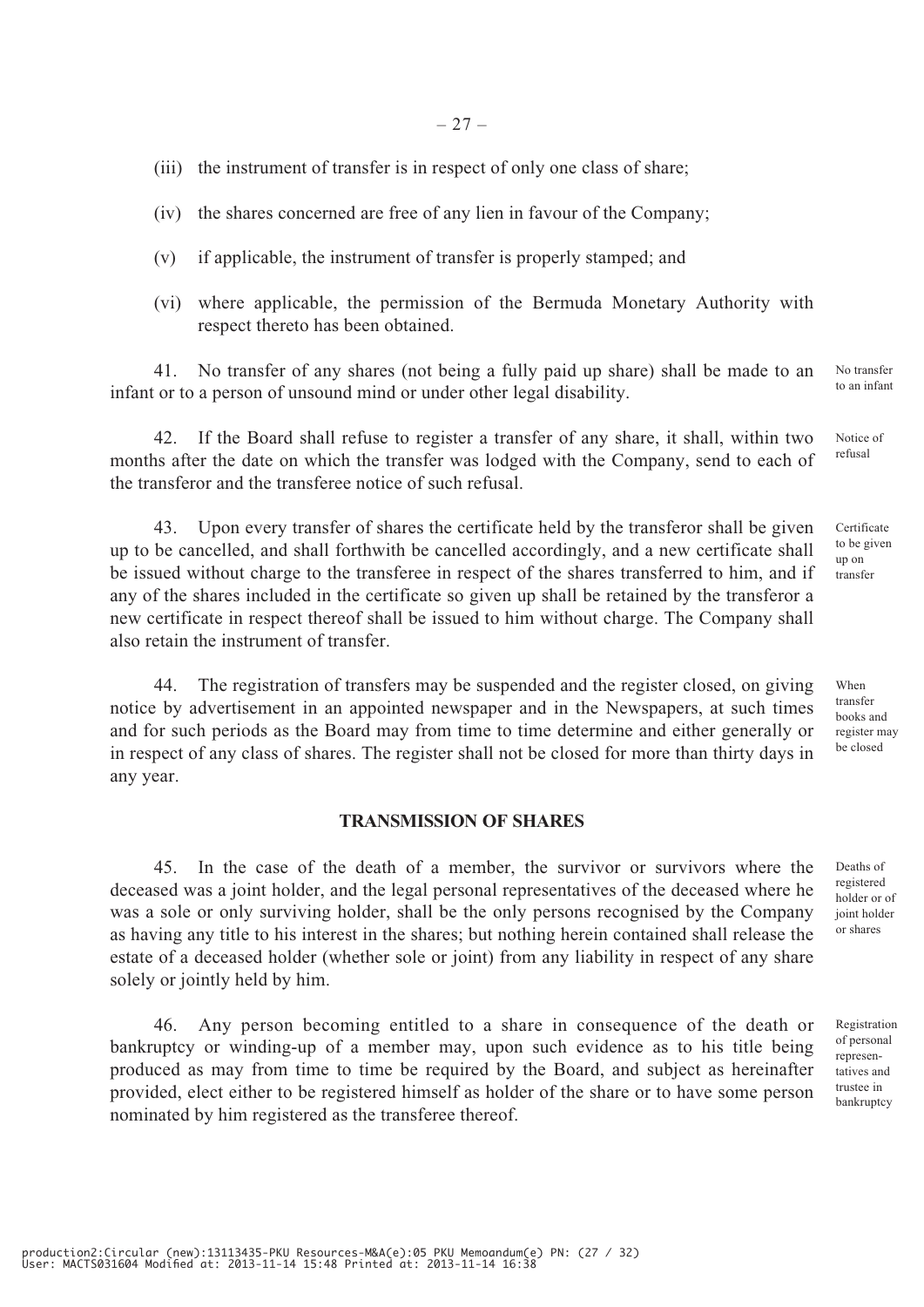$-28-$ 

47. If the person becoming entitled to a share pursuant to Bye-Law 46 shall elect to be registered himself, he shall deliver or send to the Company a notice in writing signed by him, at (unless the Board otherwise agrees) the Registration Office, stating that he so elects. If he shall elect to have his nominee registered, he shall testify his election by executing a transfer of such share to his nominee. All the limitations, restrictions and provisions of these presents relating to the right to transfer and the registration of transfers of shares shall be applicable to any such notice or transfer as aforesaid as if the death, bankruptcy or windingup of the member had not occurred and the notice or transfer were a transfer executed by such member.

48. A person becoming entitled to a share by reason of the death, bankruptcy or winding-up of the holder shall be entitled to the same dividends and other advantages to which he would be entitled if he were the registered holder of the share. However, the Board may, if it thinks fit, withhold the payment of any dividend payable or other advantages in respect of such share until such person shall become the registered holder of the share or shall have effectually transferred such share, but, subject to the requirements of Bye-Law 77 being met, such a person may vote at meetings.

## **FORFEITURE OF SHARES**

49. If a member fails to pay any call or instalment of a call on the day appointed for payment thereof, the Board may, at any time thereafter during such time as any part of the call or instalment remains unpaid, without prejudice to the provisions of Bye-Law 32, serve a notice on him requiring payment of so much of the call or instalment as is unpaid, together with any interest which may have accrued and which may still accrue up to the date of actual payment.

50. The notice shall name a further day (not earlier than the expiration of fourteen days from the date of the notice) on or before which the payment required by the notice is to be made, and it shall also name the place where payment is to be made such place being either the Registered Office of the Company or such other place at which calls of the Company are usually made. The notice shall also state that, in the event of non-payment at or before the time appointed, the shares in respect of which the call was made will be liable to be forfeited.

51. If the requirements of any such notice as aforesaid are not complied with, any share in respect of which the notice has been given may at any time thereafter, before the payment required by the notice has been made, be forfeited by a resolution of the Board to that effect. Such forfeiture shall include all dividends and bonuses declared in respect of the forfeited share and not actually paid before the forfeiture. The Directors may accept the surrender of any shares liable to be forfeited hereunder and in such cases references in these Bye-Laws to forfeiture shall include surrender.

52. Any share so forfeited shall be deemed to be the property of the Company, and may be sold or otherwise disposed of on such terms and in such manner as the Board thinks fit and at any time before a sale or disposition the forfeiture may be cancelled on such terms as the Board thinks fit.

Notice of election to be registered

Registration of nominee

Retention of dividends, etc. until transfer or transmission of shares of a deceased or bankrupt member

lf call or instalment not paid notice may be given

Form of Notice

If notice not complied with shares may be forfeited

Forfeited shares to become property of Company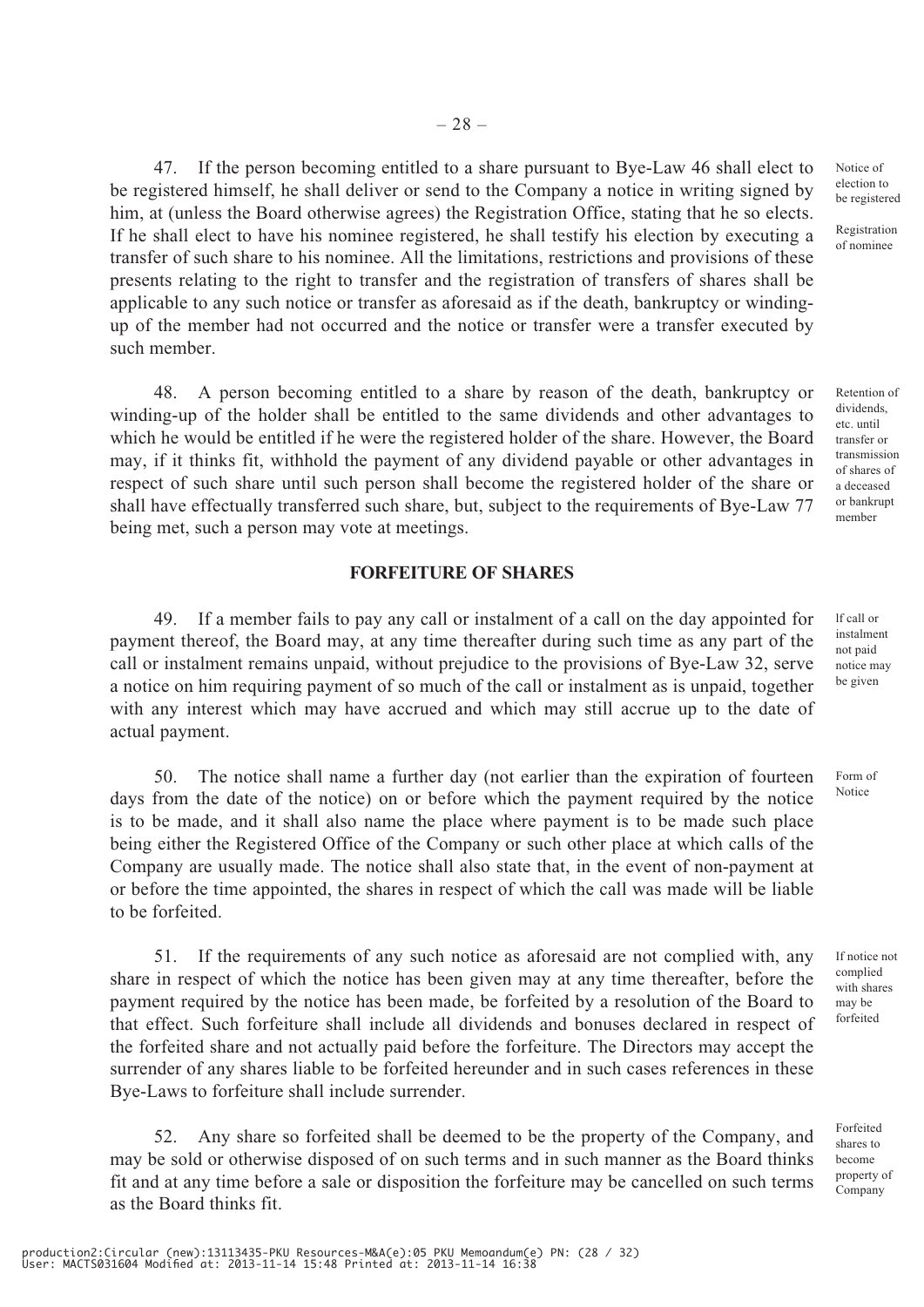53. A person whose shares have been forfeited shall cease to be a member in respect of the forfeited shares, but shall, notwithstanding, remain liable to pay to the Company all moneys which, at the date of forfeiture, were payable by him to the Company in respect of the shares, together with (if the Board shall in its discretion so require) interest thereon from the date of forfeiture until the date of actual payment at such rate not exceeding twenty per cent. per annum as the Board may prescribe, and the Board may enforce the payment thereof if it thinks fit, and without any deduction or allowance for the value of the shares at the date of forfeiture, but his liability shall cease if and when the Company shall have received payment in full of all such moneys in respect of the shares. For the purposes of this Bye-Law any sum which by the terms of issue of a share, is payable thereon at a fixed time which is subsequent to the date of forfeiture, whether on account of the nominal value of the share or by way of premium, shall notwithstanding that that time has not yet arrived be deemed to be payable at the date of forfeiture, and the same shall become due and payable immediately upon the forfeiture, but interest thereon shall only be payable in respect of any period between the said fixed time and the date of actual payment.

54. A statutory declaration in writing that the declarant is a Director or the Secretary of the Company, and that a share in the Company has been duly forfeited or surrendered on a date stated in the declaration, shall be conclusive evidence of the facts therein stated as against all persons claiming to be entitled to the share. The Company may receive the consideration, if any, given for the share on any sale or disposition thereof and may execute a transfer of the share in favour of the person to whom the share is sold or disposed of and he shall thereupon be registered as the holder of the share, and shall not be bound to see to the application of the purchase money, if any, nor shall his title to the share be affected by any irregularity or invalidity in the proceedings in reference to the forfeiture, sale or disposal of the share.

55. When any share shall have been forfeited, notice of the resolution shall be given to the member in whose name it stood immediately prior to the forfeiture, and an entry of the forfeiture, with the date thereof, shall forthwith be made in the register, but no forfeiture shall be in any manner invalidated by any omission or neglect to give such notice or make any such entry.

56. Notwithstanding any such forfeiture as aforesaid the Board may at any time, before any shares so forfeited shall have been sold, re-allotted or otherwise disposed of, cancel the forfeiture on such terms as the Board thinks fit or permit the shares so forfeited to be bought back or redeemed upon the terms of payment of all calls and interest due upon and expenses incurred in respect of the shares, and upon such further terms (if any) as it thinks fit.

57. The forfeiture of a share shall not prejudice the right of the Company to any call already made or instalment payment thereon.

Arrears to be paid notwithstanding forfeiture

Evidence of forfeiture and transfer of forfeited share

Notice after forfeiture

Power to redeem forfeited shares

Forfeiture not to prejudice Company's right to call or instalment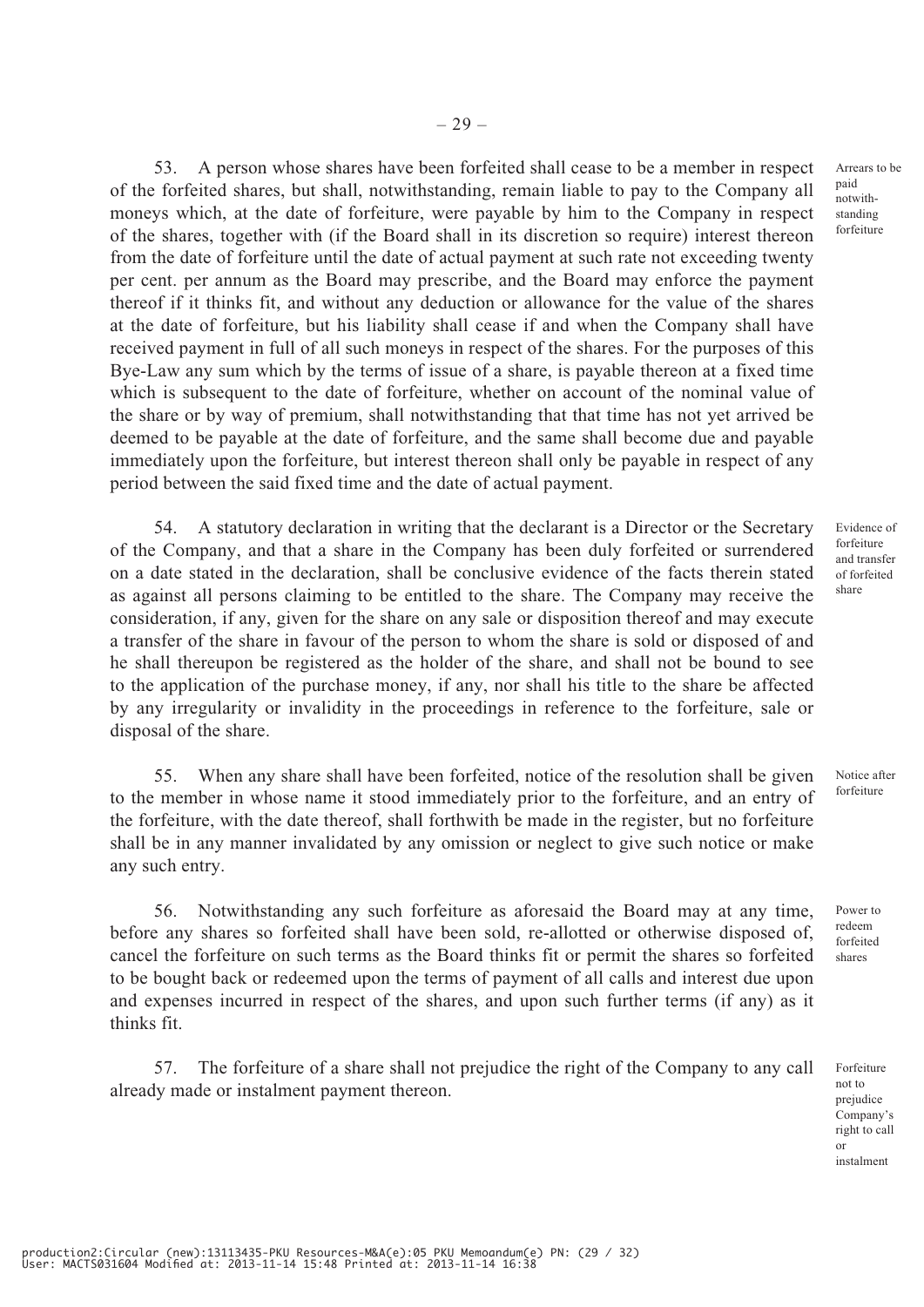58. (A) The provisions of these Bye-Laws as to forfeiture shall apply in the case of non-payment of any sum which, by terms of issue of a share, becomes payable at a fixed time, whether on account of the nominal value of the share or by way of premium, as if the same had been payable by virtue of a call duly made and notified.

(B) In the event of a forfeiture of shares the member shall be bound to deliver and shall forthwith deliver to the Company the certificate or certificates held by him for the shares so forfeited and in any event the certificates representing shares so forfeited shall be void and of no further effect.

#### **ALTERATION OF CAPITAL**

- 59. (A) The Company may from time to time by Ordinary Resolution:–
- (i) consolidate or divide all or any of its share capital into shares of larger or smaller amount than its existing shares; and on any consolidation of fully paid shares into shares of larger amount, the Board may settle any difficulty which may arise as it thinks expedient and in particular (but without prejudice to the generality of the foregoing) may as between the holders of shares to be consolidated determine which particular shares are to be consolidated into each consolidated share, and if it shall happen that any person shall become entitled to fractions of a consolidated share or shares, such fractions may be sold by some person appointed by the Board for that purpose and the person so appointed may transfer the shares so sold to the purchaser thereof and the validity of such transfer shall not be questioned, and so that the net proceeds of such sale (after deduction of the expenses of such sale) may either be distributed among the persons who would otherwise be entitled to a fraction or fractions of a consolidated share or shares rateably in accordance with their rights and interest or may be paid to the Company for the Company's benefit;
- (ii) divide its shares into several classes and attach thereto respectively any preferential, deferred, qualified or special rights, privileges or conditions;
- (iii) sub-divide its shares or any of them into shares of smaller amount than is fixed by the Memorandum of Association, subject nevertheless to the provisions of the Companies Act, and so that the resolution whereby any share is sub-divided may determine that, as between the holders of the shares resulting from such sub-division, one or more of the shares may have any such preferred or other special rights over, or may have such deferred rights or be subject to any such restrictions as compared with the others as the Company has power to attach to unissued or new shares;
- (iv) cancel any shares which at the date of the passing of the resolution have not been taken or agreed to be taken by any person, and diminish the amount of its share capital by the amount of the shares so cancelled; and
- (v) make provision for the issue and allotment of shares which do not carry any voting rights.

Consolidation and division of capital and sub-division and cancellation

of shares

Forfeiture for nonpayment of any sum due on shares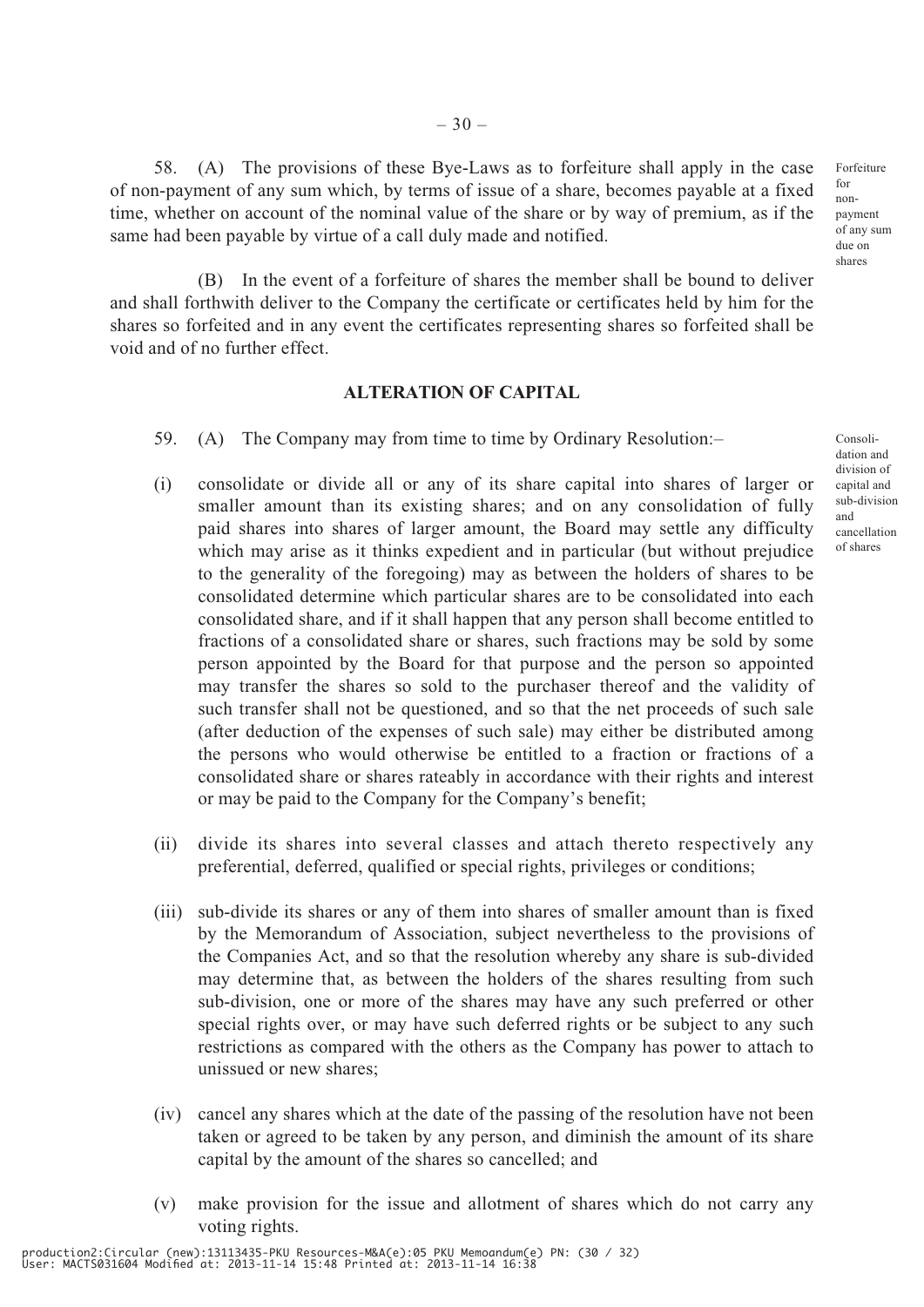– 31 –

(B) The Company may from time to time by Special Resolution, subject to any confirmation or consent required by law, reduce its authorised or issued share capital or, save for the use of share premium as expressly permitted by the Companies Act, any share premium account or other undistributable reserve. Reduction of capital

#### **GENERAL MEETINGS**

60. The Company shall in each year hold a general meeting as its annual general meeting in addition to any other meeting in that year and shall specify the meeting as such in the notice calling it; and not more than fifteen months shall elapse between the date of one annual general meeting of the Company and that of the next. The annual general meeting shall be held in the Relevant Territory or elsewhere as may be determined by the Board and at such time and place as the Board shall appoint.

61. All general meetings other than annual general meetings shall be called special general meetings. Special

62. The Board may, whenever it thinks fit, convene a special general meeting, and special general meetings shall also be convened on requisition, as provided by the Companies Act, or, in default, may be convened by the requisitionists.

63. An annual general meeting shall be called by notice in writing of a period which is not less than the longer of 21 days and 20 clear business days, any special general meeting called for the passing of a Special Resolution shall be called by notice in writing of a period which is not less than the longer of 21 days and 10 clear business days, and any other special general meeting shall be called by notice in writing of a period which is not less than the longer of 14 days and 10 clear business days. The notice shall be exclusive of the day on which it is served or deemed to be served and of the day for which it is given, and shall specify the place, the day and the hour of meeting and, in case of special business, the general nature of that business, and shall be given, in the manner hereinafter mentioned or in such other manner, if any, as may be prescribed by the Company in general meeting, to such persons as are, under these Bye-Laws, entitled to receive such notices from the Company, provided that, subject to the provisions of the Companies Act, a meeting of the Company shall notwithstanding that it is called by shorter notice than that specified in this Bye-Law be deemed to have been duly called if it is so agreed:–

- (i) in the case of a meeting called as the annual general meeting, by all the members entitled to attend and vote thereat; and
- (ii) in the case of any other meeting, by a majority in number of the members having a right to attend and vote at the meeting, being a majority together holding not less than 95 per cent. in nominal value of the shares giving that right.

64. (A) The accidental omission to give any notice to, or the non-receipt of any notice by, any person entitled to receive notice shall not invalidate any resolution passed or any proceedings at any such meeting.

Omission to give notice

When annual general meeting to be held

> general meeting

Convening of special general meeting

Notice of meetings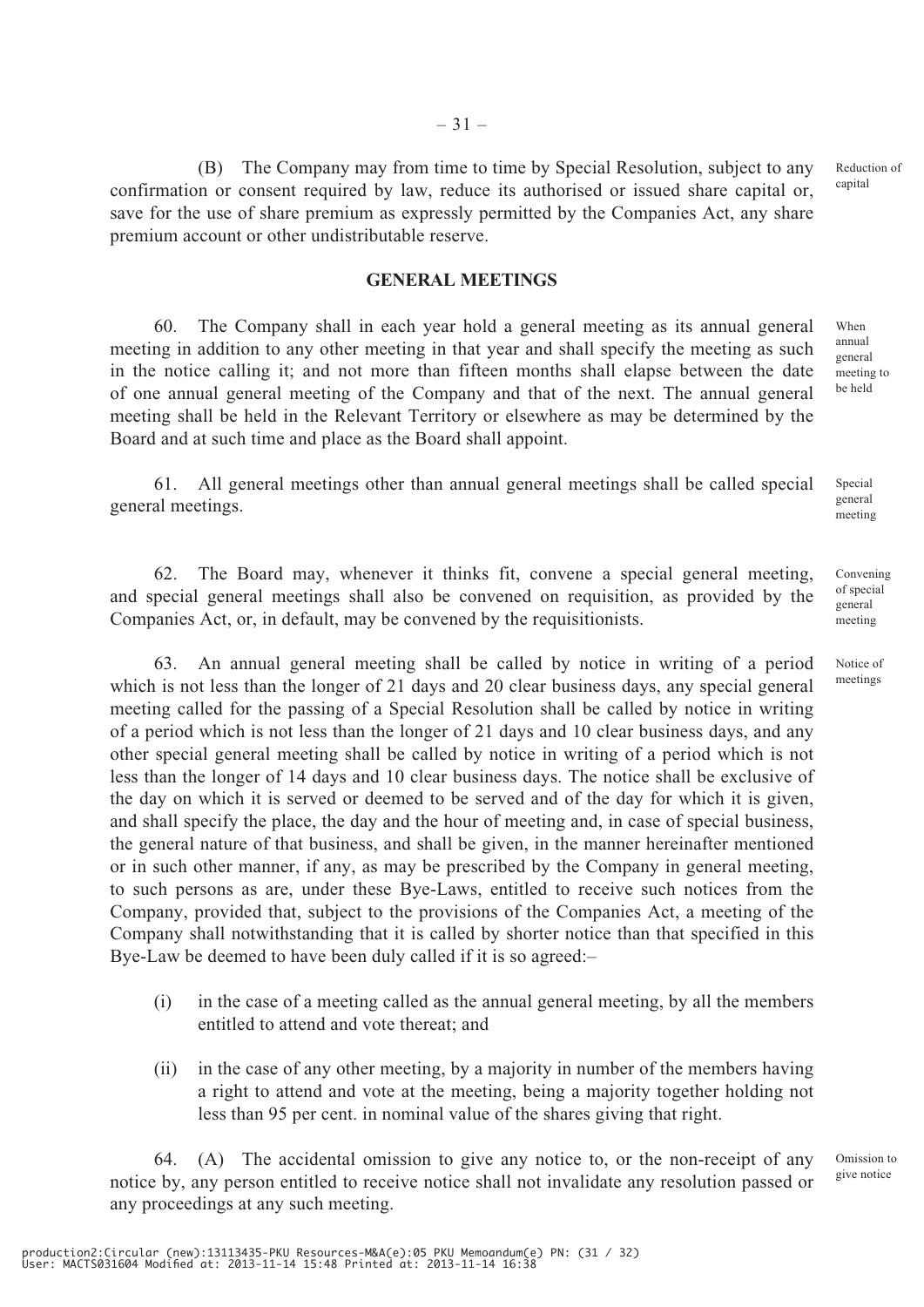(B) In the case where instruments of proxy are sent out with any notice, the accidental omission to send such instrument of proxy to, or the non-receipt of such instrument of proxy by, any person entitled to receive notice shall not invalidate any resolution passed or any proceeding at any such meeting.

#### **PROCEEDINGS AT GENERAL MEETINGS**

65. All business shall be deemed special that is transacted at a special general meeting, and also all business that is transacted at an annual general meeting with the exception of sanctioning dividends, the reading, considering and adopting of the accounts and balance sheet and the reports of the Directors and Auditors and other documents required to be annexed to the balance sheet, the election of Directors and appointment of Auditors and other officers in the place of those retiring, the fixing of the remuneration of the Auditors, and the voting of remuneration or extra remuneration to the Directors.

66. For all purposes the quorum for a general meetings shall be two members present in person or as a duly authorised corporate representative or by proxy and entitled to vote. No business shall be transacted at any general meeting unless the requisite quorum shall be present at the commencement of the meeting.

67. If within fifteen minutes from the time appointed for the meeting a quorum is not present, the meeting, if convened upon the requisition of members, shall be dissolved, but in any other case it shall stand adjourned to the same day in the next week and at such time and place as shall be decided by the Board.

68. The Chairman (if any) of the Board or, if he is absent or declines to take the chair at such meeting, the Deputy Chairman (if any) shall take the chair at every general meeting, or, if there be no such Chairman or Deputy Chairman, or, if at any general meeting neither of such Chairman or Deputy Chairman is present within fifteen minutes after the time appointed for holding such meeting, or both such persons decline to take the chair at such meeting, the Directors present shall choose one of their number as Chairman, and if no Director be present or if all the Directors present decline to take the chair or if the Chairman chosen shall retire from the chair, then the members present shall choose one of their own number to be Chairman.

69. The Chairman may, with the consent of any general meeting at which a quorum is present, and shall, if so directed by the meeting, adjourn any meeting from time to time and from place to place as the meeting shall determine. Whenever a meeting is adjourned for fourteen days or more, at least seven clear days' notice, specifying the place, the day and the hour of the adjourned meeting shall be given in the same manner as in the case of an original meeting but it shall not be necessary to specify in such notice the nature of the business to be transacted at the adjourned meeting. Save as aforesaid, no member shall be entitled to any notice of an adjournment or of the business to be transacted at any adjourned meeting. No business shall be transacted at any adjourned meeting other than the business which might have been transacted at the meeting from which the adjournment took place.

Special business

Business of annual general meeting

Quorum

When if quorum not present meeting to be dissolved and when to be adjourned Chairman of general meeting

Power to adjourn general meeting, business of adjourned meeting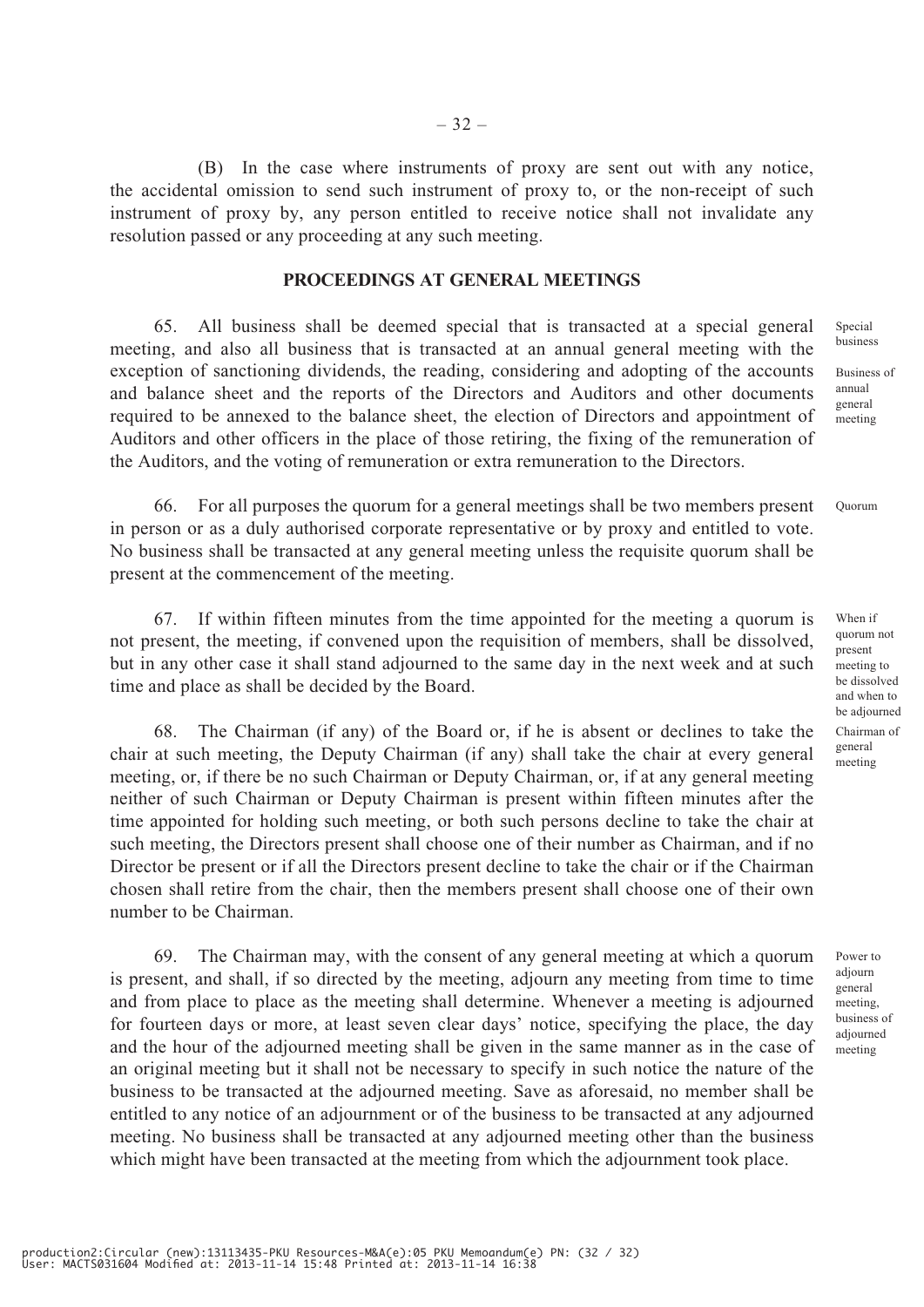70. At any general meeting a resolution put to the vote of the meeting shall be decided by poll.

71. Intentionally Deleted

72. Intentionally Deleted

73. In the case of an equality of votes, the Chairman of the meeting shall be entitled to a second or casting vote. In the case of any dispute as to the admission or rejection of any vote, the Chairman shall determine the same, and such determination shall be final and conclusive. Chairman to have casting

74. Intentionally Deleted

75. For the purposes of section 106 of the Companies Act, a Special Resolution of the Company, and of any relevant class of shareholders, shall be required to approve any amalgamation agreement as referred to in that section.

#### **VOTES OF MEMBERS**

76. Subject to any special rights, privileges or restrictions as to voting for the time being attached to any class or classes of shares, in respect of every resolution put to the vote of a meeting by poll at any general meeting, every member present in person or by a duly authorized corporate representative or by proxy shall have one vote for each share registered in his name in the register. A shareholder entitled to more than one vote is under no obligation to cast all his votes in the same way.

77. Any person entitled under Bye-Law 46 to be registered as the holder of any shares may vote at any general meeting in respect thereof in the same manner as if he were the registered holder of such shares, provided that at least 48 hours before the time of the holding of the meeting or adjourned meeting (as the case may be) at which he proposes to vote, he shall satisfy the Board of his right to be registered as the holder of such shares or the Board shall have previously admitted his right to vote at such meeting in respect thereof.

vote

agreement

Approval of amalgamation

Votes of members

Votes in respect of deceased and bankrupt members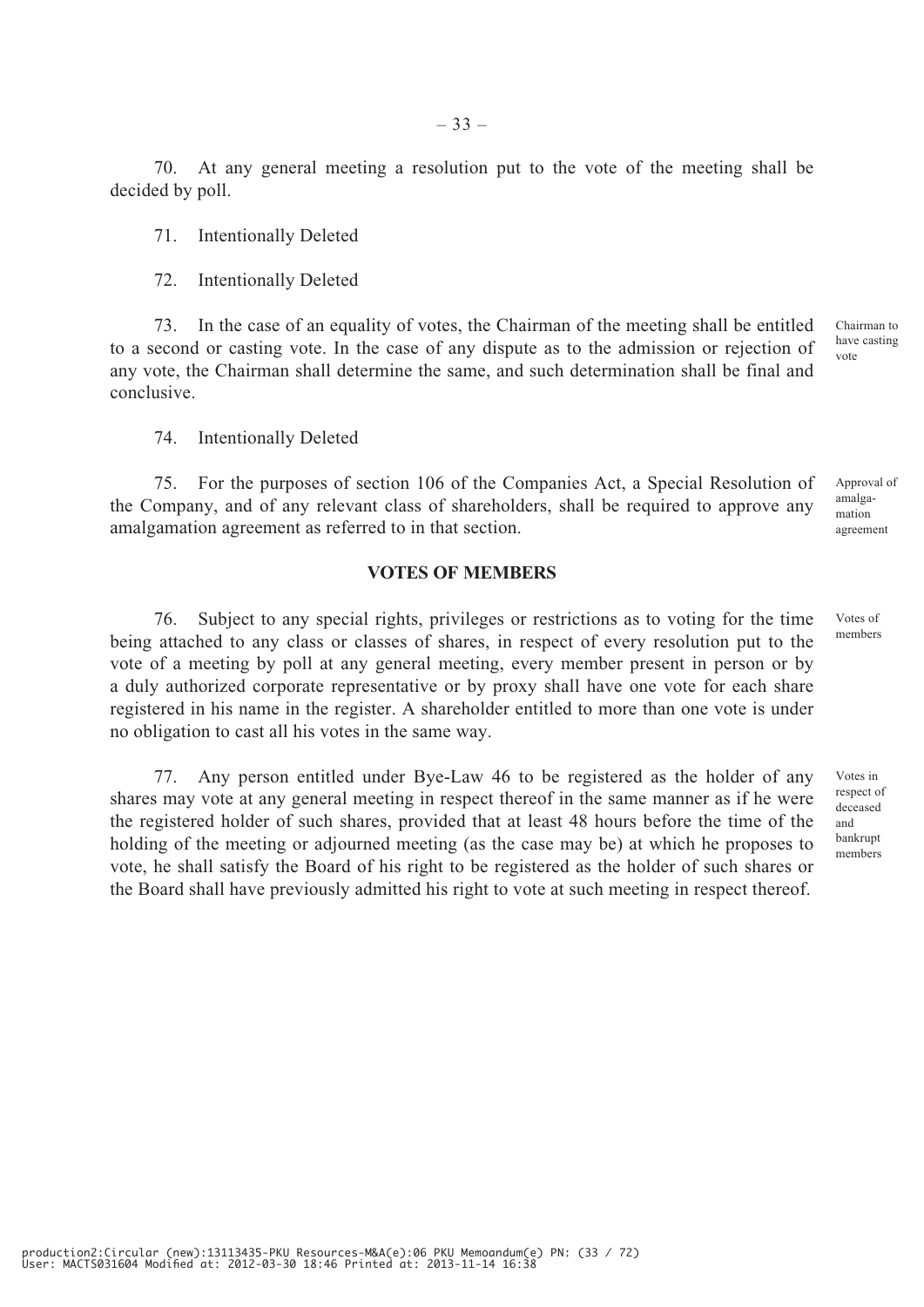production2:Circular (new):13113435-PKU Resources-M&A(e):06 PKU Memoandum(e) PN: (34 / 72) User: MACTS031604 Modified at: 2012-03-30 18:46 Printed at: 2013-11-14 16:38

78. Where there are joint registered holders of any share, any one of such persons may vote at any meeting, either personally or by proxy, in respect of such share as if he were solely entitled thereto: but if more than one of such joint holders be present at any meeting personally or by proxy, that one of the said persons so present whose name stands first on the register in respect of such share shall alone be entitled to vote in respect of thereof. Several executors or administrators of a deceased member in whose name any share stands first shall for the purposes of this Bye-Law be deemed joint holders thereof.

79. A member of unsound mind or in respect of whom an order has been made by any court having jurisdiction in lunacy may vote, by poll, by his committee, receiver, curator bonis or other person in the nature of a committee, receiver or curator bonis appointed by that court, and any such committee, receiver, curator bonis or other person may on a poll vote by proxy. Evidence to the satisfaction of the Board of the authority of the person claiming to exercise the right to vote shall be delivered to such place or one of such places (if any) as is specified in accordance with these Bye-Laws for the deposit of instruments of proxy or, if no place is specified, at the Registration Office.

80. (A) Save as expressly provided in these Bye-Laws, no person other than a member duly registered and who shall have paid everything for the time being due from him payable to the Company in respect of his shares shall be entitled to be present or to vote (save as proxy for another member) either personally or by proxy or to be reckoned in a quorum (save as proxy for another member), at any general meeting.

(B) Where any member of the Company is, under the rules of the Designated Stock Exchange, required to abstain from voting on any particular resolution or restricted to voting only for or only against any particular resolution, any votes cast by or on behalf of such member in contravention of such requirement or restriction shall not be counted.

(C) No objection shall be raised to the qualification of any voter except at the meeting or adjourned meeting at which the vote objected to is given or tendered, and every vote not disallowed at such meeting shall be valid for all purposes. Any such objection made in due time shall be referred to the Chairman, whose decision shall be final and conclusive.

81. Any member of the Company entitled to attend and vote at a meeting of the Company or a meeting of the holders of any class of shares in the Company shall be entitled to appoint another person as his proxy to attend and voted instead of him. A member who is the holder of two or more shares may appoint more than one proxy to attend on the same occasion. A proxy need not be a shareholder. In addition, a proxy or proxies representing either an individual member or a member which is a corporation, shall be entitled to exercise the same powers on behalf of the member which he or they represent as such member could exercise.

82. The instrument appointing a proxy shall be in writing under the hand of the appointor or of his attorney duly authorised in writing, or if the appointor is a corporation, either under seal or under the hand of an officer or attorney duly authorised.

Votes of member of unsound mind

Joint holders

Qualification for voting

Objections to voter

Proxies

Instrument appointing proxy to be in writing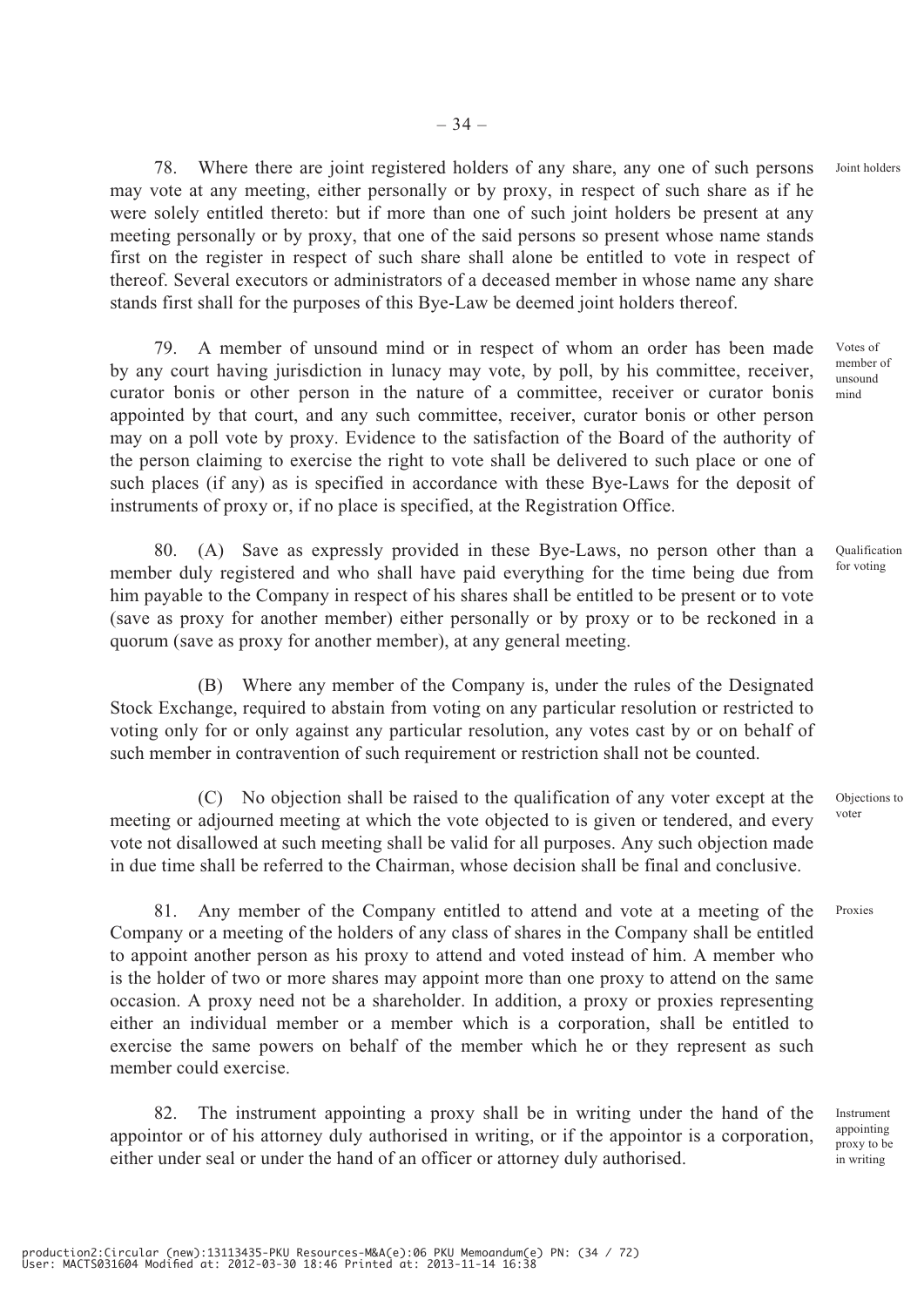83. The instrument appointing a proxy and the power of attorney or other authority, if any, under which it is signed or a notarially certified copy of that power or authority shall be deposited at such place or one of such places (if any) as is specified in the notice of meeting or in the instrument of proxy issued by the Company (or, if no place is specified, at the Registration Office) not less than forty-eight hours before the time for holding the meeting or adjourned meeting (as the case may be) at which the person named in such instrument proposes to vote, and in default the instrument of proxy shall not be treated as valid. No instrument appointing a proxy shall be valid after the expiration of twelve months from the date of its execution, except at an adjourned meeting or an adjourned meeting in a case where the meeting was originally held within twelve months from such date. Delivery of an instrument appointing a proxy shall not preclude a member from attending and voting in person at the meeting and, in such event, the instrument appointing a proxy shall be deemed to be revoked.

84. Every instrument of proxy, whether for a specified meeting or otherwise, shall be in such form as the Board may from time to time approve.

85. The instrument appointing a proxy to vote at a general meeting shall: (i) be deemed to confer authority upon the proxy to vote on any resolution (or amendment thereto) put to the meeting for which it is given as the proxy thinks fit. Provided that any form issued to a member for use by him for appointing a proxy to attend and vote at a special general meeting or at an annual general meeting at which any business is to be transacted shall be such as to enable the member, according to his intentions, to instruct the proxy to vote in favour of or against (or, in default of instructions, to exercise his discretion in respect of) each resolution dealing with any such business; and (ii) unless the contrary is stated therein, be valid as well for any adjournment of the meeting as for the meeting to which it relates.

86. A vote given in accordance with the terms of an instrument of proxy or power of attorney or by the duly authorised representative of a corporation shall be valid notwithstanding the previous death or insanity of the principal or revocation of the proxy or power of attorney or other authority under which the proxy was executed or the transfer of the share in respect of which the proxy is given, provided that no intimation in writing of such death, insanity, revocation or transfer as aforesaid shall have been received by the Company at its Registration Office, or at such other place as is referred to in Bye-Law 83, at least two hours before the commencement of the meeting or adjourned meeting at which the proxy is used.

87. (A) Any corporation which is a member of the Company may, by resolution of its directors or other governing body or by power of attorney, authorise such person as it thinks fit to act as its representative at any meeting of the Company or of any class of members of the Company, and the person so authorised shall be entitled to exercise the same powers on behalf of the corporation which he represents as that corporation could exercise if it were an individual member of the Company. References in these Bye-Laws to a member present in person at a meeting shall, unless the context otherwise requires, include a corporation which is a member represented at the meeting by such duly authorised representative or by one or more proxies. Nothing contained in this Bye-Law shall prevent a corporation which is a member of the Company form appointing one or more proxies to represent pursuant to Bye-Law 81.

production2:Circular (new):13113435-PKU Resources-M&A(e):06 PKU Memoandum(e) PN: (35 / 72) User: MACTS031604 Modified at: 2012-03-30 18:46 Printed at: 2013-11-14 16:38

Appointment of proxy must be deposited

Form of proxy

Authority under instrument appointing proxy

When vote by proxy valid though authority revoked

Corporation acting by representatives at meetings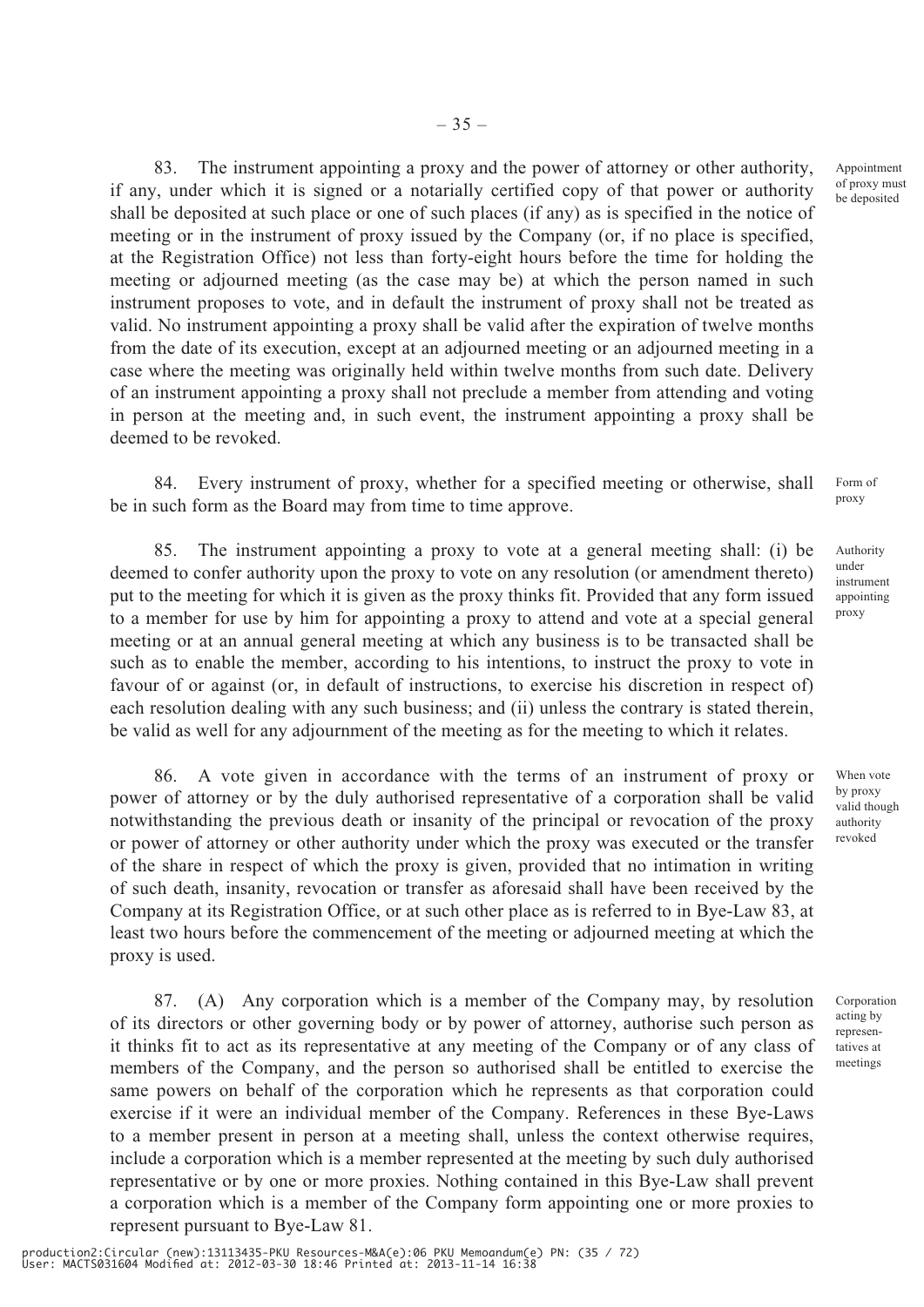(B) If a Clearing House or its nominees is a member of the Company, it may authorise such person or persons as it thinks fit to act as its representative or representatives or proxy or proxies, to the extend permitted by the Companies Act, at any meeting of the Company or at any meeting of any class of members of the Company provided that, if more than one person is so authorised, the authorisation shall specify the number and class of shares in respect of which each such person is so authorised. The person so authorised shall be deemed to have been duly authorised without the need of producing any documents of title, notarised authorisation and/or further evidence for substantiating the facts that it is duly authorised and shall be entitled to exercise the same rights and powers on behalf of the clearing house (or its nominees) which he represents in respect of the number and class or shares specified in the relevant authorisation including the right to vote individually by poll as that clearing house (or its nominees) could exercise if it were an individual shareholder.

#### **REGISTERED OFFICE**

88. The Registered Office of the Company shall be at such place in Bermuda as the Board shall from time to time appoint. Registered office

#### **BOARD OF DIRECTORS**

89. The number of Directors shall not be less than two. The Board shall cause to be kept a register of the Directors and Secretaries.

90. The Company in general meeting may by ordinary resolution elect a person or persons qualified to be Directors to act as Directors in the alternative to any of the Directors of the Company or may authorise the Board to appoint such alternate Directors. Any alternate Director may be removed by the Company in general meeting by ordinary resolution and, if appointed by the Board, may be removed by the Board and, subject thereto, the office of alternate Director shall continue until the next annual election of Directors in accordance with Bye-Law 99 or, if earlier, the date on which the relevant Director ceases to be a Director. An alternate Director may also be a Director in his own right and may act as alternate to more than one Director.

91. (A) An alternate Director shall (except when absent from the territory in which the Head Office is for the time being situate) be entitled to receive notices of meetings of the Board and shall be entitled to attend and vote as a Director at any such meeting at which the Director appointing him is not personally present and generally at such meeting to perform all the functions of his appointor as a Director and for the purposes of the proceedings at such meeting the provisions of these presents shall apply as if he (instead of his appointor) were a Director. If he shall be himself a Director or shall attend any such meeting as an alternate for more than one Director his voting rights shall be cumulative. If his appointor is for the time being absent from the territory in which the Head Office is for the time being situate or otherwise not available or unable to act, his signature to any resolution in writing of the Directors shall be as effective as the signature of his appointor. To such extent as the Board may from time to time determine in relation to any committee of the Board, the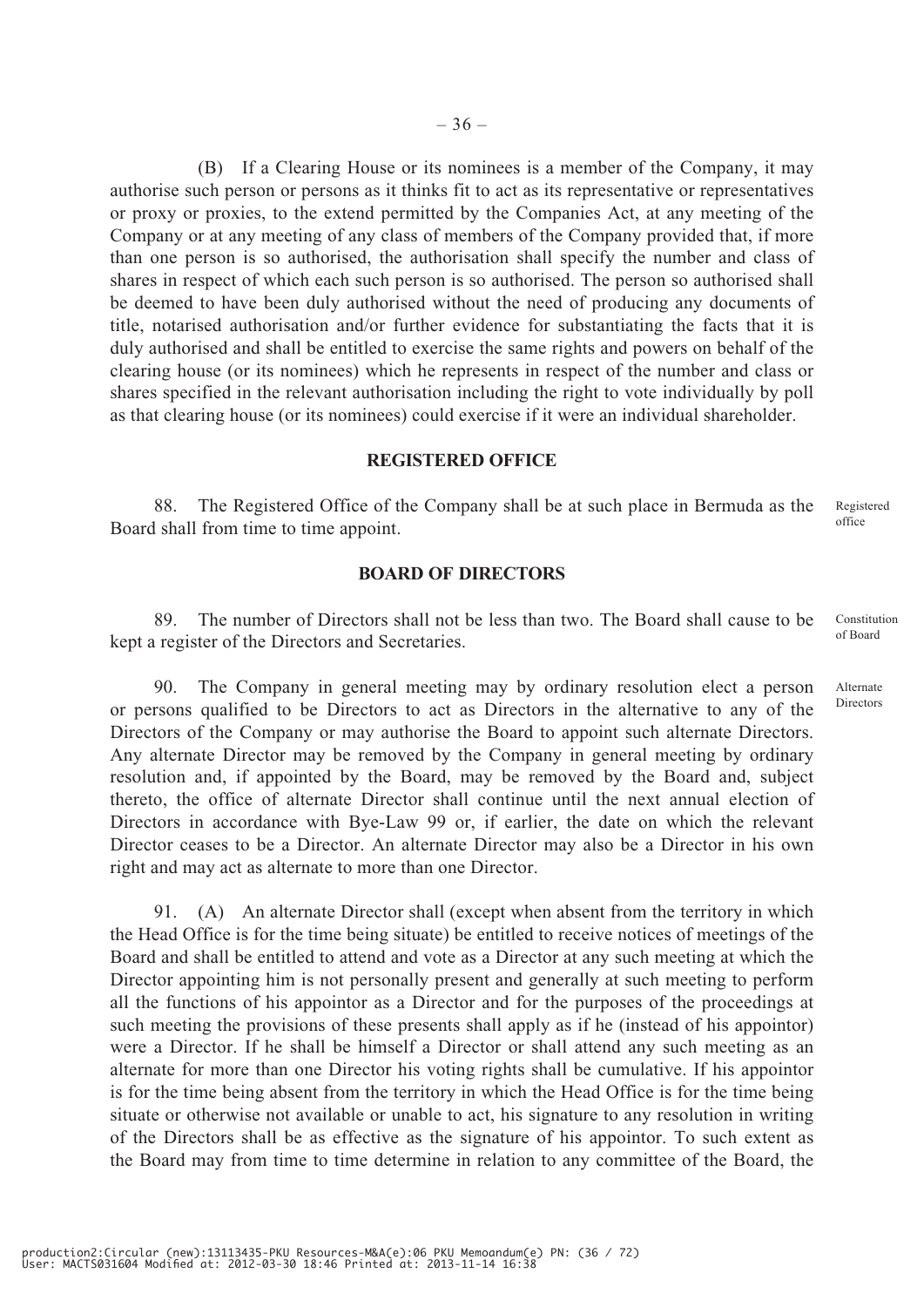foregoing provisions of this paragraph shall also apply mutatis mutandis to any meeting of any such committee of which his appointor is a member. An alternate Director shall not, save as aforesaid, have power to act as a Director nor shall he be deemed to be a Director for the purposes of these Bye-Laws.

(B) An alternate Director shall be entitled to contract and be interested in and benefit from contracts or arrangements or transactions and to be repaid expenses and to be indemnified to the same extent mutatis mutandis as if he were a Director, but he shall not be entitled to receive from the Company in respect of his appointment as alternate Director any remuneration except only such part (if any) of the remuneration otherwise payable to his appointor as such appointor may by notice in writing to the Company from time to time direct.

92. A Director shall be required to hold at least one share of the Company by way of qualification.

93. The Directors shall be entitled to receive by way of remuneration for their services as Directors such sum as shall from time to time be determined by the Company in general meeting, such sum (unless otherwise directed by the resolution by which it is voted) to be divided amongst the Directors in such proportions and in such manner as the Board may agree, or failing agreement, equally, except that in such event any Director holding office for less than the whole of the relevant period in respect of which the remuneration is paid shall only rank in such division in proportion to the time during such period for which he has held office. The foregoing provisions shall not apply to a Director who holds any salaried employment or office in the Company except in the case of sums paid in respect of Directors fees.

94. The Directors shall also be entitled to be repaid all travelling, hotel and other expenses reasonably incurred by them respectively in or about the performance of their duties as directors, including their expenses of travelling to and from board meetings, committee meetings or general meetings or otherwise incurred whilst engaged in the business of the Company or in the discharge of their duties as Directors.

95. The Board may grant special remuneration to any Director who, being called upon, shall perform any special or extra services to or at the request of the Company. Such special remuneration may be made payable to such Director in addition to or in substitution for his ordinary remuneration as a Director, and may be made payable by way of salary, commission or participation in profits or otherwise as may be arranged.

96. (A) Notwithstanding Bye-Laws 93, 94 and 95, the remuneration of a Managing Director, Joint Managing Director, Deputy Managing Director or other Executive Director or a Director appointed to any other office in the management of the Company may from time to time be fixed by the Board and may be by way of salary, commission, or participation in profits or otherwise or by all or any of those modes and with such other benefits (including pension and/or gratuity and/or other benefits on retirement) and allowances as the Board may from time to time decide. Such remuneration shall be in addition to his remuneration as a Director.

Qualification shares for Directors

Directors' remuneration

Special remuner-

Remuneration of Managing Directors, etc.

ation

Directors' expenses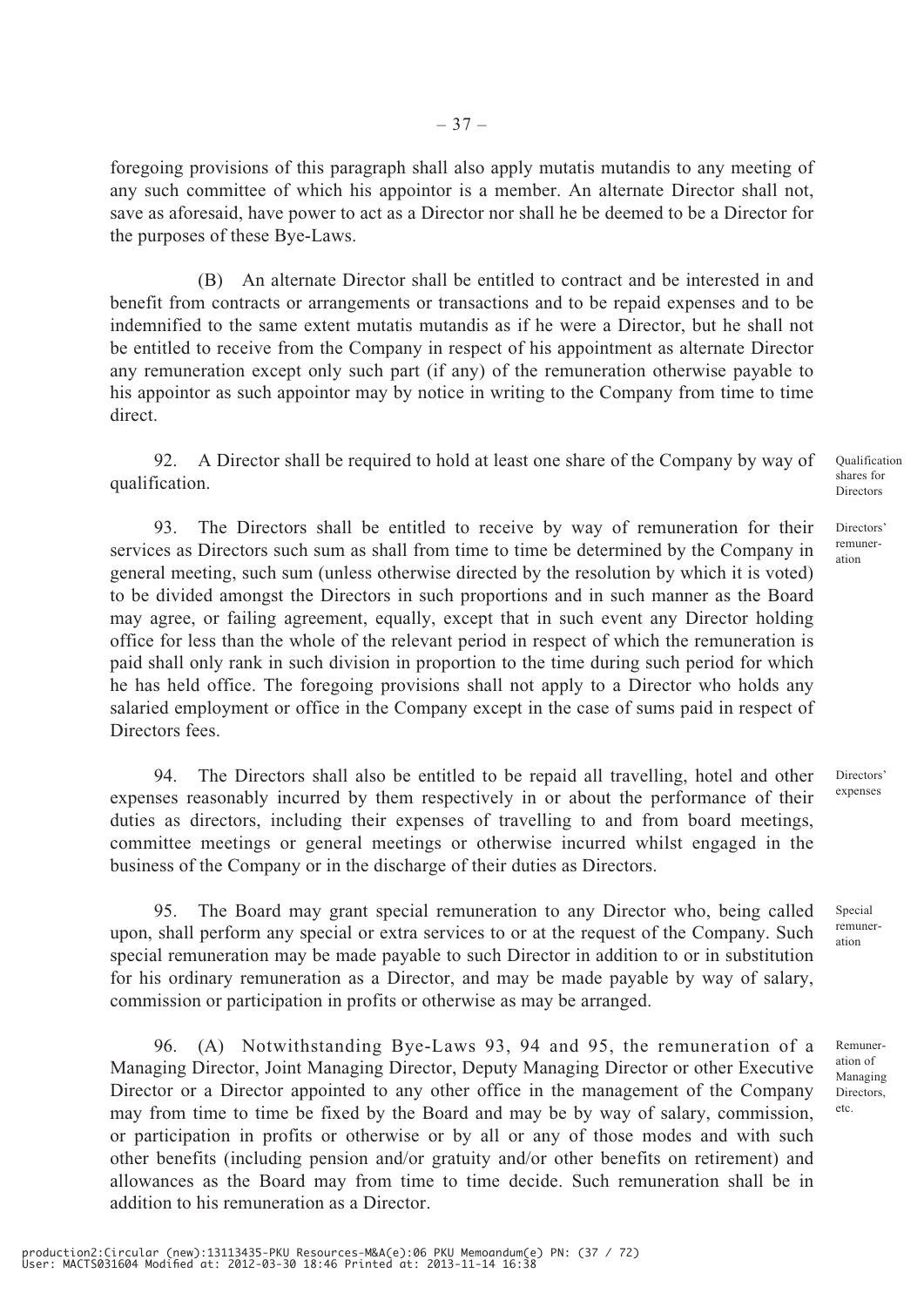(B) Payments to any director or past director of the Company of any sum by way of compensation for loss of office or as consideration for or in connection with his retirement from office (not being a payment to which the director is contractually entitled) must be approved by the Company in general meeting.

- 97. (A) A Director shall vacate his office:-
- (i) if he becomes bankrupt or has a receiving order made against him or suspends payment or compounds with his creditors generally;
- (ii) if he becomes a lunatic or of unsound mind;
- (iii) if he absents himself from the meetings of the Board during a continuous period of six months, without special leave of absence from the Board, and his alternate Director (if any) shall not during such period have attended in his stead, and the Board passes a resolution that he has by reason of such absence vacated his office;
- (iv) if he becomes prohibited by law from acting as a Director;
- (v) if by notice in writing delivered to the Company at its Registered Office or at the Head Office he resigns his office;
- (vi) if he shall be removed from office by a Ordinary Resolution of the Company under Bye-Law 104;
- (vii) if he shall be removed from office by notice in writing served upon him signed by 75 per cent. or more of his co-Directors.

(B) No director shall be required to vacate office or be ineligible for reelection or re-appointment as a Director, and no person shall be ineligible for appointment as a Director by reason only of his having attained any particular age.

98. (A) A Director may hold any other office or place of profit with the Company (except that of Auditor) in conjunction with his office of Director for such period and upon such terms as the Board may determine, and may be paid such extra remuneration therefor (whether by way of salary, commission, participation in profits or otherwise) as the Board may determine, and such extra remuneration shall be in addition to any remuneration provided for, by or pursuant to any other Bye-Law.

(B) A Director may act by himself or his firm in a professional capacity for the Company (otherwise than as Auditor) and he or his firm shall be entitled to remuneration for professional services as if he were not a Director.

When office of Director to be

Payments for compensation for loss of office

vacated

Director' interests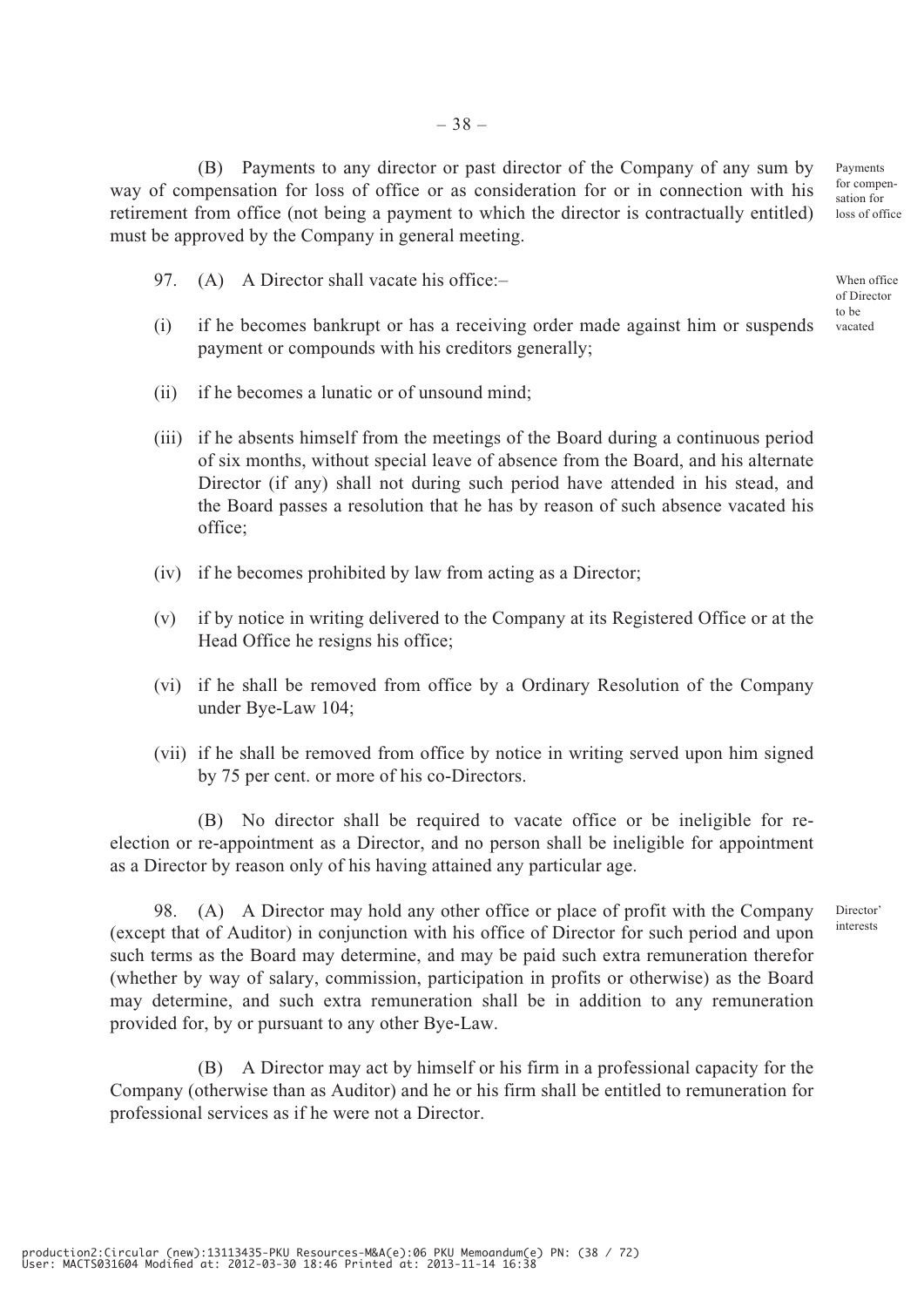(C) A Director of the Company may be or become a director or other officer of, or otherwise interested in, any company promoted by the Company or any other company in which the Company may be interested, and shall not be liable to account to the Company or the members for any remuneration, profit or other benefit received by him as a director or officer of or from his interest in such other company. The Board may also cause the voting power conferred by the shares in any other company held or owned by the Company to be exercised in such manner in all respects as it thinks fit, including the exercise thereof in favour of any resolution appointing the Directors or any of them to be directors or officers of such other company, or voting or providing for the payment of remuneration to the directors or officers of such other company.

(D) A Director shall not vote nor be counted in the quorum on any resolution of the Board concerning his own appointment as the holder of any office or place of profit with the Company or any other company in which the Company is interested (including the arrangement or variation of the terms thereof, or the termination thereof).

(E) Where arrangements are under consideration concerning the appointment (including the arrangement or variation of the terms thereof, or the termination thereof) of two or more Directors to offices or places of profit with the Company or any other company in which the Company is interested, a separate resolution may be put in relation to each Director and in such case each of the Directors concerned shall be entitled to vote (and be counted in the quorum) in respect of each resolution except that concerning his own appointment (or the arrangement or variation of the terms thereof, or the termination thereof) and except (in the case of an office or place of profit with any such other company as aforesaid) where the other company is a company in which the Director together with any of his associates own 5 per cent. or more.

(F) Subject to the Companies Act and to the next paragraph of this Bye-Law, no Director or proposed or intended Director shall be disqualified from his office by contracting with the Company, either with regard to his tenure of any office or place of profit or as vendor, purchaser or in any other manner whatever, nor shall any such contract or any other contract or arrangement in which any Director is in any way interested be liable to be avoided, nor shall any Director so contracting or being so interested be liable to account to the Company or the members for any remuneration, profit or other benefits realised by any such contract or arrangement by reason of such Director holding that office or the fiduciary relationship thereby established.

(G) A Director who to his knowledge is in any way, whether directly or indirectly, interested in a contract or arrangement or proposed contract or arrangement with the Company shall declare the nature of his interest at the meeting of the Board at which the question of entering into the contract or arrangement is first taken into consideration, if he knows his interest then exists, or in any other case at the first meeting of the Board after he knows that he is or has become so interested. For the purposes of this Bye-Law, a general notice to the Board by a Director to the effect that (a) he is a member of a specified company or firm and is to be regarded as interested in any contract or arrangement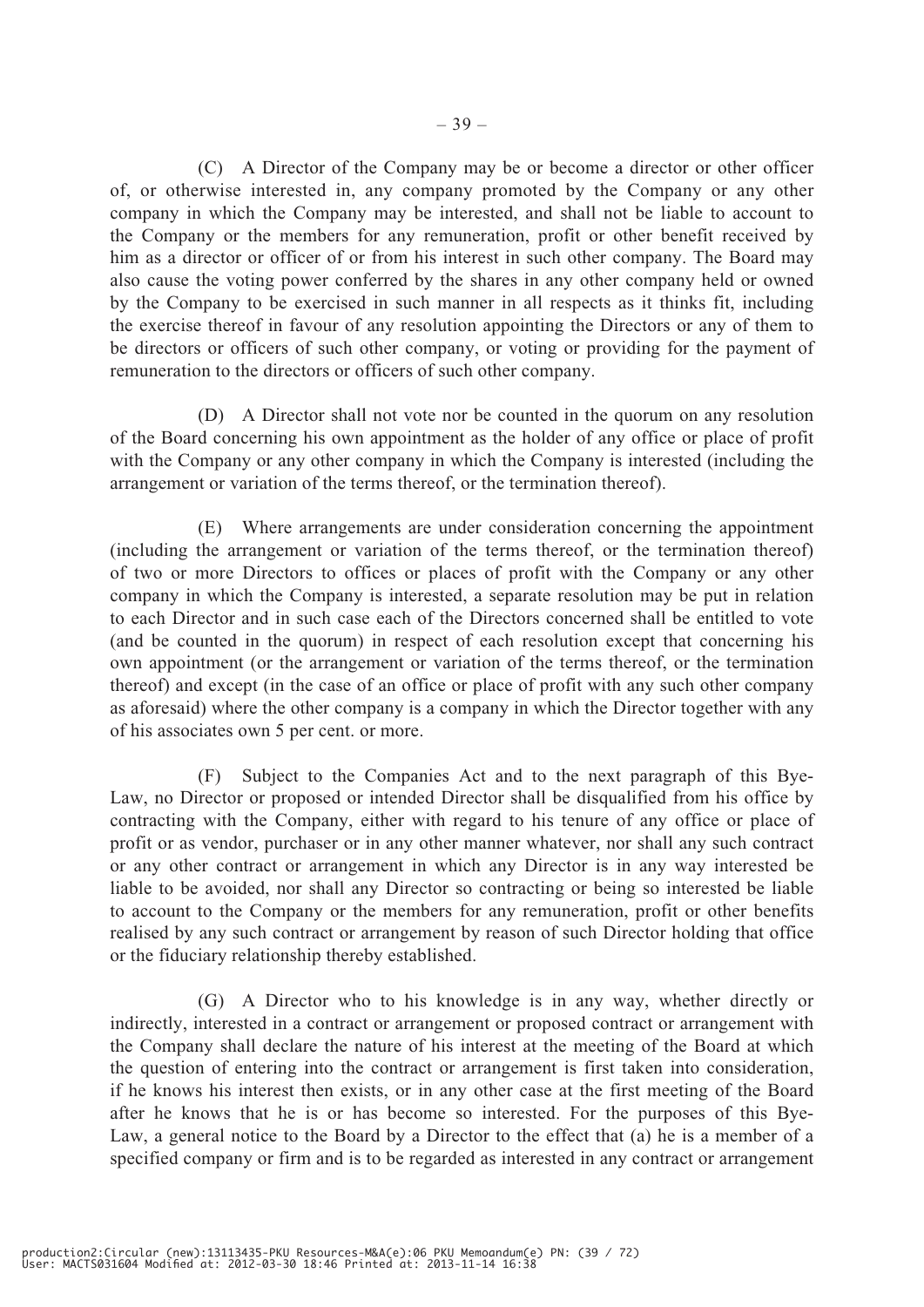which may after the date of the notice be made with that company or firm or (b) he is to be regarded as interested in any contract or arrangement which may after the date of the notice be made with a specified person who is connected with him, shall be deemed to be a sufficient declaration of interest under this Bye-Law in relation to any such contract or arrangement; provided that no such notice shall be effective unless either it is given at a meeting of the Board or the Director takes reasonable steps to secure that it is brought up and read at the next Board meeting after it is given.

(H) A Director shall not vote (nor shall he be counted in the quorum) on any resolution of the Board in respect of any contract or arrangement or any other proposal in which he or any of his associates, is to his knowledge, materially interested, and if he do so his vote shall not be counted (nor shall he be counted in the quorum for that resolution), but this prohibition shall not apply to any of the following matters namely:

- (i) any contract or arrangement for the giving by the Company to such Director or his associate(s) any security or indemnity in respect of money lent by him or any of his associates or obligations incurred or undertaken by him or any of his associates at the request of or for the benefit of the Company or any of its subsidiaries;
- (ii) any contract or arrangement for the giving by the Company of any security or indemnity to a third party in respect of a debt or obligation of the Company or any of its subsidiaries for which the Director or his associate(s) has himself/ themselves assumed responsibility in whole or in part whether alone or jointly under a guarantee or indemnity or by the giving of security;
- (iii) any contract or arrangement concerning an offer of shares or debentures or other securities of or by the Company or any other company which the Company may promote or be interested in for subscription or purchase, where the Director or his associate(s) is/are or is/are to be interested as a participant in the underwriting or sub-underwriting of the offer;
- (iv) any contract or arrangement in which the Director or his associate(s) is/are interested in the same manner as other holders of shares or debentures or other securities of the Company or any of its subsidiaries by virtue only of his/their interest in shares or debentures or other securities of the Company;
- (v) any contract or arrangement concerning any other company in which the. Director or his associate(s) is/are interested only, whether directly or indirectly, as an officer or executive or a shareholder other than a company in which the Director and/or his associate(s) is/are beneficially interested in five (5) per cent. or more of the issued shares or of the voting rights of any class of shares of such company (or any third company through which his interest or that of any of his associates is derived); or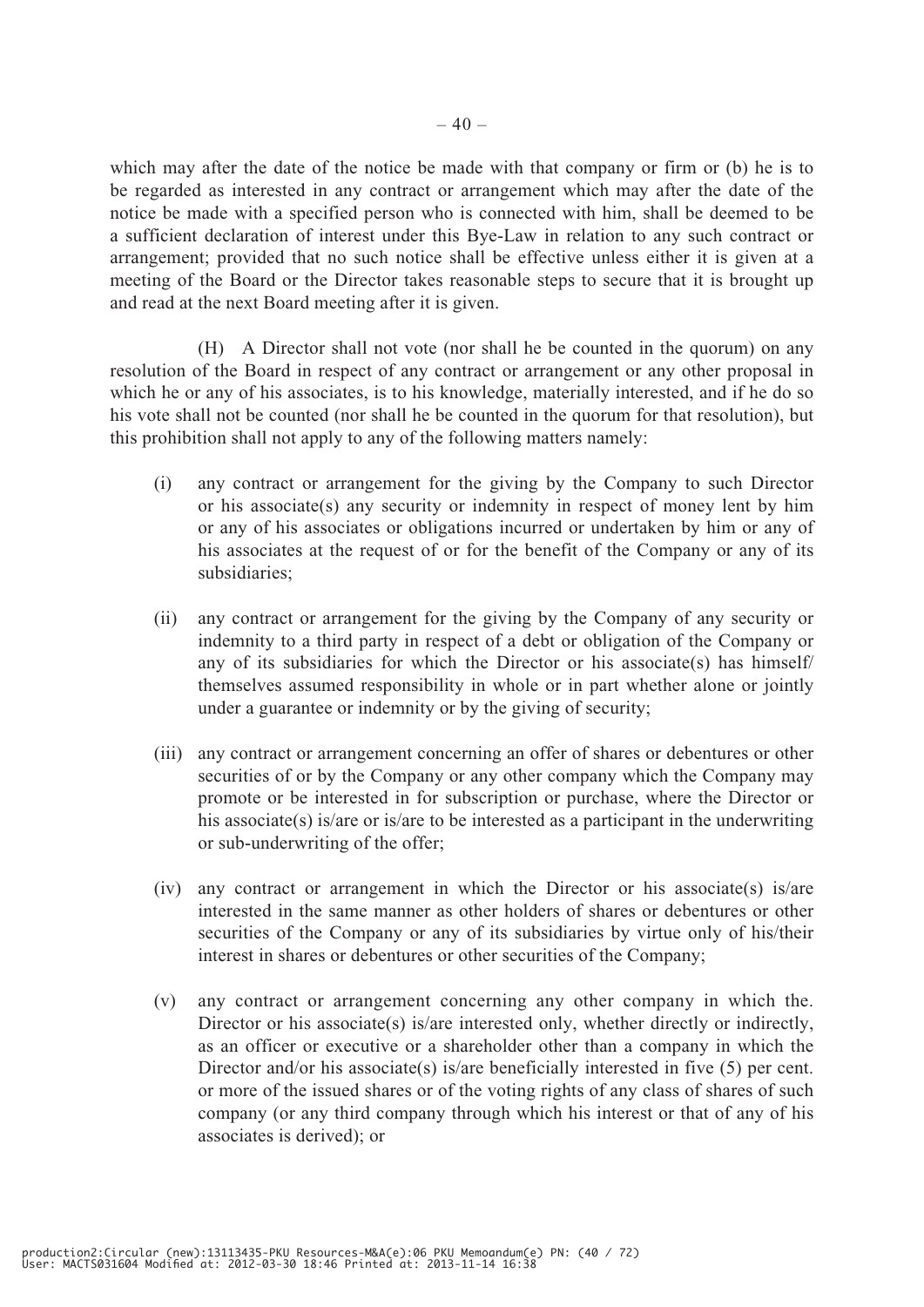- (vi) any proposal or arrangement concerning the benefit of employees of the Company or its subsidiaries including:
	- (a) the adoption, modification or operation of any employees' share scheme or any share incentive or share option scheme involving the issue or grant of options over shares or other securities by the Company under which the Director or his associate(s) may benefit; or
	- (b) the adoption, modification or operation of a pension fund or retirement, death or disability benefits scheme which relates to Directors, his associates, and employees of the Company or any of its subsidiaries and does not provide in respect of any-Director or his associate(s), as such any privilege or advantage not generally accorded to the class of persons to which such scheme or fund relates.

(I) A company shall be deemed to be a company in which a Director and/or his associate(s) owns five (5) per cent. or more if and so long as (but only if and so long as) he and/or his associates, (either directly or indirectly) are the holders of or beneficially interested in five (5) per cent. or more of any class of the equity share capital of such company or of the voting rights available to members of such company (or of any third company through which his/their interest or that of any of his associates is derived). For the purpose of this paragraph there shall be disregarded any shares held by a Director or his associate(s) as bare or custodian trustee and in which he or any of them has no beneficial interest, any shares comprised in a trust in which the interest of the Director or his associate(s) is/are in reversion or remainder if and so long as some other person is entitled to receive the income thereof, and any shares comprised in an authorised unit trust scheme in which the Director or his associate(s) is/are interested only as a unit holder and any shares which carry no voting right at general meetings and very restrictive dividend and return of capital right.

(J) Where a company in which a Director and/or his associate(s) holds five (5) per cent. or more is/are materially interested in a transaction, then that Director and/or his associate(s) shall also be deemed materially interested in such transaction.

(K) If any question shall arise at any meeting of the Board as to the materiality of the interest of a Director (other than the chairman of the meeting) or his associate(s) or as to the entitlement of any Director (other than such chairman) to vote and such question is not resolved by his voluntarily agreeing to abstain from voting, such question shall be referred to the chairman of the meeting and his ruling in relation to such other Director shall be final and conclusive except in a case where the nature or extent of the interest of the Director and/ or his associate(s) concerned as known to such Director has not been fairly disclosed to the Board. If any question as aforesaid shall arise in respect of the chairman of the meeting such question shall be decided by a resolution of the Board (for which purpose such chairman shall not vote thereon) and such resolution shall be final and conclusive except in a case where the nature or extent of the interest of such chairman as known to such chairman has not been fairly disclosed to the Board."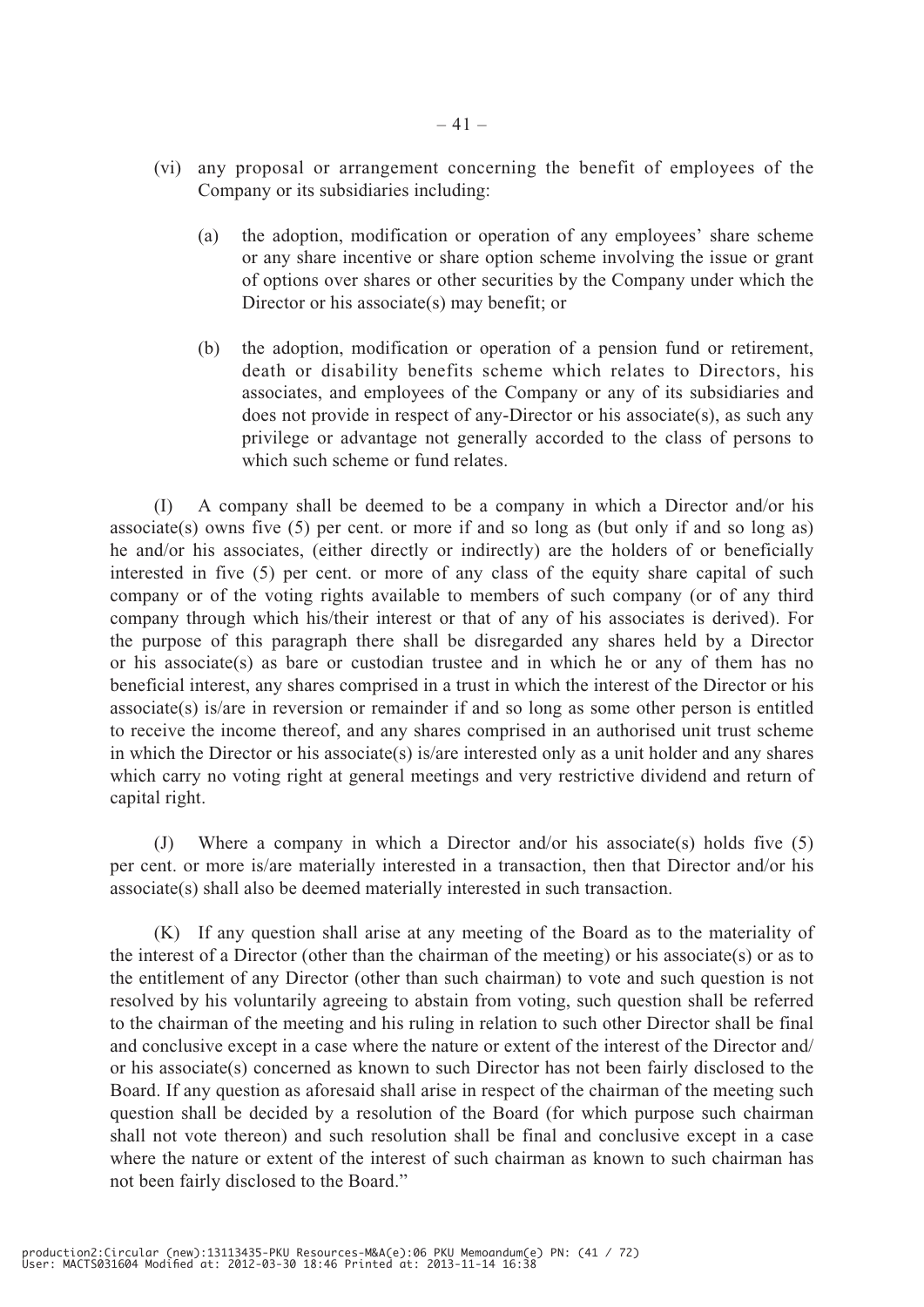(L) The Company may by Ordinary Resolution ratify any transaction not duly authorized by reason of a contravention of this Bye-Law provided that no Director who is materially interested in such transaction together with any of his associates, shall vote upon such ordinary resolution in respect of any shares in the Company in which they are **interested** 

## **APPOINTMENT AND RETIREMENT OF DIRECTORS**

99. (A) Subject to the provisions of any Statute and notwithstanding any other provision in the Bye-laws, at each annual general meeting, one-third of the Directors for the time being (or, if their number is not a multiple of three (3), the number nearest to but not less than one-third) shall retire from office by rotation provided that every Director (including those appointed for a specific term) shall be subject to retirement at least once every three years. The Directors to retire in every year shall be those who have been longest in office since their last election but as between persons who became Directors on the same day shall (unless they otherwise agree between themselves) be determeined by lot.

(B) A retiring Director shall be eligible for re-election and shall retain office until the close of the meeting at which he retires. The Company at any general meeting at which any Directors retire may fill the vacated office by electing a like member of persons to be Directors.

100. If at any general meeting at which an election of Directors ought to take place, the places of the retiring Directors are not filled, the retiring Directors or such of them as have not had their places filled shall be deemed to have been re-elected and shall, if willing, continue in office until the next annual general meeting and so on from year to year until their places are filled, unless:–

- (i) it shall be determined at such meeting to reduce the number of Directors; or
- (ii) it is expressly resolved at such meeting not to fill up such vacated offices; or
- (iii) in any such case the resolution for re-election of a Director is put to the Meeting and lost; or
- (iv) such Director has given notice in writing to the Company that he is not willing to be re-elected.

101. The Company in general meeting shall from time to time fix and may from time to time by Ordinary Resolution, increase or reduce the maximum and minimum number of Directors but so that the number of Directors shall never be less than two.

Power of general meeting to increase or reduce number of Directors

Retirement of Directors

Retiring Directors to remain in office until successors appointed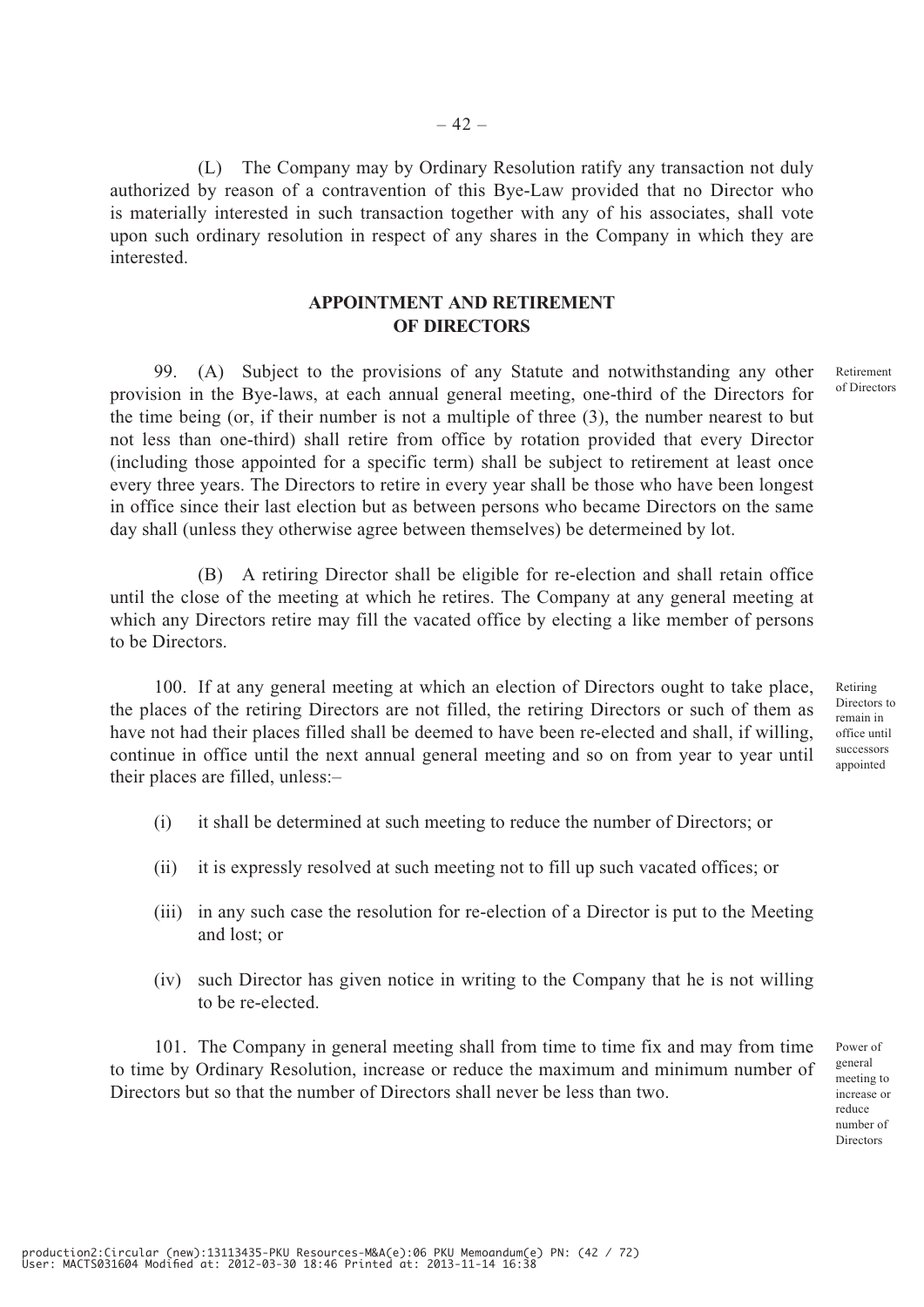102. (A) The Company may from time to time in general meeting by Ordinary Resolution elect any person to be a Director either to fill a casual vacancy or as an addition to the Board. Any Director so appointed shall hold office only until the next following annual general meeting of the Company and shall then be eligible for re-election at the meeting but shall not be taken into account in determining the Directors who are to retire by rotation at such meeting.

– 43 –

(B) The Board shall have power from time to time and at any time to appoint any person as a Director either to fill a casual vacancy or as an addition to the Board but so that the number of directors so appointed shall not exceed the maximum number determined from time to time by the members in general meeting. Any Director so appointed shall hold office only until the next following general meeting of the Company (in the case of filling a casual vacancy) or until the next following annual general meeting of the Company (in the case of an addition to their member) and shall then be eligible for re-election at the meeting (in the case of an addition to their member).

103. No person, other than a retiring Director at the meeting shall, unless recommended by the Directors for election, be eligible for election as a Director at any general meeting, unless a notice in writing signed by a member (other than the person to be proposed) duly qualified to attend and vote at the meeting for which such notice is given of his intention to propose such person for election and also a notice in writing signed by the person to be proposed of his willingness to be elected shall have been lodged at the Head Office or at the Registration Office provided that the minimum length of the period, during which such notice(s) in writing are given, shall be at least seven days and that the period for lodgment of such notice(s) in writing shall commence no earlier than the day after the dispatch of the notice of the general meeting appointed for such election and end no later than seven days prior to the date of such general meeting.

104. The Company may by Ordinary Resolution remove any Director (including a Managing Director or other Executive Director) before the expiration of his period of office notwithstanding anything in these Bye-Laws or in any agreement between the Company and such Director (but without prejudice to any claim which such Director may have for damages for any breach of any contract between him and the Company) and may elect another person in his stead. Any person so elected shall hold office only until the next following annual general meeting of the Company and shall then be eligible for re-election, but shall not be taken into account in determining the Directors who are to retire by rotation at such meeting.

Notice to be given which person proposed for election

Appointment of Directors

Power to remove Director by special resolution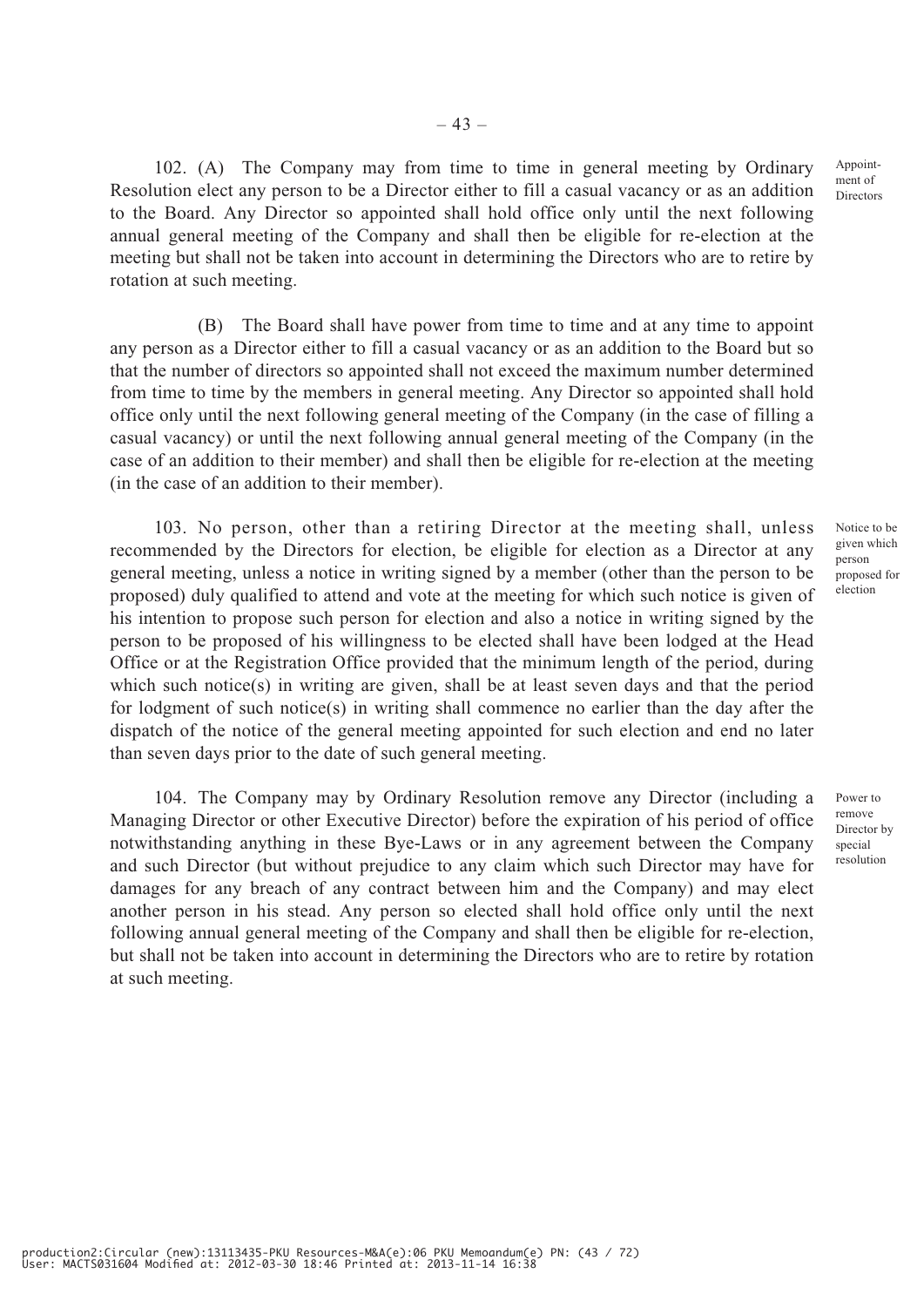#### **BORROWING POWERS**

105. The Board may from time to time at its discretion exercise all the powers of the Company to raise or borrow or to secure the payment of any sum or sums of money for the purposes of the Company and to mortgage or charge its undertaking, property and uncalled capital or any part thereof.

106. The Board may raise or secure the payment or repayment of such sum or sums in such manner and upon such terms and conditions in all respects as it thinks fit and in particular by the issue of debentures, debenture stock, bonds or other securities of the Company, whether outright or as collateral security for any debt, liability or obligation of the Company or of any third party.

107. Debentures, debenture stock, bonds and other securities may be made assignable free from any equities between the Company and the person to whom the same may be issued.

108. Any debentures, debenture stock, bonds or other securities may be issued at a discount (other than shares), premium or otherwise and with any special privileges as to redemption, surrender, drawings, allotment of shares, attending and voting at general meetings of the Company, appointment of Directors and otherwise.

109. (A) The Board shall cause a proper register to be kept of all mortgages and charges specifically affecting the property of the Company and shall duly comply with such provisions of the Companies Act with regard to the registration of mortgages and charges as may be specified or required.

(B) If the Company issues a series of debentures or debenture stock not transferrable by delivery, the Board shall cause a proper register to be kept of the holders of such debentures.

110. Where any uncalled capital of the Company is charged, all persons taking any subsequent charge thereon shall take the same subject to such prior charge, and shall not be entitled, by notice to the members or otherwise, to obtain priority over such prior charge.

#### **MANAGING DIRECTORS, ETC.**

111. The Board may from time to time appoint any one or more of its body to the office of Managing Director, Joint Managing Director, Deputy Managing Director or other Executive Director and/or such other office in the management of the business of the Company as it may decide for such period and upon such terms as it thinks fit and upon such terms as to remuneration as it may decide in accordance with Bye-Law 96.

Power to borrow

Conditions on which money may be borrowed

Assignment

Special privileges

Register of charges to be kept

Register of debentures or debenture stock

Mortgage of uncalled capital

Powers to appoint Managing Directors, etc.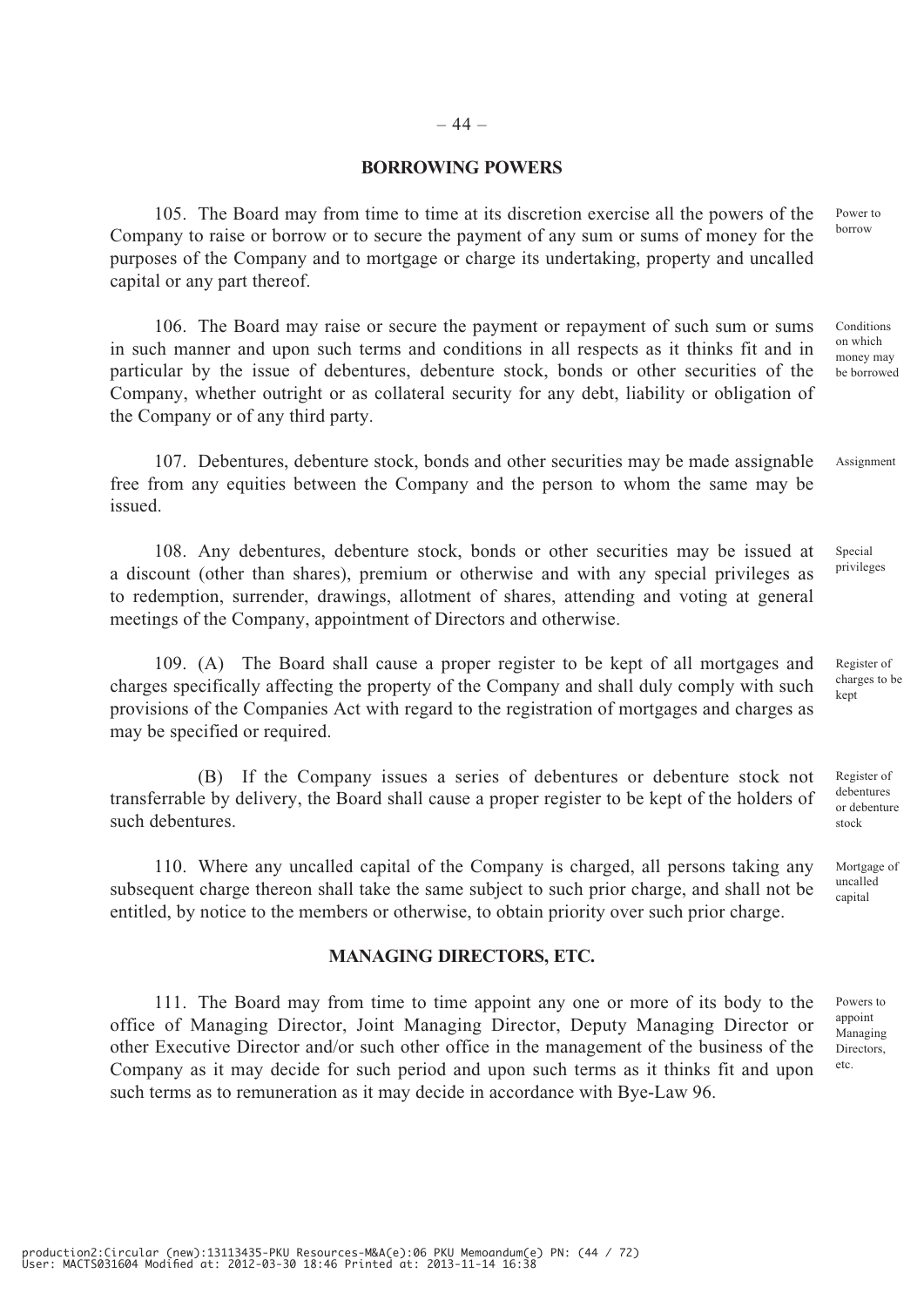112. Every Director appointed to an office under Bye-Law 111 hereof shall, but without prejudice to any claim for damages for breach of any contract of service between himself and the Company, be liable to be dismissed or removed therefrom by the Board.

113. A Director appointed to an office under Bye-Law 111 shall be subject to the same provisions as to rotation except the Managing Director, resignation and removal as the other Directors of the Company, and he shall ipso facto and immediately cease to hold such office if he shall cease to hold the office of Director for any cause.

114. The Board may from time to time entrust to and confer upon a Managing Director, Joint Managing Director, Deputy Managing Director or Executive Director all or any of the powers of the Board that it may think fit Provided that the exercise of all powers by such Director shall be subject to such regulations and restrictions as the Board may from time to time make and impose, and the said powers may at any time be withdrawn, revoked or varied, but no person dealing in good faith and without notice of such withdrawal, revocation or variation shall be affected thereby.

#### **MANAGEMENT**

115. (A) The management of the business of the Company shall be vested in the Board which, in addition to the powers and authorities expressly conferred upon it by these Bye-Laws, may exercise all such powers and do all such acts and things as may be exercised or done or approved by the Company and are not hereby or by the Statutes expressly directed or required to be exercised or done by the Company in general meeting, but subject nevertheless to the provisions of the Statutes and of these Bye-Laws and to any regulations from time to time made by the Company in general meeting not being inconsistent with such provisions of these Bye-Laws, provided that no regulation so made shall invalidate any prior act of the Board which would have been valid if such regulation had not been made.

(B) Without prejudice to the general powers conferred by these Bye-Laws, it is hereby expressly declared that the Board shall have the following powers:-

- (i) to give to any person the right or option of requiring at a future date that an allotment shall be made to him of any share at par or at such premium as may be agreed; and
- (ii) to give to any Directors, officers or servants of the Company an interest in any particular business or transaction or participation in the profits thereof or in the general profits of the Company either in addition to or in substitution for a salary or other remuneration.

Removal of Managing **Director** etc.

Cessation of appointment

Powers may be delegated

General powers of Company vested in Board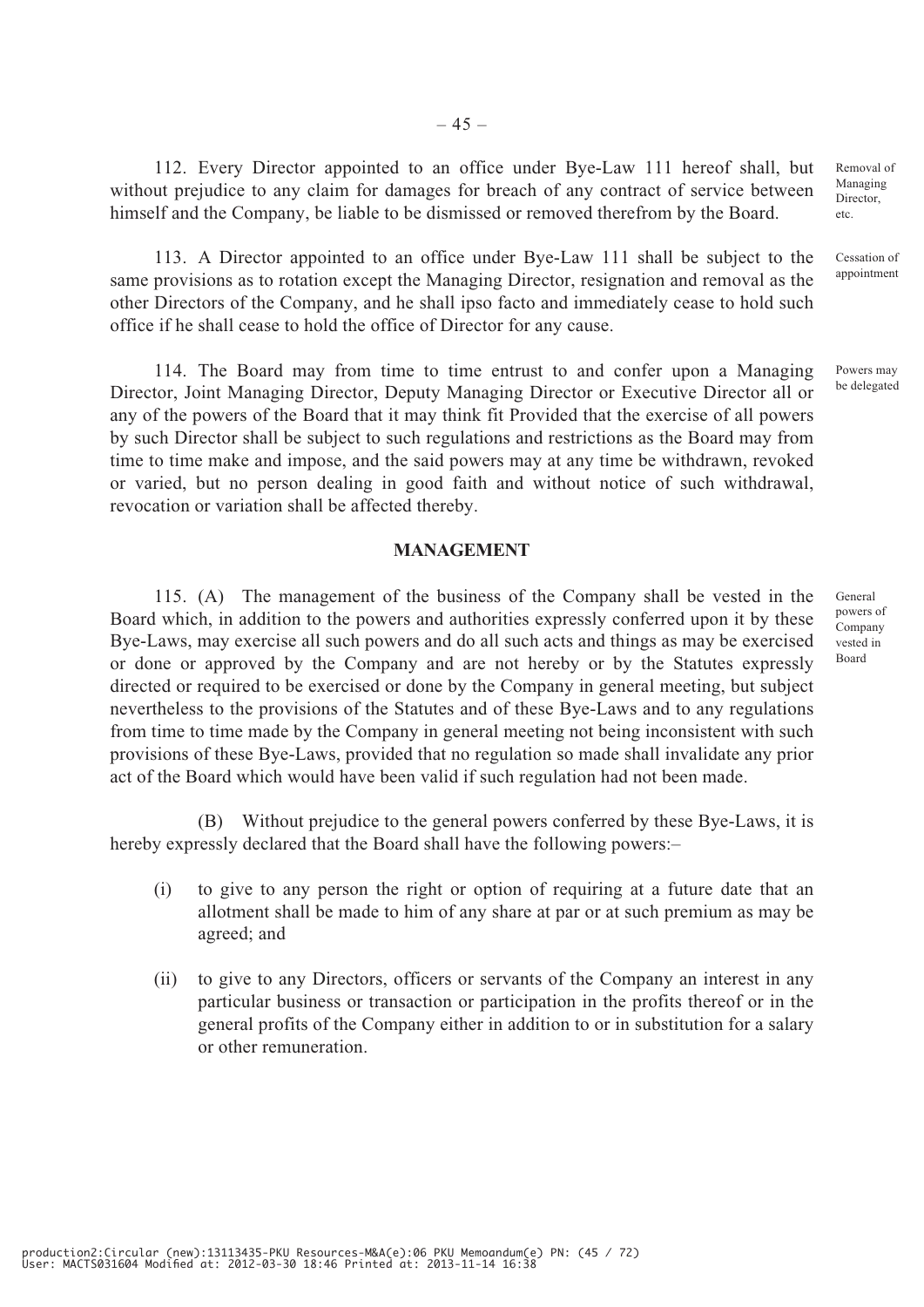#### – 46 –

#### **MANAGERS**

116. The Board may from time to time appoint a general manager, manager or managers of the business of the Company and may fix his or their remuneration either by way of salary or commission or by conferring the right to participation in the profits of the Company or by a combination of two or more of these modes and pay the working expenses of any of the staff of the general manager, manager or managers who may be employed by him or them upon the business of the Company.

117. The appointment of such general manager, manager or managers may be for such period as the Board may decide and the Board may confer upon him or them all or any of the powers of the Board and such title or titles as it may think fit.

118. The Board may enter into such agreement or agreements with any such general manager, manager or managers upon such terms and conditions in all respects as the Board may in its absolute discretion think fit, including a power for such general manager, manager or managers to appoint an assistant manager or managers or other employees whatsoever under them for the purpose of carrying on the business of the Company.

#### **CHAIRMAN AND OTHER OFFICERS**

119. The Board shall as soon as practicable following each annual general meeting elect one of its body to the office of President of the Company and another to be the Vice-President of the Company, and may from time to time elect or otherwise appoint a Director to be Chairman or Deputy Chairman and determine the period for which each of them is to hold office. The Chairman or, in his absence, the Deputy Chairman shall preside at meetings of the Board, but if no such Chairman or Deputy Chairman be elected or appointed, or if at any meeting the Chairman or Deputy Chairman is not present within five minutes after the time appointed for holding the same, the Directors present shall choose one of their number to be Chairman of such meeting. All the provisions of Bye-Laws 112, 113 and 114 shall mutatis mutandis apply to any Directors elected or otherwise appointed to any office in accordance with the provisions of this Bye-Law.

#### **PROCEEDINGS OF THE DIRECTORS**

120. The Board may meet together for the despatch of business, adjourn and otherwise regulate their meetings and proceedings as it thinks fit and may determine the quorum necessary for the transaction of business. Unless otherwise determined two Directors shall be a quorum. For the purpose of this Bye-Law an alternate Director shall be counted in a quorum but, notwithstanding that an alternate Director is also a Director or is an alternate for more than one Director, he shall for quorum purposes count as only one Director. Any Director may participate in a meeting of the Board or of any such Committee of the Board by means of a conference telephone or similar communications equipment by means of which all persons participating in the meeting are capable of hearing each other.

Appointment and remuneration of manager

Tenure of office and powers

Terms and conditions of appointment

Chairman

Meeting of the Board, quorum, etc.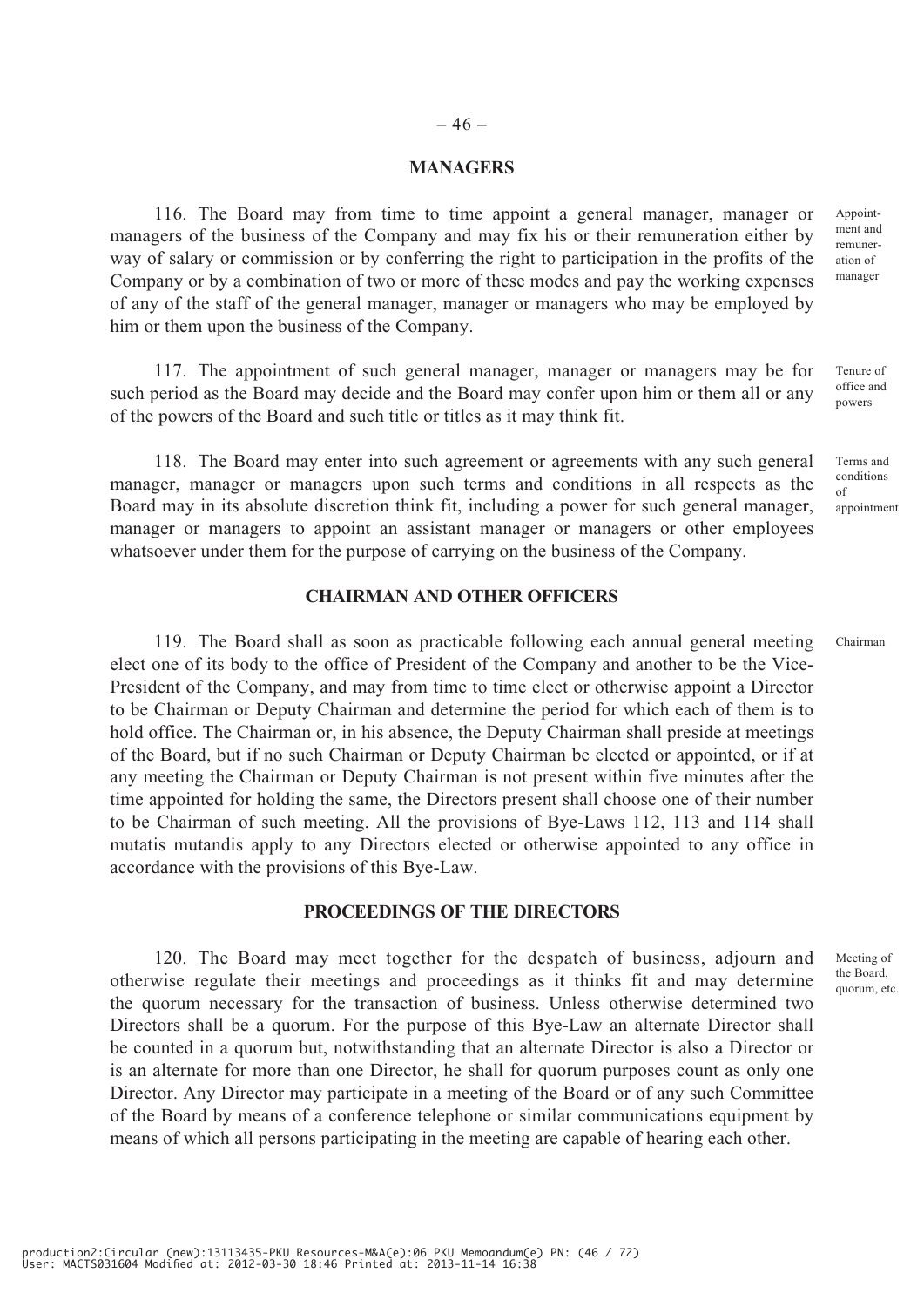121. A Director may, and on the request of a Director the Secretary shall, at any time summon a meeting of the Board which may be held in any part of the world provided that no such meeting shall be summoned to be held outside the territory in which the Head Office is for the time being situate without the prior approval of the Directors. Notice thereof shall be given to each Director and alternate Director either in writing or by telephone or by telex or telegram at the address from time to time notified to the Company by such Director or in such other manner as the Board may from time to time determine. A Director absent or intended to be absent from the territory in which the Head Office is for the time being situate may request the Board that notices of Board meetings shall during his absence be sent in writing to him at his last known address or any other address given by him to the Company for this purpose, but such notices need not be given any earlier than notices given to Directors not so absent and in the absence of any such request it shall not be necessary to give notice of a Board meeting to any Director who is for the time being absent from such territory. A Director may waive notice of any meeting either prospectively or retrospectively.

122. Questions arising at any meeting of the Board shall be decided by a majority of votes, and in case of an equality of votes the Chairman shall have a second or casting vote.

123. A meeting of the Board for the time being at which a quorum is present shall be competent to exercise all or any of the authorities, powers and discretions by or under these Bye-Laws for the time being vested in or exercisable by the Board generally.

124. The Board may delegate any of its powers to committees consisting of such member or members of its body and such other persons as the Board thinks fit, and it may from time to time revoke such delegation or revoke the appointment of and discharge any such committees either wholly or in part, and either as to persons or purposes, but every committee so formed shall in the exercise of the powers so delegated conform to any regulations that may from time to time be imposed upon it by the Board.

125. All acts done by any such committee in conformity with such regulations and in fulfilment of the purposes for which it is appointed, but not otherwise, shall have the like force and effect as if done by the Board, and the Board shall have power, with the consent of the Company in general meeting, to remunerate the members of any special committee, and charge such remuneration to the current expenses of the Company.

126. The meetings and proceedings of any such committee consisting of two or more members shall be governed by the provisions herein contained for regulating the meetings and proceedings of the Board so far as the same are applicable thereto and are not replaced by any regulations imposed by the Board pursuant to Bye-Law 124.

127. All acts bona fide done by any meeting of the Board or by any such committee or by any person acting as a Director shall, notwithstanding that it shall be afterwards discovered that there was some defect in the appointment of such Director or persons acting as aforesaid or that they or any of them were disqualified, be as valid as if every such person had been duly appointed and was qualified to be a director or member of such committee.

Convening of Board meeting

How questions to be decided

Powers of meeting

Power to appoint committee and to delegate

Act of committee to be of same effect as acts of Board

Proceedings of committee

When acts of Board or committee to be valid notwithstanding defects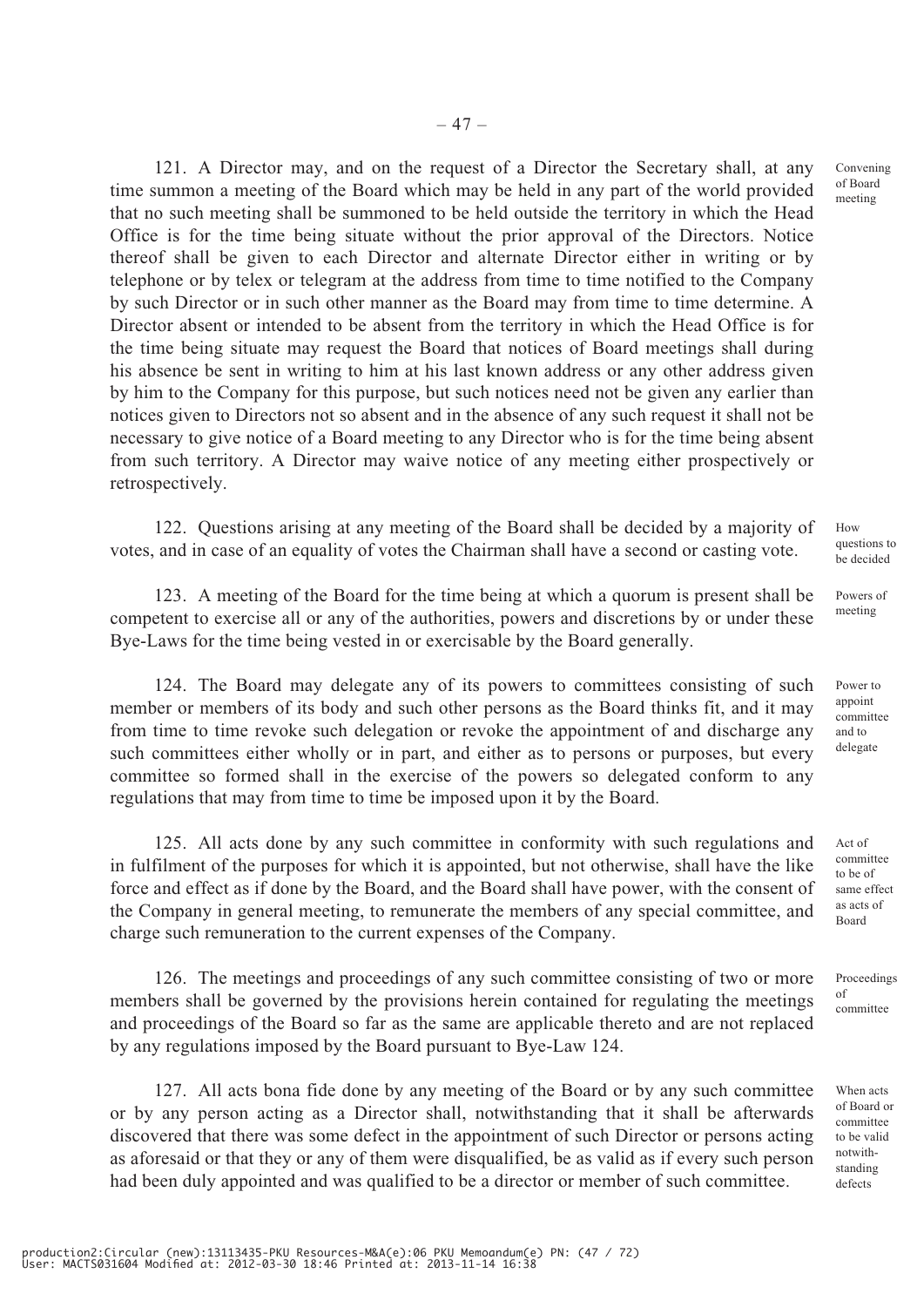128. The continuing Directors may act notwithstanding any vacancy in their body, but, if and so long as their number is reduced below the number fixed by or pursuant to these Bye-Laws as the necessary quorum of directors, the continuing Director or Directors may act for the purpose of increasing the number of Directors to that number or of summoning a general meeting of the Company but for no other purpose.

129. A resolution in writing signed by all the Directors except such as are absent from the territory in which the Head Office is for the time being situate or temporarily unable to act through ill-health or disability (or their alternate Directors) shall (so long as such a resolution shall be signed by at least two Directors or their alternates and provided that a copy of such resolution has been given or the contents thereof communicated to all the Directors for the time being entitled to receive notices of Board meetings) be as valid and effectual as if it had been passed at a meeting of the Board duly convened and held. Any such resolutions in writing may consist of several documents in like form each signed by one or more of the Directors or alternate Directors.

#### **MINUTES**

- 130. (A) The Board shall cause minutes to be made of:–
- (i) all appointments of officers made by the Board;
- (ii) the names of the Directors present at each meeting of the Board and of committees appointed pursuant to Bye-Law 124; and
- (iii) all resolutions and proceedings at all meetings of the Company and of the Board and of such committees.

(B) Any such minutes shall be conclusive evidence of any such proceedings if they purport to be signed by the Chairman of the meeting at which the proceedings were held or by the Chairman of the next succeeding meeting.

(C) The Directors shall duly comply with the provisions of the Companies Act in regard to keeping a Register of Members and to the production and furnishing of copies of or extracts from such Register.

(D) Any register, index, minute book, book of account or other book required by these presents or the Statutes to be kept by or on behalf of the Company may be kept either by making entries in bound books or by recording them in any other manner which shall include, without prejudice to the generality thereof, recording by means of magnetic tape, microfilm, computer or any other non-manual system of recording. In any case in which bound books are not used, the Directors shall take adequate precautions for guarding against falsification and for facilitating its discovery.

Minutes of proceedings of meetings and directors

Directors' powers when vacancies exists

Directors' resolutions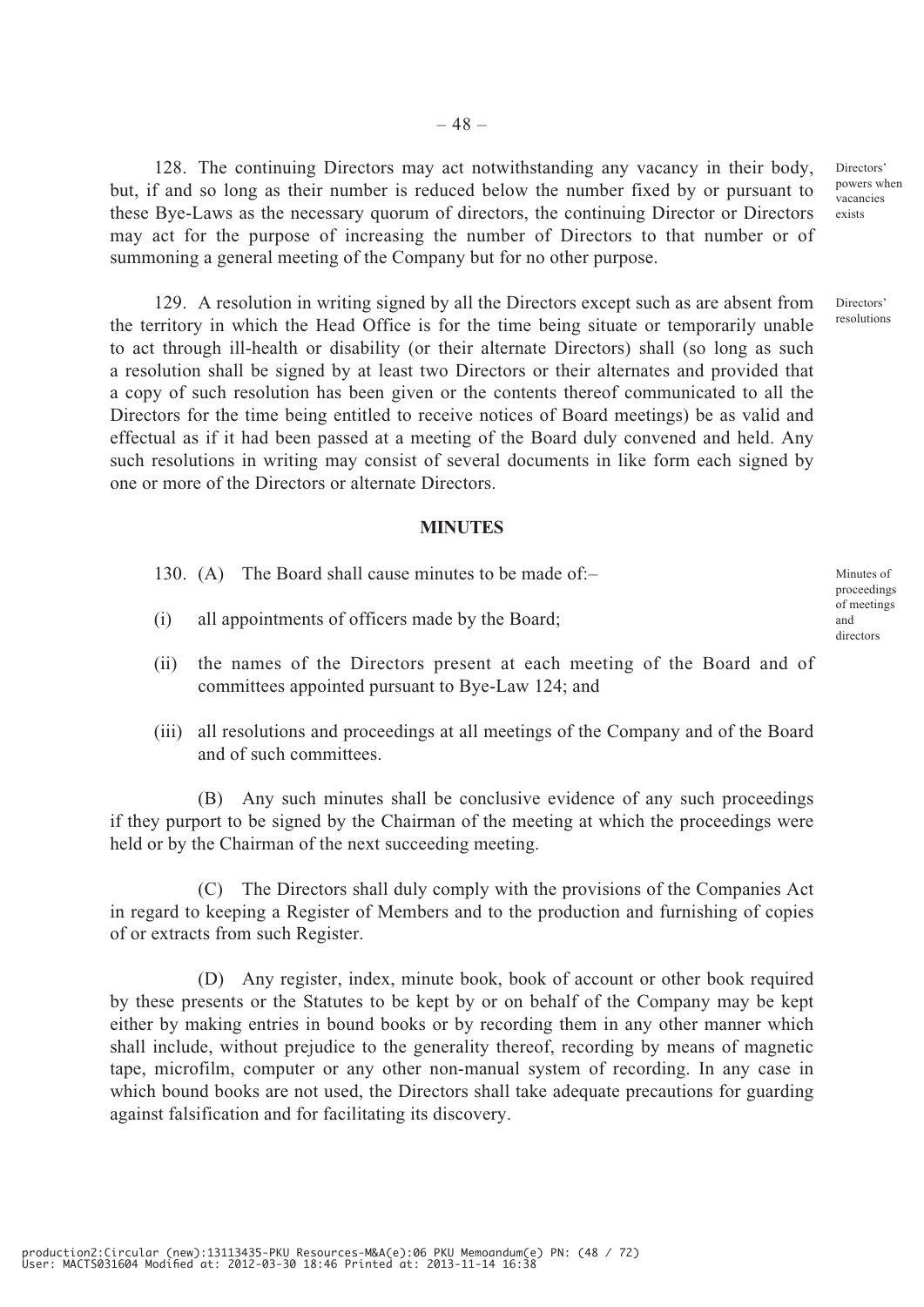# – 49 –

## **SECRETARY**

131. The Secretary shall be appointed by the Board for such term, at such remuneration and upon such conditions as it may think fit, and any Secretary so appointed may be removed by the Board. Anything required or authorised by the Statutes or these Bye-Laws to be done by or to the Secretary, if the office is vacant or there is for any other reason no Secretary capable of acting, may be done by or to any assistant or deputy Secretary, or if there is no assistant or deputy Secretary capable of acting, by or to any officer of the Company authorised generally or specially on behalf of the Board. If the Secretary appointed is a corporation or other body, it may act and sign by the hand of any one or more of its directors or officers duly authorised.

132. The duties of the Secretary shall be those prescribed by the Companies Act and these Bye-Laws, together with such other duties as may from time to time be prescribed by the Board.

133. A provision of the Statutes or of these Bye-Laws requiring or authorising a thing to be done by or to a Director and the Secretary shall not be satisfied by its being done by or to the same person acting both as Director and as, or in place of, the Secretary.

## **GENERAL MANAGEMENT AND USE OF THE SEAL**

134. (A) The Company shall have one or more Seals as the Directors may determine. The Directors shall provide for the safe custody of each Seal, and no Seal shall be used without the authority of the Directors or a committee authorised by the Directors in that behalf. Seal

(B) Every instrument to which a Seal shall be affixed shall be signed autographically by one Director and the Secretary or by two Directors or some other person appointed by the Board for the purpose provided that as regards any certificates for shares or debentures or other securities of the Company the Directors may by resolution determine that such signatures or either of them shall be dispensed with or affixed by some method or system of mechanical signature other than autographic as specified in such resolution or that such certificates need not be signed by any person.

(C) The Company may have a Securities Seal for use for sealing certificates for shares or other securities issued by the Company and no signature of any Director, officer or other person and no mechanical reproduction thereof shall be required on any such certificates or other document and any such certificates or other document to which such Securities Seal is affixed shall be valid and deemed to have been sealed and executed with the authority of the Board notwithstanding the absence of any such signature or mechanical reproduction as aforesaid.

Appointment of secretary

Duties of the secretary

Same person not to act in two capacities at once

Custody of

The Seal

Securities Seal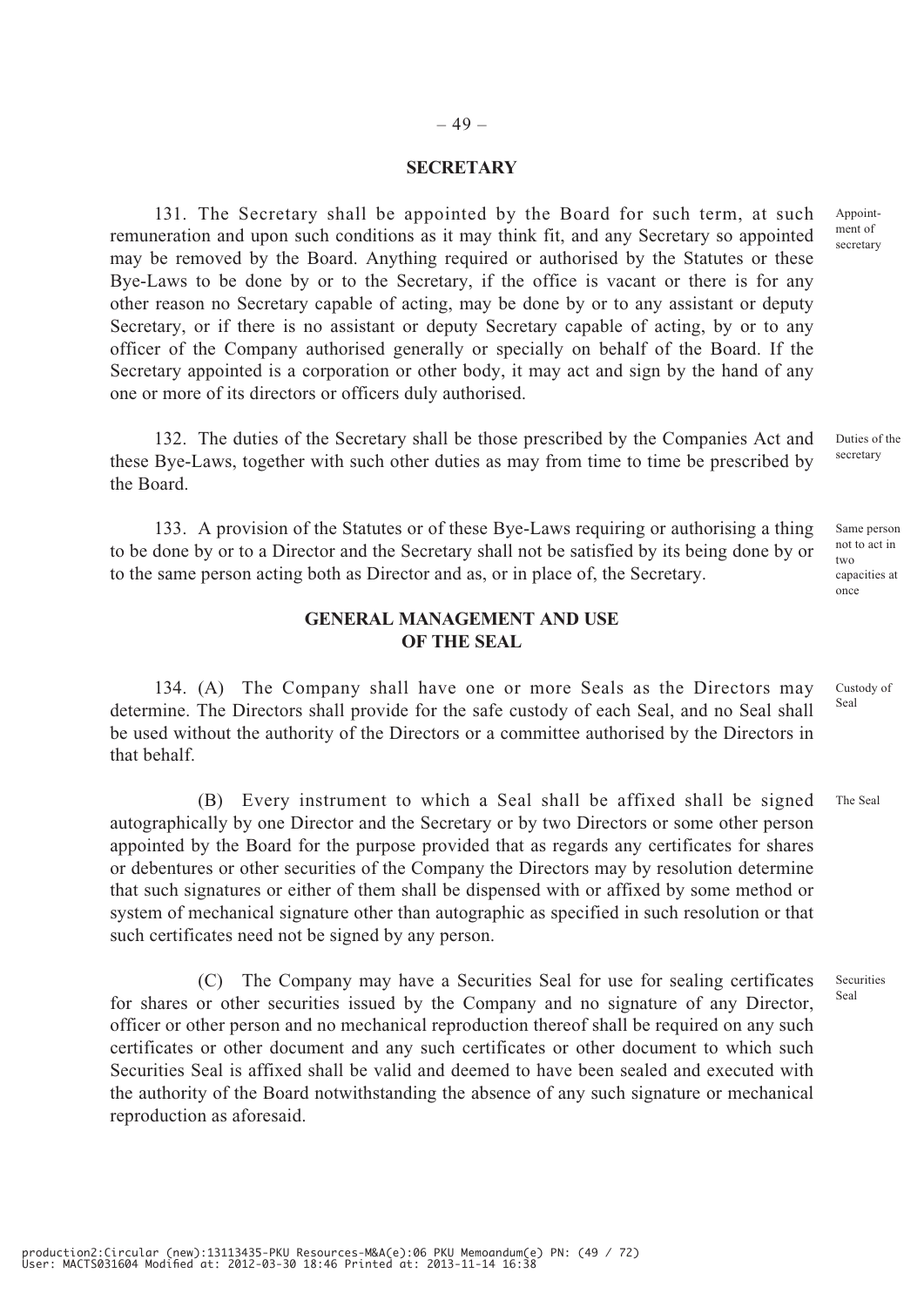135. All cheques, promissory notes, drafts, bills of exchange and other negotiable instruments, and all receipts for moneys paid to the Company shall be signed, drawn, accepted, indorsed or otherwise executed, as the case may be, in such manner as the Board shall from time to time by resolution determine. The Company's banking accounts shall be kept with such banker or bankers as the Board shall from time to time determine.

136. (A) The Board may from time to time and at any time, by power of attorney under the Seal, appoint any company, firm or person or any fluctuating body of persons, whether nominated directly or indirectly by the Board, to be the attorney or attorneys of the Company for such purposes and with such powers, authorities and discretions (not exceeding those vested in or exercisable by the Board under these Bye-Laws) and for such period and subject to such conditions as it may think fit, and any such power of attorney may contain such provisions for the protection and convenience of persons dealing with any such attorney as the Board may think fit, and may also authorise any such attorney to subdelegate all or any of the powers, authorities and discretions vested in him.

(B) The Company may, by writing under its Seal, empower any person, either generally or in respect of any specified matter, as its attorney to execute deeds and instruments on its behalf and to enter into contracts and sign the same on its behalf and every deed signed by such attorney on behalf of the Company and under his seal shall bind the Company and have the same effect as if it were under the Seal of the Company.

137. The Board may establish any committees, regional or local boards or agencies for managing any of the affairs of the Company, either in the Relevant Territory or elsewhere, and may appoint any persons to be members of such committees, regional or local boards or agencies and may fix their remuneration, and may delegate to any committee, regional or local board or agent any of the powers, authorities and discretions vested in the Board (other than its powers to make calls and forfeit shares), with power to sub-delegate, and may authorise the members of any regional or local board or any of them to fill any vacancies therein and to act notwithstanding vacancies, and any such appointment or delegation may be upon such terms and subject to such conditions as the Board may think fit, and the Board may remove any person so appointed and may annul or vary any such delegation, but no person dealing in good faith and without notice of any such annulment or variation shall be affected thereby.

Cheques and banking arrangements

Power to appoint attorney

Execution of deeds by attorney

Regional or local boards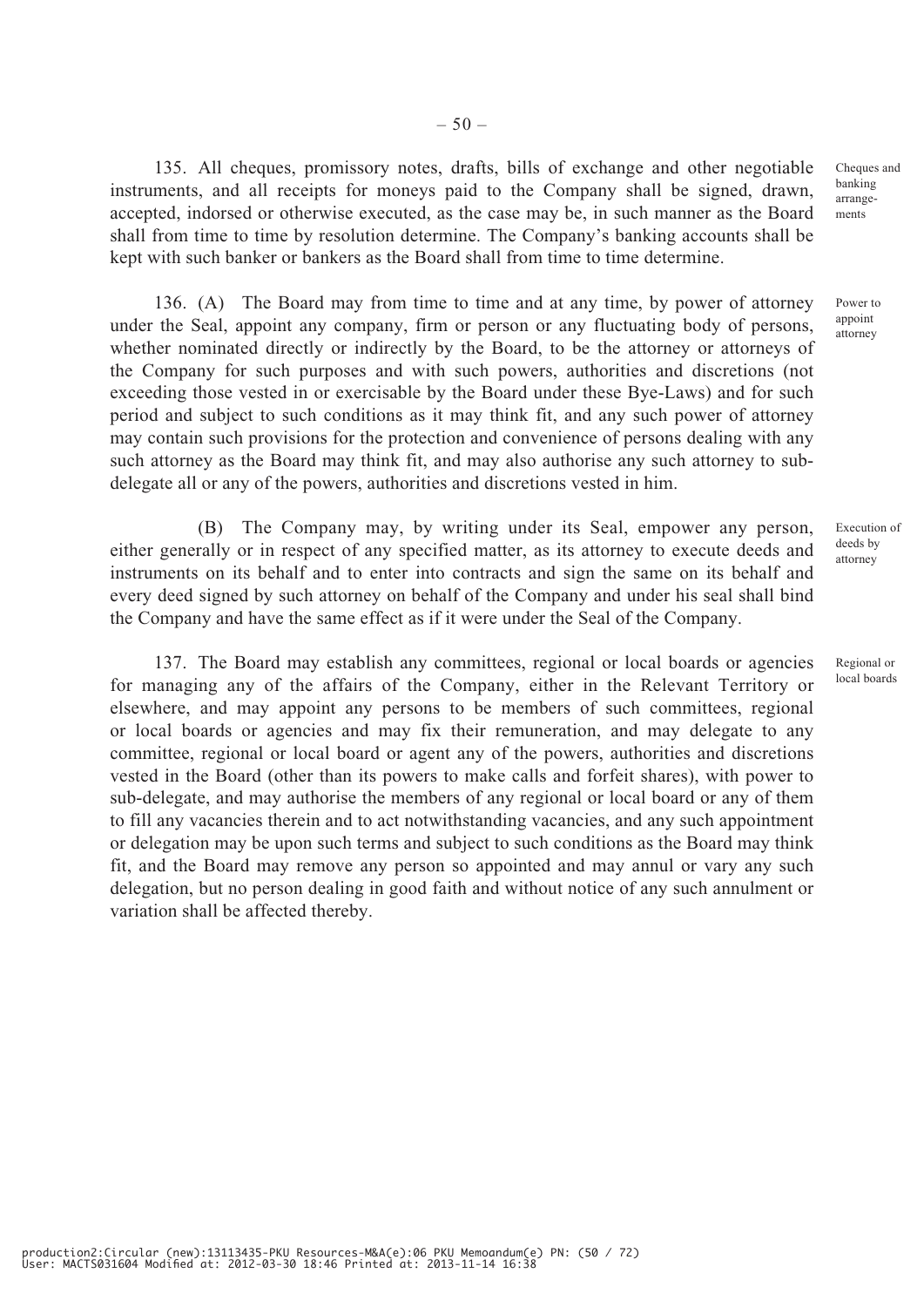$-51-$ 

138. The Board may establish and maintain or procure the establishment and maintenance of any contributory or non-contributory pension or superannuation funds for the benefit of, or give or procure the giving of donations, gratuities, pensions, allowances or emoluments to, any persons who are or were at any time in the employment or service of the Company, or of any company which is a subsidiary of the Company, or is allied or associated with the Company or with any such subsidiary company, or who are or were at any time directors or officers of the Company or of any such other company as aforesaid, and who hold or who have held any salaried employment or office in the Company or such other company, and the spouses, widows, widowers, families and dependants of any such persons. The Board may also establish and subsidise or subscribe to any institutions, associations, clubs or funds calculated to be for the benefit of or to advance the interests and well-being of the Company or of any such other company as aforesaid or of any such persons as aforesaid, and may make payments for or towards the insurance of any such persons as aforesaid, and subscribe or guarantee money for charitable or benevolent objects or for any exhibition or for any public, general or useful object. The Board may do any of the matters aforesaid, either alone or in conjunction with any such other company as aforesaid. Any Director holding any such employment or office shall be entitled to participate in and retain for his own benefit any such donation, gratuity, pension, allowance or emolument.

#### **AUTHENTICATION OF DOCUMENTS**

139. Any Director or the Secretary or other authorised officer of the Company shall have power to authenticate any documents affecting the constitution of the Company and any resolutions passed by the Company or the Directors or any committee, and any books, records, documents and accounts relating to the business of the Company, and to certify copies thereof or extracts therefrom as true copies of extracts; and where any books, records, documents or accounts are elsewhere than at the Registered Office or the Head Office, the local manager or such other officer of the Company having the custody thereof shall be deemed to be the authorised officer of the Company as aforesaid. A document purporting to be a copy of a resolution, or an extract from the minutes of a meeting, of the Company or of the Directors or any local board or committee which is certified as aforesaid shall be conclusive evidence in favour of all persons dealing with the Company upon the faith thereof that such resolution has been duly passed or, as the case may be, that any minute so extracted is a true and accurate record of proceedings at a duly constituted meeting.

Power to Authenticate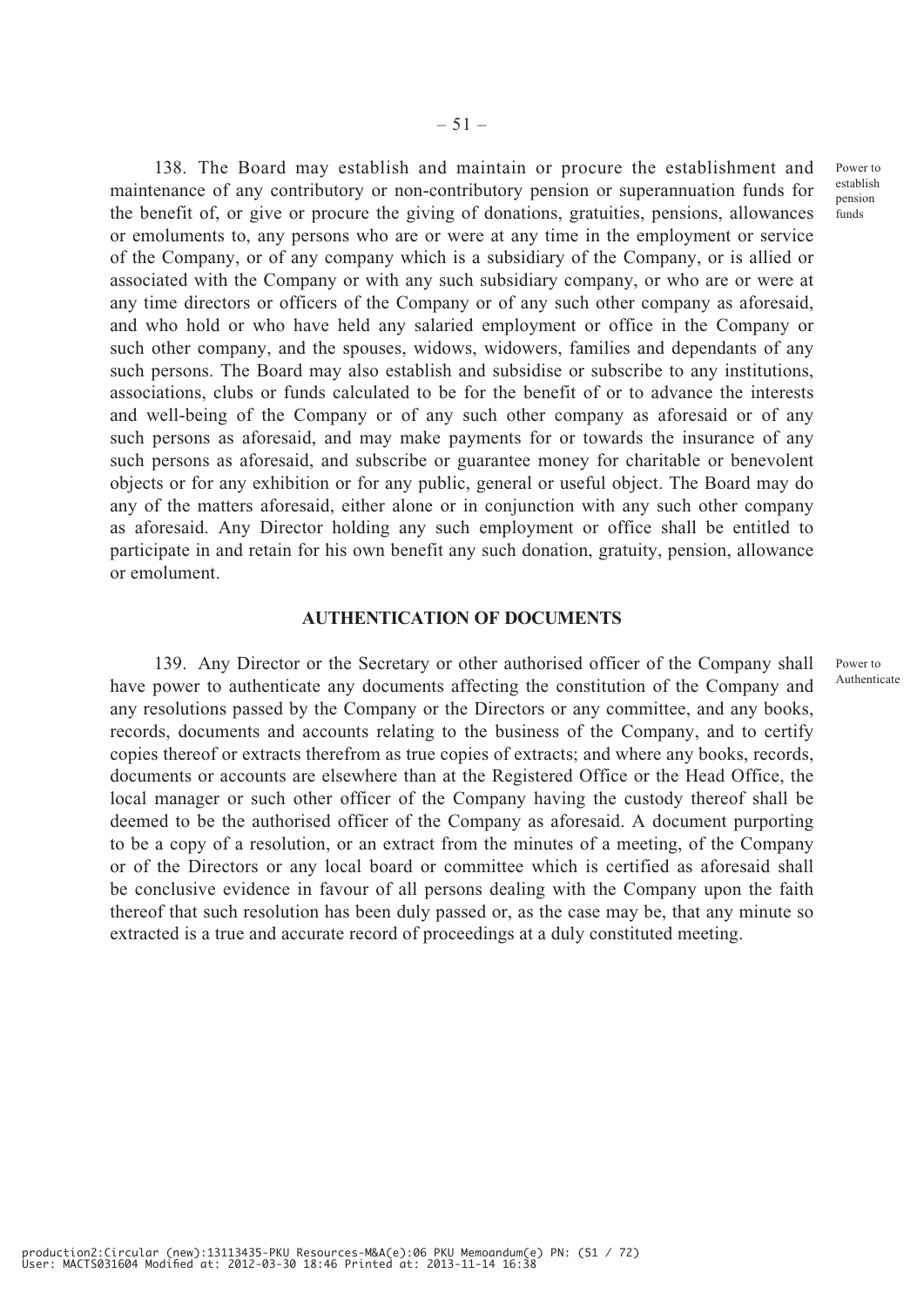## – 52 –

## **CAPITALISATION OF RESERVES**

140. (A) The Company in general meeting may, upon the recommendation of the Board, resolve to capitalise any part of the Company's reserves (including any contributed surplus account and also including any share premium account or other undistributable reserve, but subject to the provisions of the law with regard to unrealised profits) or undivided profits not required for the payment or provision of the dividend on any shares with a preferential right to dividend, and accordingly that such part be sub-divided amongst the members who would have been entitled thereto if distributed by way of dividend and in the same proportions, on condition that the same be not paid in cash but be applied either in or towards paying up any amounts for the time being unpaid on any shares held by such members respectively or paying up in full unissued shares or debentures or other securities of the Company to be allotted and distributed credited as fully paid up to and amongst such members in the proportion aforesaid, or partly in one way and partly in the other provided that for the purpose of this Bye-Law, any amount standing to the credit of share premium account may only be applied in the paying up of unissued shares to be issued to members of the Company as fully paid up shares.

(B) Whenever such a resolution as aforesaid shall have been passed the Board shall make all appropriations and applications of the reserves or profits and undivided profits resolved to be capitalised thereby, and all allotments and issues of fully paid shares, debentures, or other securities and generally shall do all acts and things required to give effect thereto. For the purpose of giving effect to any resolution under this Bye-Law, the Board may settle any difficulty which may arise in regard to a capitalisation issue as it thinks fit, and in particular may disregard fractional entitlements or round the same up or down and may determine that cash payments shall be made to any members in lieu of fractional entitlements or that fractions of such value as the Board may determine may be disregarded in order to adjust the rights of all parties or that fractional entitlements shall be aggregated and sold and the benefit shall accrue to the Company rather than to the members concerned. The Board may appoint any person to sign on behalf of the persons entitled to share in a capitalisation issue a contract for allotment and such appointment shall be effective and binding upon all concerned, and the contract may provide for the acceptance by such persons of the shares, debentures or other securities to be allotted and distributed to them respectively in satisfaction of their claims in respect of the sum so capitalised.

Power to capitalise

Effect of resolution to capitalise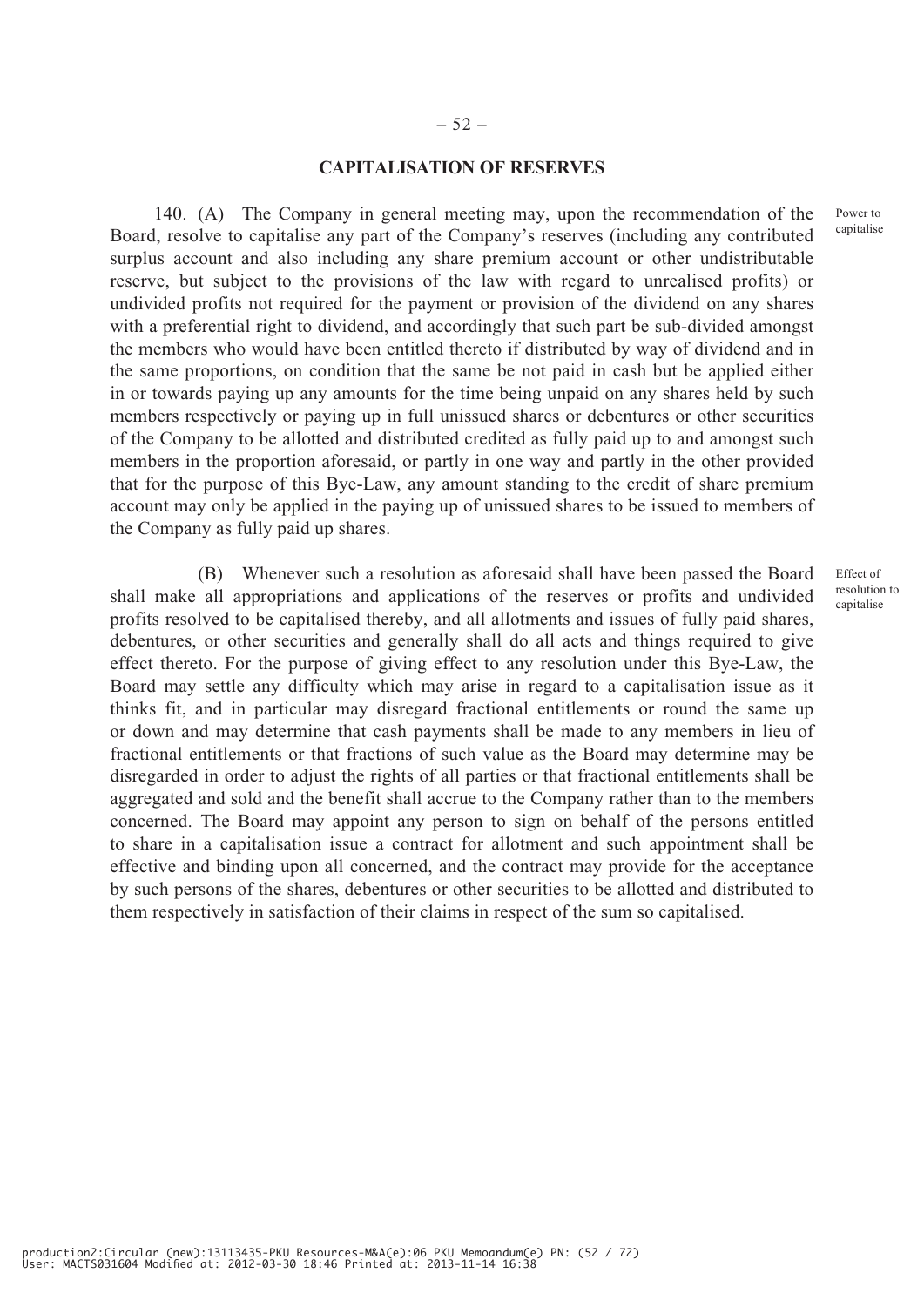## **DIVIDENDS AND RESERVES**

141. The Company in general meeting may declare dividends in any currency but no dividends shall exceed the amount recommended by the Board.

142. (A) The Board may subject to Bye-Law 143 from time to time pay to the members such interim dividends as appear to the Board to be justified by the position of the Company and, in particular (but without prejudice to the generality of the foregoing), if at any time the share capital of the Company is divided into different classes, the Board may pay such interim dividends in respect of those shares in the capital of the Company which confer to the holders thereof deferred or non-preferential rights as well as in respect of those shares which confer on the holders thereof preferential rights with regard to dividend and provided that the Board acts bona fide the Board shall not incur any responsibility to the holders of shares conferring any preference for any damage that they may suffer by reason of the payment of an interim dividend on any shares having deferred or non-preferential rights.

(B) The Board may also pay half-yearly or at other suitable intervals to be settled by it any dividend which may be payable at a fixed rate if the Board is of the opinion that the profits justify the payment.

143. (A) No dividend shall be paid otherwise than out of profits available for distribution (such profits being ascertained in accordance with the Companies Act). Distribution may also be made out of contributed surplus.

(B) Subject to the provisions of the Companies Act (but without prejudice to paragraph (A) of this Bye-Law), where any asset, business or property is bought by the Company as from a past date (whether such date be before or after the incorporation of the Company) the profits and losses thereof as from such date may at the discretion of the directors in whole or in part be carried to revenue account and treated for all purposes as profits or losses of the Company, and be available for dividend accordingly. Subject as aforesaid, if any shares or securities are purchased cum dividend or interest, such dividend or interest may at the discretion of the Board be treated as revenue, and it shall not be obligatory to capitalise the same or any part thereof.

(C) Subject to Bye-Law 143 (D) all dividends and other distributions in respect of shares in the Company shall be stated and discharged, in the case of shares denominated in Hong Kong dollars, in Hong Kong dollars, and in the case of shares denominated in United States dollars, in United States dollars, provided that, in the case of shares denominated in Hong Kong dollars, the Board may determine in the case of any distribution that shareholders may elect to receive the same in United States dollars or any other currency selected by the Board, conversion to be effected at such rate of exchange as the Board may determine.

Power to declare dividends

Board's power to pay interim dividends

Dividend not to be paid out of capital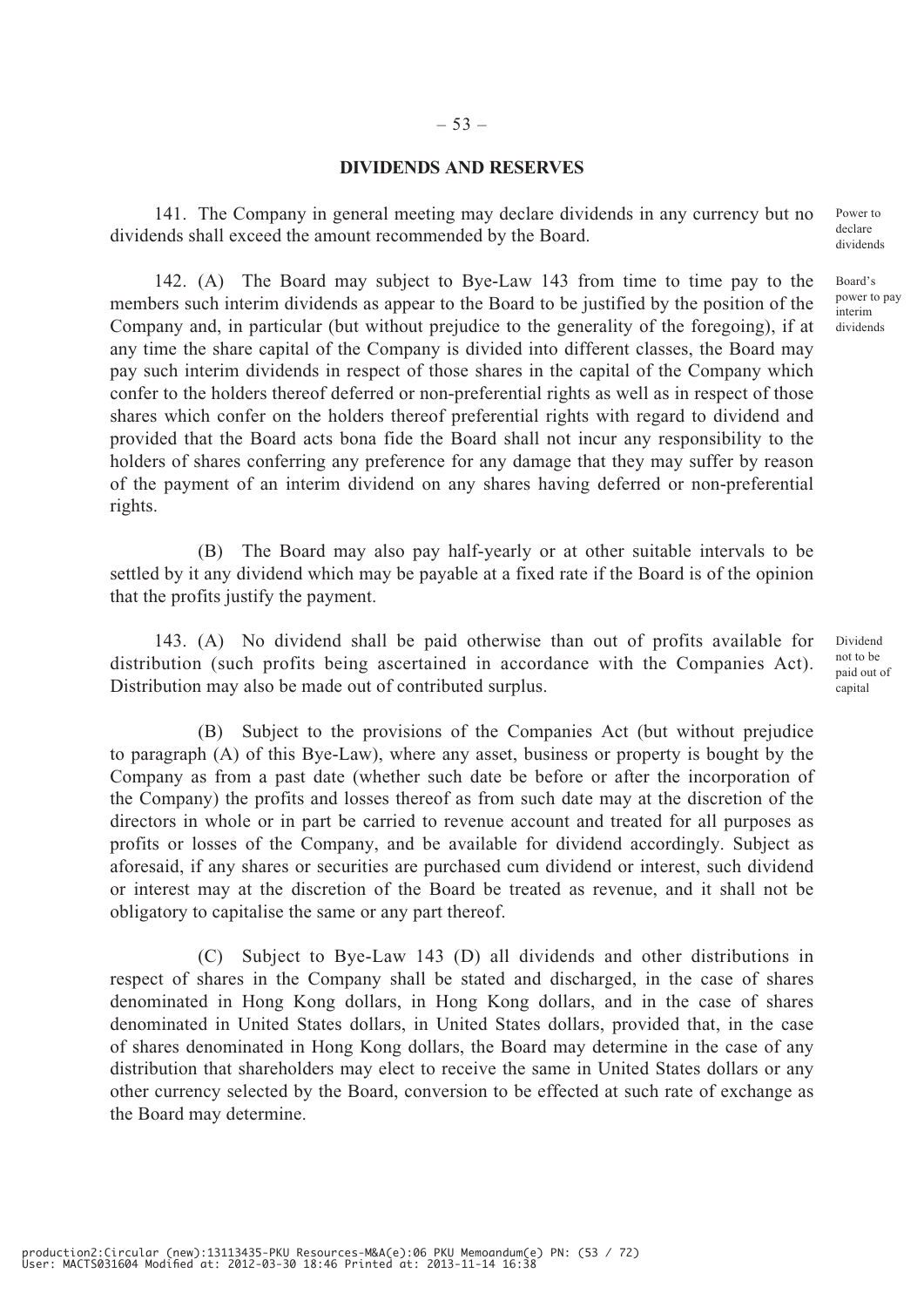(D) If, in the opinion of the Board, any dividend or other distribution in respect of shares or any other payment to be made by the Company to any shareholder is of such a small amount as to make payment to that shareholder in the relevant currency impracticable or unduly expensive either for the Company or the shareholder then such dividend or other distribution or other payment may, at the discretion of the Board, be paid or made in the currency of the country of the relevant shareholder (as indicated by the address of such shareholder on the register).

144. Notice of the declaration of an interim dividend shall be given by advertisement in the Relevant Territory and in such other territory or territories as the Board may determine and in such manner as the Board shall determine.

145. No dividend or other moneys payable on or in respect of a share shall bear interest as against the Company.

146. Whenever the Board or the Company in general meeting has resolved that a dividend be paid or declared, the Board may further resolve that such dividend be satisfied wholly or in part by the distribution of specific assets of any kind and in particular of paid up shares, debentures or warrants to subscribe securities of the Company or any other company, or in any one or more of such ways, with or without offering any rights to shareholders to elect to receive such dividend in cash, and where any difficulty arises in regard to the distribution the Board may settle the same as they think expedient, and in particular may disregard fractional entitlements or round the same up or down, and may fix the value for distribution of such specific assets, or any part thereof, and may determine that cash payments shall be made to any members upon the footing of the value so fixed in order to adjust the rights of all parties and may determine that fractional entitlements shall be aggregated and sold and the benefit shall accrue to the Company rather than to the members concerned, and may vest any such specific assets in trustees as may seem expedient to the Board and may appoint any person to sign any requisite instruments of transfer and other documents on behalf of the persons entitled to the dividend and such appointment shall be effective. Where requisite, the Board may appoint any person to sign a contract on behalf of the persons entitled to the dividend and such appointment shall be effective. The Board may resolve that no such assets shall be made available or made to shareholders with registered addresses in any particular territory or territories being a territory or territories where, in the absence of a registration statement or other special formalities, this would or might, in the opinion of the Board, be unlawful or impracticable and in such event the only entitlement of the shareholders aforesaid shall be to receive cash payments as aforesaid. Shareholders affected as a result of the foregoing sentence shall not be or be deemed to be, a separate class of shareholders for any purpose whatsoever.

147. (A) Whenever the Board or the Company in general meeting has resolved that a dividend be paid or declared on the share capital of the Company, the Board may further resolve:–

Dividend in specie

Scrip dividends

production2:Circular (new):13113435-PKU Resources-M&A(e):06 PKU Memoandum(e) PN: (54 / 72) User: MACTS031604 Modified at: 2012-03-30 18:46 Printed at: 2013-11-14 16:38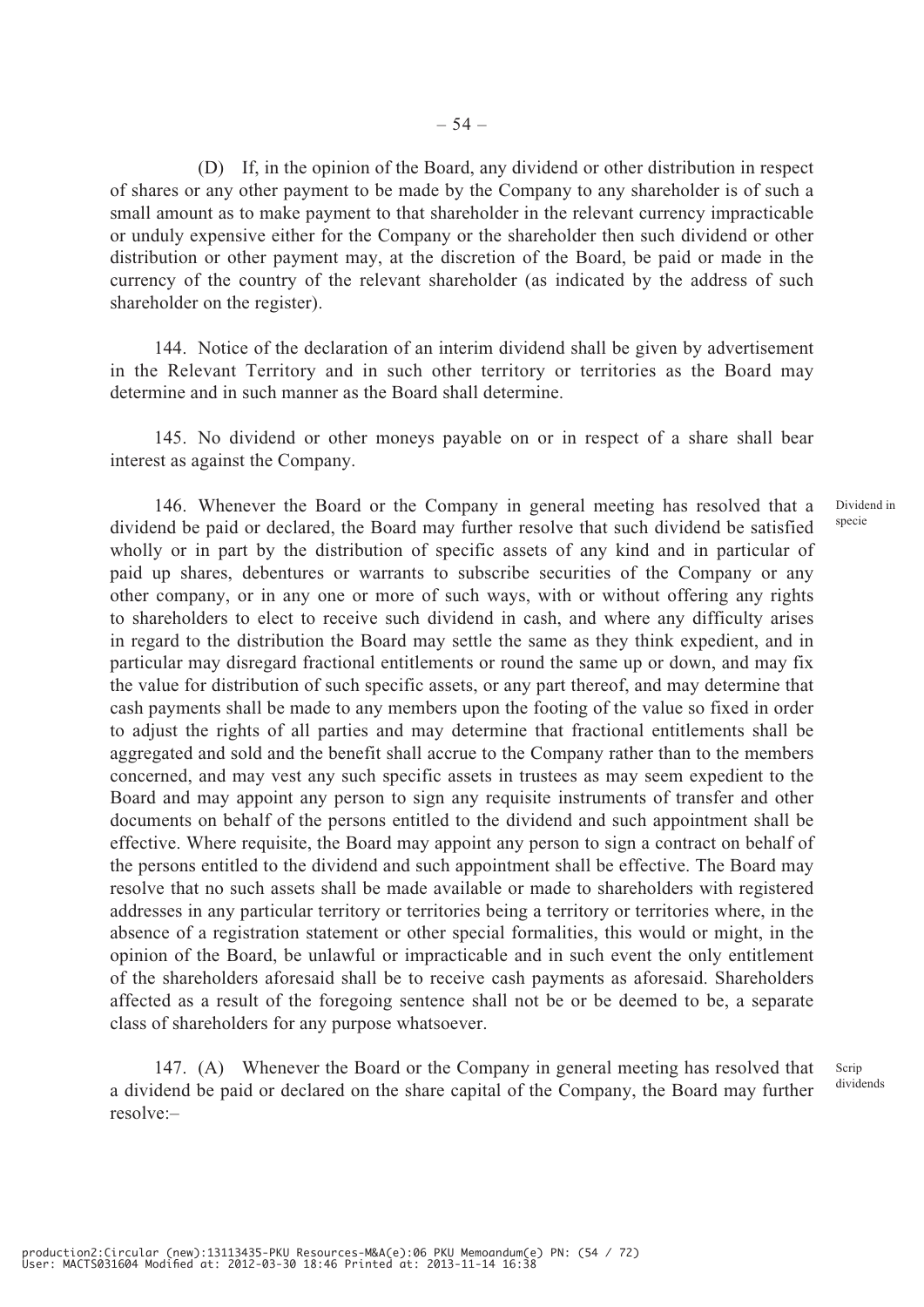- *either* (i) that such dividend be satisfied wholly or in part in the form of an allotment of shares credited as fully paid up on the basis that the shares so allotted shall be of the same class or classes as the class or classes already held by the allottee, provided that the shareholders entitled thereto will be entitled to elect to receive such dividend (or part thereof) in cash in lieu of such allotment. In such case, the following provisions shall apply:–
	- (a) the basis of any such allotment shall be determined by the Board;
	- (b) the Board, after determining the basis of allotment, shall give not less than two weeks' notice in writing to the shareholders of the right of election accorded to them and shall send with such notice forms of election and specify the procedure to be followed and the place at which and the latest date and time by which duly completed forms of election must be lodged in order to be effective;
	- (c) the right of election may be exercised in respect of the whole or part of that portion of the dividend in respect of which the right of election has been accorded; and
	- (d) the dividend (or that part of the dividend to be satisfied by the allotment of shares as aforesaid) shall not be payable in cash on shares in respect whereof the cash election has not been duly exercised ("the non-elected shares") and in lieu and in satisfaction thereof shares shall be allotted credited as fully paid up to the holders of the non-elected shares on the basis of allotment determined as aforesaid and for such purpose the Board shall capitalise and apply out of any part of the undivided profits of the Company or any part of any of the Company's reserve accounts (including any special account, contributed surplus account, share premium account and capital redemption reserve fund (if there be any such reserve)) as the Board may determine, a sum equal to the aggregate nominal amount of the shares to be allotted on such basis and apply the same in paying up in full the appropriate number of shares for allotment and distribution to and amongst the holders of the non-elected shares on such basis.
- *or* (ii) that shareholders entitled to such dividend will be entitled to elect to receive an allotment of shares credited as fully paid up in lieu of the whole or such part of the dividend as the Directors may think fit on the basis that the shares so allotted shall be of the same class or classes as the class or classes of shares already held by the allottee. In such case, the following provisions shall apply:–
	- (a) the basis of any such allotment shall be determined by the Board;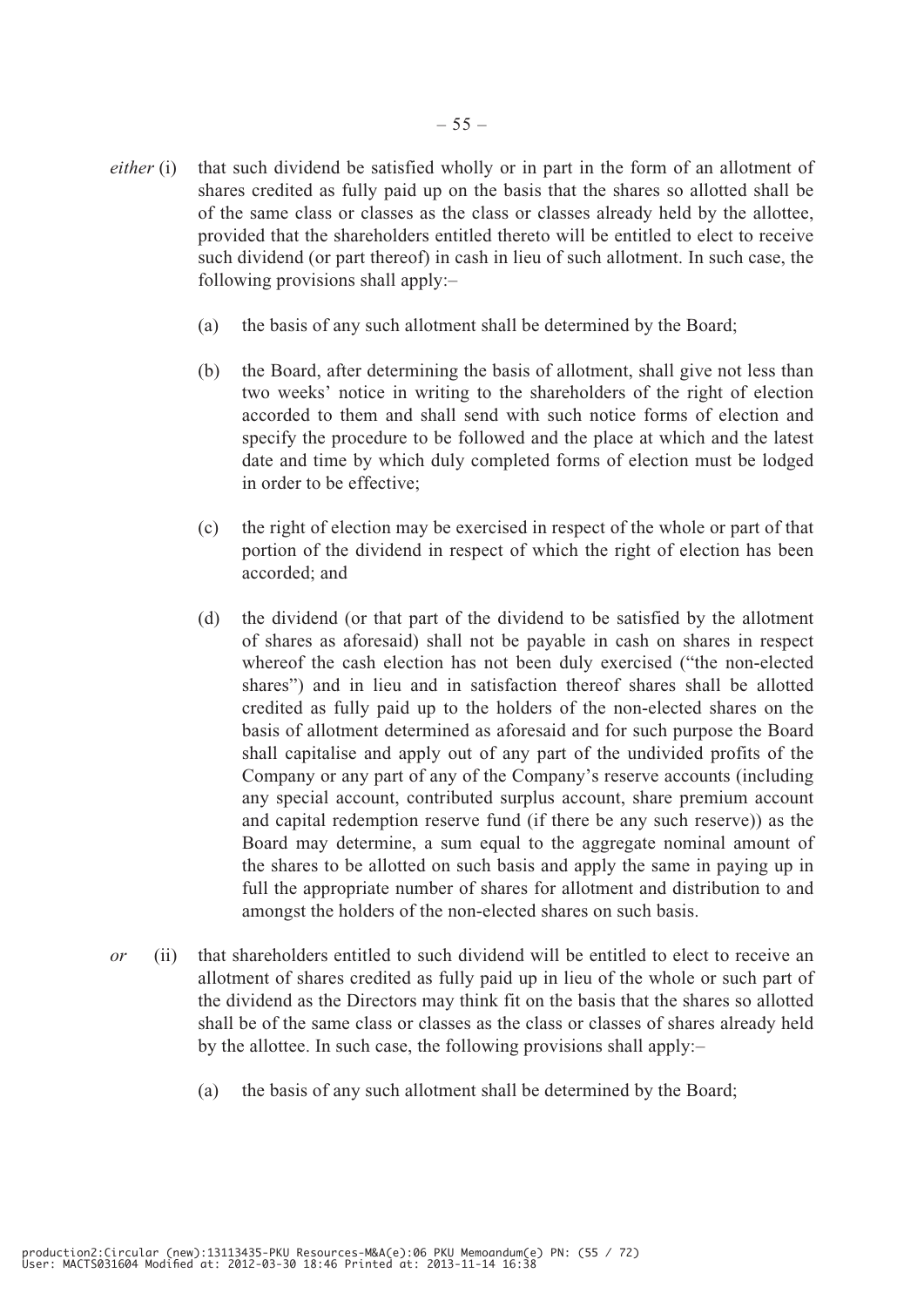- (b) the Board, after determining the basis of allotment, shall give not less than two weeks notice in writing to the shareholder of the right of election accorded to them and shall send with such notice forms of election and specify the procedure to be followed and the place at which and the latest date and time by which duly completed forms of election must be lodged in order to be effective;
- (c) the right of election may be exercised in respect of the whole or part of that portion of the dividend in respect of which the right of election has been accorded; and
- (d) the dividend (or that part of the dividend in respect of which a right of election has been accorded) shall not be payable on shares in respect whereof the share election has been duly exercised ("the elected shares") and in lieu thereof shares shall be allotted credited as fully paid up to the holders of the elected shares on the basis of allotment determined as aforesaid and for such purpose the Board shall capitalise and apply out of any part of the undivided profits of the Company or any part of any of the Company's reserve accounts (including any special account, contributed surplus account, share premium account and capital redemption reserve fund (if there be any such reserve)) as the Board may determine, a sum equal to the aggregate nominal amount of the shares to be allotted on such basis and apply the same in paying up in full the appropriate number of shares for allotment and distribution to and amongst the holders of the elected shares on such basis.

(B) The shares allotted pursuant to the provisions of paragraph (A) of this Bye-Law shall rank pari passu in all respects with the shares then in issue save only as regards participation:–

- (i) in the relevant dividend (or the right to receive or to elect to receive an allotment of shares in lieu thereof as aforesaid); or
- (ii) in any other distributions, bonuses or rights paid, made, declared or announced prior to or contemporaneously with the payment or declaration of the relevant dividend

unless, contemporaneously with the announcement by the Board of their proposal to apply the provisions of sub-paragraph (i) or (ii) of paragraph (A) of this Bye-Law in relation to the relevant dividend or contemporaneously with their announcement of the distribution, bonus or rights in question, the Board shall specify that the shares to be allotted pursuant to the provisions of paragraph (A) of this Bye-Law shall rank for participation in such distribution, bonus or rights.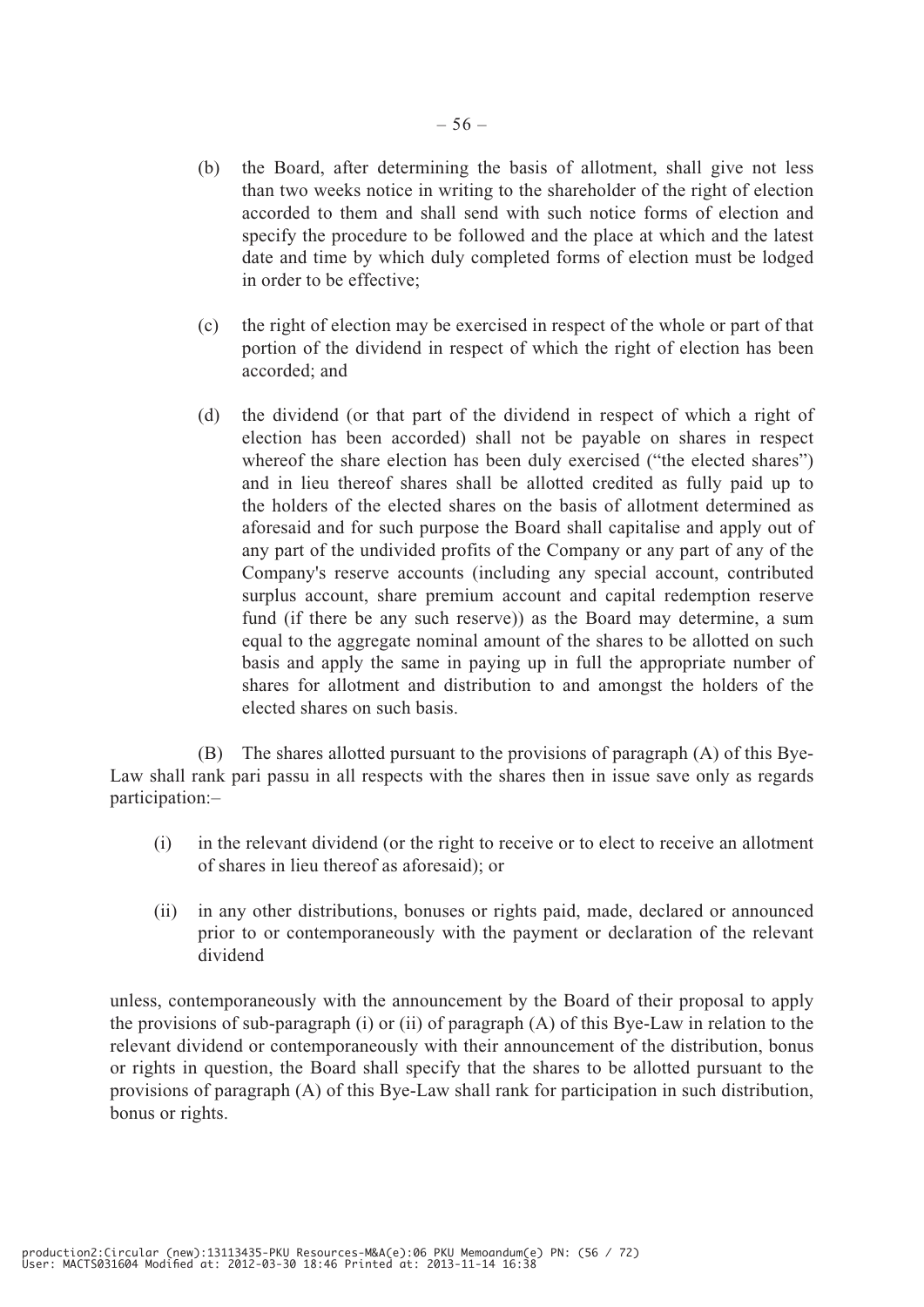(C) The Board may do all acts and things considered necessary or expedient to give effect to any capitalisation pursuant to the provisions of paragraph (A) of this Bye-Law with full power to the Board to make such provisions as they think fit in the case of shares becoming distributable in fractions (including provisions whereby, in whole or in part, fractional entitlements are aggregated and sold and the net proceeds distributed to those entitled, or are disregarded or rounded up or down or whereby the benefit of fractional entitlements accrues to the Company rather than to the members concerned). The Board may authorise any person to enter into on behalf of all members interested, an agreement with the Company providing for such capitalisation and matters incidental thereto and any agreement made pursuant to such authority shall be effective and binding on all concerned.

(D) The Company may upon the recommendation of the Board by Special Resolution resolve in respect of any one particular dividend of the Company that notwithstanding the provisions of paragraph (A) of this Bye-Law a dividend may be satisfied wholly in the form of an allotment of shares credited as fully paid up without offering any right to shareholders to elect to receive such dividend in cash in lieu of such allotment.

(E) The Board may on any occasion determine that rights of election and the allotment of shares under paragraph (A) of this Bye-Law shall not be made available or made to any shareholders with registered addresses in any territory where in the absence of a registration statement or other special formalities the circulation of an offer of such rights of election or the allotment of shares would or might be unlawful, and in such event the provisions aforesaid shall be read and construed subject to such determination.

148. The Board may, before recommending any dividend, set aside out of the profits of the Company such sums as it thinks fit as a reserve or reserves which shall, at the discretion of the Board, be applicable for meeting claims on or liabilities of the Company or contingencies or for paying off any loan capital or for equalising dividends or for any other purpose to which the profits of the Company may be properly applied, and pending such application may, at the like discretion, either be employed in the business of the Company or be invested in such investments (other than shares of the Company) as the Board may from time to time think fit, and so that it shall not be necessary to keep any investments constituting the reserve or reserves separate or distinct from any other investments of the Company. The Board may also without placing the same to reserve carry forward any profits which it may think prudent not to distribute by way of dividend.

149. Unless and to the extent that the rights attached to any shares or the terms of issue thereof otherwise provide, all dividends shall (as regards any shares not fully paid throughout the period in respect of which the dividend is paid) be apportioned and paid pro rata according to the amounts paid or credited as paid up on the shares during any portion or portions of the period in respect of which the dividend is paid. For the purposes of this Bye-Law no amount paid up on a share in advance of calls shall be treated as paid up on the share.

Reserves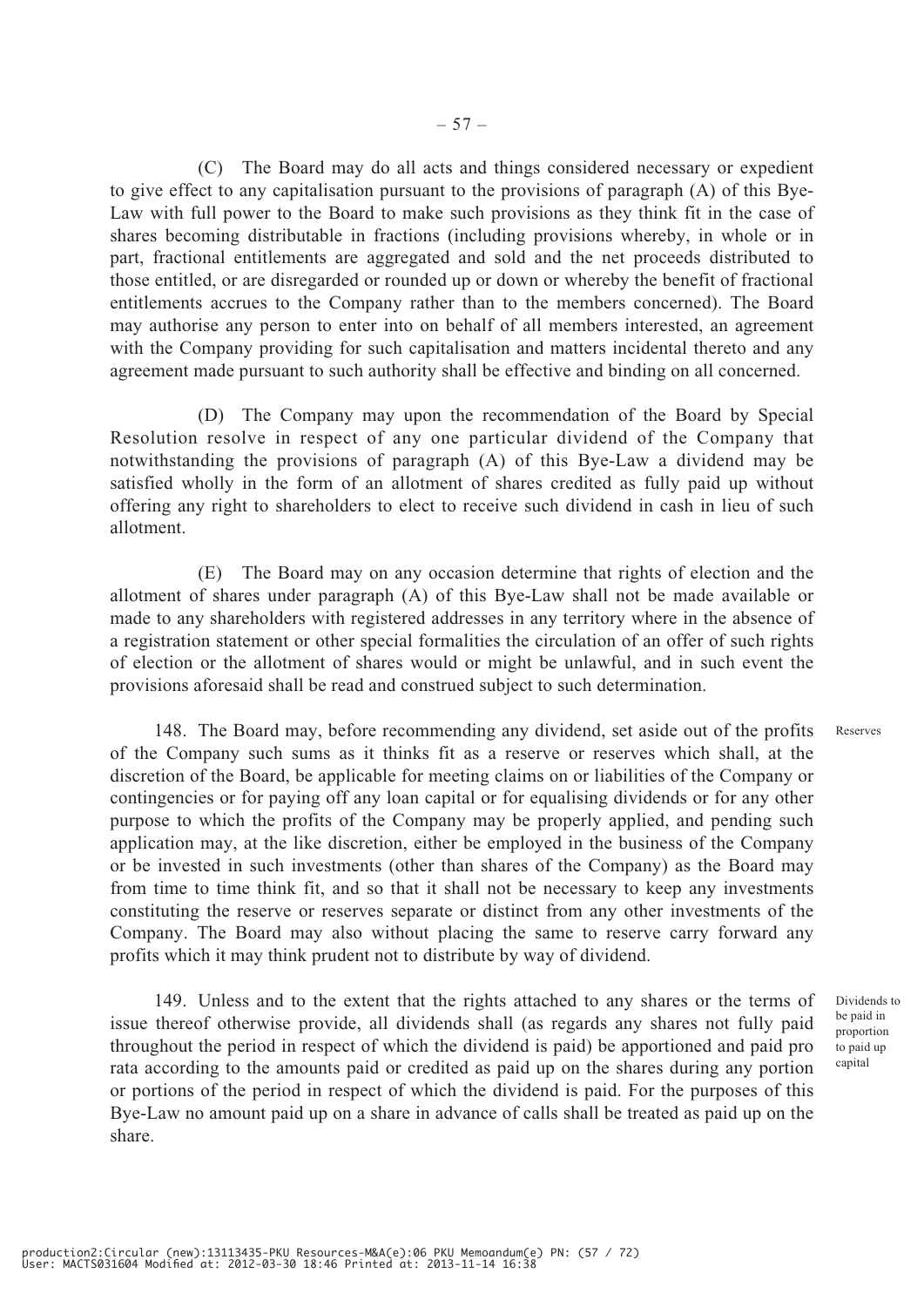150. (A) The Board may retain any dividends or other moneys payable on or in respect of a share upon which the Company has a lien, and may apply the same in or towards satisfaction of the debts, liabilities or engagements in respect of which the lien exists.

(B) The Board may deduct from any dividend or bonus payable to any member all sums of money (if any) presently payable by him to the Company on account of calls, instalments or otherwise.

151. Any general meeting sanctioning a dividend may make a call on the members of such amount as the meeting fixes, but so that the call on each member shall not exceed the dividend payable to him, and so that the call shall be made payable at the same time as the dividend, and the dividend may, if so arranged between the Company and the member, be set off against the call.

152. A transfer of shares shall not pass the right to any dividend or bonus declared thereon before the registration of the transfer.

153. If two or more persons are registered as joint holders of any share, any one of such persons may give effectual receipts for any dividends, interim dividends or bonuses and other moneys payable in respect of such shares.

154. Unless otherwise directed by the Board, any dividend or bonus may be paid by cheque or warrant sent through the post to the registered address of the member entitled, or, in case of joint holders, to the registered address of that one whose name stands first in the register in respect of the joint holding or to such person and to such address as the holder or joint holders may in writing direct. Every cheque or warrant so sent shall be made payable to the order of the person to whom it is sent, and the payment of any such cheque or warrant shall operate as a good discharge to the Company in respect of the dividend and/or bonus represented thereby, notwithstanding that it may subsequently appear that the same has been stolen or that any endorsement thereon has been forged.

155. All dividends or bonuses unclaimed for one year after having been declared may be invested or otherwise made use of by the Board for the benefit of the Company until claimed and the Company shall not be constituted a trustee in respect thereof. All dividends or bonuses unclaimed for six years after having been declared may be forfeited by the Board and shall revert to the Company. Unclaimed dividend

156. Any resolution declaring a dividend on shares of any class, whether a resolution of the Company in general meeting or a resolution of the Directors, may specify that the same shall be payable or distributable to the persons registered as the holder of such shares at the close of business on a particular date, notwithstanding that it may be a date prior to that on which the resolution is passed, and thereupon the dividend shall be payable or distributable to them in accordance with their respective holdings so registered, but without prejudice to the rights inter se in respect of such dividend of transferors and transferees of any such shares. The provisions of this Bye-Law shall mutatis mutandis apply to bonuses, capitalisation issues, distributions of realised capital profits or offers or grants made by the Company to the members. Record dates

Retention of dividends etc.

Deduction of debts

Dividend and call together

Effect of transfer

Receipt for dividends by joint holders of share

Payment by post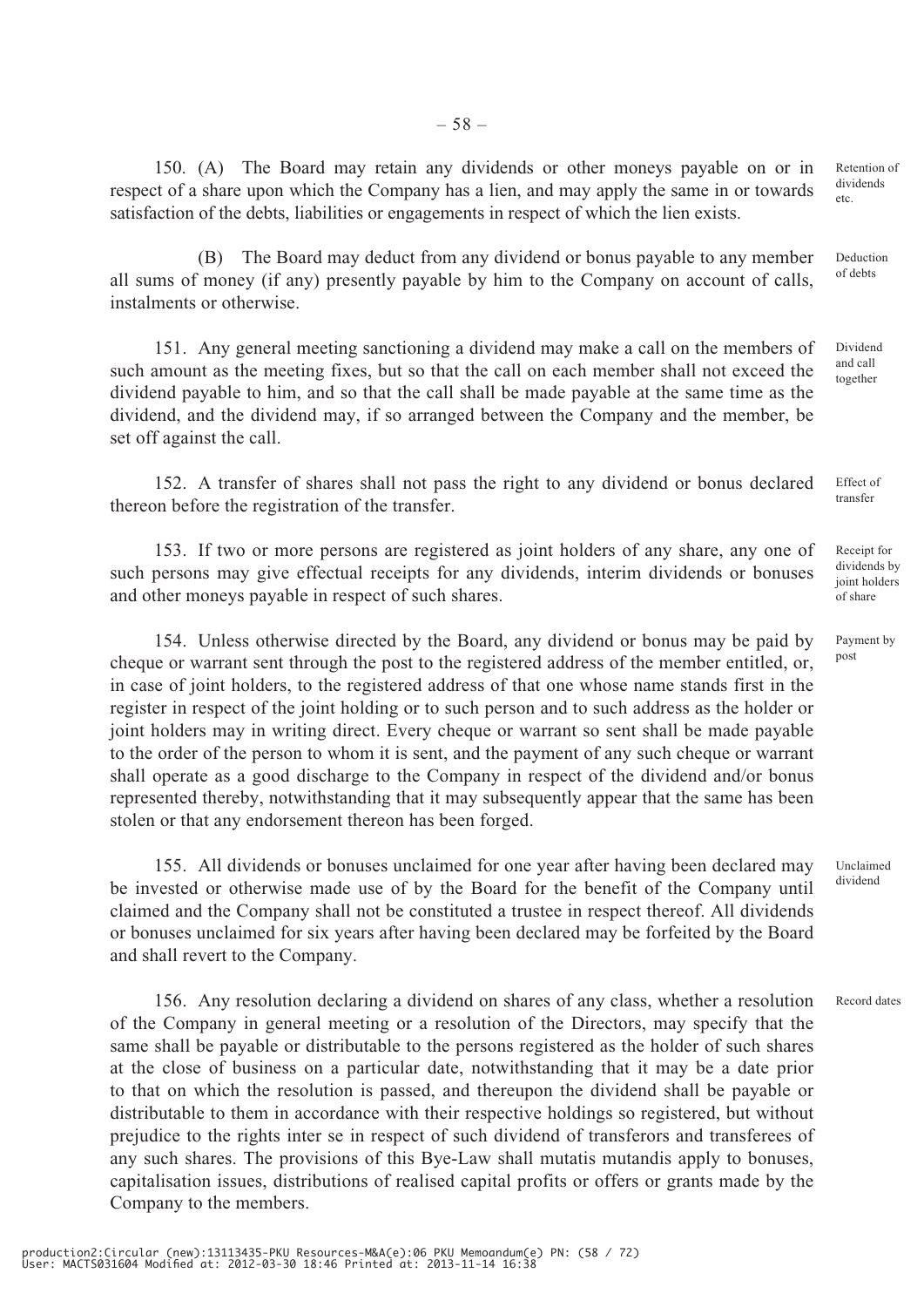# **DISTRIBUTION OF REALISED CAPITAL PROFITS**

157. The Company in general meeting may at any time and from time to time resolve that any surplus moneys in the hands of the Company representing capital profits arising from moneys received or recovered in respect of or arising from the realisation of any capital assets of the Company or any investments representing the same and not required for the payment or provision of any fixed preferential dividend instead of being applied in the purchase of any other capital assets or for other capital purposes be distributed amongst the ordinary shareholders on the footing that they receive the same as capital and in the shares and proportions in which they would have been entitled to receive the same if it had been distributed by way of dividend, provided that no such profits as aforesaid shall be so distributed unless there shall remain in the hands of the Company a sufficiency of other assets to answer in full the whole of the liabilities and paid-up share capital of the Company for the time being.

#### **ANNUAL RETURNS**

158. The Board shall make or cause to be made such annual or other returns or filings as may be required to be made in accordance with the Statutes. Annual Returns

#### **ACCOUNTS**

159. The Board shall cause true accounts to be kept of the sums of money received and expended by the Company, and the matters in respect of which such receipts and expenditure take place; and of the property, assets, credits and liabilities of the Company and of all other matters required by the Statutes or necessary to give a true and fair view of the state of the Company's affairs and to show and explain its transactions.

160. The books of account shall be kept at the Head Office or at such other place or places as the Board thinks fit and shall always be open to the inspection of the Directors provided that such records as are required by the Statutes shall also be kept at the Registered Office.

161. No member (not being a Director) or other person shall have any right of inspecting any account or book or document of the Company except as conferred by the Statutes or ordered by a court of competent jurisdiction or authorised by the Board or the Company in general meeting.

162. (A) The Board shall from time to time cause to be prepared and laid before the Company at its annual general meeting such profit and loss accounts, balance sheets, group accounts (if any) and reports as are required by the Statutes.

Accounts to be kept

Distribution of realised capital profits

accounts to be kept

Where

Inspection by members

Annual profit and loss account and balance sheet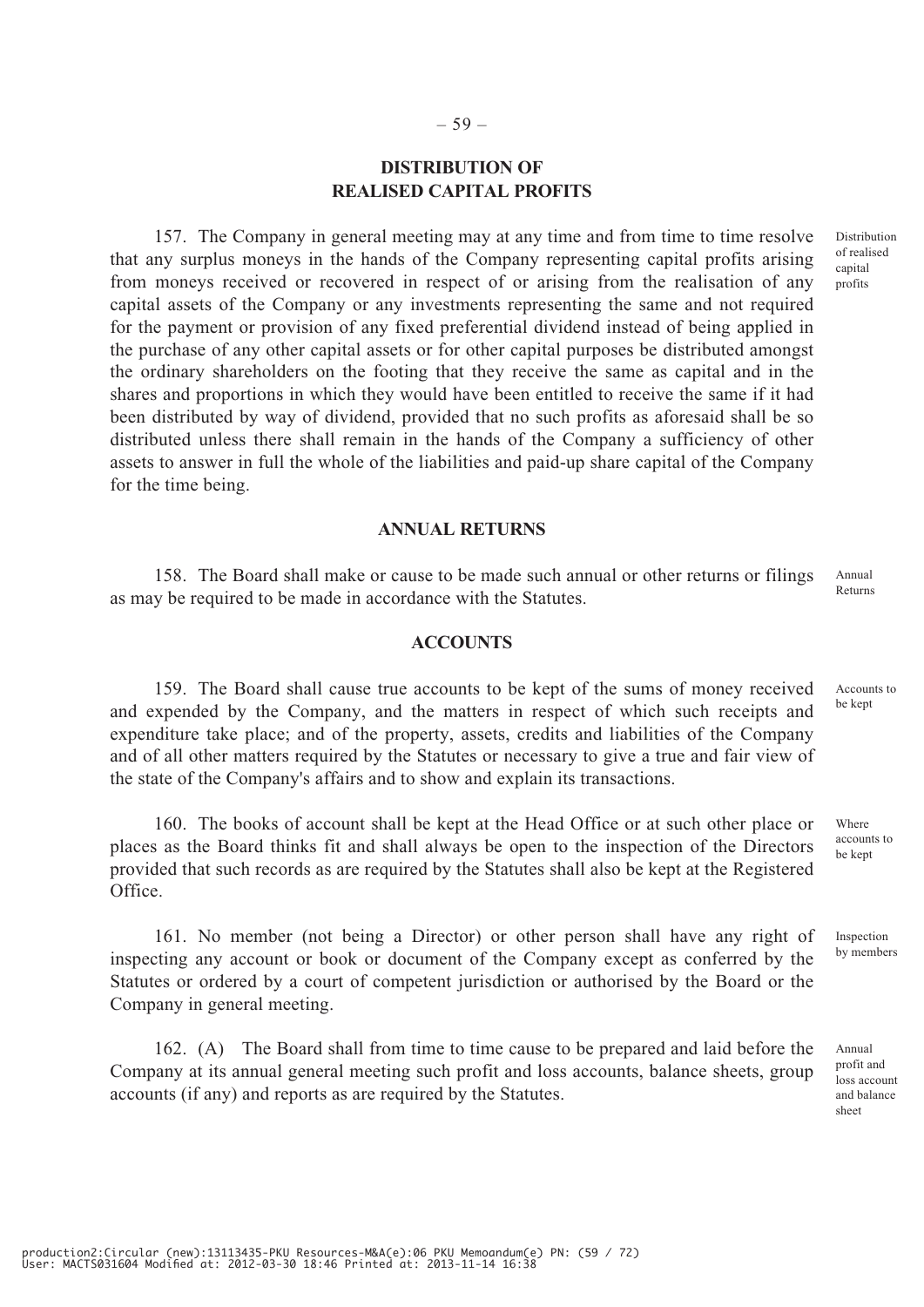(B) Every balance sheet of the Company shall be signed on behalf of the Board by two of the Directors and a copy of every balance sheet (including every document required by law to be comprised therein or annexed thereto) and profit and loss account which is to be laid before the Company at its annual general meeting, together with a copy of the Directors' report and a copy of the Auditors' report, shall not less than twentyone days before the date of the meeting be sent to every member of, and every holder of debentures of, the Company and every person registered under Bye-Law 46 and every other person entitled to receive notices of general meetings of the Company, provided that this Bye-Law shall not require a copy of those documents to be sent to any person of whose address the Company is not aware or to more than one of the joint holders of any shares or debentures, but any member or holder of debentures to whom a copy of those documents has not been sent shall be entitled to receive a copy free of charge on application at the Head Office or the Registration Office. If all or any of the shares or debentures of the Company shall for the time being be (with the consent of the Company) listed or dealt in on any stock exchange, there shall be forwarded to the appropriate officer of such stock exchange such number of copies of such documents as may for the time being be required under its regulations or practice.

#### **AUDITORS**

163. (A) Auditors shall be appointed and the terms and tenure of such appointment and their duties at all times regulated in accordance with the provisions of the Companies Act. Appointment of Auditors

(B) The Company shall at each annual general meeting appoint one or more auditors to hold office until the conclusion of the next annual general meeting, but if an appointment is not made, the Auditor or Auditors in office shall continue in office until a successor is appointed. A Director, officer or employee of the Company or of any of its subsidiaries or a partner, officer or employee of any such Directors, officer or employee shall not be capable of being appointed Auditor of the Company. The Board may fill any casual vacancy in the office of Auditor, but while any such vacancy continues the surviving or continuing Auditor or Auditors (if any) may act. Subject as otherwise provided by the Companies Act, the remuneration of the Auditor or Auditors shall be fixed by or on the authority of the Company in the annual general meeting except that in any particular year the Company in general meeting may delegate the fixing of such remuneration to the Board and the remuneration of any Auditor appointed to fill any casual vacancy may be fixed by the Directors.

Annual report of Directors and balance sheet to be sent to members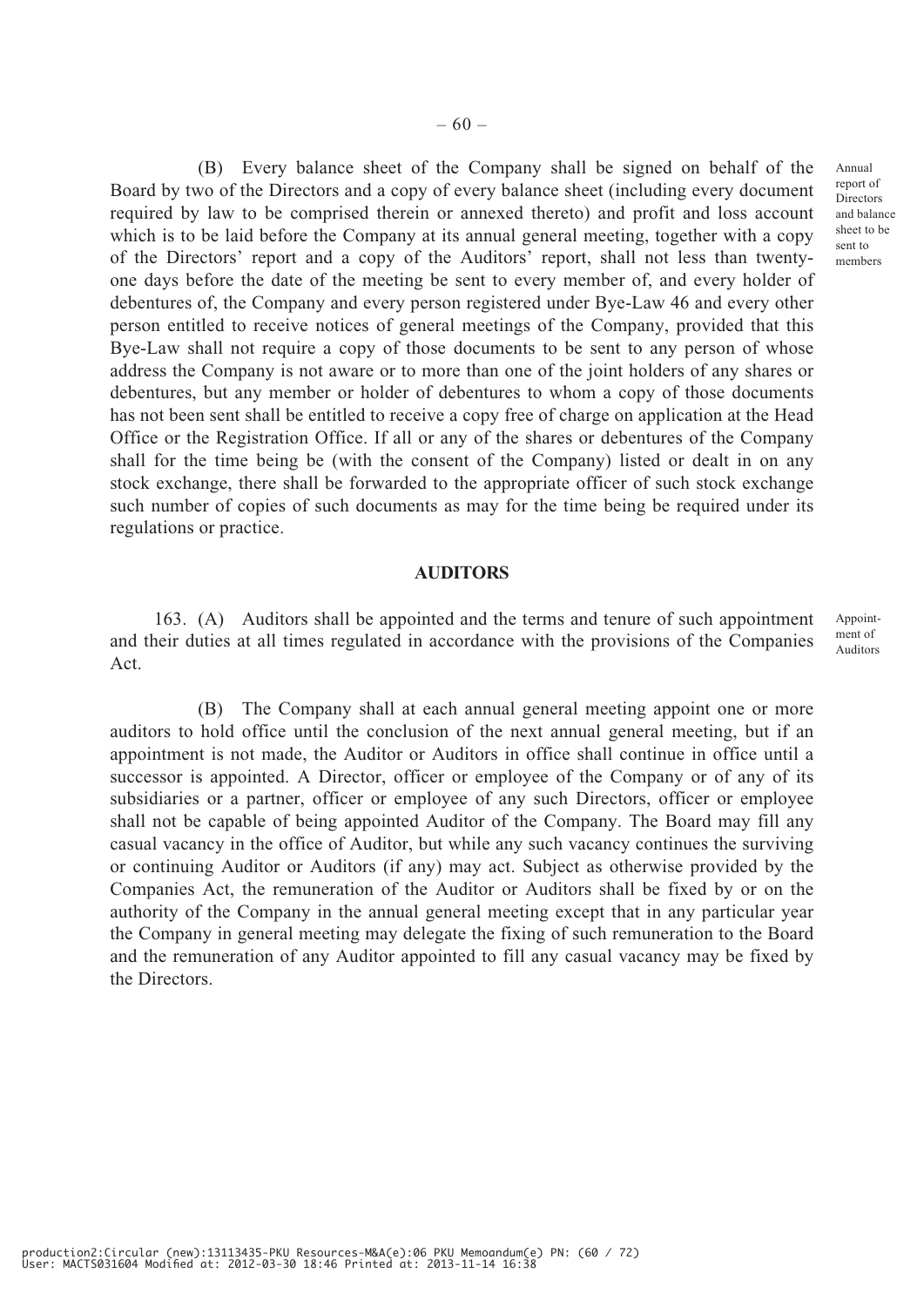164. The Auditor or Auditors of the Company shall have a right of access at all times to the books and accounts and vouchers of the Company and shall be entitled to require from the Directors and officers of the Company such information as may be necessary for the performance of his or their duties, and the Auditor or Auditors shall make a report to the members on the accounts examined by him or them and on every balance sheet, consolidated balance sheet and consolidated profit and loss account intended to be laid before the Company in the annual general meeting during his or their tenure of office as required by the Statutes.

165. A person other than a retiring Auditor shall not be capable of being appointed Auditor at an annual general meeting unless notice of an intention to nominate that person to the office of Auditor has been given to the Company not less than fourteen days before the annual general meeting, and the Company shall send a copy of any such notice to the retiring Auditor and shall give notice thereof to the members not less than seven days before the annual general meeting provided that the above requirements may be waived by notice in writing by the retiring Auditor to the Secretary provided that if after a notice of the intention to nominate an Auditor has been so given an annual general meeting is called for a date fourteen days or less after that notice has been given, the notice, though not given within the time required by this provision, shall be deemed to have been properly given for the purposes thereof, and the notice to be sent or given by the Company may instead of being sent or given within the time required by this provision be sent or given at the same time as the notice of the annual general meeting.

166. Subject to the provisions of the Companies Act, all acts done by any person acting as an Auditor shall, as regards all persons dealing in good faith with the Company, be valid, notwithstanding that there was some defect in his appointment or that he was at the time of his appointment not qualified for appointment or subsequently became disqualified.

#### **NOTICES**

167. Any notice or other document (including any corporate communication), whether or not, to be given or issued under these Bye-Laws from the Company to a member shall be in writing or by cable, telex or facsimile transmission message or other form of electronic transmission or communication and any such notice and document may be served or delivered by the Company on or to any member either personally or by sending it through the post in a prepaid envelope addressed to such member at his registered address as appearing in the register or at any other address supplied by him to the Company for the purpose or, as the case may be, by transmitting it to any such address or transmitting it to any telex or facsimile transmission number or electronic number or address or website supplied by him to the Company for the giving of notice to him or which the person transmitting the notice reasonably and bona fide believes at the relevant time will result in the notice being duly received by the member or may also be served by advertisement published in the newspapers or by placing it on the Company's website and giving to the member a notice stating that the notice or other document is available there (a "notice of availability"). The notice of availability may be given to the member by any of the means

Auditors to have right of access to books and accounts

Appointment of an auditor other than a retiring auditor

Service of notices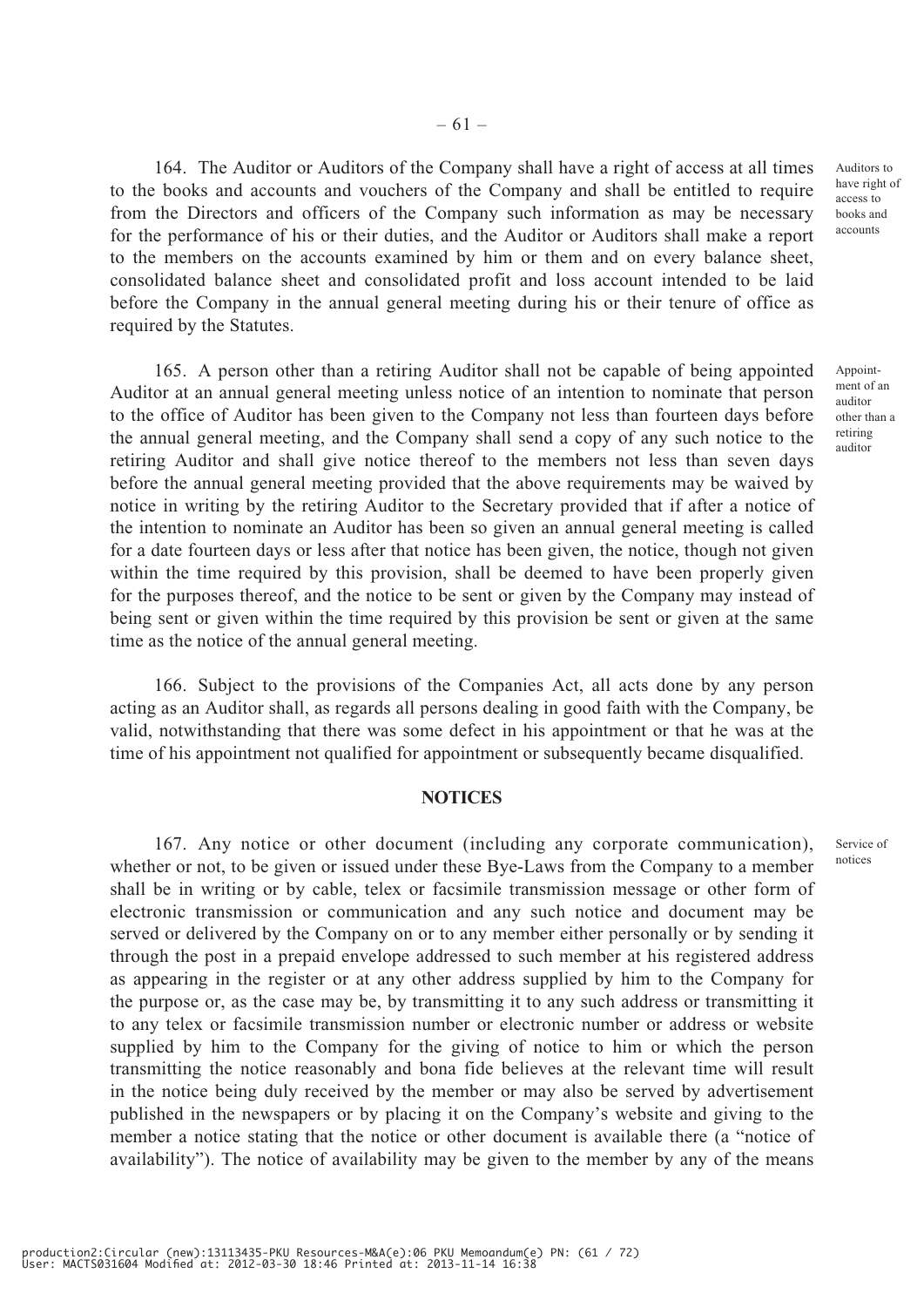set out above. In case of joint holders of a share, all notices shall be given to that holder for the time being one of the joint holders whose name stands first in the register and notice so given shall be deemed a sufficient notice to all the joint holders. Notwithstanding the foregoing, the Company may deem consent on the part of a Member to a corporate communication being made available to him on the Company's website if such deemed consent is permitted by the rules of the Designated Stock Exchange and the Company complies with any procedure that the Designated Stock Exchange may require;

168. Any member whose registered address is outside the Relevant Territory may notify the Company in writing of an address in the Relevant Territory which for the purpose of service of notice shall be deemed to be his registered address. Where the registered address of the member is outside the Relevant Territory, notice, if given through the post, shall be sent by prepaid airmail letter.

169. Any notice or other document:

- (i) if served or delivered by post, shall where appropriate be sent by airmail and shall be deemed to have been served or delivered on the day following that on which the envelope containing the same, properly prepaid and addressed, is put into a post office situated within the Relevant Territory and in proving such service or delivery it shall be sufficient to prove that the envelope or wrapper containing the notice or document was properly addressed and put into the post and a certificate in writing signed by the Secretary or other officer of the Company or other person appointed by the Board that the envelope or wrapper containing the written notice or other document was so addressed and put into the post shall be conclusive evidence thereof;
- (ii) if sent by electronic communication, shall be deemed to be given on the day on which it is transmitted from the server of the Company or its agent. A written notice placed on the Company's website or the website of the Designated Stock Exchange, is deemed given by the Company to a member on the day following that on which a notice of availability is deemed served on the member;
- (iii) if served by advertisement, shall be deemed to have been served on the day of issue of the official publication and/or newspaper(s) in which the advertisement is published (or on the last day of issue if the publication and/or newspaper(s) are published on different dates);
- (iv) if served or delivered in any other manner contemplated by these Bye-Laws, shall be deemed to have been served or delivered at the time of personal service or delivery or, as the case may be, at the time of the relevant dispatch or transmission; and in proving such service or delivery a certificate in writing signed by the Secretary or other officer of the

Members out of the Relevant Territory

When notice by post deemed to be served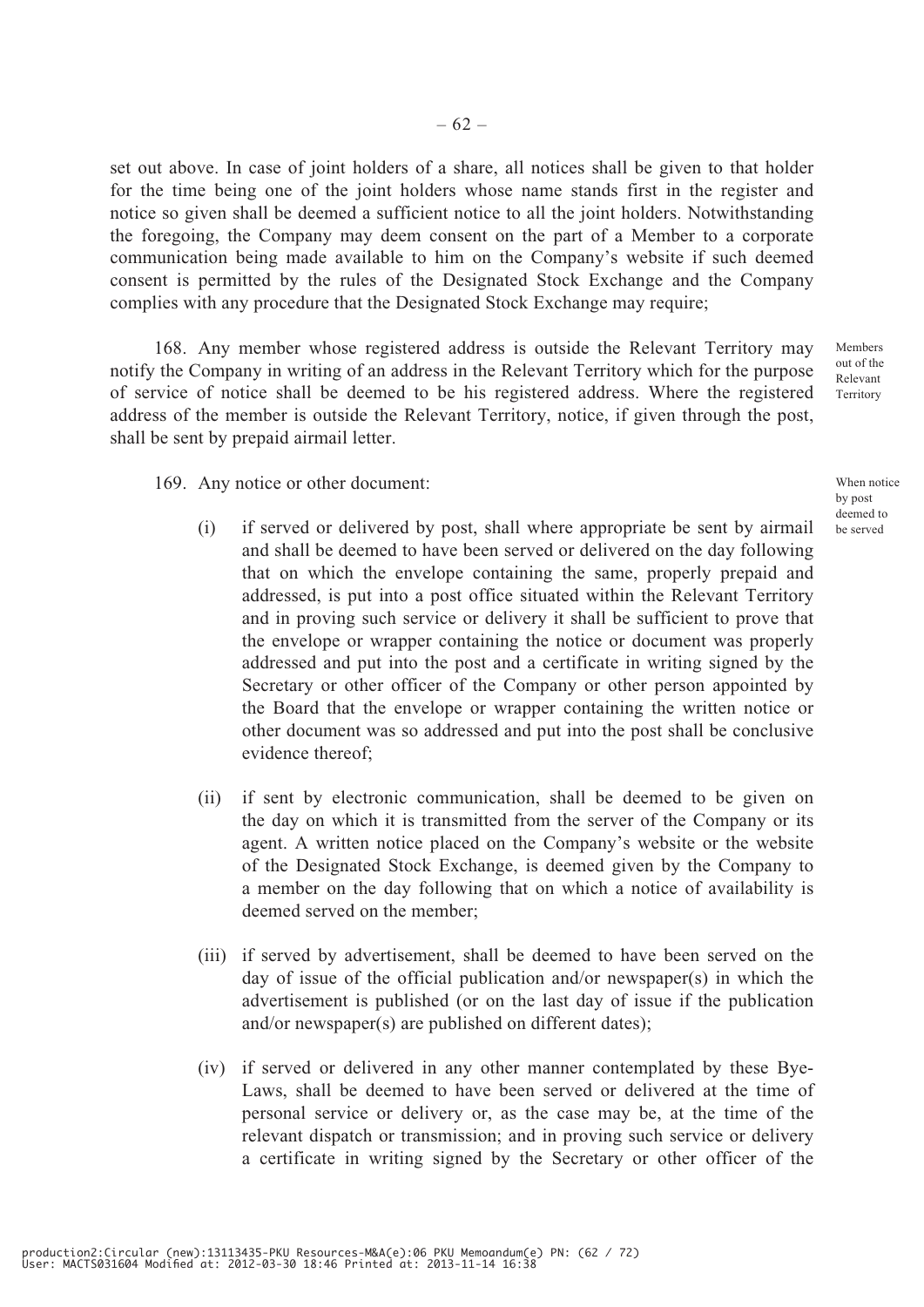Company or other person appointed by the Board as to the act and time of such service, delivery, dispatch or transmission shall be conclusive evidence thereof; and

(v) may be given to a member either in the English language or the Chinese language, subject to due compliance with all applicable Statutes, rules and regulations."

170. A notice may be given by the Company to the person entitled to a share in consequence of the death, mental disorder or bankruptcy of a member by sending it through the post in a prepaid letter, envelope or wrapper addressed to him by name, or by the title of representative of the deceased, or trustee of the bankrupt, or by any like description, at the address, if any, supplied for the purpose by the person claiming to be so entitled, or (until such an address has been so supplied) by giving the notice in any manner in which the same might have been given if the death, mental disorder or bankruptcy had not occurred.

171. Any person who by operation of law, transfer or other means whatsoever shall become entitled to any share shall be bound by every notice in respect of such share which prior to his name and address being entered on the register shall have been duly given to the person from whom he derives his title to such share.

172. Any notice or document delivered or sent by post to, sent by electronic communication to, or left at the registered address of, any members in pursuance of these presents, shall notwithstanding that such member be then deceased or bankrupt and whether or not the Company has notice of his death or bankruptcy, be deemed to have been duly served in respect of any registered shares whether held solely or jointly with other persons by such member until some other person be registered in his stead as the holder or joint holder thereof, and such service shall for all purposes of these presents be deemed a sufficient service of such notice or document on his personal representatives and all persons (if any) jointly interested with him in any such shares. Sufficient service is also deemed given by the Company to a member if a notice is placed on the Company's website.

173. The signature to any notice to be given by the Company may be written or printed or made electronically. How notice to be signed

### **INFORMATION**

174. No member (not being a Director) shall be entitled to require discovery of or any information respecting any detail of the Company's trading or any matter which is or may be in the nature of a trade secret, mystery of trade or secret process which may relate to the conduct of the business of the Company which in the opinion of the Board it will be inexpedient in the interests of the members of the Company to communicate to the public.

Service of notice to persons entitled on death, mental disorder or bankruptcy of a member

Transferee to be bound by prior notices

Notice valid though member deceased, bankrupt

Members not entitled to information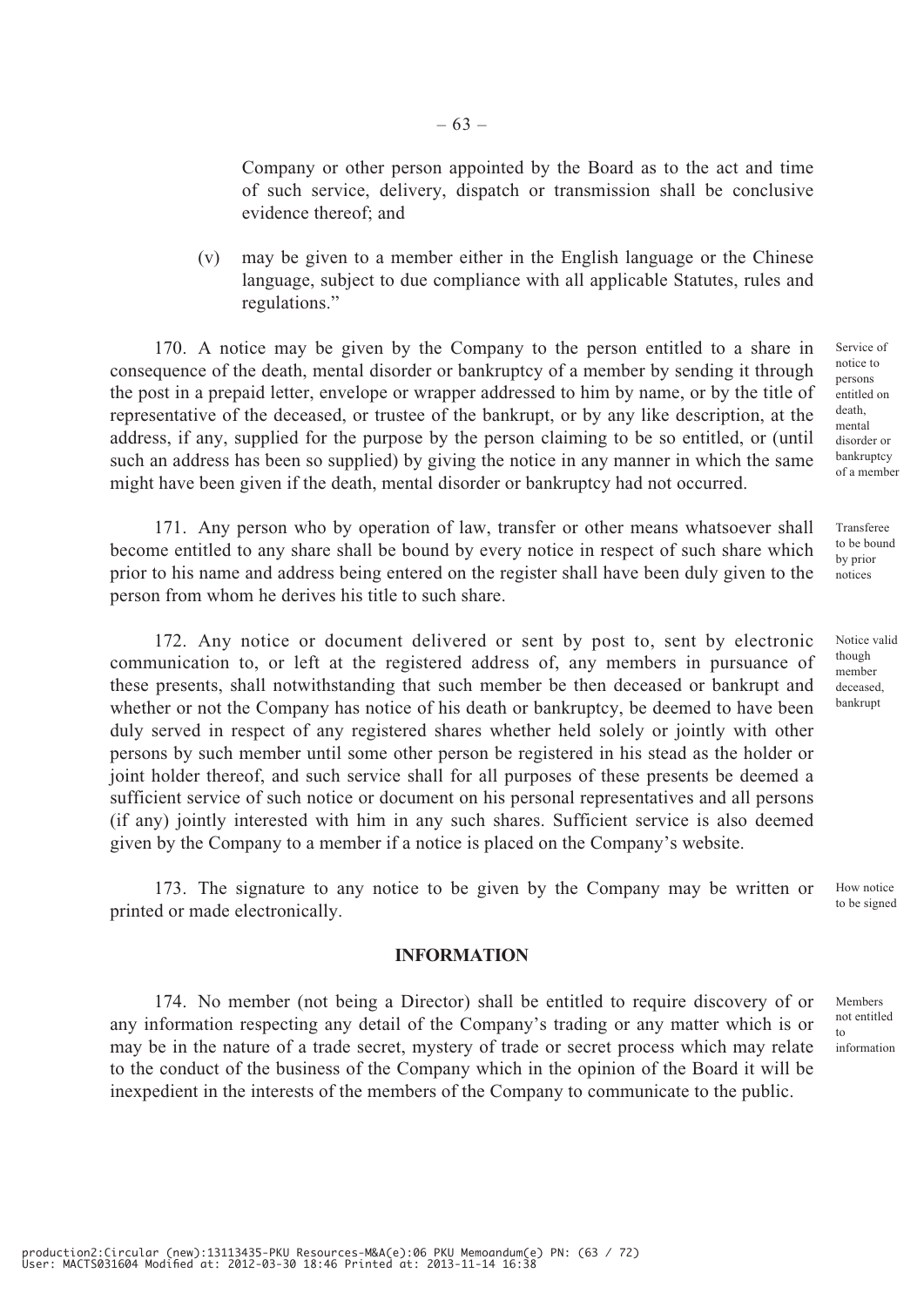#### **WINDING UP**

175. A resolution that the Company be wound up by the Court or be wound up voluntarily shall be a Special Resolution.

176. If the Company shall be wound up, the surplus assets remaining after payment to all creditors shall be divided among the members in proportion to the capital paid up on the shares held by them respectively, and if such surplus assets shall be insufficient to repay the whole of the paid up capital, they shall be distributed so that, as nearly as may be, the losses shall be borne by the members in proportion to the capital paid up on the shares held by them respectively, but all subject to the rights of any shares which may be issued on special terms and conditions.

177. If the Company shall be wound up (whether the liquidation is voluntary or by the Court) the liquidator may, with the sanction of a Special Resolution, divide among the members in specie or kind the whole or any part of the assets of the company whether the assets shall consist of property of one kind or shall consist of properties of different kinds and the liquidator may, for such purpose, set such value as he deems fair upon any one or more class or classes of property to be divided as aforesaid and may determine how such division shall be carried out as between the members or different classes of members and the members within each class. The liquidator may, with the like sanction, vest any part of the assets in trustees upon such trusts for the benefit of members as the liquidator, with the like sanction, shall think fit, but so that no member shall be compelled to accept any shares or other assets upon which there is a liability.

## **INDEMNITY**

178. Save and except so far as the provisions of this Bye-Law shall be avoided by any provisions of the Statutes, the Directors, Managing Directors, alternate Directors, Auditors, Secretary and other officers for the time being of the Company and the trustees (if any) for the time being acting in relation to any of the affairs of the Company, and their respective executors or administrators, shall be indemnified and secured harmless out of the assets of the Company from and against all actions, costs, charges, losses, damages and expenses which they or any of them, their or any of their executors or administrators, shall or may incur or sustain by reason of any act done, concurred in or omitted in or about the execution of their duty or supposed duty in their respective offices or trusts, except such (if any) as they shall incur or sustain through their own wilful neglect or default, fraud and dishonesty respectively, and none of them shall be answerable for the acts, receipts, neglects or defaults of any other of them, or for joining in any receipt for the sake of conformity, or for any bankers or other persons with whom any moneys or effects of the Company shall be lodged or deposited for safe custody, or for the insufficiency or deficiency of any security upon which any moneys of the Company shall be placed out or invested, or for any other loss, misfortune or damage which may happen in the execution of their respective offices or trusts, or in relation thereto, except as the same shall happen by or through their own wilful neglect or default, fraud and dishonesty respectively.

Modes of winding up

Distribution of assets in winding up

Assets may be distributed in specie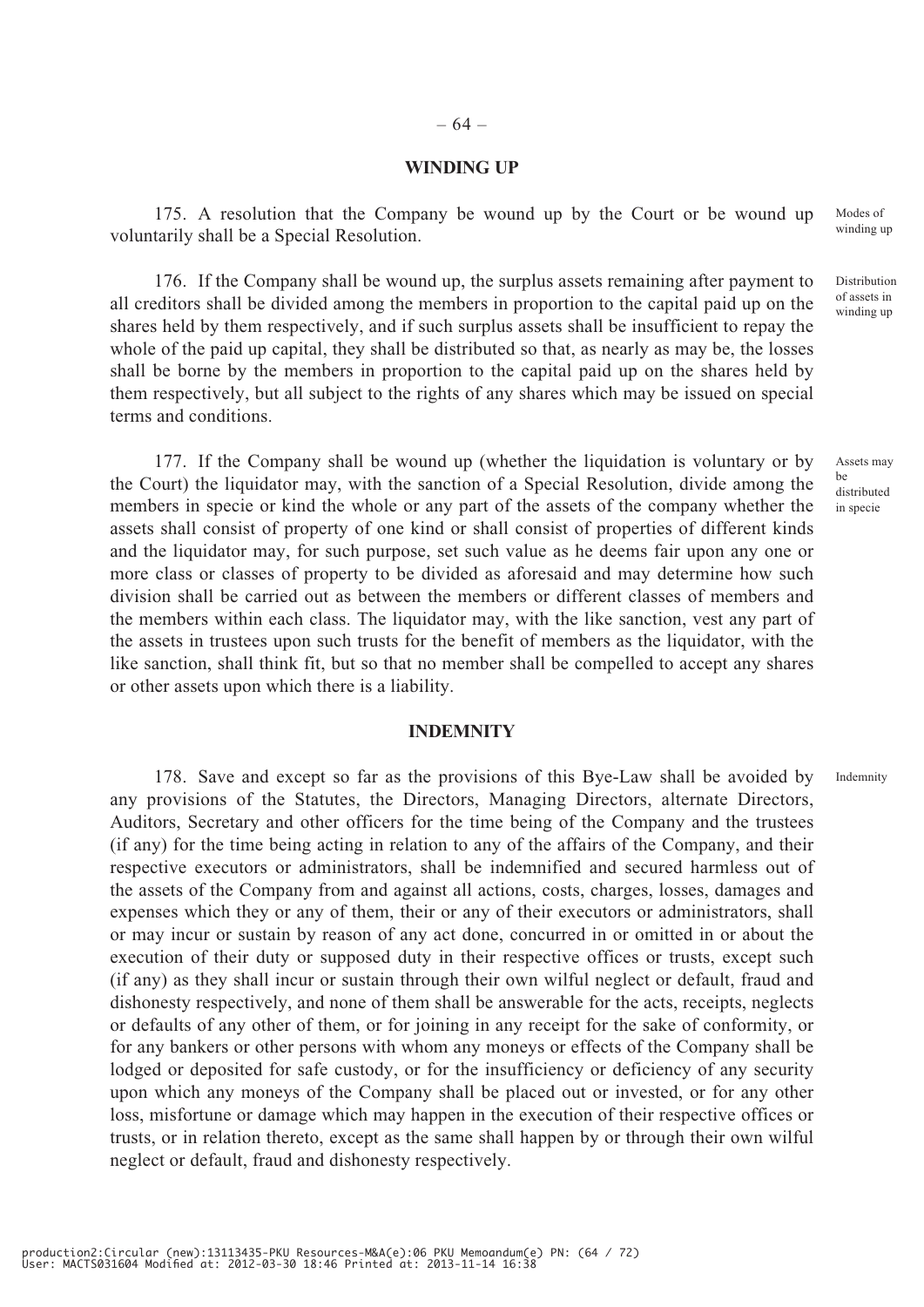## – 65 –

## **UNTRACEABLE MEMBERS**

179. Without prejudice to the rights of the Company under Bye-Law 155 and the provisions of Bye-Law 180, the Company may cease sending such cheques for dividend entitlements or dividend warrants by post if such cheques or warrants have been left uncashed on two consecutive occasions. However, the Company may exercise the power to cease sending cheques for dividend entitlements or dividend warrants after the first occasion on which such a cheque or warrant is returned undelivered.

180. The Company shall have the power to sell, in such manner as the Board thinks fit, any shares of a member who is untraceable, but no such sale shall be made unless:–

- (i) all cheques or warrants, being not less than three in total number, for any sum payable in cash to the holder of such shares in respect of them sent during the relevant period in the manner authorised by the Bye-Laws of the Company have remained uncashed;
- (ii) so far as it is aware at the end of the relevant period, the Company has not at any time during the relevant period received any indication of the existence of the member who is the holder of such shares or of a person entitled to such shares by death, bankruptcy or operation of law;
- (iii) the Company has caused an advertisement to be inserted in the Newspapers of its intention to sell such shares and a period of three months has elapsed since the date of such advertisement; and
- (iv) the Company has notified the stock exchange in the Relevant Territory of its intention of such sale.

For the purpose of the foregoing, "relevant period" means the period commencing twelve years before the date of publication of the advertisement referred to in paragraph (iii) of this Bye-Law and ending at the expiry of the period referred to in that paragraph.

To give effect to any such sale the Board may authorise any person to transfer the said shares and the instrument of transfer signed or otherwise executed by or on behalf of such person shall be as effective as if it had been executed by the registered holder or the person entitled by transmission to such shares, and the purchaser shall not be bound to see to the application of the purchase money nor shall his title to the shares be affected by any irregularity or invalidity in the proceedings relating to the sale. The net proceeds of the sale will belong to the Company and upon receipt by the Company of such proceeds it shall become indebted to the former member for an amount equal to such net proceeds. No trusts shall be created in respect of such debt and no interest shall be payable in respect of it and the Company shall not be required to account for any money earned from the net proceeds which may be employed in the business of the Company or as it thinks fit. Any sale under this Bye-Law shall be valid and effective notwithstanding that the member holding the shares sold is dead, bankrupt or otherwise under any legal disability or incapacity.

Company cease sending dividend warrants

Company may sell shares of untraceable members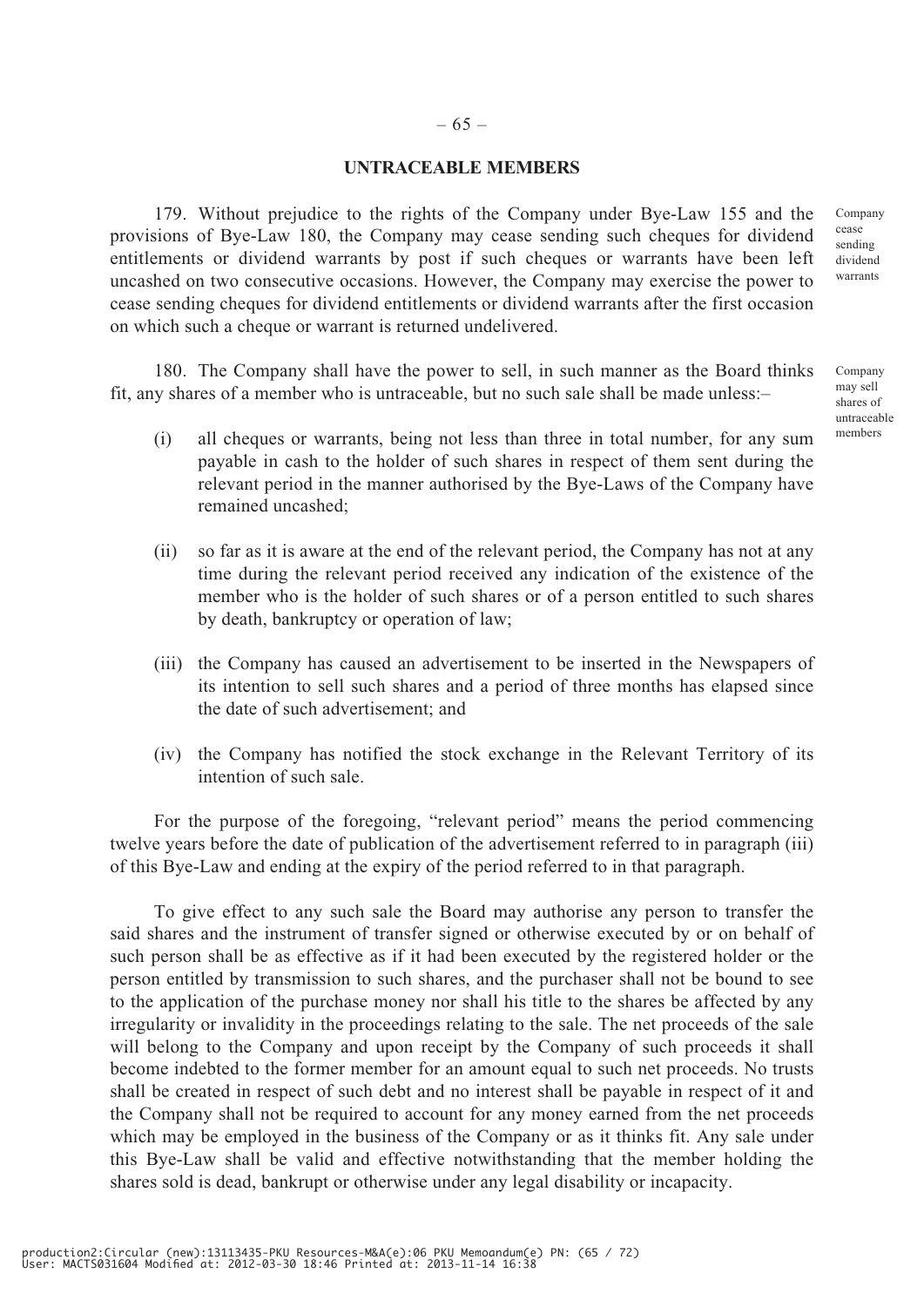## **DESTRUCTION OF DOCUMENTS**

181. Subject to the Companies Act, the Company may destroy:–

Destruction  $\alpha$ f Documents

- (a) any share certificate which has been cancelled at any time after the expiry of one year from the date of such cancellation;
- (b) any dividend mandate or any variation or cancellation thereof or any notification of change of name or address at any time after the expiry of two years from the date on which such mandate, variation, cancellation or notification was recorded by the Company;
- (c) any instrument of transfer of shares which has been registered at any time after the expiry of six years from the date of registration; and
- (d) any other document, on the basis of which any entry in the register is made, at any time after the expiry of six years from the date on which an entry in the register was first made in respect of it;

and it shall conclusively be presumed in favour of the Company that every share certificate so destroyed was a valid certificate duly and properly cancelled and that every instrument of transfer so destroyed was a valid and effective instrument duly and properly registered and that every other document destroyed hereunder was a valid and effective document in accordance with the recorded particulars thereof in the books or records of the Company. Provided always that:–

- (i) the foregoing provisions of this Bye-Law shall apply only to the destruction of a document in good faith and without express notice to the Company that the preservation of such document was relevant to a claim;
- (ii) nothing contained in this Bye-Law shall be construed as imposing upon the Company any liability in respect of the destruction of any such document earlier than as aforesaid or in any case where the conditions of proviso (i) above are not fulfilled; and
- (iii) references in this Bye-Law to the destruction of any document include reference to its disposal in any manner.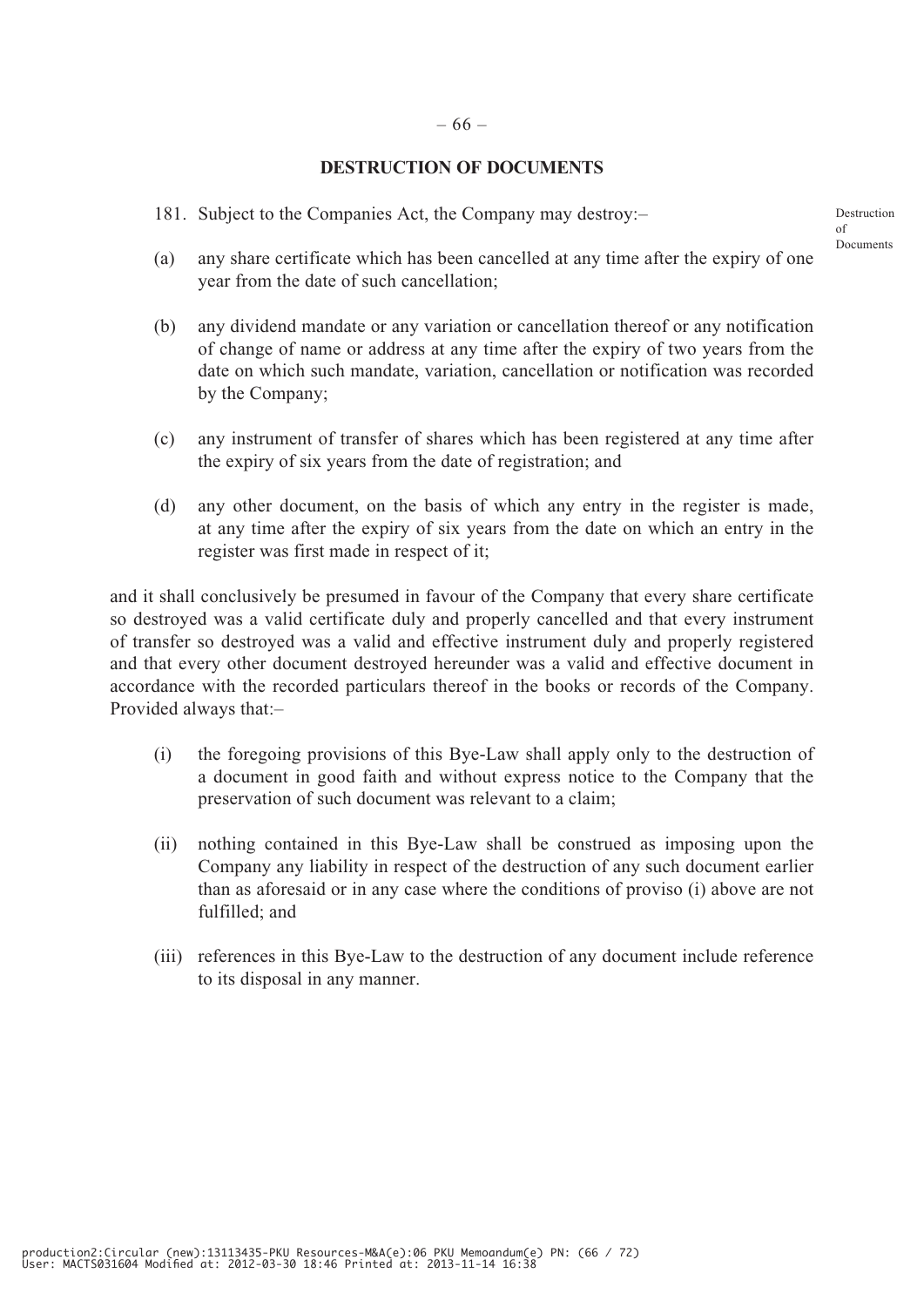## **CHANGES IN APPLICABLE LAW**

182. The following provisions, or any of them, shall have effect at any time and from time to time that they are not prohibited by or inconsistent with any provision of the Statutes:–

(i) Bye-Law  $6(C)$  shall read as follows:-

"(C) Subject to the Statutes:–

- (i) the Company may in accordance with any scheme for the time being in force and approved by the members in general meeting provide money or other financial assistance direct or indirect for the purpose of or in connection with the purchase of, or subscription for, fully or partly paid shares in the Company or any holding company of the Company, being a purchase or subscription by a trustee of or for shares to be held by or for the benefit of employees of the Company, any of its subsidiaries, any holding company of the Company or any subsidiary of any such holding company including any director holding a salaried employment or office with or in any such company and so that the residual beneficiary of any such trust may be or include a charitable object; and
- (ii) the Company may give financial assistance on such terms as the Directors think fit to directors and bona fide employees of the Company, any of its subsidiaries, any holding company of the Company or any subsidiary of any such holding company in each such case whether incorporated in Bermuda or elsewhere and whether or not a wholly owned subsidiary of the Company in order that they may buy shares (fully or partly paid) in the Company or any holding company of the Company and such terms may include a reference that, when a director ceases to be a director of, or an employee ceases to be employed by, the Company or such other company, shares bought with such financial assistance shall or may be sold to the Company or such other company on such terms as the Directors think fit".
- (ii) Bye-Law 76 shall be read as if the words "the holder of such proxy being himself a member" were omitted therefrom.
- (iii) Bye-Law 81 shall be read as if the following were the third sentence thereof:–

"A proxy need not be a member of the Company."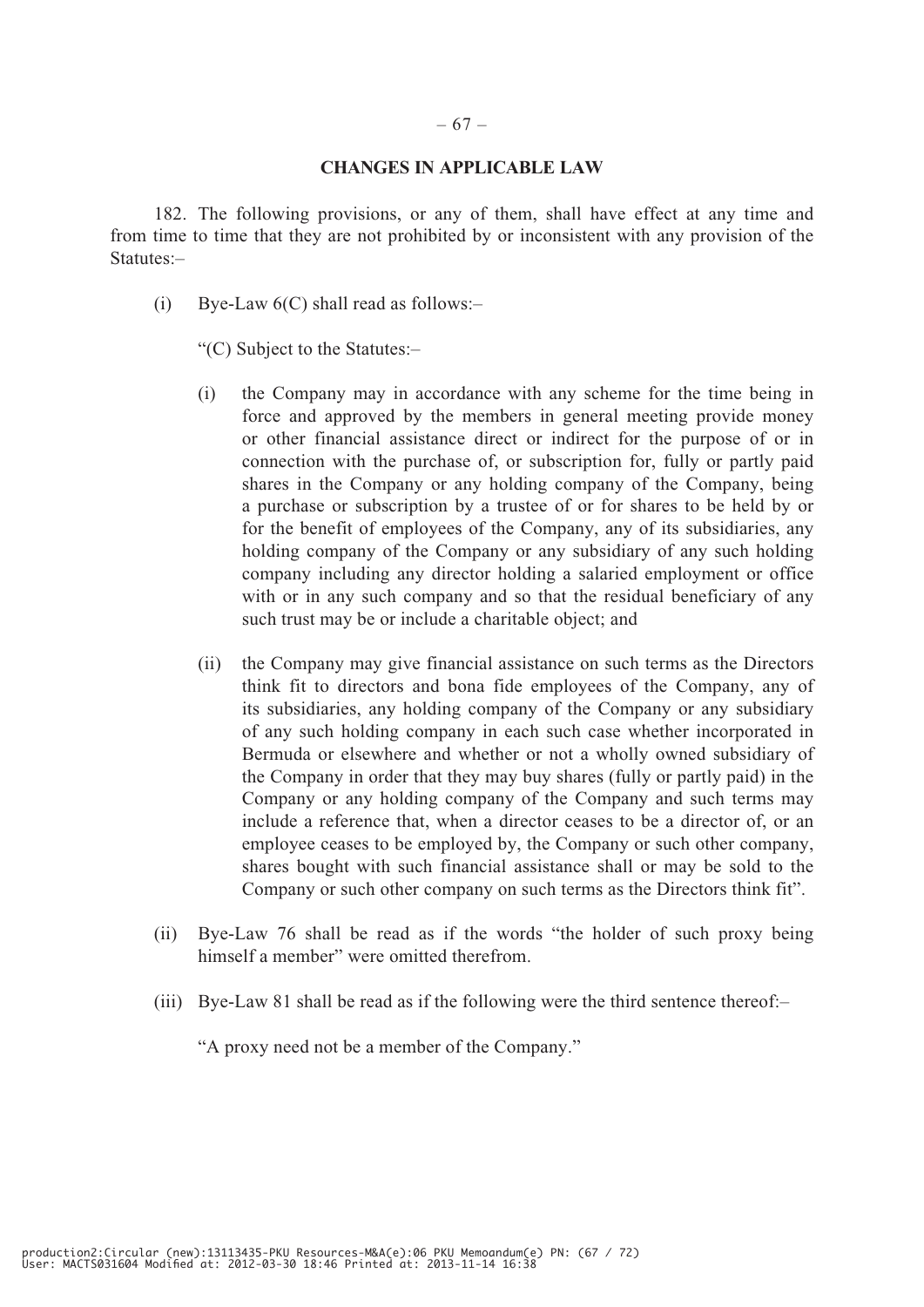(iv) Bye-Law 91 shall be read as follows:–

91. A Director may at any time, by notice in writing signed by him delivered to the Registered Office of the Company or at the Head Office or at a meeting of the Board, appoint any person (including another Director) to act as alternate Director in his place during his absence and may in like manner at any time determine such appointment. If such person is not another Director such appointment unless previously approved by the Board shall have effect only upon and subject to being so approved. The appointment of an alternate Director shall determine on the happening of any event which were he a Director, would cause him to vacate such office or if his appointor ceases to be a Director."

(v) Bye-Law 92 shall be read as follows:–

92. A Director or an alternate director shall not be required to hold any qualification shares but shall nevertheless be entitled to attend and speak at all general meetings of the Company and of any class of members of the Company."

(vi) Bye-Law 99 shall be read as follows:–

99. (A) At each annual general meeting one-third of the Directors for the time being, or, if their number is not three or a multiple of three, then the number nearest one-third, shall retire from office by rotation provided that no director holding office as Chairman or managing director shall be subject to retirement by rotation or be taken into account in determining the number of directors to retire. The Directors to retire in every year shall be those who have been longest in office since their last election but as between persons who became Directors on the same day those to retire shall (unless they otherwise agree between themselves) be determined by lot. The retiring Directors shall be eligible for reelection."

(vii) Bye-Law 119 shall be read as if the following were first sentence thereof:–

"The Board shall from time to time elect or otherwise appoint a director to be Chairman and may also, but shall not be required to, elect any Deputy Chairman (or two or more Deputy-Chairmen) or a President or Vice-President (or two or more Vice-Presidents) and determine the period for which each of them is to hold office."

"Rights of alternate Directors

"No Qualification shares for Director

"Rotation and retirement of Directors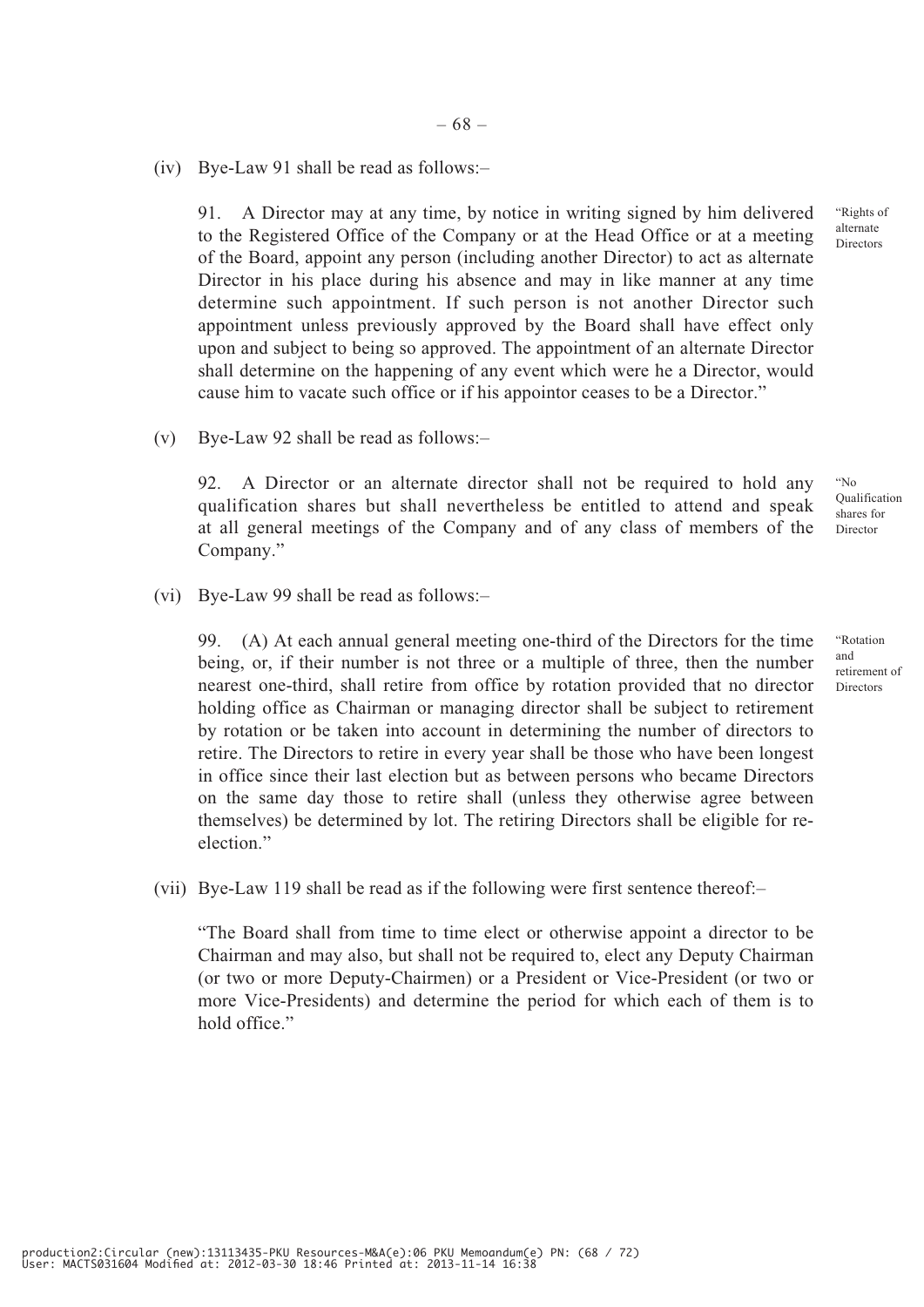(viii) The following shall constitute Bye-Laws 183, I84 and 185 (in so far as not prohibited or inconsistent with any provision of the Statutes):–

## **RESIDENT REPRESENTATIVE**

183. Pursuant to the provisions of the Statutes, the Board shall, for so long as the Company does not have a quorum of directors ordinarily resident in Bermuda, appoint a Resident Representative as defined in the Statutes, to act on its behalf in Bermuda and to maintain all such records as may be required by the Statutes to be maintained in Bermuda and to make all necessary filings with the Ministry of Finance and Registrar of Companies in Bermuda as may be required by the Statutes and to fix his or their or its remuneration either by way of salary or fee for the period of the Resident Representative's service to the Company.

#### **MAINTENANCE OF RECORDS**

184. The Company shall keep at the office of its Resident Representative, in accordance with the provisions of the Statutes, the following:– Maintenance of Records

- (i) minutes of all proceedings of general meetings of the Company;
- (ii) all financial statements required to be prepared by the Company under the Companies Act together with the auditor's report thereon;
- (iii) all records of account required by Section 83 of the Companies Act to be kept in Bermuda;
- (iv) all such documents as may be required in order to provide evidence of the continued listing of the Company on an appointed stock exchange within the meaning of the Companies Act; and
- (v) a register containing the names and addresses and occupations of the Directors of the Company.

## **SUBSCRIPTION RIGHT RESERVE**

185. (A) Subject to the Companies Act if, so long as any of the rights attached to any warrants issued by the Company to subscribe for shares of the Company shall remain exercisable, the Company does any act or engages in any transaction which, as a result of any adjustments to the subscription price in accordance with the provisions applicable under the terms and conditions of the warrants, would reduce the subscription price to below the par value of a share, then the following provisions shall apply:–

Subscription Right Reserve

Resident Representative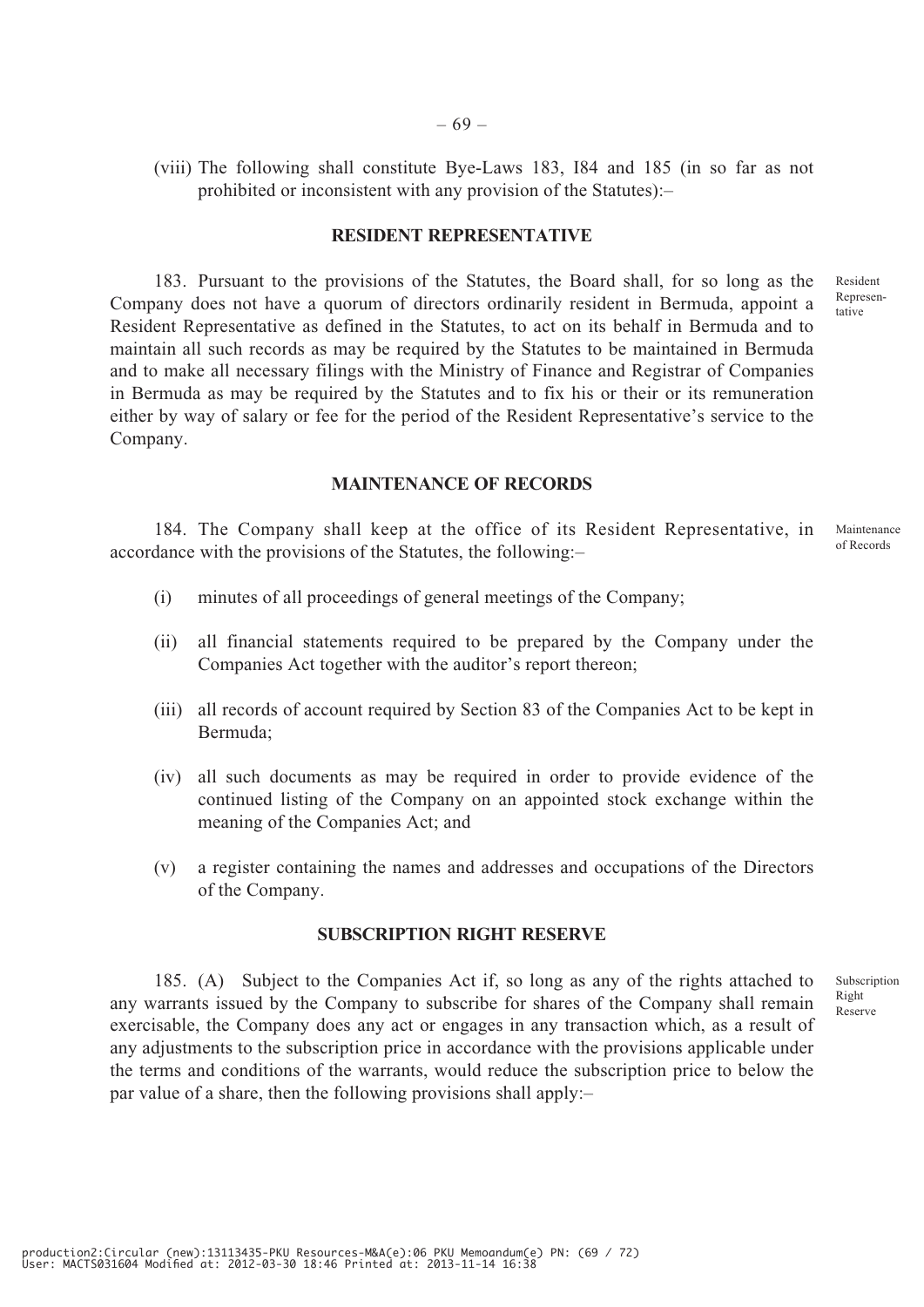- (i) as from the date of such act or transaction the Company shall establish and thereafter (subject as provided in this Bye-Law) maintain in accordance with the provisions of this Bye-Law a reserve (the "Subscription Right Reserve") the amount of which shall at no time be less than the sum which for the time being would be required to be capitalised and applied in paying up in full the nominal amount of the additional shares required to be issued and allotted credited as fully paid pursuant to sub-paragraph (iii) below on the exercise in full of all the subscription rights outstanding and shall apply the Subscription Right Reserve in paying up in full such difference in respect of such additional shares as and when the same are allotted;
- (ii) the Subscription Right Reserve shall not be used for any purpose other than that specified above unless all other reserves of the Company (other than share premium account and capital redemption reserve fund) have been used and will only be used to make good losses of the Company if and so far as is required by law;
- (iii) upon the exercise of all or any of the subscription rights represented by any warrant, the relevant subscription rights shall be exercisable in respect of a nominal amount of shares equal to the amount in cash which the holder of such warrant is required to pay on exercise of the subscription rights represented thereby (or, as the case may be the relevant portion thereof in the event of a partial exercise of the subscription rights) and, in addition, there shall be allotted in respect of such subscription rights to the exercising warrantholder, credited as fully paid, such additional nominal amount of shares as is equal to the difference between:–
	- (aa) the said amount in cash which the holder of such warrant is required to pay on exercise of the subscription rights represented thereby (or, as the case may be, the relevant portion thereof in the event of a partial exercise of the subscription rights); and
	- (bb) the nominal amount of shares in respect of which such subscription rights would have been exercisable having regard to the provisions of the conditions of the warrants, had it been possible for such subscription rights to represent the right to subscribe for shares at less than par,

and immediately upon such exercise so much of the sum standing to the credit of the Subscription Right Reserve as is required to pay up in full such additional nominal amount of shares shall be capitalised and applied in paying up in full such additional nominal amount of shares which shall forthwith be allotted credited as fully paid to the exercising warrantholder; and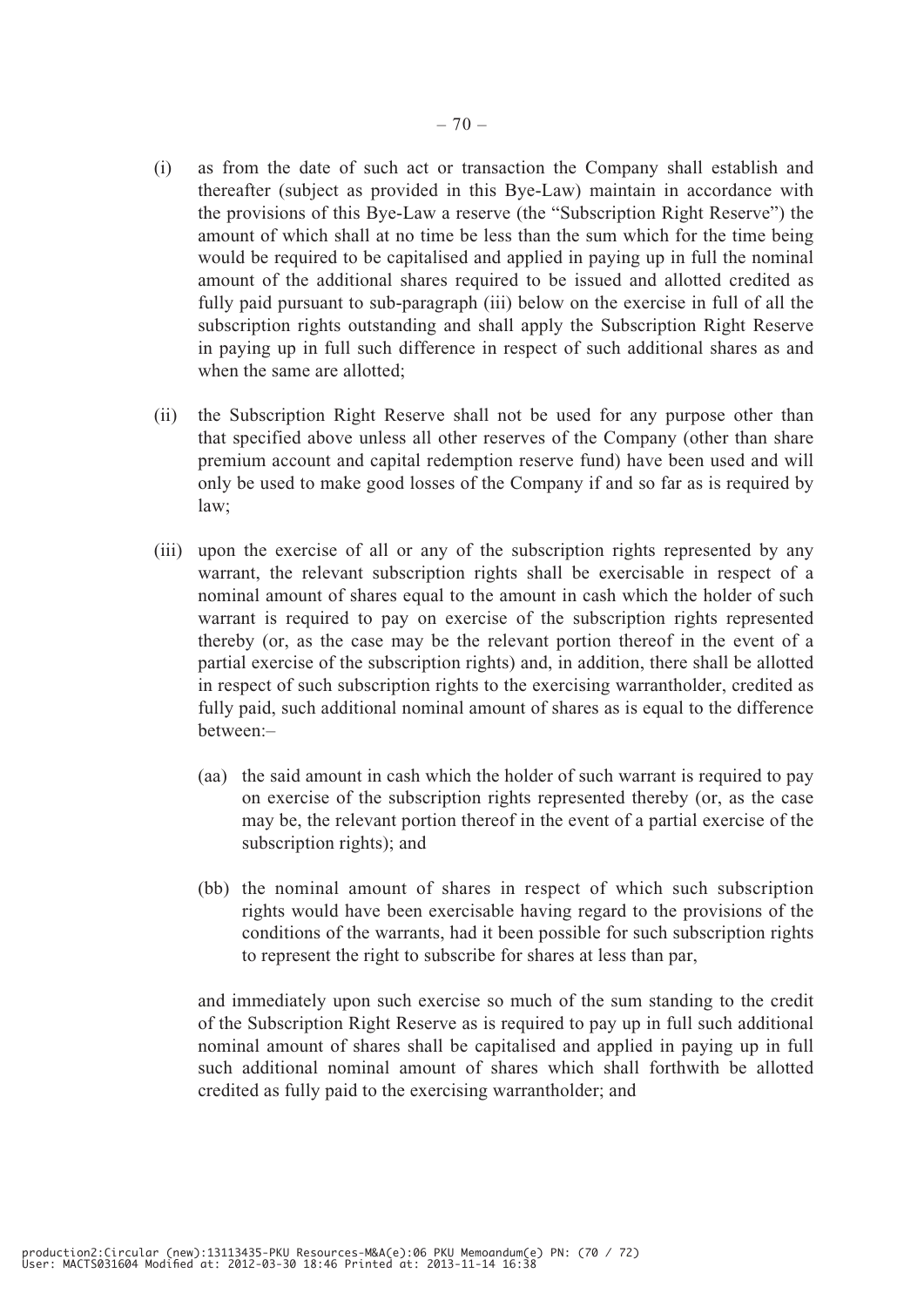(iv) if upon the exercise of the subscription rights represented by any warrant the amount standing to the credit of the Subscription Right Reserve is not sufficient to pay up in full such additional nominal amount of shares equal to such difference as aforesaid to which the exercising warrantholder is entitled, the Board shall apply any profits or reserves then or thereafter becoming available (including, to the extent permitted by law, contributed surplus account, share premium account and capital redemption reserve fund) for such purpose until such additional nominal amount of shares is paid up and allotted as aforesaid and until then no dividend or other distribution shall be paid or made on the fully paid shares of the Company then in issue. Pending such payment up and allotment, the exercising warrantholder shall be issued by the Company with a certificate evidencing his right to the allotment of such additional nominal amount of shares. The rights represented by any such certificate shall be in registered form and shall be transferable in whole or in part in units of one share in the like manner as the shares for the time being are transferable, and the Company shall make such arrangements in relation to the maintenance of a register therefor and other matters in relation thereto as the Board may think fit and adequate particulars thereof shall be made known to each relevant exercising warrantholder upon the issue of such certificate.

(B) Shares allotted pursuant to the provisions of this Bye-Law shall rank pari passu in all respects with the other shares allotted on the relevant exercise of the subscription rights represented by the warrant concerned. Notwithstanding anything contained in paragraph (A) of this Bye-Law, no fraction of any share shall be allotted on exercise of the subscription rights.

(C) The provisions of this Bye-Law as to the establishment and maintenance of the Subscription Right Reserve shall not be altered or added to in any way which would vary or abrogate, or which would have the effect of varying or abrogating, the provisions for the benefit of any warrantholder or class of warrantholders under this Bye-Law without the sanction of a special resolution of such warrantholders or class of warrantholders.

(D) A certificate or report by the auditors for the time being of the Company as to whether or not the Subscription Right Reserve is required to be established and maintained and if so the amount thereof so required to be established and maintained, as to the purposes for which the Subscription Right Reserve has been used, as to the extent to which it has been used to make good losses of the Company, as to the additional nominal amount of shares required to be allotted to exercising warrantholders credited as fully paid, and as to any other matter concerning the Subscription Right Reserve shall (in the absence of manifest error) be conclusive and binding upon the Company and all warrantholders and shareholders.